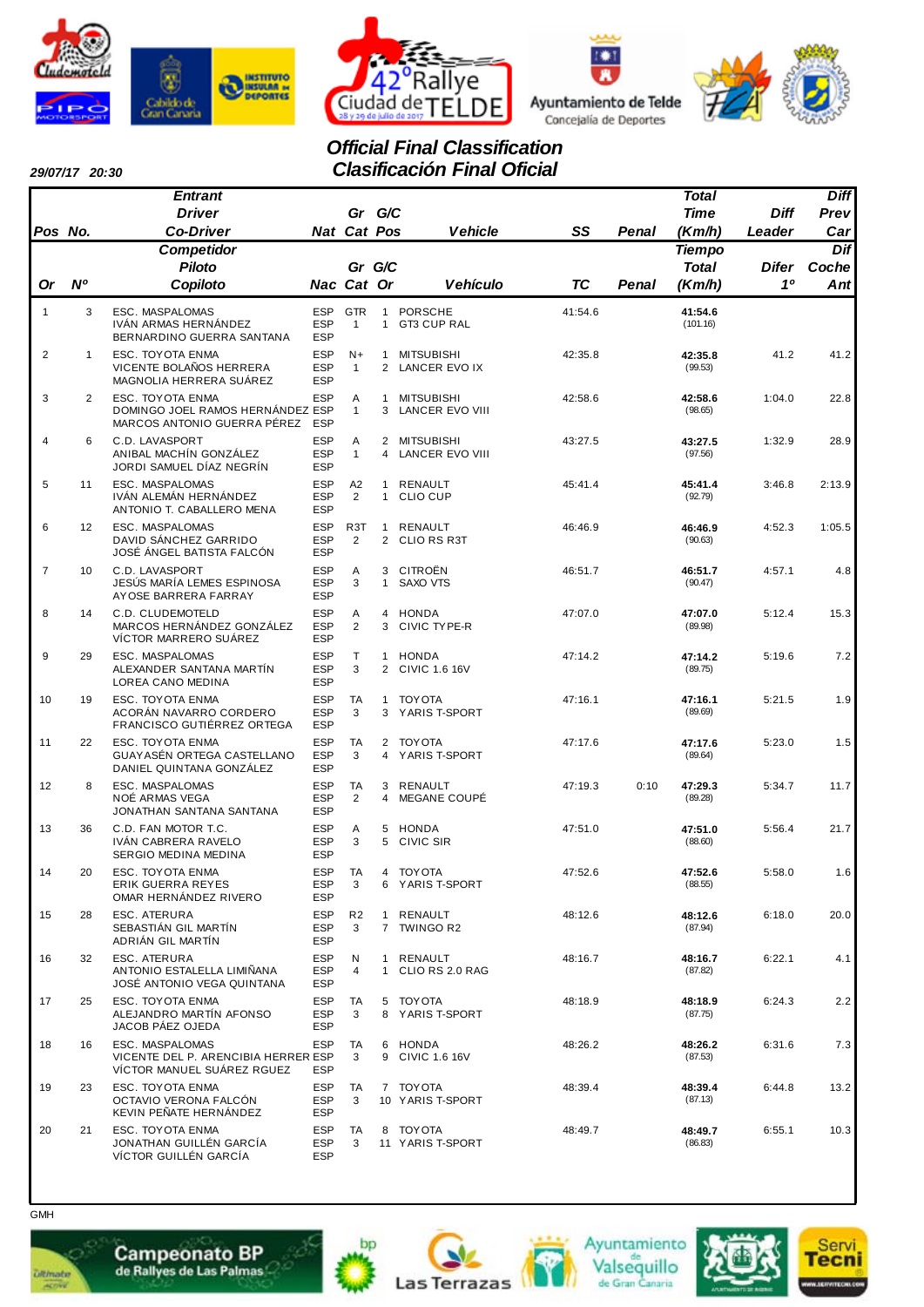







# *Official Final Classification Clasificación Final Oficial*

| 29/07/17 20:30 |  |
|----------------|--|
|                |  |

|         |                | <b>Entrant</b>                                                                      |                                        |                     |                                  |                                 |           |       | <b>Total</b>       |         | <b>Diff</b> |
|---------|----------------|-------------------------------------------------------------------------------------|----------------------------------------|---------------------|----------------------------------|---------------------------------|-----------|-------|--------------------|---------|-------------|
|         |                | <b>Driver</b>                                                                       |                                        | Gr G/C              |                                  |                                 |           |       | Time               | Diff    | Prev        |
| Pos No. |                | <b>Co-Driver</b>                                                                    |                                        | Nat Cat Pos         |                                  | <b>Vehicle</b>                  | SS        | Penal | (Km/h)             | Leader  | Car         |
|         |                | <b>Competidor</b>                                                                   |                                        |                     |                                  |                                 |           |       | <b>Tiempo</b>      |         | Dif         |
|         |                | <b>Piloto</b>                                                                       |                                        | Gr G/C              |                                  |                                 |           |       | <b>Total</b>       | Difer   | Coche       |
| Or      | N <sup>o</sup> | Copiloto                                                                            |                                        | Nac Cat Or          |                                  | <b>Vehículo</b>                 | <b>TC</b> | Penal | (Km/h)             | 10      | Ant         |
| 21      | 18             | ESC. TOYOTA ENMA<br>BASILIO HERNANDEZ MARRERO<br>IBÁN SANTANA SOSA                  | <b>ESP</b><br><b>ESP</b><br><b>ESP</b> | TA<br>3             |                                  | 9 TOYOTA<br>12 YARIS T-SPORT    | 48:59.6   |       | 48:59.6<br>(86.53) | 7:05.0  | 9.9         |
| 22      | 26             | ESC. TOYOTA ENMA<br>MIGUEL A. LÓPEZ HERRERA<br>SARA ACOSTA NAVEDA                   | <b>ESP</b><br><b>ESP</b><br><b>ESP</b> | TA<br>3             |                                  | 10 TOYOTA<br>13 YARIS T-SPORT   | 49:10.7   |       | 49:10.7<br>(86.21) | 7:16.1  | 11.1        |
| 23      | 31             | C.D. FAN MOTOR T.C.<br>PABLO MEDINA FIGUEROA<br>ALBA CABELLO GUERRA                 | <b>ESP</b><br><b>ESP</b><br><b>ESP</b> | TA<br>3             |                                  | 11 HYUNDAI<br>14 GETZ           | 49:49.7   |       | 49:49.7<br>(85.08) | 7:55.1  | 39.0        |
| 24      | 47             | <b>ESC. ATERURA</b><br>JAIME LANG-LENTON RAMIREZ<br>VÍCTOR MANUEL GARCÍA AFONSO     | ESP<br><b>ESP</b><br><b>ESP</b>        | Α<br>$\mathbf{1}$   | 6<br>5                           | <b>SEAT</b><br>IBIZA 1.8 20V T  | 50:15.2   |       | 50:15.2<br>(84.36) | 8:20.6  | 25.5        |
| 25      | 37             | C.D. AZUATIL<br>GERMAN ARIDANE RODRÍGUEZ RIVE ESP<br>JOSÉ ROSMEN DÍAZ REYES         | <b>ESP</b><br><b>ESP</b>               | н<br>$\mathbf{1}$   | $\mathbf{1}$<br>6                | <b>BMW</b><br>3231              | 50:35.5   |       | 50:35.5<br>(83.80) | 8:40.9  | 20.3        |
| 26      | 39             | C.D. LAVASPORT<br>MARCIAL MANUEL ÁLVAREZ PÉREZ<br>ANIBAL ÁLVAREZ DÍAZ               | <b>ESP</b><br><b>ESP</b><br><b>ESP</b> | TA<br>2             |                                  | 12 RENAULT<br>5 MEGANE COUPE    | 50:45.5   |       | 50:45.5<br>(83.53) | 8:50.9  | 10.0        |
| 27      | 35             | C.D. PROPULSIÓN SPORT C.<br>MANUEL SANTANA SANTANA<br>PEDRO BENÍTEZ GALVÁN          | <b>ESP</b><br><b>ESP</b><br><b>ESP</b> | т<br>$\mathbf{1}$   | $\overline{2}$<br>$\overline{7}$ | <b>BMW</b><br>3251              | 50:48.3   |       | 50:48.3<br>(83.45) | 8:53.7  | 2.8         |
| 28      | 24             | ESC. TOYOTA ENMA<br>JAVIER ROBLEDANO FERRERES<br><b>ITTAI DÍAZ MONTES</b>           | <b>ESP</b><br><b>ESP</b><br><b>ESP</b> | TA<br>3             |                                  | 13 TOYOTA<br>15 YARIS T-SPORT   | 50:54.4   |       | 50:54.4<br>(83.28) | 8:59.8  | 6.1         |
| 29      | 43             | C.D. FAN MOTOR T.C.<br>JAVIER MORALES YUSTE<br>JUAN RAMÓN LÓPEZ RAMOS               | <b>ESP</b><br><b>ESP</b><br><b>ESP</b> | Α<br>3              |                                  | 7 CITROËN<br>16 SAXO VTS        | 51:51.4   |       | 51:51.4<br>(81.76) | 9:56.8  | 57.0        |
| 30      | 52             | C.D. CLUDEMOTELD<br>ALEJANDRO ARNAIZ CACERES<br>NESTOR GONZÁLEZ ALMENARA            | <b>ESP</b><br><b>ESP</b><br><b>ESP</b> | TA<br>3             |                                  | 14 NISSAN<br>17 MICRA 160 SR    | 52:22.1   |       | 52:22.1<br>(80.96) | 10:27.5 | 30.7        |
| 31      | 42             | C.D. TODO SPORT<br>MANUEL ÁNGEL NARANJO SUÁREZ<br>IVÁN SUÁREZ MORALES               | <b>ESP</b><br><b>ESP</b><br><b>ESP</b> | A2<br>3             |                                  | 2 OPEL<br>18 ADAM CUP           | 52:32.5   |       | 52:32.5<br>(80.69) | 10:37.9 | 10.4        |
| 32      | 27             | ESC. TOYOTA ENMA<br>NAUZET FALCÓN PÉREZ<br>ANYURI Mª GARCÍA SÁNCHEZ                 | <b>ESP</b><br><b>ESP</b><br><b>ESP</b> | TA<br>3             |                                  | 15 TOYOTA<br>19 YARIS T-SPORT   | 52:43.9   |       | 52:43.9<br>(80.40) | 10:49.3 | 11.4        |
| 33      | 51             | C.D. CLUDEMOTELD<br>FERMÍN GUTIÉRREZ RODRÍGUEZ<br>CRISTINA F. GUTIÉRREZ BOLAÑOS     | <b>ESP</b><br><b>ESP</b><br><b>ESP</b> | TA<br>3             |                                  | 16 TOYOTA<br>20 COROLLA GT      | 54:21.5   | 0:40  | 55:01.5<br>(77.05) | 13:06.9 | 2:17.6      |
| 34      | 48             | <b>C.D. FUERTWAGEN MS</b><br><b>ISABEL PEREZ NAPP</b><br>FRANCISCO ROSALES VILLALBA | <b>ESP</b><br>ESP<br><b>ESP</b>        | N <sub>3</sub><br>4 | $\mathbf{1}$                     | <b>SKODA</b><br>2 FABIA 1.2 TSI | 55:16.7   |       | 55:16.7<br>(76.70) | 13:22.1 | 15.2        |
| 35      | 53             | C.D. CLUDEMOTELD<br>EHEDEI CRUZ DÍAZ<br>EDUARDO ARTILES GONZALEZ                    | <b>ESP</b><br><b>ESP</b><br><b>ESP</b> | TA<br>3             |                                  | 17 TOYOTA<br>21 COROLLA GT      | 55:31.1   |       | 55:31.1<br>(76.36) | 13:36.5 | 14.4        |
| 36      | 49             | ESC. MASPALOMAS<br>ALEXIS MENDOZA LÓPEZ<br>JESÚS BENJUMEA DE LA LAGUNA              | <b>ESP</b><br><b>ESP</b><br><b>ESP</b> | TA<br>3             |                                  | 18 HYUNDAI<br>22 GETZ           | 55:32.0   |       | 55:32.0<br>(76.34) | 13:37.4 | 0.9         |
| 37      | 55             | C.D. FAROGA<br>ANDRES HERNÁNDEZ MEDINA<br>PEDRO FALCÓN PÉREZ                        | <b>ESP</b><br><b>ESP</b><br>ESP        | Т<br>3              |                                  | 3 TOYOTA<br>23 STARLET          | 59:14.6   |       | 59:14.6<br>(71.56) | 17:20.0 | 3:42.6      |

A las 20:30 horas del dia 29 de Julio de 2017 Los Comisarios Deportivos / The Stewards of the Meeting



*<u>ultimate</u>* 









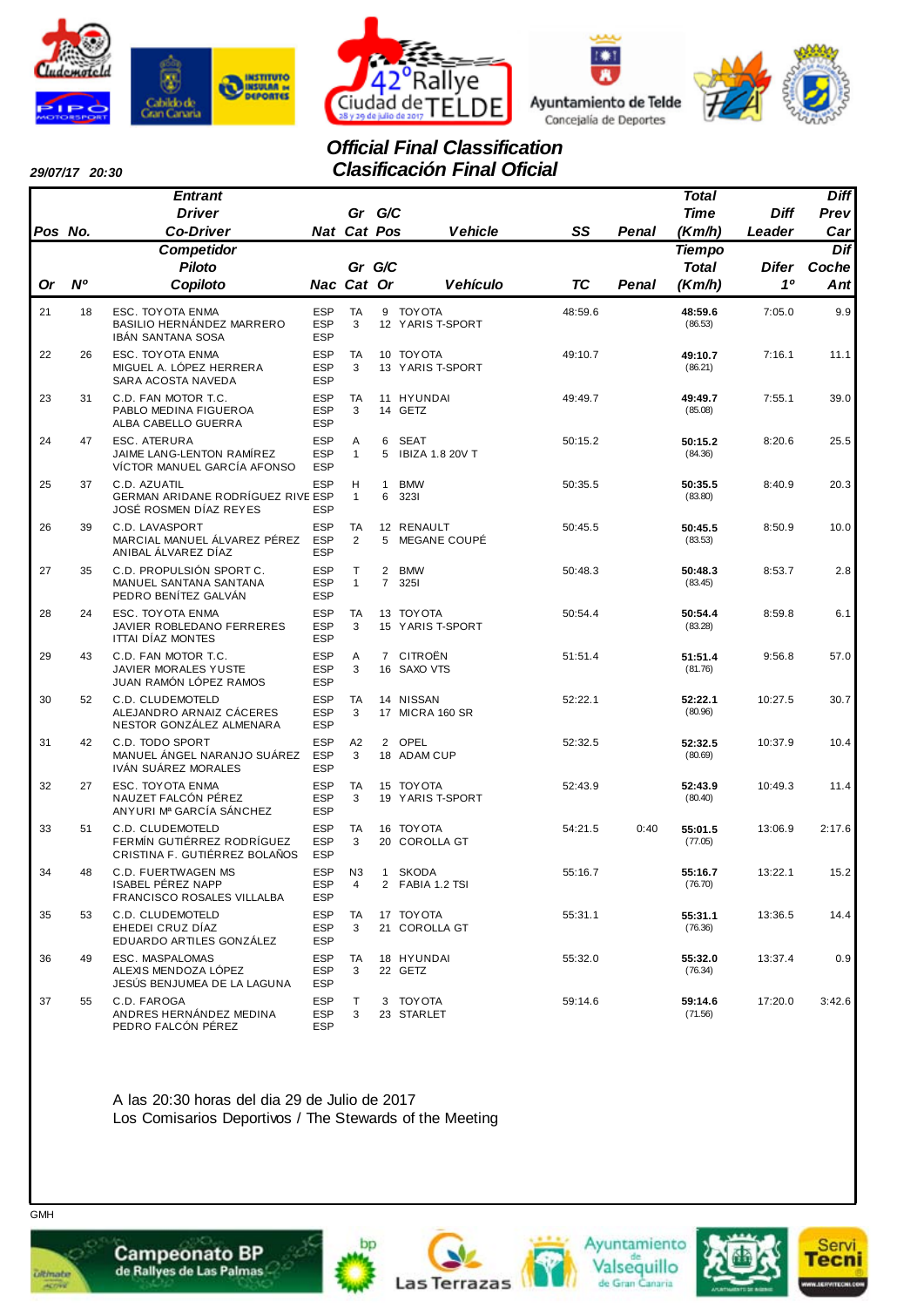







### *Penalties 29/07/2017 20:30 Penalizaciones*

|           | <b>Driver</b>                                                        |                          | <b>Vehicle</b>                                 | Gr      |                     |                    | Leg                |       |
|-----------|----------------------------------------------------------------------|--------------------------|------------------------------------------------|---------|---------------------|--------------------|--------------------|-------|
| No.       | <b>Co-Driver</b>                                                     | <b>Nat</b>               | <b>Entrant</b>                                 | Cat     | Remarks/TC          | <b>Penal Total</b> |                    | Total |
|           | <b>Piloto</b>                                                        |                          | <b>Vehículo</b>                                | Gr      |                     |                    | Total              |       |
| <b>N°</b> | Copiloto                                                             | Nac                      | <b>Competidor</b>                              | Cat     | Motivo/CH           |                    | <b>Penal Etapa</b> | Total |
| 8         | NOÉ ARMAS VEGA<br>JONATHAN SANTANA SANTANA                           | <b>ESP</b><br><b>ESP</b> | RENAULT MEGANE COUPÉ<br><b>ESC. MASPALOMAS</b> | TA<br>2 | 1 MIN RETRASO CH-4A | 0:10               | 0:10               | 0:10  |
| 15        | <b>JUAN FRANCISCO SANTANA MIRANDA</b><br>JOSÉ MIGUEL SANTANA RAMÍREZ | <b>ESP</b><br><b>ESP</b> | <b>BMW 325I</b><br>C.D. PROPULSIÓN SPORT C.    |         | 7 MIN RETRASO CH-2A | 1:10               | 1:10               | 1:10  |
| 17        | ROBERTO SÁNCHEZ COLLADO<br><b>MARCOS ARTILES SUÁREZ</b>              | <b>ESP</b><br><b>ESP</b> | <b>HONDA CIVIC SIR</b><br>C.D. CLUDEMOTELD     | A       | 38 MIN RETRASO CH-2 | 38:00              | 38:00              | 38:00 |
| 50        | AGUSTÍN RODRÍGUEZ PULIDO<br>SAMUEL TEJERA CABALLERO                  | <b>ESP</b><br><b>ESP</b> | <b>HONDA CIVIC VTI</b><br>C.D. FAN MOTOR T.C.  | TA<br>3 | 2 MIN RETRASO CH-2  | 0:20               | 0:20               | 0:20  |
| 51        | FERMÍN GUTIÉRREZ RODRÍGUEZ<br>CRISTINA F. GUTIÉRREZ BOLAÑOS          | <b>ESP</b><br><b>ESP</b> | TOYOTA COROLLA GT<br>C.D. CLUDEMOTELD          | TA      | 4 MIN RETRASO CH-1  | 0:40               | 0:40               | 0:40  |
| 54        | JONATHAN GONZÁLEZ LÓPEZ<br>ELIZABETH DE LA IGLESIA RGUEZ             | <b>ESP</b><br><b>ESP</b> | CITROËN C2 VTS<br>C.D. FAN MOTOR T.C.          | А       | 3 MIN RETRASO CH-1  | 0:30               | 0:30               | 0:30  |













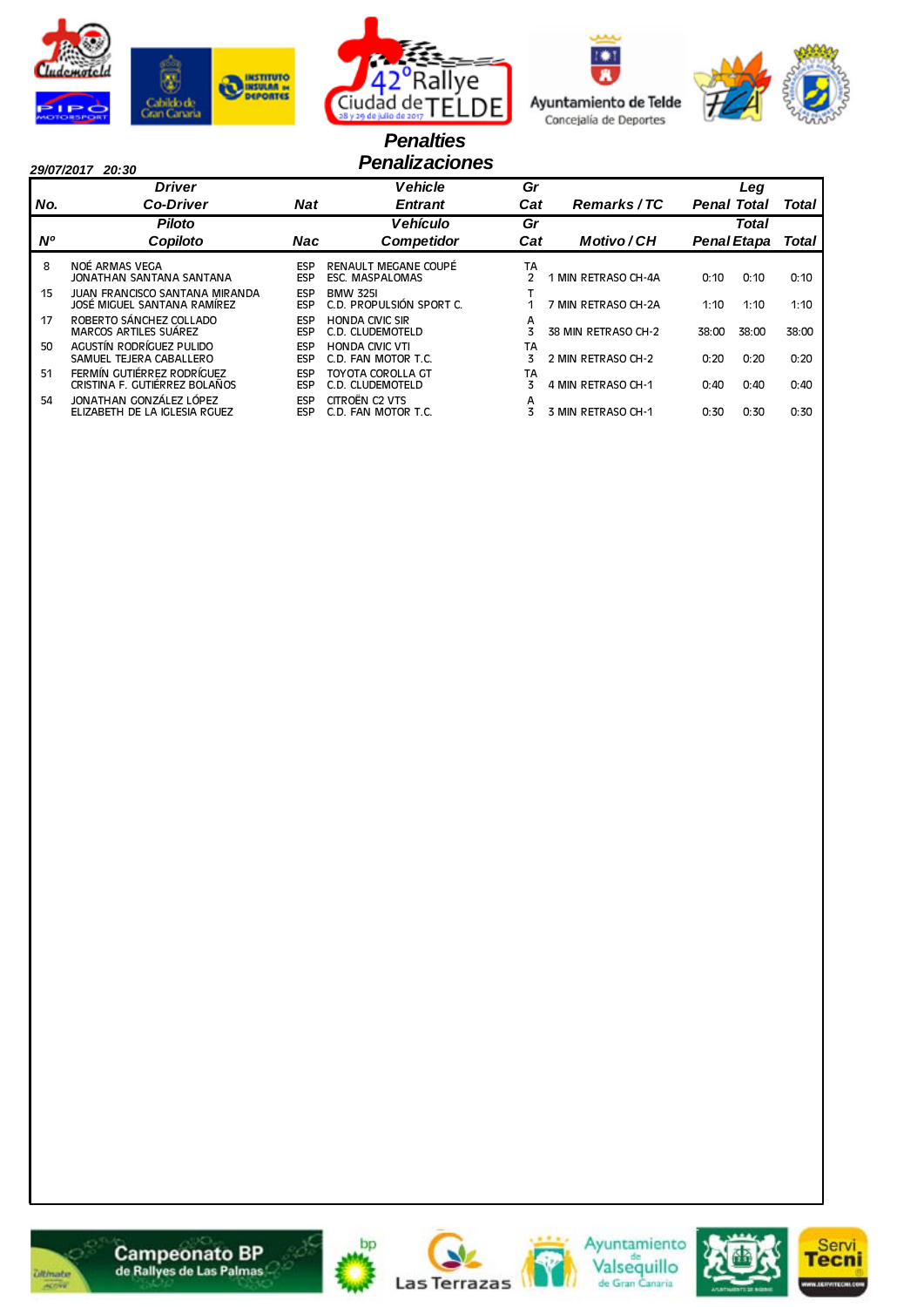





|           | <b>Retirements</b><br><b>Retirados</b><br>29/07/2017 20:30       |                          |                      |                                                   |    |                                          |  |  |  |  |  |  |  |
|-----------|------------------------------------------------------------------|--------------------------|----------------------|---------------------------------------------------|----|------------------------------------------|--|--|--|--|--|--|--|
|           |                                                                  |                          | Gr                   | <b>Vehicle</b>                                    |    |                                          |  |  |  |  |  |  |  |
| No.       | Driver / Co-Driver                                               | <b>Nat Cat</b>           |                      | <b>Entrant</b>                                    | SS | <b>Remarks</b>                           |  |  |  |  |  |  |  |
|           |                                                                  |                          | Gr                   | <b>Vehículo</b>                                   |    |                                          |  |  |  |  |  |  |  |
| <b>N°</b> | Piloto / Copiloto                                                | <b>Nac Cat</b>           |                      | <b>Competidor</b>                                 | TC | <b>Motivo</b>                            |  |  |  |  |  |  |  |
|           | Etapa 1<br>Leg 1                                                 |                          |                      |                                                   |    |                                          |  |  |  |  |  |  |  |
| 4         | BENJAMÍN AVELLA AGUIRRE<br>AGUSTÍN ALEMÁN MENCÍAS                | ESP<br><b>ESP</b>        | N5<br>$\mathbf{1}$   | <b>FORD FIESTA N5</b><br><b>ESC. MASPALOMAS</b>   | 7  | ABANDONO<br><b>WITHDRAWN</b>             |  |  |  |  |  |  |  |
| 5         | RUBÉN CURBELO TALAVERA<br>ARIDAY BONILLA DELGADO                 | <b>ESP</b><br>ESP        | $N +$<br>$\mathbf 1$ | MITSUBISHI LANCER EVO IX<br>C.D. FAN MOTOR T.C.   |    | ABAND. ENLACE<br><b>RT. ROAD SECTION</b> |  |  |  |  |  |  |  |
|           | 15 JUAN FRANCISCO SANTANA MIRANDA<br>JOSÉ MIGUEL SANTANA RAMÍREZ | <b>ESP</b><br>ESP        | $\mathbf{1}$         | <b>BMW 325I</b><br>C.D. PROPULSIÓN SPORT C.       | 3. | ABAND. ENLACE<br><b>RT. ROAD SECTION</b> |  |  |  |  |  |  |  |
|           | 17 ROBERTO SÁNCHEZ COLLADO<br>MARCOS ARTILES SUÁREZ              | ESP<br>ESP               | A<br>3               | <b>HONDA CIVIC SIR</b><br>C.D. CLUDEMOTELD        | 8  | <b>AVERIA</b><br><b>MECHANICAL</b>       |  |  |  |  |  |  |  |
|           | 33 AYTHAMI PÉREZ ROMERO<br>VIRGINIA LIRIA DÍAZ                   | <b>ESP</b><br>ESP        | N<br>4               | <b>RENAULT CLIO RS</b><br>C.D. FAN MOTOR T.C.     | 6  | <b>AVERIA</b><br><b>MECHANICAL</b>       |  |  |  |  |  |  |  |
|           | 38 VÍCTOR J. VALIDO CASTELLANO<br>JONAY GONZÁLEZ QUINTANA        | ESP<br>ESP               | TA<br>3              | NISSAN MICRA 160 SR<br>C.D. FAN MOTOR T.C.        | 6  | SALIDA CTRA.<br>OFF THE TRACK            |  |  |  |  |  |  |  |
|           | 40 JONATHAN CURBELO MEDINA<br>JOSUÉ CURBELO MEDINA               | <b>ESP</b><br>ESP        | 3                    | TA NISSAN MICRA 160 SR<br>C.D. FAN MOTOR T.C.     | 5. | ABANDONO<br><b>WITHDRAWN</b>             |  |  |  |  |  |  |  |
| 41        | JUAN CARLOS QUINTANA PÉREZ<br>ESTEBAN SANTANA MORENO             | ESP<br>ESP               | 3                    | TA NISSAN MICRA 160 SR<br><b>ESC. MASPALOMAS</b>  | 6  | SALIDA CTRA.<br>OFF THE TRACK            |  |  |  |  |  |  |  |
|           | 44 ALEJANDRO HERNÁNDEZ GONZÁLEZ<br>PEDRO JOSÉ PEÑATE JESÚS       | <b>ESP</b><br>ESP        | 2                    | <b>VOLKSWAGEN GOLF GTI</b><br>C.D. FAN MOTOR T.C. |    | ABAND. ENLACE<br><b>RT. ROAD SECTION</b> |  |  |  |  |  |  |  |
|           | 45 ACAYMO MARTÍN VALLE<br>ÁLVARO FERNÁNDEZ CARBALLO              | <b>ESP</b><br><b>ESP</b> | 1                    | <b>TA BMW 325I</b><br>C.D. PROPULSIÓN SPORT C.    | 6  | ABAND. ENLACE<br>RT.ROAD SECTION         |  |  |  |  |  |  |  |
|           | 46 LUIS ALBERTO DEL TORO MUÑOZ<br>ROBERTO RAÑA CANEIRO           | ESP<br><b>ESP</b>        | н<br>3               | PEUGEOT 205 RALLYE<br>C.D. FAN MOTOR T.C.         | 4  | AVERIA<br><b>MECHANICAL</b>              |  |  |  |  |  |  |  |













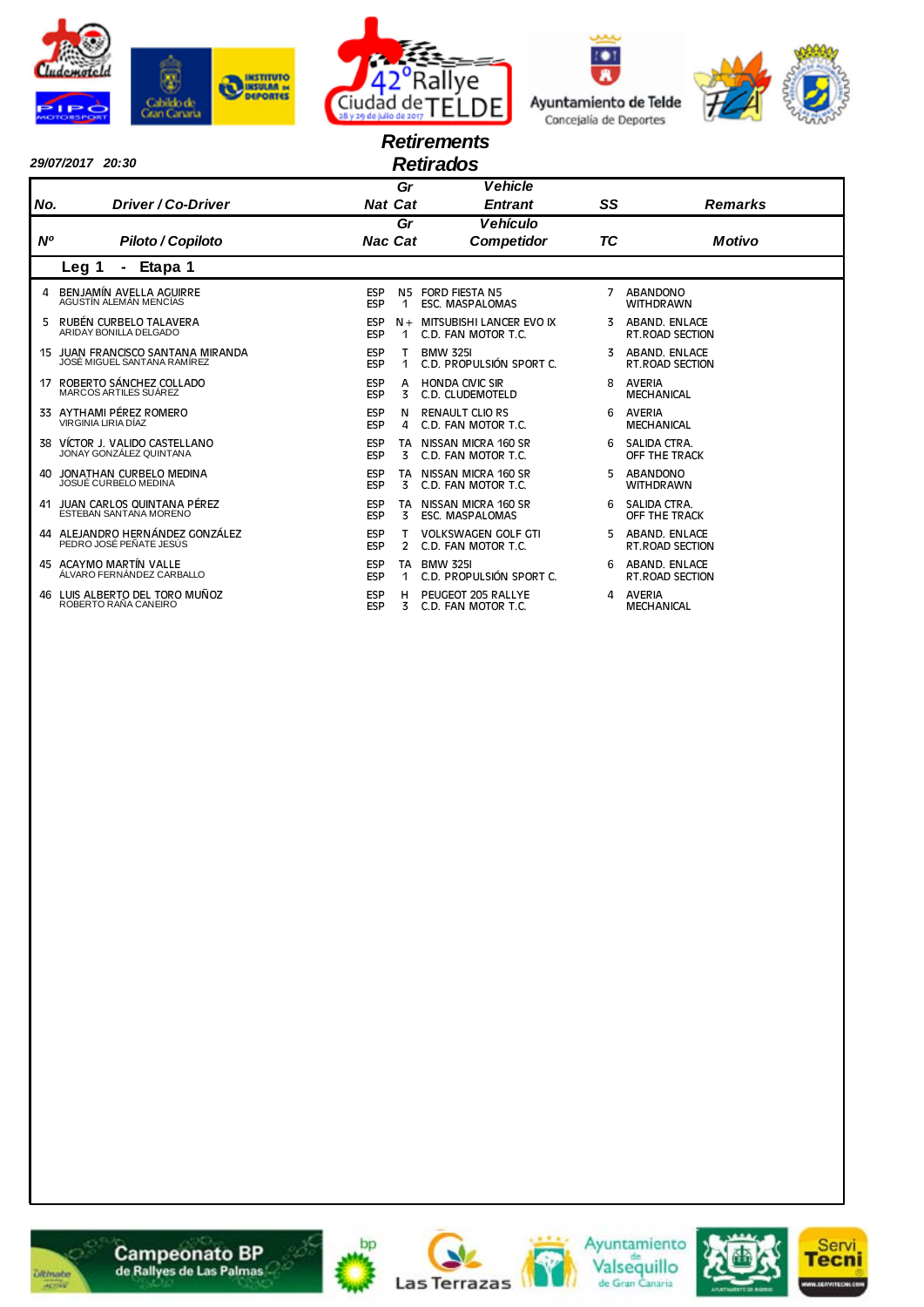







#### *29/07/17 20:30*

### *Final Classification - by Cup/Trophy Clasificación Final - por Copas/Trofeos*

|                |                     | <b>Entrant</b>                                                                    |                                        |                    |        |                                        |           |       | <b>Total</b>                  |             | <b>Diff</b>  |
|----------------|---------------------|-----------------------------------------------------------------------------------|----------------------------------------|--------------------|--------|----------------------------------------|-----------|-------|-------------------------------|-------------|--------------|
|                |                     | <b>Driver</b>                                                                     |                                        |                    | Gr G/C |                                        |           |       | <b>Time</b>                   | <b>Diff</b> | Prev         |
| Pos No.        |                     | <b>Co-Driver</b>                                                                  |                                        | <b>Nat Cat Pos</b> |        | <b>Vehicle</b>                         | SS        | Penal | (Km/h)                        | Leader      | Car          |
|                |                     | Competidor<br><b>Piloto</b>                                                       |                                        | Gr                 | G/C    |                                        |           |       | <b>Tiempo</b><br><b>Total</b> | Difer       | Dif<br>Coche |
| Or             | N <sup>o</sup>      | Copiloto                                                                          |                                        | <b>Nac Cat Pos</b> |        | <b>Vehículo</b>                        | <b>TC</b> | Penal | (Km/h)                        | 10          | Ant          |
|                | <b>BP Promoción</b> |                                                                                   |                                        |                    |        |                                        |           |       |                               |             |              |
| 1              | 22                  |                                                                                   |                                        | <b>TA</b>          |        | 1 TOYOTA                               | 47:17.6   |       | 47:17.6                       |             |              |
|                |                     | ESC. TOYOTA ENMA<br>GUAYASÉN ORTEGA CASTELLANO<br>DANIEL QUINTANA GONZÁLEZ        | ESP<br><b>ESP</b><br><b>ESP</b>        | 3                  |        | 1 YARIS T-SPORT                        |           |       | (89.64)                       |             |              |
| $\overline{2}$ | 36                  | C.D. FAN MOTOR T.C.<br>IVÁN CABRERA RAVELO<br><b>SERGIO MEDINA MEDINA</b>         | <b>ESP</b><br><b>ESP</b><br><b>ESP</b> | А<br>3             |        | 1 HONDA<br>2 CIVIC SIR                 | 47:51.0   |       | 47:51.0<br>(88.60)            | 33.4        | 33.4         |
| 3              | 25                  | ESC. TOYOTA ENMA<br>ALEJANDRO MARTÍN AFONSO<br>JACOB PÁEZ OJEDA                   | <b>ESP</b><br><b>ESP</b><br>ESP        | TA<br>3            |        | 2 TOYOTA<br>3 YARIS T-SPORT            | 48:18.9   |       | 48:18.9<br>(87.75)            | 1:01.3      | 27.9         |
| 4              | 26                  | ESC. TOYOTA ENMA<br>MIGUEL A. LÓPEZ HERRERA<br>SARA ACOSTA NAVEDA                 | <b>ESP</b><br><b>ESP</b><br><b>ESP</b> | <b>TA</b><br>3     |        | 3 TOYOTA<br>4 YARIS T-SPORT            | 49:10.7   |       | 49:10.7<br>(86.21)            | 1:53.1      | 51.8         |
| 5              | 31                  | C.D. FAN MOTOR T.C.<br>PABLO MEDINA FIGUEROA<br>ALBA CABELLO GUERRA               | <b>ESP</b><br><b>ESP</b><br><b>ESP</b> | TA<br>3            |        | 4 HYUNDAI<br>5 GETZ                    | 49:49.7   |       | 49:49.7<br>(85.08)            | 2:32.1      | 39.0         |
| 6              | 52                  | C.D. CLUDEMOTELD<br>ALEJANDRO ARNAIZ CÁCERES<br>NESTOR GONZÁLEZ ALMENARA          | <b>ESP</b><br><b>ESP</b><br><b>ESP</b> | TA<br>3            | 6      | 5 NISSAN<br>MICRA 160 SR               | 52:22.1   |       | 52:22.1<br>(80.96)            | 5:04.5      | 2:32.4       |
| 7              | 27                  | ESC. TOYOTA ENMA<br>NAUZET FALCÓN PÉREZ<br>ANYURI M <sup>a</sup> GARCÍA SÁNCHEZ   | ESP<br><b>ESP</b><br><b>ESP</b>        | TA<br>3            |        | 6 TOYOTA<br>7 YARIS T-SPORT            | 52:43.9   |       | 52:43.9<br>(80.40)            | 5:26.3      | 21.8         |
| 8              | 53                  | C.D. CLUDEMOTELD<br>EHEDEI CRUZ DÍAZ<br>EDUARDO ARTILES GONZÁLEZ                  | <b>ESP</b><br><b>ESP</b><br><b>ESP</b> | TA<br>3            |        | 7 TOYOTA<br>8 COROLLA GT               | 55:31.1   |       | 55:31.1<br>(76.36)            | 8:13.5      | 2:47.2       |
|                |                     | <b>Volante BP - FALP</b>                                                          |                                        |                    |        |                                        |           |       |                               |             |              |
| 1              | $\overline{2}$      | <b>ESC. TOYOTA ENMA</b>                                                           |                                        |                    |        |                                        | 42:58.6   |       | 42:58.6                       |             |              |
|                |                     | DOMINGO JOEL RAMOS HERNÁNDEZ<br>MARCOS ANTONIO GUERRA PÉREZ                       | <b>ESP</b><br><b>ESP</b><br><b>ESP</b> | А<br>1             | 1      | <b>MITSUBISHI</b><br>1 LANCER EVO VIII |           |       | (98.65)                       |             |              |
| $\overline{2}$ | 6                   | C.D. LAVASPORT<br>ANIBAL MACHÍN GONZÁLEZ<br>JORDI SAMUEL DÍAZ NEGRÍN              | <b>ESP</b><br><b>ESP</b><br><b>ESP</b> | Α<br>1             |        | 2 MITSUBISHI<br>2 LANCER EVO VIII      | 43:27.5   |       | 43:27.5<br>(97.56)            | 28.9        | 28.9         |
| 3              | 22                  | <b>ESC. TOYOTA ENMA</b><br>GUAYASÉN ORTEGA CASTELLANO<br>DANIEL QUINTANA GONZÁLEZ | <b>ESP</b><br><b>ESP</b><br><b>ESP</b> | <b>TA</b><br>3     |        | 1 TOYOTA<br>1 YARIS T-SPORT            | 47:17.6   |       | 47:17.6<br>(89.64)            | 4:19.0      | 3:50.1       |
| 4              | 36                  | C.D. FAN MOTOR T.C.<br>IVÁN CABRERA RAVELO<br>SERGIO MEDINA MEDINA                | <b>ESP</b><br><b>ESP</b><br><b>ESP</b> | А<br>3             |        | 3 HONDA<br>2 CIVIC SIR                 | 47:51.0   |       | 47:51.0<br>(88.60)            | 4:52.4      | 33.4         |
| 5              | 20                  | ESC. TOYOTA ENMA<br>ERIK GUERRA REYES<br>OMAR HERNÁNDEZ RIVERO                    | ESP<br>ESP<br><b>ESP</b>               | TA<br>3            |        | 2 TOYOTA<br>3 YARIS T-SPORT            | 47:52.6   |       | 47:52.6<br>(88.55)            | 4:54.0      | 1.6          |
| 6              | 25                  | ESC. TOYOTA ENMA<br>ALEJANDRO MARTÍN AFONSO<br>JACOB PÁEZ OJEDA                   | ESP<br>ESP<br>ESP                      | TA<br>3            |        | 3 TOYOTA<br>4 YARIS T-SPORT            | 48:18.9   |       | 48:18.9<br>(87.75)            | 5:20.3      | 26.3         |
| 7              | 21                  | ESC. TOYOTA ENMA<br>JONATHAN GUILLÉN GARCÍA<br>VÍCTOR GUILLÉN GARCÍA              | ESP<br><b>ESP</b><br><b>ESP</b>        | TA<br>3            |        | 4 TOYOTA<br>5 YARIS T-SPORT            | 48:49.7   |       | 48:49.7<br>(86.83)            | 5:51.1      | 30.8         |
| 8              | 26                  | ESC. TOYOTA ENMA<br>MIGUEL A. LÓPEZ HERRERA<br>SARA ACOSTA NAVEDA                 | ESP<br>ESP<br><b>ESP</b>               | TA<br>3            |        | 5 TOYOTA<br>6 YARIS T-SPORT            | 49:10.7   |       | 49:10.7<br>(86.21)            | 6:12.1      | 21.0         |
| 9              | 31                  | C.D. FAN MOTOR T.C.<br>PABLO MEDINA FIGUEROA<br>ALBA CABELLO GUERRA               | ESP<br>ESP<br><b>ESP</b>               | TA<br>3            |        | 6 HYUNDAI<br>7 GETZ                    | 49:49.7   |       | 49:49.7<br>(85.08)            | 6:51.1      | 39.0         |
| 10             | 52                  | C.D. CLUDEMOTELD<br>ALEJANDRO ARNAIZ CÁCERES<br>NESTOR GONZALEZ ALMENARA          | <b>ESP</b><br>ESP<br>ESP               | TA<br>3            |        | 7 NISSAN<br>8 MICRA 160 SR             | 52:22.1   |       | 52:22.1<br>(80.96)            | 9:23.5      | 2:32.4       |
| 11             | 27                  | ESC. TOYOTA ENMA<br>NAUZET FALCÓN PÉREZ<br>ANYURI Mª GARCÍA SÁNCHEZ               | <b>ESP</b><br><b>ESP</b><br>ESP        | TA<br>3            |        | 8 TOYOTA<br>9 YARIS T-SPORT            | 52:43.9   |       | 52:43.9<br>(80.40)            | 9:45.3      | 21.8         |













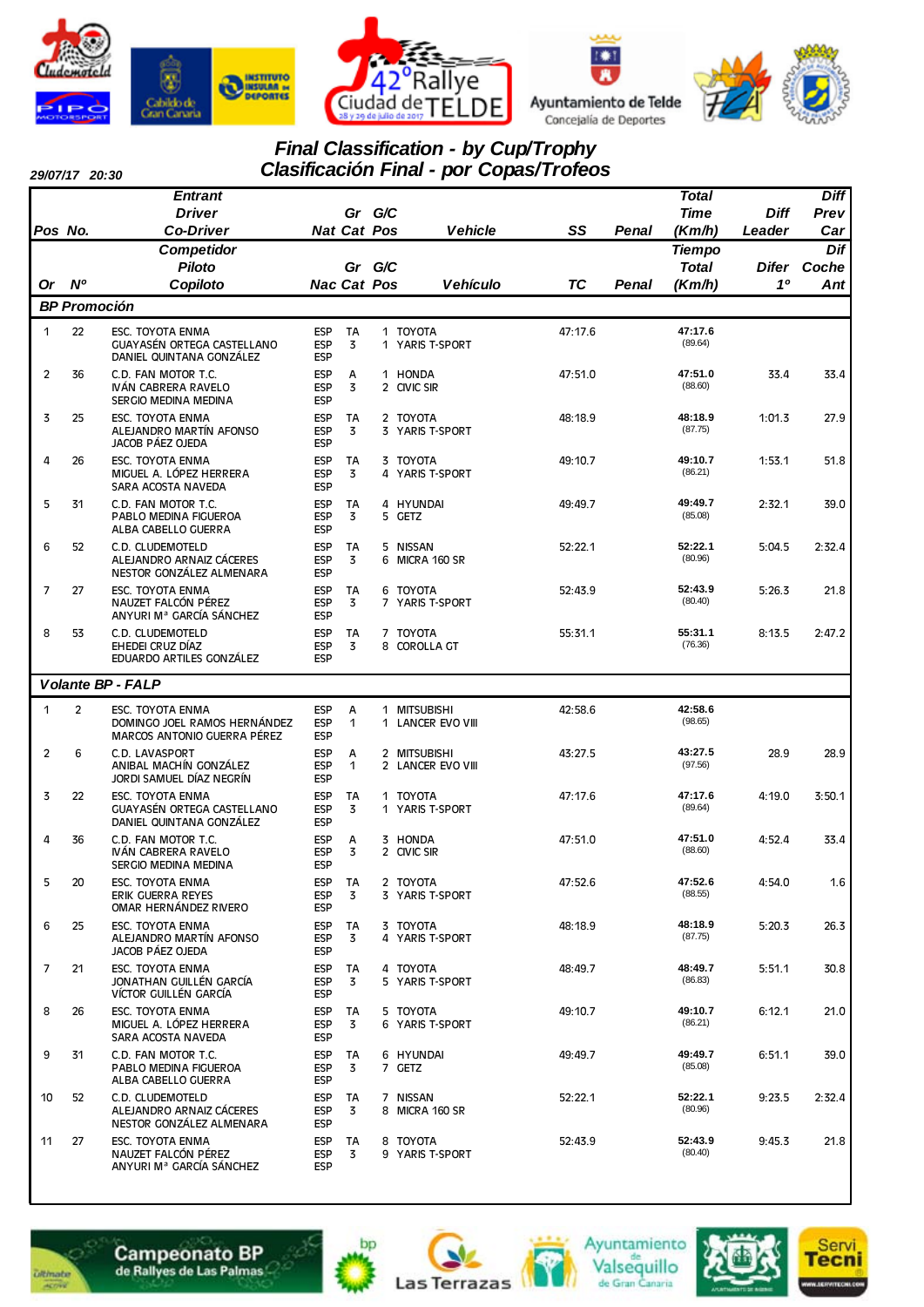

*29/07/17 20:30*







# *Final Classification - by Cup/Trophy*

|                |                | <b>Entrant</b>                                                                         |                                        |                                  |     |                                   |           |       | <b>Total</b>                  |             | <b>Diff</b>        |
|----------------|----------------|----------------------------------------------------------------------------------------|----------------------------------------|----------------------------------|-----|-----------------------------------|-----------|-------|-------------------------------|-------------|--------------------|
|                |                | <b>Driver</b>                                                                          |                                        | Gr                               | G/C |                                   |           |       | <b>Time</b>                   | <b>Diff</b> | Prev               |
| Pos No.        |                | <b>Co-Driver</b>                                                                       |                                        | <b>Nat Cat Pos</b>               |     | <b>Vehicle</b>                    | SS        | Penal | (Km/h)                        | Leader      | Car                |
|                |                | Competidor<br><b>Piloto</b>                                                            |                                        | Gr                               | G/C |                                   |           |       | <b>Tiempo</b><br><b>Total</b> |             | Dif<br>Difer Coche |
| Or             | N <sup>o</sup> | Copiloto                                                                               |                                        | <b>Nac Cat Pos</b>               |     | <b>Vehículo</b>                   | <b>TC</b> | Penal | (Km/h)                        | 10          | Ant                |
| 12             | 51             | C.D. CLUDEMOTELD                                                                       | <b>ESP</b>                             | <b>TA</b>                        |     | 9 TOYOTA                          | 54:21.5   | 0:40  | 55:01.5                       | 12:02.9     | 2:17.6             |
|                |                | FERMÍN GUTIÉRREZ RODRÍGUEZ<br>CRISTINA F. GUTIÉRREZ BOLAÑOS                            | <b>ESP</b><br><b>ESP</b>               | 3                                |     | 10 COROLLA GT                     |           |       | (77.05)                       |             |                    |
|                |                | Toyota ENMA 2RM                                                                        |                                        |                                  |     |                                   |           |       |                               |             |                    |
| 1              | 19             | ESC. TOYOTA ENMA<br>ACORÁN NAVARRO CORDERO<br>FRANCISCO GUTIÉRREZ ORTEGA               | <b>ESP</b><br><b>ESP</b><br><b>ESP</b> | TA<br>3                          |     | 1 TOYOTA<br>1 YARIS T-SPORT       | 47:16.1   |       | 47:16.1<br>(89.69)            |             |                    |
| $\overline{c}$ | 22             | ESC. TOYOTA ENMA<br>GUAYASÉN ORTEGA CASTELLANO<br>DANIEL QUINTANA GONZÁLEZ             | <b>ESP</b><br><b>ESP</b><br><b>ESP</b> | TA<br>3                          |     | 2 TOYOTA<br>2 YARIS T-SPORT       | 47:17.6   |       | 47:17.6<br>(89.64)            | 1.5         | 1.5                |
| 3              | 20             | ESC. TOYOTA ENMA<br>ERIK GUERRA REYES<br>OMAR HERNÁNDEZ RIVERO                         | <b>ESP</b><br><b>ESP</b><br><b>ESP</b> | TA<br>3                          |     | 3 TOYOTA<br>3 YARIS T-SPORT       | 47:52.6   |       | 47:52.6<br>(88.55)            | 36.5        | 35.0               |
| 4              | 25             | ESC. TOYOTA ENMA<br>ALEJANDRO MARTÍN AFONSO<br>JACOB PÁEZ OJEDA                        | <b>ESP</b><br><b>ESP</b><br><b>ESP</b> | TA<br>3                          |     | 4 TOYOTA<br>4 YARIS T-SPORT       | 48:18.9   |       | 48:18.9<br>(87.75)            | 1:02.8      | 26.3               |
| 5              | 23             | ESC. TOYOTA ENMA<br>OCTAVIO VERONA FALCÓN<br>KEVIN PEÑATE HERNÁNDEZ                    | <b>ESP</b><br><b>ESP</b><br><b>ESP</b> | TA<br>3                          |     | 5 TOYOTA<br>5 YARIS T-SPORT       | 48:39.4   |       | 48:39.4<br>(87.13)            | 1:23.3      | 20.5               |
| 6              | 21             | ESC. TOYOTA ENMA<br>JONATHAN GUILLÉN GARCÍA<br>VÍCTOR GUILLÉN GARCÍA                   | <b>ESP</b><br><b>ESP</b><br><b>ESP</b> | TA<br>3                          |     | 6 TOYOTA<br>6 YARIS T-SPORT       | 48:49.7   |       | 48:49.7<br>(86.83)            | 1:33.6      | 10.3               |
| 7              | 18             | ESC. TOYOTA ENMA<br>BASILIO HERNÁNDEZ MARRERO<br>IBÁN SANTANA SOSA                     | <b>ESP</b><br><b>ESP</b><br><b>ESP</b> | TA<br>3                          |     | 7 TOYOTA<br>7 YARIS T-SPORT       | 48:59.6   |       | 48:59.6<br>(86.53)            | 1:43.5      | 9.9                |
| 8              | 26             | ESC. TOYOTA ENMA<br>MIGUEL A. LÓPEZ HERRERA<br>SARA ACOSTA NAVEDA                      | <b>ESP</b><br><b>ESP</b><br><b>ESP</b> | TA<br>3                          |     | 8 TOYOTA<br>8 YARIS T-SPORT       | 49:10.7   |       | 49:10.7<br>(86.21)            | 1:54.6      | 11.1               |
| 9              | 24             | ESC. TOYOTA ENMA<br>JAVIER ROBLEDANO FERRERES<br><b>ITTAI DÍAZ MONTES</b>              | <b>ESP</b><br><b>ESP</b><br><b>ESP</b> | TA<br>3                          |     | 9 TOYOTA<br>9 YARIS T-SPORT       | 50:54.4   |       | 50:54.4<br>(83.28)            | 3:38.3      | 1:43.7             |
| 10             | 27             | <b>ESC. TOYOTA ENMA</b><br>NAUZET FALCÓN PÉREZ<br>ANYURI M <sup>a</sup> GARCÍA SÁNCHEZ | <b>ESP</b><br><b>ESP</b><br><b>ESP</b> | TA<br>3                          |     | 10 TOYOTA<br>10 YARIS T-SPORT     | 52:43.9   |       | 52:43.9<br>(80.40)            | 5:27.8      | 1:49.5             |
|                |                | <b>Maxi Challenge Rallycar</b>                                                         |                                        |                                  |     |                                   |           |       |                               |             |                    |
| $\mathbf{1}$   | $\overline{2}$ | ESC. TOYOTA ENMA<br>DOMINGO JOEL RAMOS HERNÁNDEZ<br>MARCOS ANTONIO GUERRA PÉREZ        | <b>ESP</b><br><b>ESP</b><br><b>ESP</b> | Α<br>$\mathbf{1}$                |     | 1 MITSUBISHI<br>1 LANCER EVO VIII | 42:58.6   |       | 42:58.6<br>(98.65)            |             |                    |
| $\overline{c}$ | 6              | C.D. LAVASPORT<br>ANIBAL MACHÍN GONZÁLEZ<br>JORDI SAMUEL DÍAZ NEGRÍN                   | <b>ESP</b><br><b>ESP</b><br><b>ESP</b> | А<br>1                           |     | 2 MITSUBISHI<br>2 LANCER EVO VIII | 43:27.5   |       | 43:27.5<br>(97.56)            | 28.9        | 28.9               |
| 3              | 11             | ESC. MASPALOMAS<br>IVÁN ALEMÁN HERNÁNDEZ<br>ANTONIO T. CABALLERO MENA                  | <b>ESP</b><br><b>ESP</b><br>ESP        | A <sub>2</sub><br>$\overline{2}$ |     | 1 RENAULT<br>1 CLIO CUP           | 45:41.4   |       | 45:41.4<br>(92.79)            | 2:42.8      | 2:13.9             |
| 4              | 8              | ESC. MASPALOMAS<br>NOÉ ARMAS VEGA<br>JONATHAN SANTANA SANTANA                          | <b>ESP</b><br><b>ESP</b><br><b>ESP</b> | TA<br>2                          |     | 1 RENAULT<br>2 MEGANE COUPÉ       | 47:19.3   | 0:10  | 47:29.3<br>(89.28)            | 4:30.7      | 1:47.9             |
| 5              | 28             | <b>ESC. ATERURA</b><br>SEBASTIÁN GIL MARTÍN<br>ADRIÁN GIL MARTÍN                       | <b>ESP</b><br><b>ESP</b><br><b>ESP</b> | R <sub>2</sub><br>3              |     | 1 RENAULT<br>1 TWINGO R2          | 48:12.6   |       | 48:12.6<br>(87.94)            | 5:14.0      | 43.3               |
| 6              | 37             | C.D. AZUATIL<br>GERMAN ARIDANE RODRÍGUEZ RIVERO<br>JOSÉ ROSMEN DÍAZ REYES              | <b>ESP</b><br>ESP<br><b>ESP</b>        | н<br>1                           |     | 1 BMW<br>3 3231                   | 50:35.5   |       | 50:35.5<br>(83.80)            | 7:36.9      | 2:22.9             |
| 7              | 39             | C.D. LAVASPORT<br>MARCIAL MANUEL ÁLVAREZ PÉREZ<br>ANIBAL ÁLVAREZ DÍAZ                  | <b>ESP</b><br><b>ESP</b><br><b>ESP</b> | TA<br>$\overline{2}$             |     | 2 RENAULT<br>3 MEGANE COUPÉ       | 50:45.5   |       | 50:45.5<br>(83.53)            | 7:46.9      | 10.0               |
|                |                | <b>Challenge RallyCar</b>                                                              |                                        |                                  |     |                                   |           |       |                               |             |                    |







bp







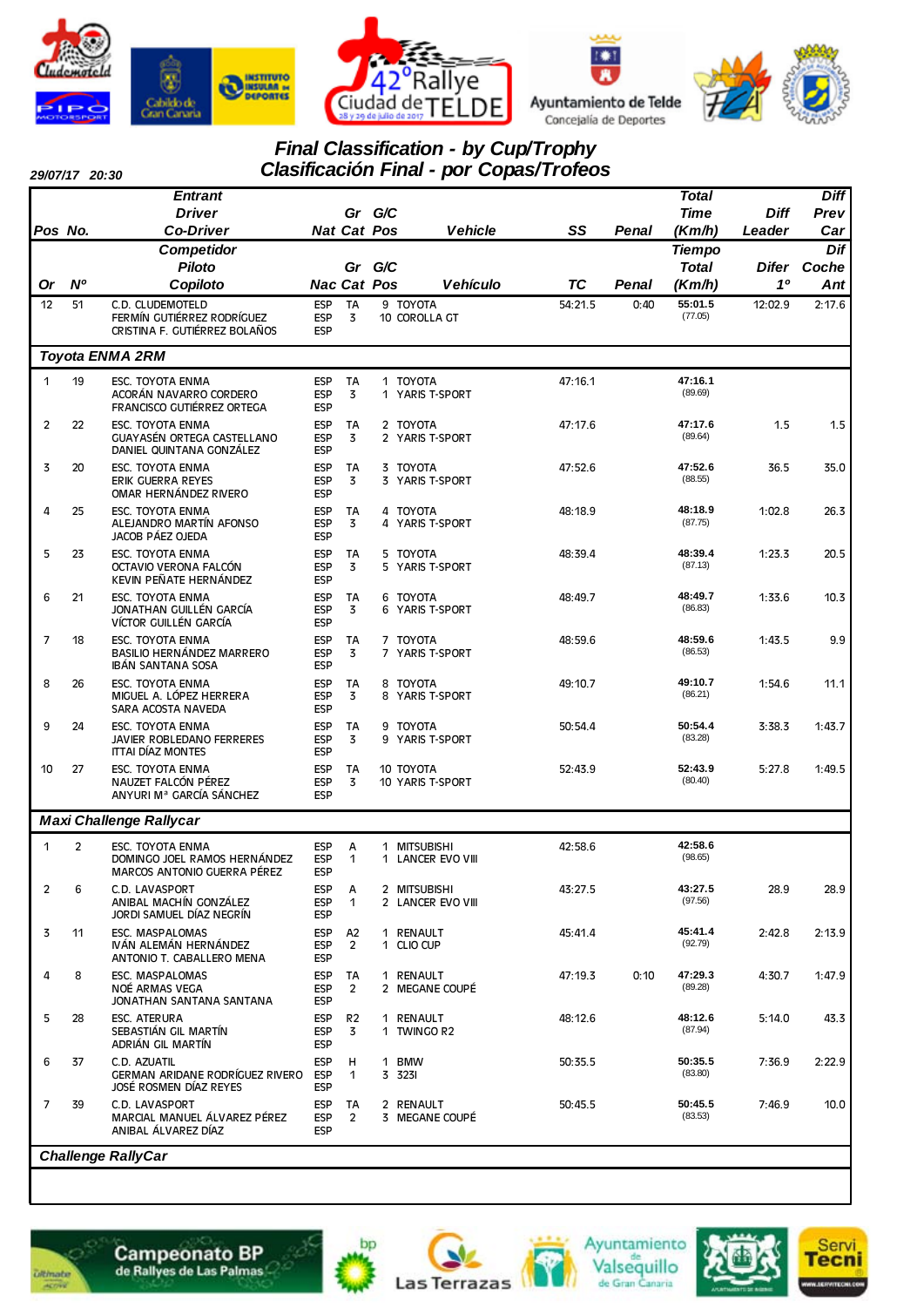









#### *29/07/17 20:30*

# *Final Classification - by Cup/Trophy Clasificación Final - por Copas/Trofeos*

|                |                  | Entrant                                                                         |                                        |                    |             |                               |           |       | <b>Total</b>       |        | <b>Diff</b> |
|----------------|------------------|---------------------------------------------------------------------------------|----------------------------------------|--------------------|-------------|-------------------------------|-----------|-------|--------------------|--------|-------------|
|                |                  | <b>Driver</b>                                                                   |                                        | Gr                 | G/C         |                               |           |       | <b>Time</b>        | Diff   | Prev        |
| Pos No.        |                  | <b>Co-Driver</b>                                                                |                                        | <b>Nat Cat Pos</b> |             | <b>Vehicle</b>                | SS        | Penal | (Km/h)             | Leader | Car         |
|                |                  | Competidor                                                                      |                                        |                    |             |                               |           |       | <b>Tiempo</b>      |        | Dif         |
|                |                  | <b>Piloto</b>                                                                   |                                        | Gr                 | G/C         |                               |           |       | <b>Total</b>       | Difer  | Coche       |
| <b>Or</b>      | N <sup>o</sup>   | Copiloto                                                                        |                                        | <b>Nac Cat Pos</b> |             | <b>Vehículo</b>               | <b>TC</b> | Penal | (Km/h)             | 10     | Ant         |
| $\mathbf{1}$   | 10               | C.D. LAVASPORT<br>JESÚS MARÍA LEMES ESPINOSA<br>AYOSE BARRERA FARRAY            | <b>ESP</b><br><b>ESP</b><br><b>ESP</b> | A<br>3             |             | 1 CITROËN<br>1 SAXO VTS       | 46:51.7   |       | 46:51.7<br>(90.47) |        |             |
| $\overline{c}$ | 29               | ESC. MASPALOMAS<br>ALEXANDER SANTANA MARTIN<br>LOREA CANO MEDINA                | <b>ESP</b><br><b>ESP</b><br><b>ESP</b> | T<br>3             |             | 1 HONDA<br>2 CIVIC 1.6 16V    | 47:14.2   |       | 47:14.2<br>(89.75) | 22.5   | 22.5        |
| 3              | 19               | ESC. TOYOTA ENMA<br>ACORÁN NAVARRO CORDERO<br>FRANCISCO GUTIÉRREZ ORTEGA        | <b>ESP</b><br><b>ESP</b><br><b>ESP</b> | TA<br>3            |             | 1 TOYOTA<br>3 YARIS T-SPORT   | 47:16.1   |       | 47:16.1<br>(89.69) | 24.4   | 1.9         |
| 4              | 22               | ESC. TOYOTA ENMA<br>GUAYASÉN ORTEGA CASTELLANO<br>DANIEL QUINTANA GONZÁLEZ      | <b>ESP</b><br><b>ESP</b><br><b>ESP</b> | TA<br>3            |             | 2 TOYOTA<br>4 YARIS T-SPORT   | 47:17.6   |       | 47:17.6<br>(89.64) | 25.9   | 1.5         |
| 5              | 20               | ESC. TOYOTA ENMA<br><b>ERIK GUERRA REYES</b><br>OMAR HERNÁNDEZ RIVERO           | <b>ESP</b><br><b>ESP</b><br><b>ESP</b> | TA<br>3            |             | 3 TOYOTA<br>5 YARIS T-SPORT   | 47:52.6   |       | 47:52.6<br>(88.55) | 1:00.9 | 35.0        |
| 6              | 25               | <b>ESC. TOYOTA ENMA</b><br>ALEJANDRO MARTÍN AFONSO<br>JACOB PÁEZ OJEDA          | <b>ESP</b><br><b>ESP</b><br><b>ESP</b> | TA<br>3            |             | 4 TOYOTA<br>6 YARIS T-SPORT   | 48:18.9   |       | 48:18.9<br>(87.75) | 1:27.2 | 26.3        |
| 7              | 23               | ESC. TOYOTA ENMA<br>OCTAVIO VERONA FALCÓN<br>KEVIN PEÑATE HERNÁNDEZ             | <b>ESP</b><br><b>ESP</b><br><b>ESP</b> | TA<br>3            |             | 5 TOYOTA<br>7 YARIS T-SPORT   | 48:39.4   |       | 48:39.4<br>(87.13) | 1:47.7 | 20.5        |
| 8              | 21               | ESC. TOYOTA ENMA<br>JONATHAN GUILLÉN GARCÍA<br>VÍCTOR GUILLÉN GARCÍA            | <b>ESP</b><br><b>ESP</b><br><b>ESP</b> | <b>TA</b><br>3     |             | 6 TOYOTA<br>8 YARIS T-SPORT   | 48:49.7   |       | 48:49.7<br>(86.83) | 1:58.0 | 10.3        |
| 9              | 18               | ESC. TOYOTA ENMA<br>BASILIO HERNÁNDEZ MARRERO<br>IBÁN SANTANA SOSA              | <b>ESP</b><br><b>ESP</b><br><b>ESP</b> | TA<br>3            |             | 7 TOYOTA<br>9 YARIS T-SPORT   | 48:59.6   |       | 48:59.6<br>(86.53) | 2:07.9 | 9.9         |
| 10             | 26               | ESC. TOYOTA ENMA<br>MIGUEL A. LÓPEZ HERRERA<br>SARA ACOSTA NAVEDA               | <b>ESP</b><br><b>ESP</b><br><b>ESP</b> | <b>TA</b><br>3     |             | 8 TOYOTA<br>10 YARIS T-SPORT  | 49:10.7   |       | 49:10.7<br>(86.21) | 2:19.0 | 11.1        |
| 11             | 31               | C.D. FAN MOTOR T.C.<br>PABLO MEDINA FIGUEROA<br>ALBA CABELLO GUERRA             | <b>ESP</b><br><b>ESP</b><br><b>ESP</b> | TA<br>3            |             | 9 HYUNDAI<br>11 GETZ          | 49:49.7   |       | 49:49.7<br>(85.08) | 2:58.0 | 39.0        |
| 12             | 24               | ESC. TOYOTA ENMA<br>JAVIER ROBLEDANO FERRERES<br><b>ITTAI DÍAZ MONTES</b>       | <b>ESP</b><br><b>ESP</b><br><b>ESP</b> | TA<br>3            |             | 10 TOYOTA<br>12 YARIS T-SPORT | 50:54.4   |       | 50:54.4<br>(83.28) | 4:02.7 | 1:04.7      |
| 13             | 52               | C.D. CLUDEMOTELD<br>ALEJANDRO ARNAIZ CÁCERES<br>NESTOR GONZÁLEZ ALMENARA        | <b>ESP</b><br><b>ESP</b><br><b>ESP</b> | TA<br>3            |             | 11 NISSAN<br>13 MICRA 160 SR  | 52:22.1   |       | 52:22.1<br>(80.96) | 5:30.4 | 1:27.7      |
| 14             | 27               | ESC. TOYOTA ENMA<br>NAUZET FALCÓN PÉREZ<br>ANYURI M <sup>ª</sup> GARCÍA SÁNCHEZ | <b>ESP</b><br><b>ESP</b><br><b>ESP</b> | TA<br>3            |             | 12 TOYOTA<br>14 YARIS T-SPORT | 52:43.9   |       | 52:43.9<br>(80.40) | 5:52.2 | 21.8        |
| 15             | 49               | ESC. MASPALOMAS<br>ALEXIS MENDOZA LÓPEZ<br>JESÚS BENJUMEA DE LA LAGUNA          | <b>ESP</b><br><b>ESP</b><br><b>ESP</b> | TA<br>3            |             | 13 HYUNDAI<br>15 GETZ         | 55:32.0   |       | 55:32.0<br>(76.34) | 8:40.3 | 2:48.1      |
|                | <b>BMW Power</b> |                                                                                 |                                        |                    |             |                               |           |       |                    |        |             |
| 1              | 35               | C.D. PROPULSIÓN SPORT C.<br>MANUEL SANTANA SANTANA                              | <b>ESP</b><br>ESP                      | т<br>$\mathbf 1$   | $\mathbf 1$ | <b>BMW</b><br>1 3251          | 50:48.3   |       | 50:48.3<br>(83.45) |        |             |





PEDRO BENÍTEZ GALVÁN FERP







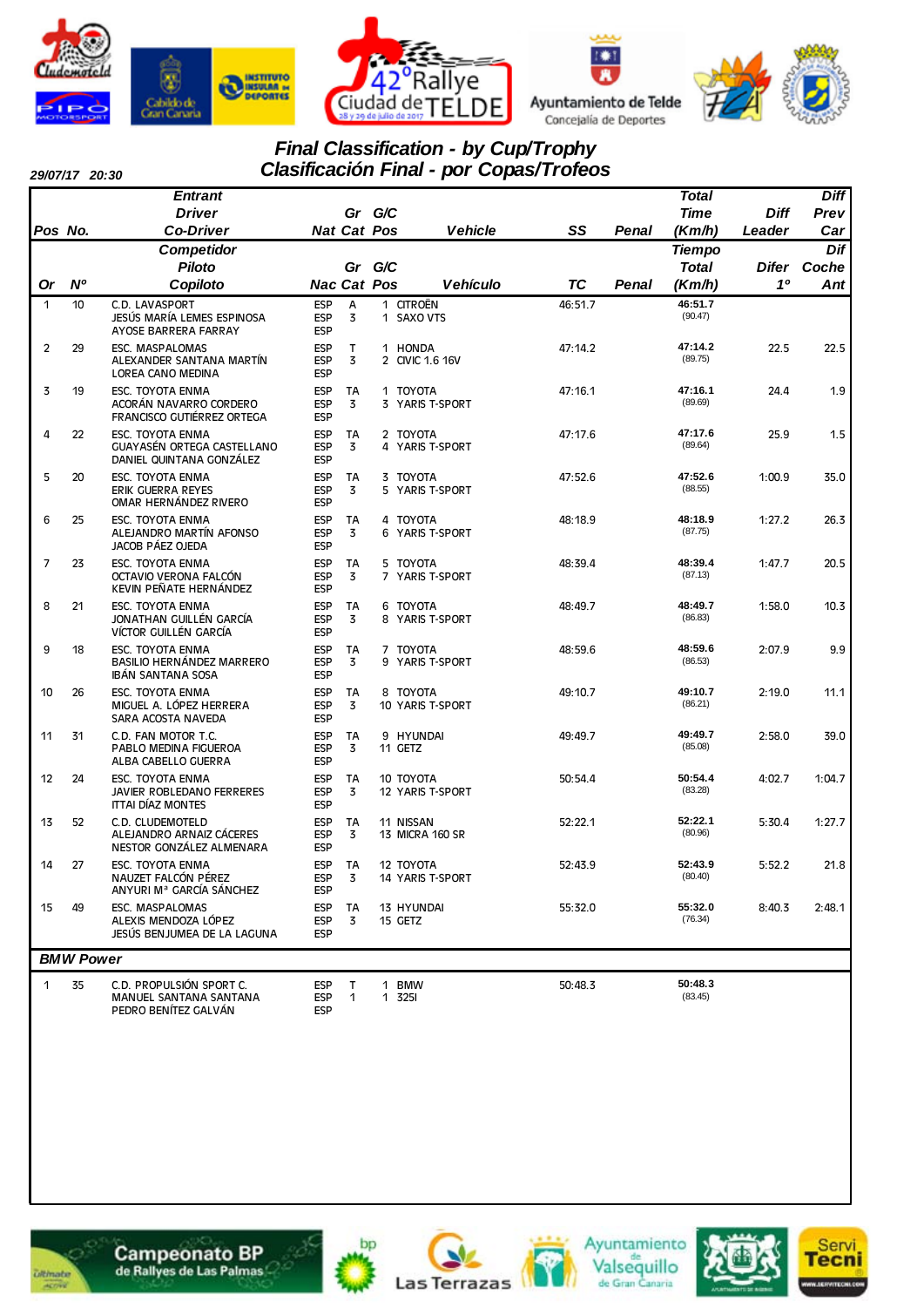







# *Final Classification - by Group*

| 29/07/17 20:30 |  |
|----------------|--|
|                |  |

|         | 29/07/17 20:30   |                                                                                   |                                        |                      |        | Clasificación Final - por Grupo |           |       |                     |                |             |
|---------|------------------|-----------------------------------------------------------------------------------|----------------------------------------|----------------------|--------|---------------------------------|-----------|-------|---------------------|----------------|-------------|
|         |                  | <b>Entrant</b>                                                                    |                                        |                      |        |                                 |           |       | <b>Total</b>        |                | <b>Diff</b> |
|         |                  | <b>Driver</b>                                                                     |                                        |                      | Gr G/C |                                 |           |       | <b>Time</b>         | <b>Diff</b>    | Prev        |
| Pos No. |                  | <b>Co-Driver</b>                                                                  |                                        | <b>Nat Cat Pos</b>   |        | <b>Vehicle</b>                  | SS        | Penal | (Km/h)              | Leader         | Car         |
|         |                  | Competidor                                                                        |                                        |                      |        |                                 |           |       | <b>Tiempo</b>       |                | Dif         |
|         |                  | Piloto                                                                            |                                        |                      | Gr G/C |                                 |           |       | <b>Total</b>        | Difer          | Coche       |
| 0r      | $N^o$            | Copiloto                                                                          |                                        | <b>Nac Cat Pos</b>   |        | <b>Vehículo</b>                 | <b>TC</b> | Penal | (Km/h)              | 1 <sup>0</sup> | Ant         |
|         | <b>Grupo GTR</b> |                                                                                   |                                        |                      |        |                                 |           |       |                     |                |             |
| 1       | 3                | ESC. MASPALOMAS<br>IVÁN ARMAS HERNÁNDEZ<br>BERNARDINO GUERRA SANTANA              | ESP<br><b>ESP</b>                      | ESP GTR<br>1         |        | 1 PORSCHE<br>1 GT3 CUP RAL      | 41:54.6   |       | 41:54.6<br>(101.16) |                |             |
|         | Grupo N+         |                                                                                   |                                        |                      |        |                                 |           |       |                     |                |             |
| 1       | 1                | ESC. TOYOTA ENMA                                                                  | <b>ESP</b>                             | $N +$                |        | 1 MITSUBISHI                    | 42:35.8   |       | 42:35.8             |                |             |
|         |                  | VICENTE BOLAÑOS HERRERA<br>MAGNOLIA HERRERA SUÁREZ                                | <b>ESP</b><br><b>ESP</b>               | $\mathbf{1}$         |        | 1 LANCER EVO IX                 |           |       | (99.53)             |                |             |
|         | Grupo TA         |                                                                                   |                                        |                      |        |                                 |           |       |                     |                |             |
| 1       | 19               | ESC. TOYOTA ENMA                                                                  | ESP                                    | TA                   |        | 1 TOYOTA                        | 47:16.1   |       | 47:16.1             |                |             |
|         |                  | ACORÁN NAVARRO CORDERO<br>FRANCISCO GUTIÉRREZ ORTEGA                              | ESP<br><b>ESP</b>                      | 3                    |        | 1 YARIS T-SPORT                 |           |       | (89.69)             |                |             |
| 2       | 22               | <b>ESC. TOYOTA ENMA</b><br>GUAYASÉN ORTEGA CASTELLANO<br>DANIEL QUINTANA GONZÁLEZ | ESP<br><b>ESP</b><br>ESP               | TA<br>3              |        | 2 TOYOTA<br>2 YARIS T-SPORT     | 47:17.6   |       | 47:17.6<br>(89.64)  | 1.5            | 1.5         |
| 3       | 8                | ESC. MASPALOMAS<br>NOÉ ARMAS VEGA<br>JONATHAN SANTANA SANTANA                     | <b>ESP</b><br><b>ESP</b><br>ESP        | TA<br>$\overline{2}$ |        | 3 RENAULT<br>1 MEGANE COUPÉ     | 47:19.3   | 0:10  | 47:29.3<br>(89.28)  | 13.2           | 11.7        |
| 4       | 20               | <b>ESC. TOYOTA ENMA</b><br>ERIK GUERRA REYES<br>OMAR HERNÁNDEZ RIVERO             | <b>ESP</b><br><b>ESP</b><br><b>ESP</b> | <b>TA</b><br>3       |        | 4 TOYOTA<br>3 YARIS T-SPORT     | 47:52.6   |       | 47:52.6<br>(88.55)  | 36.5           | 23.3        |
| 5       | 25               | <b>ESC. TOYOTA ENMA</b><br>ALEJANDRO MARTÍN AFONSO<br>JACOB PÁEZ OJEDA            | ESP<br>ESP<br><b>ESP</b>               | TA<br>3              |        | 5 TOYOTA<br>4 YARIS T-SPORT     | 48:18.9   |       | 48:18.9<br>(87.75)  | 1:02.8         | 26.3        |
| 6       | 16               | ESC. MASPALOMAS<br>VICENTE DEL P. ARENCIBIA HERRERA<br>VÍCTOR MANUEL SUÁREZ RGUEZ | ESP<br><b>ESP</b><br>ESP               | TA<br>3              |        | 6 HONDA<br>5 CIVIC 1.6 16V      | 48:26.2   |       | 48:26.2<br>(87.53)  | 1:10.1         | 7.3         |
| 7       | 23               | <b>ESC. TOYOTA ENMA</b><br>OCTAVIO VERONA FALCÓN<br>KEVIN PEÑATE HERNÁNDEZ        | ESP<br>ESP<br><b>ESP</b>               | <b>TA</b><br>3       |        | 7 TOYOTA<br>6 YARIS T-SPORT     | 48:39.4   |       | 48:39.4<br>(87.13)  | 1:23.3         | 13.2        |
| 8       | 21               | <b>ESC. TOYOTA ENMA</b><br>JONATHAN GUILLÉN GARCÍA<br>VÍCTOR GUILLÉN GARCÍA       | ESP<br><b>ESP</b><br>ESP               | TA<br>3              |        | 8 TOYOTA<br>7 YARIS T-SPORT     | 48:49.7   |       | 48:49.7<br>(86.83)  | 1:33.6         | 10.3        |
| 9       | 18               | <b>ESC. TOYOTA ENMA</b><br>BASILIO HERNÁNDEZ MARRERO<br>IBÁN SANTANA SOSA         | <b>ESP</b><br>ESP<br><b>ESP</b>        | <b>TA</b><br>3       | 9      | TOYOTA<br>8 YARIS T-SPORT       | 48:59.6   |       | 48:59.6<br>(86.53)  | 1:43.5         | 9.9         |
| 10      | 26               | ESC. TOYOTA ENMA<br>MIGUEL A. LÓPEZ HERRERA<br>SARA ACOSTA NAVEDA                 | ESP<br>ESP<br>ESP                      | TA<br>3              |        | 10 TOYOTA<br>9 YARIS T-SPORT    | 49:10.7   |       | 49:10.7<br>(86.21)  | 1:54.6         | 11.1        |
| 11      | 31               | C.D. FAN MOTOR T.C.<br>PABLO MEDINA FIGUEROA<br>ALBA CABELLO GUERRA               | <b>ESP</b><br>ESP<br><b>ESP</b>        | TA<br>3              |        | 11 HYUNDAI<br>10 GETZ           | 49:49.7   |       | 49:49.7<br>(85.08)  | 2:33.6         | 39.0        |
| 12      | 39               | C.D. LAVASPORT<br>MARCIAL MANUEL ÁLVAREZ PÉREZ<br>ANIBAL ÁLVAREZ DÍAZ             | ESP<br>ESP<br>ESP                      | TA<br>$\overline{2}$ |        | 12 RENAULT<br>2 MEGANE COUPÉ    | 50:45.5   |       | 50:45.5<br>(83.53)  | 3:29.4         | 55.8        |
| 13      | 24               | <b>ESC. TOYOTA ENMA</b><br>JAVIER ROBLEDANO FERRERES<br><b>ITTAI DÍAZ MONTES</b>  | ESP<br>ESP<br><b>ESP</b>               | TA<br>3              |        | 13 TOYOTA<br>11 YARIS T-SPORT   | 50:54.4   |       | 50:54.4<br>(83.28)  | 3:38.3         | 8.9         |
| 14      | 52               | C.D. CLUDEMOTELD<br>ALEJANDRO ARNAIZ CÁCERES<br>NESTOR GONZALEZ ALMENARA          | ESP<br>ESP<br>ESP                      | TA<br>3              |        | 14 NISSAN<br>12 MICRA 160 SR    | 52:22.1   |       | 52:22.1<br>(80.96)  | 5:06.0         | 1:27.7      |
| 15      | 27               | ESC. TOYOTA ENMA<br>NAUZET FALCÓN PÉREZ<br>ANYURI M <sup>a</sup> GARCÍA SÁNCHEZ   | <b>ESP</b><br>ESP<br><b>ESP</b>        | TA<br>3              |        | 15 TOYOTA<br>13 YARIS T-SPORT   | 52:43.9   |       | 52:43.9<br>(80.40)  | 5:27.8         | 21.8        |
| 16      | 51               | C.D. CLUDEMOTELD<br>FERMÍN GUTIÉRREZ RODRÍGUEZ<br>CRISTINA F. GUTIÉRREZ BOLAÑOS   | ESP<br>ESP<br>ESP                      | TA<br>3              |        | 16 TOYOTA<br>14 COROLLA GT      | 54:21.5   | 0:40  | 55:01.5<br>(77.05)  | 7:45.4         | 2:17.6      |



**Campeonato BP**<br>de Rallyes de Las Palmas









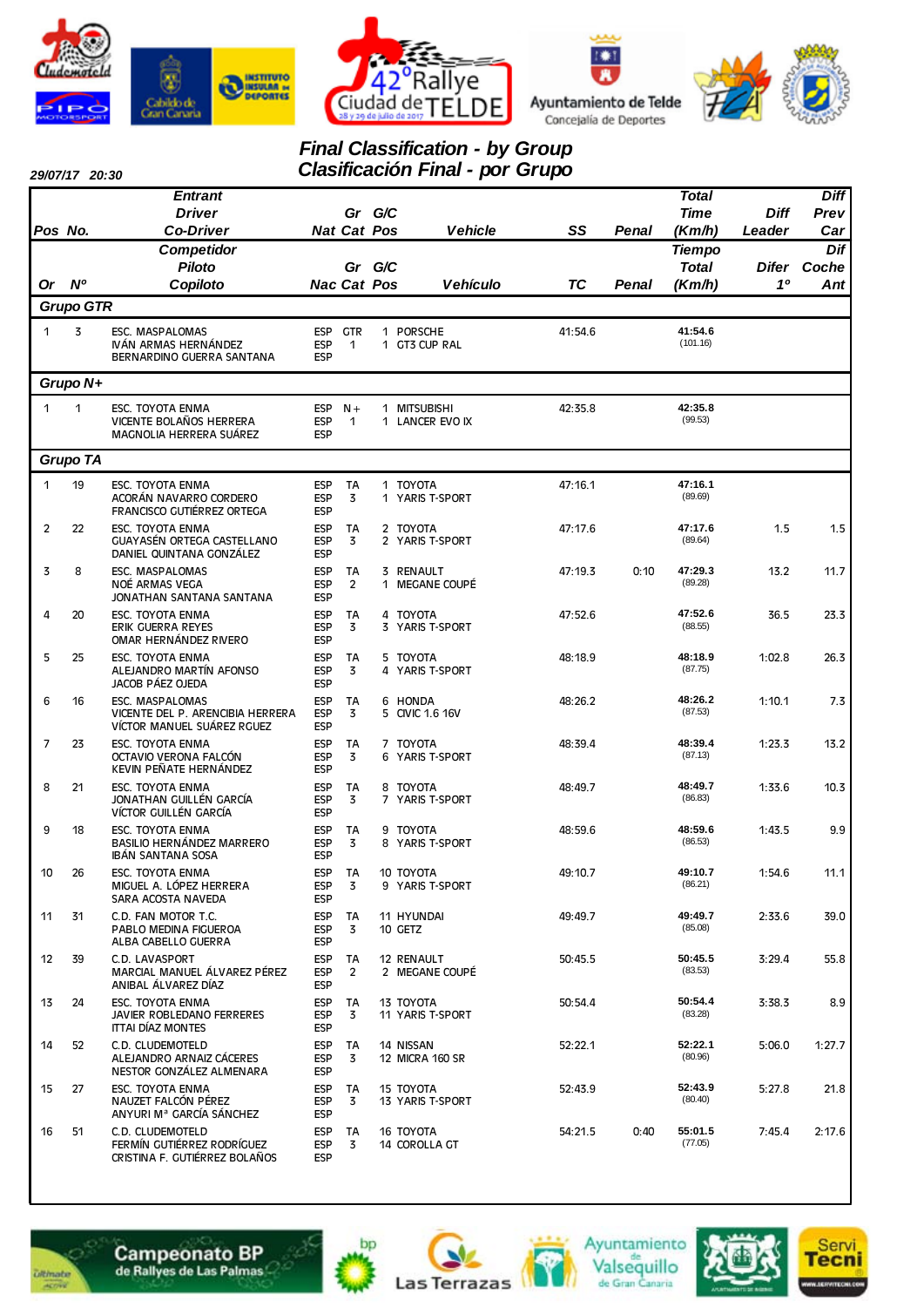







#### *Final Classification - by Group Clasificación Final - por Grupo*

*29/07/17 20:30*

|              | <i>29/01/11 20:30</i> | <b>Entrant</b>                                                                  |                                        |                                  |     | <u>1991119991911 111191</u>       | $P^{\sigma}$ $\sigma$ $\sigma$ |              | <b>Total</b>       |             | <b>Diff</b> |
|--------------|-----------------------|---------------------------------------------------------------------------------|----------------------------------------|----------------------------------|-----|-----------------------------------|--------------------------------|--------------|--------------------|-------------|-------------|
|              |                       | <b>Driver</b>                                                                   |                                        | Gr G/C                           |     |                                   |                                |              | <b>Time</b>        | <b>Diff</b> | Prev        |
| Pos No.      |                       | <b>Co-Driver</b>                                                                |                                        | <b>Nat Cat Pos</b>               |     | <b>Vehicle</b>                    | SS                             | <b>Penal</b> | (Km/h)             | Leader      | Car         |
|              |                       | Competidor                                                                      |                                        |                                  |     |                                   |                                |              | <b>Tiempo</b>      |             | Dif         |
|              |                       | <b>Piloto</b>                                                                   |                                        | Gr                               | G/C |                                   |                                |              | <b>Total</b>       | Difer       | Coche       |
| Or           | <b>N°</b>             | Copiloto                                                                        |                                        | <b>Nac Cat Pos</b>               |     | <b>Vehículo</b>                   | TC                             | Penal        | (Km/h)             | 10          | Ant         |
| 17           | 53                    | C.D. CLUDEMOTELD<br>EHEDEI CRUZ DÍAZ<br>EDUARDO ARTILES GONZÁLEZ                | <b>ESP</b><br><b>ESP</b><br><b>ESP</b> | <b>TA</b><br>3                   |     | 17 TOYOTA<br>15 COROLLA GT        | 55:31.1                        |              | 55:31.1<br>(76.36) | 8:15.0      | 29.6        |
| 18           | 49                    | ESC. MASPALOMAS<br>ALEXIS MENDOZA LÓPEZ<br>JESÚS BENJUMEA DE LA LAGUNA          | <b>ESP</b><br><b>ESP</b><br><b>ESP</b> | TA<br>3                          |     | 18 HYUNDAI<br>16 GETZ             | 55:32.0                        |              | 55:32.0<br>(76.34) | 8:15.9      | 0.9         |
|              | Grupo T               |                                                                                 |                                        |                                  |     |                                   |                                |              |                    |             |             |
| 1            | 29                    | ESC. MASPALOMAS<br>ALEXANDER SANTANA MARTÍN<br>LOREA CANO MEDINA                | <b>ESP</b><br><b>ESP</b><br><b>ESP</b> | $\mathsf{T}$<br>3                |     | 1 HONDA<br>1 CIVIC 1.6 16V        | 47:14.2                        |              | 47:14.2<br>(89.75) |             |             |
| 2            | 35                    | C.D. PROPULSIÓN SPORT C.<br>MANUEL SANTANA SANTANA<br>PEDRO BENÍTEZ GALVÁN      | <b>ESP</b><br><b>ESP</b><br><b>ESP</b> | т<br>1                           |     | 2 BMW<br>1 3251                   | 50:48.3                        |              | 50:48.3<br>(83.45) | 3:34.1      | 3:34.1      |
| 3            | 55                    | C.D. FAROGA<br>ANDRES HERNÁNDEZ MEDINA<br>PEDRO FALCÓN PÉREZ                    | <b>ESP</b><br><b>ESP</b><br><b>ESP</b> | T<br>3                           |     | 3 TOYOTA<br>2 STARLET             | 59:14.6                        |              | 59:14.6<br>(71.56) | 12:00.4     | 8:26.3      |
|              | Grupo A               |                                                                                 |                                        |                                  |     |                                   |                                |              |                    |             |             |
| $\mathbf{1}$ | $\overline{2}$        | ESC. TOYOTA ENMA<br>DOMINGO JOEL RAMOS HERNÁNDEZ<br>MARCOS ANTONIO GUERRA PÉREZ | <b>ESP</b><br><b>ESP</b><br><b>ESP</b> | A<br>1                           |     | 1 MITSUBISHI<br>1 LANCER EVO VIII | 42:58.6                        |              | 42:58.6<br>(98.65) |             |             |
| 2            | 6                     | C.D. LAVASPORT<br>ANIBAL MACHÍN GONZÁLEZ<br>JORDI SAMUEL DÍAZ NEGRÍN            | <b>ESP</b><br><b>ESP</b><br><b>ESP</b> | Α<br>1                           |     | 2 MITSUBISHI<br>2 LANCER EVO VIII | 43:27.5                        |              | 43:27.5<br>(97.56) | 28.9        | 28.9        |
| 3            | 10                    | C.D. LAVASPORT<br>JESÚS MARÍA LEMES ESPINOSA<br>AYOSE BARRERA FARRAY            | <b>ESP</b><br><b>ESP</b><br><b>ESP</b> | Α<br>3                           |     | 3 CITROËN<br>1 SAXO VTS           | 46:51.7                        |              | 46:51.7<br>(90.47) | 3:53.1      | 3:24.2      |
| 4            | 14                    | C.D. CLUDEMOTELD<br>MARCOS HERNÁNDEZ GONZÁLEZ<br>VÍCTOR MARRERO SUÁREZ          | <b>ESP</b><br><b>ESP</b><br><b>ESP</b> | А<br>$\overline{2}$              |     | 4 HONDA<br>1 CIVIC TYPE R         | 47:07.0                        |              | 47:07.0<br>(89.98) | 4:08.4      | 15.3        |
| 5            | 36                    | C.D. FAN MOTOR T.C.<br>IVÁN CABRERA RAVELO<br>SERGIO MEDINA MEDINA              | <b>ESP</b><br><b>ESP</b><br><b>ESP</b> | Α<br>3                           |     | 5 HONDA<br>2 CIVIC SIR            | 47:51.0                        |              | 47:51.0<br>(88.60) | 4:52.4      | 44.0        |
| 6            | 47                    | <b>ESC. ATERURA</b><br>JAIME LANG-LENTON RAMÍREZ<br>VÍCTOR MANUEL GARCÍA AFONSO | <b>ESP</b><br><b>ESP</b><br><b>ESP</b> | Α<br>1                           |     | 6 SEAT<br>3 IBIZA 1.8 20V T       | 50:15.2                        |              | 50:15.2<br>(84.36) | 7:16.6      | 2:24.2      |
| 7            | 43                    | C.D. FAN MOTOR T.C.<br><b>JAVIER MORALES YUSTE</b><br>JUAN RAMÓN LÓPEZ RAMOS    | <b>ESP</b><br><b>ESP</b><br><b>ESP</b> | А<br>3                           |     | 7 CITROËN<br>3 SAXO VTS           | 51:51.4                        |              | 51:51.4<br>(81.76) | 8:52.8      | 1:36.2      |
|              | Grupo A2              |                                                                                 |                                        |                                  |     |                                   |                                |              |                    |             |             |
| 1            | 11                    | ESC. MASPALOMAS<br>IVÁN ALEMÁN HERNÁNDEZ<br>ANTONIO T. CABALLERO MENA           | <b>ESP</b><br><b>ESP</b><br><b>ESP</b> | A <sub>2</sub><br>$\overline{2}$ |     | 1 RENAULT<br>1 CLIO CUP           | 45:41.4                        |              | 45:41.4<br>(92.79) |             |             |
| 2            | 42                    | C.D. TODO SPORT<br>MANUEL ÁNGEL NARANJO SUÁREZ<br>IVÁN SUÁREZ MORALES           | <b>ESP</b><br><b>ESP</b><br><b>ESP</b> | A <sub>2</sub><br>3              |     | 2 OPEL<br>1 ADAM CUP              | 52:32.5                        |              | 52:32.5<br>(80.69) | 6:51.1      | 6:51.1      |
|              | Grupo R3T             |                                                                                 |                                        |                                  |     |                                   |                                |              |                    |             |             |
| 1            | 12                    | ESC. MASPALOMAS<br>DAVID SÁNCHEZ GARRIDO<br>JOSÉ ÁNGEL BATISTA FALCÓN           | ESP<br><b>ESP</b><br><b>ESP</b>        | R3T<br>2                         |     | 1 RENAULT<br>1 CLIO RS R3T        | 46:46.9                        |              | 46:46.9<br>(90.63) |             |             |
|              | Grupo R2              |                                                                                 |                                        |                                  |     |                                   |                                |              |                    |             |             |
| 1            | 28                    | <b>ESC. ATERURA</b><br>SEBASTIÁN GIL MARTÍN<br>ADRIÁN GIL MARTÍN                | <b>ESP</b><br><b>ESP</b><br><b>ESP</b> | R <sub>2</sub><br>3              | 1   | 1 RENAULT<br><b>TWINGO R2</b>     | 48:12.6                        |              | 48:12.6<br>(87.94) |             |             |
|              | Grupo N3              |                                                                                 |                                        |                                  |     |                                   |                                |              |                    |             |             |
|              |                       |                                                                                 |                                        |                                  |     |                                   |                                |              |                    |             |             |









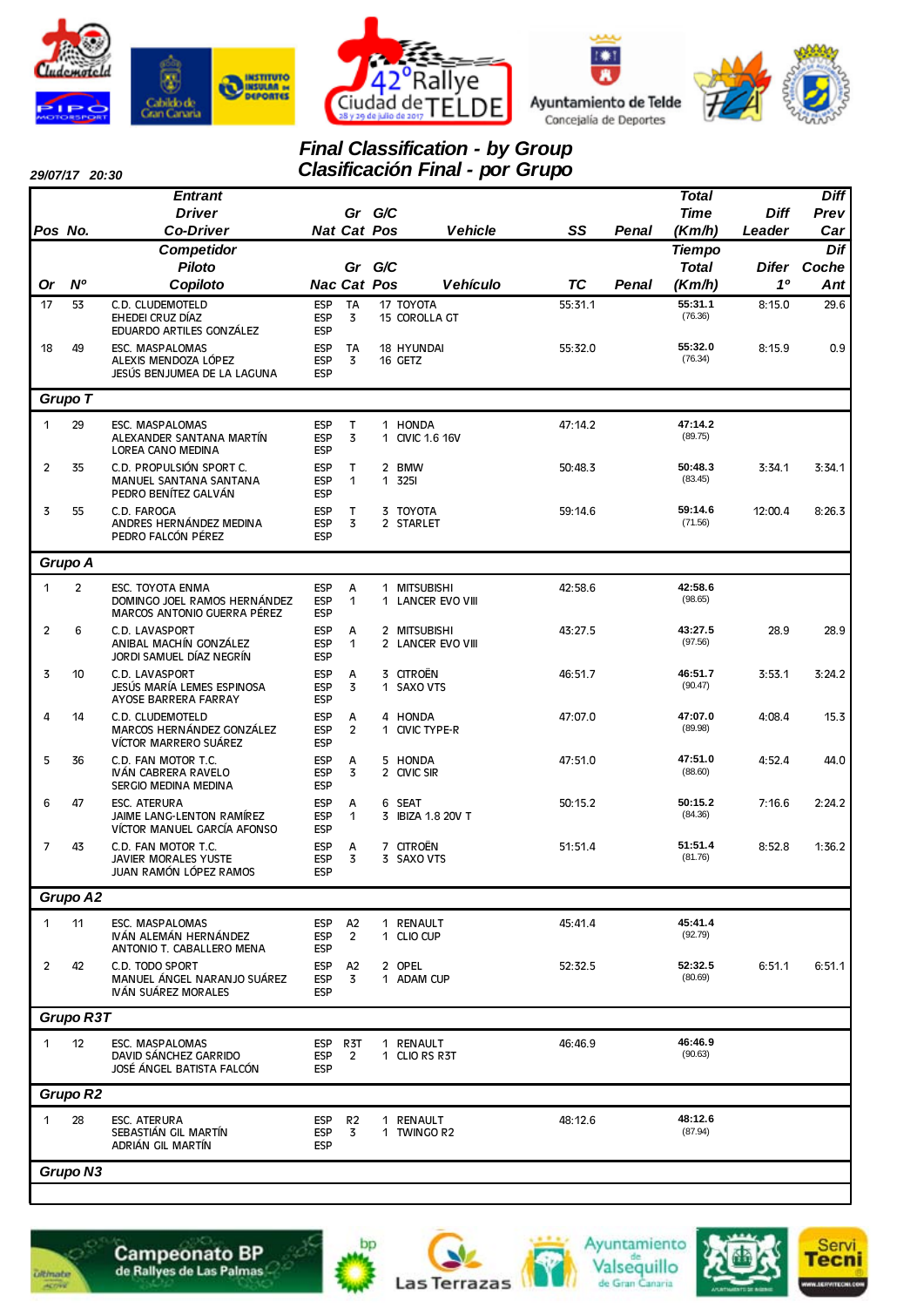







### *Final Classification - by Group Clasificación Final - por Grupo*

*29/07/17 20:30*

| -----   |           |                                                                                     |                                        |                              |        |                                   |         |       |                                         |                       |                                   |
|---------|-----------|-------------------------------------------------------------------------------------|----------------------------------------|------------------------------|--------|-----------------------------------|---------|-------|-----------------------------------------|-----------------------|-----------------------------------|
| Pos No. |           | <b>Entrant</b><br><b>Driver</b><br><b>Co-Driver</b>                                 |                                        | Gr G/C<br><b>Nat Cat Pos</b> |        | <b>Vehicle</b>                    | SS      | Penal | <b>Total</b><br>Time<br>(Km/h)          | <b>Diff</b><br>Leader | <b>Diff</b><br><b>Prev</b><br>Car |
| 0r      | <b>N°</b> | <b>Competidor</b><br><b>Piloto</b><br>Copiloto                                      |                                        | Gr<br><b>Nac Cat Pos</b>     | G/C    | Vehículo                          | ТC      | Penal | <b>Tiempo</b><br><b>Total</b><br>(Km/h) | Difer<br>10           | Dif<br>Coche<br>Ant               |
|         | 48        | C.D. FUERTWAGEN MS<br><b>ISABEL PÉREZ NAPP</b><br><b>FRANCISCO ROSALES VILLALBA</b> | <b>ESP</b><br><b>ESP</b><br><b>ESP</b> | N <sub>3</sub><br>4          | 1<br>1 | <b>SKODA</b><br>FABIA 1.2 TSI     | 55:16.7 |       | 55:16.7<br>(76.70)                      |                       |                                   |
|         | Grupo N   |                                                                                     |                                        |                              |        |                                   |         |       |                                         |                       |                                   |
|         | 32        | <b>ESC. ATERURA</b><br>ANTONIO ESTALELLA LIMIÑANA<br>JOSÉ ANTONIO VEGA QUINTANA     | <b>ESP</b><br><b>ESP</b><br><b>ESP</b> | N<br>4                       | 1      | <b>RENAULT</b><br>CLIO RS 2.0 RAG | 48:16.7 |       | 48:16.7<br>(87.82)                      |                       |                                   |
|         | Grupo H   |                                                                                     |                                        |                              |        |                                   |         |       |                                         |                       |                                   |
|         | 37        | C.D. AZUATIL<br>GERMAN ARIDANE RODRÍGUEZ RIVERO<br>JOSÉ ROSMEN DÍAZ REYES           | <b>ESP</b><br><b>ESP</b><br><b>ESP</b> | H                            | 1<br>1 | <b>BMW</b><br>3231                | 50:35.5 |       | 50:35.5<br>(83.80)                      |                       |                                   |













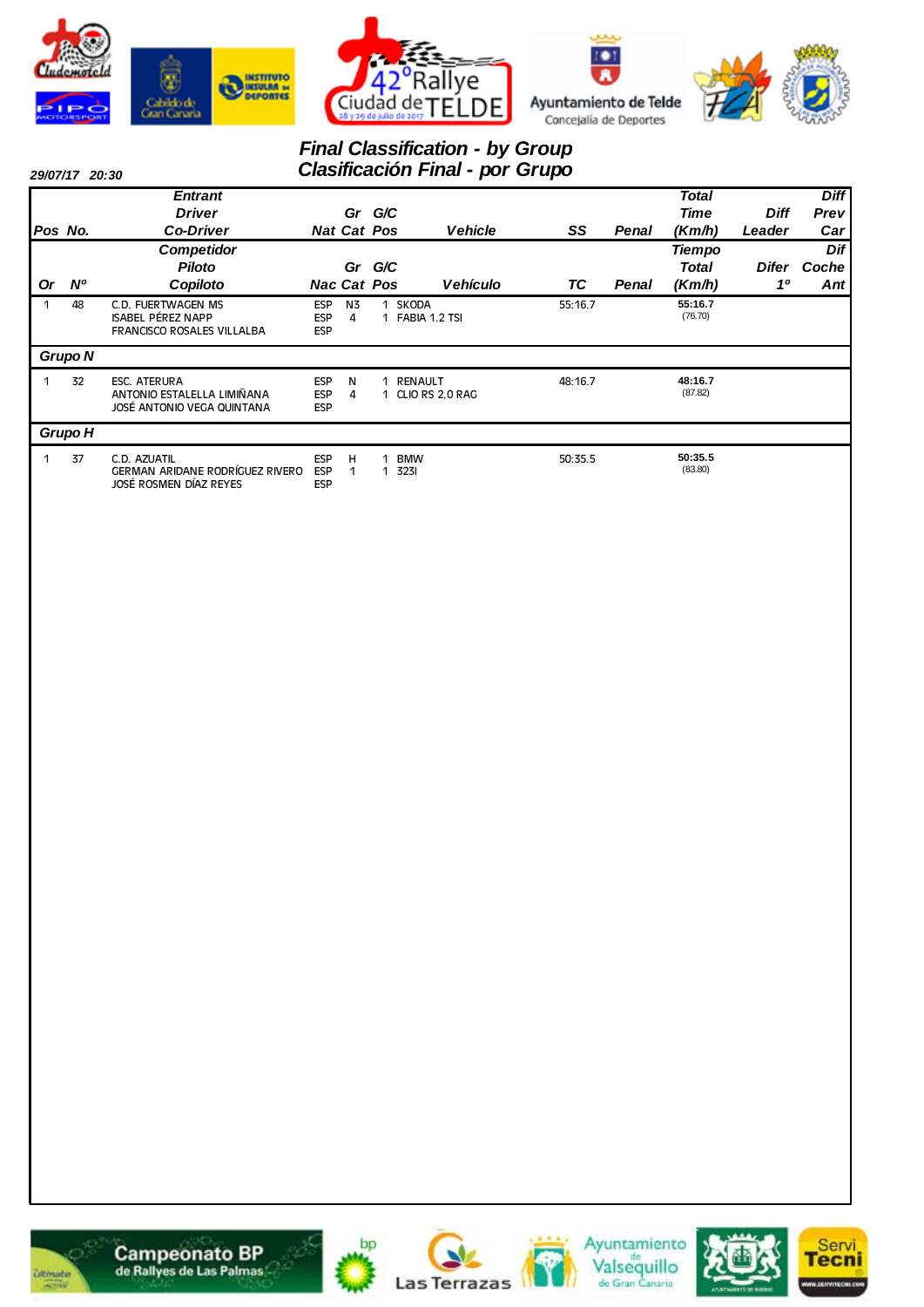







# *Final Classification - by Category*

*29/07/17 20:30*

*Pos No.*

*Or Nº*

|                   |                    |     | <b>Final Classification - by Category</b><br><b>Clasificación Final - por Categoría</b> |    |              |               |             |       |
|-------------------|--------------------|-----|-----------------------------------------------------------------------------------------|----|--------------|---------------|-------------|-------|
| <b>Entrant</b>    |                    |     |                                                                                         |    |              | Total         |             | Diff  |
| <b>Driver</b>     | Gr                 | G/C |                                                                                         |    |              | <b>Time</b>   | <b>Diff</b> | Prev  |
| <b>Co-Driver</b>  | <b>Nat Cat Pos</b> |     | <b>Vehicle</b>                                                                          | SS | Penal        | (Km/h)        | Leader      | Car   |
| <b>Competidor</b> |                    |     |                                                                                         |    |              | <b>Tiempo</b> |             | Dif   |
| <b>Piloto</b>     | Gr                 | G/C |                                                                                         |    |              | <b>Total</b>  | Difer       | Coche |
| Copiloto          | <b>Nac Cat Pos</b> |     | <b>Vehículo</b>                                                                         | ТC | <b>Penal</b> | (Km/h)        | 10          | Ant   |
|                   |                    |     |                                                                                         |    |              |               |             |       |

|                | Categoría 1    |                                                                                        |                                        |                                    |              |                                        |         |      |                     |        |        |
|----------------|----------------|----------------------------------------------------------------------------------------|----------------------------------------|------------------------------------|--------------|----------------------------------------|---------|------|---------------------|--------|--------|
| $\mathbf{1}$   | $\overline{3}$ | <b>ESC. MASPALOMAS</b><br>IVÁN ARMAS HERNÁNDEZ<br>BERNARDINO GUERRA SANTANA            | <b>ESP</b><br><b>ESP</b><br><b>ESP</b> | <b>GTR</b><br>$\mathbf{1}$         |              | 1 PORSCHE<br>1 GT3 CUP RAL             | 41:54.6 |      | 41:54.6<br>(101.16) |        |        |
| $\overline{2}$ | $\mathbf{1}$   | <b>ESC. TOYOTA ENMA</b><br>VICENTE BOLAÑOS HERRERA<br>MAGNOLIA HERRERA SUÁREZ          | <b>ESP</b><br><b>ESP</b><br><b>ESP</b> | $N +$<br>$\mathbf{1}$              |              | 1 MITSUBISHI<br>2 LANCER EVO IX        | 42:35.8 |      | 42:35.8<br>(99.53)  | 41.2   | 41.2   |
| 3              | $\overline{2}$ | <b>ESC. TOYOTA ENMA</b><br>DOMINGO JOEL RAMOS HERNÁNDEZ<br>MARCOS ANTONIO GUERRA PÉREZ | <b>ESP</b><br><b>ESP</b><br><b>ESP</b> | A<br>$\mathbf{1}$                  | 1            | <b>MITSUBISHI</b><br>3 LANCER EVO VIII | 42:58.6 |      | 42:58.6<br>(98.65)  | 1:04.0 | 22.8   |
| 4              | 6              | C.D. LAVASPORT<br>ANIBAL MACHÍN GONZÁLEZ<br>JORDI SAMUEL DÍAZ NEGRÍN                   | <b>ESP</b><br><b>ESP</b><br><b>ESP</b> | A<br>1                             |              | 2 MITSUBISHI<br>4 LANCER EVO VIII      | 43:27.5 |      | 43:27.5<br>(97.56)  | 1:32.9 | 28.9   |
| 5              | 47             | <b>ESC. ATERURA</b><br>JAIME LANG-LENTON RAMÍREZ<br>VÍCTOR MANUEL GARCÍA AFONSO        | <b>ESP</b><br><b>ESP</b><br><b>ESP</b> | A<br>$\mathbf{1}$                  | 5.           | 3 SEAT<br><b>IBIZA 1.8 20V T</b>       | 50:15.2 |      | 50:15.2<br>(84.36)  | 8:20.6 | 6:47.7 |
| 6              | 37             | C.D. AZUATIL<br>GERMAN ARIDANE RODRÍGUEZ RIVERO<br>JOSÉ ROSMEN DÍAZ REYES              | <b>ESP</b><br><b>ESP</b><br><b>ESP</b> | H<br>1                             | $\mathbf{1}$ | <b>BMW</b><br>6 3231                   | 50:35.5 |      | 50:35.5<br>(83.80)  | 8:40.9 | 20.3   |
| $\overline{7}$ | 35             | C.D. PROPULSIÓN SPORT C.<br><b>MANUEL SANTANA SANTANA</b><br>PEDRO BENÍTEZ GALVÁN      | <b>ESP</b><br><b>ESP</b><br><b>ESP</b> | T<br>1                             |              | 1 BMW<br>7 3251                        | 50:48.3 |      | 50:48.3<br>(83.45)  | 8:53.7 | 12.8   |
|                | Categoría 2    |                                                                                        |                                        |                                    |              |                                        |         |      |                     |        |        |
| $\mathbf{1}$   | 11             | <b>ESC. MASPALOMAS</b><br>IVÁN ALEMÁN HERNÁNDEZ<br>ANTONIO T. CABALLERO MENA           | <b>ESP</b><br><b>ESP</b><br><b>ESP</b> | A2<br>$\overline{2}$               |              | 1 RENAULT<br>1 CLIO CUP                | 45:41.4 |      | 45:41.4<br>(92.79)  |        |        |
| $\overline{2}$ | 12             | <b>ESC. MASPALOMAS</b><br>DAVID SÁNCHEZ GARRIDO<br>JOSÉ ÁNGEL BATISTA FALCÓN           | <b>ESP</b><br><b>ESP</b><br><b>ESP</b> | R <sub>3</sub> T<br>$\overline{2}$ |              | 1 RENAULT<br>2 CLIO RS R3T             | 46:46.9 |      | 46:46.9<br>(90.63)  | 1:05.5 | 1:05.5 |
| 3              | 14             | C.D. CLUDEMOTELD<br>MARCOS HERNÁNDEZ GONZÁLEZ<br>VÍCTOR MARRERO SUÁREZ                 | <b>ESP</b><br><b>ESP</b><br><b>ESP</b> | A<br>$\overline{2}$                |              | 1 HONDA<br>3 CIVIC TYPE-R              | 47:07.0 |      | 47:07.0<br>(89.98)  | 1:25.6 | 20.1   |
| 4              | 8              | ESC. MASPALOMAS<br>NOÉ ARMAS VEGA<br>JONATHAN SANTANA SANTANA                          | <b>ESP</b><br><b>ESP</b><br><b>ESP</b> | <b>TA</b><br>$\overline{2}$        |              | 1 RENAULT<br>4 MEGANE COUPÉ            | 47:19.3 | 0:10 | 47:29.3<br>(89.28)  | 1:47.9 | 22.3   |
| 5              | 39             | C.D. LAVASPORT<br>MARCIAL MANUEL ÁLVAREZ PÉREZ<br>ANIBAL ÁLVAREZ DÍAZ                  | <b>ESP</b><br><b>ESP</b><br><b>ESP</b> | <b>TA</b><br>$\overline{2}$        | 5.           | 2 RENAULT<br>MEGANE COUPÉ              | 50:45.5 |      | 50:45.5<br>(83.53)  | 5:04.1 | 3:16.2 |
|                | Categoría 3    |                                                                                        |                                        |                                    |              |                                        |         |      |                     |        |        |
| $\mathbf{1}$   | 10             | C.D. LAVASPORT<br>JESÚS MARÍA LEMES ESPINOSA<br>AYOSE BARRERA FARRAY                   | <b>ESP</b><br><b>ESP</b><br><b>ESP</b> | A<br>3                             |              | 1 CITROËN<br>1 SAXO VTS                | 46:51.7 |      | 46:51.7<br>(90.47)  |        |        |
| $\overline{2}$ | 29             | <b>ESC. MASPALOMAS</b><br>ALEXANDER SANTANA MARTÍN<br>LOREA CANO MEDINA                | <b>ESP</b><br><b>ESP</b><br><b>ESP</b> | T.<br>3                            |              | 1 HONDA<br>2 CIVIC 1.6 16V             | 47:14.2 |      | 47:14.2<br>(89.75)  | 22.5   | 22.5   |
| 3              | 19             | <b>ESC. TOYOTA ENMA</b><br>ACORÁN NAVARRO CORDERO<br>FRANCISCO GUTIÉRREZ ORTEGA        | <b>ESP</b><br><b>ESP</b><br><b>ESP</b> | <b>TA</b><br>3                     |              | 1 TOYOTA<br>3 YARIS T-SPORT            | 47:16.1 |      | 47:16.1<br>(89.69)  | 24.4   | 1.9    |













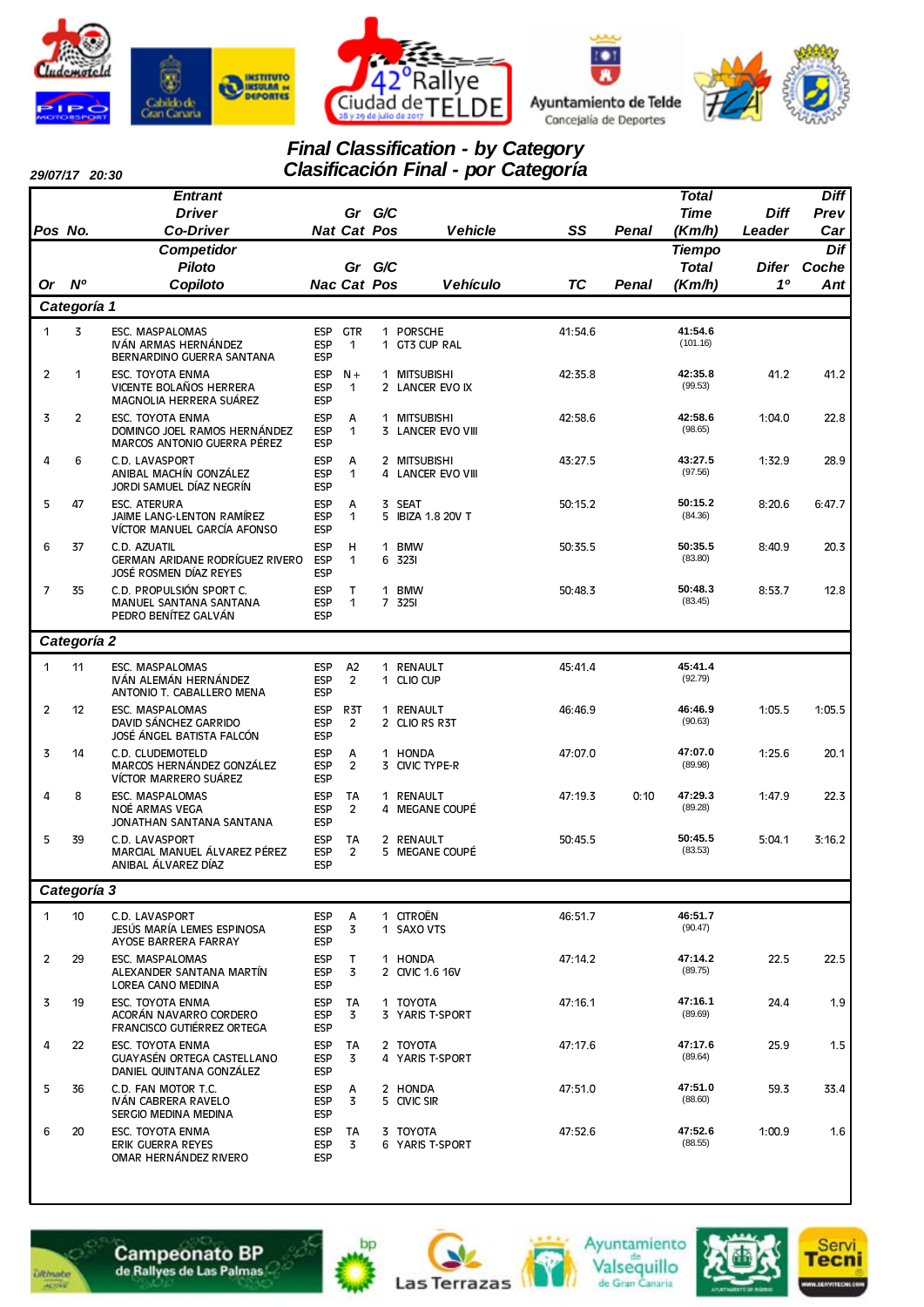







#### *Final Classification - by Category Clasificación Final - por Categoría*

| 29/07/17 20:30 |  |
|----------------|--|
|                |  |

|                |                | <b>Entrant</b>                                                                         |                                        |                     |        |                                |         |       | <b>Total</b>                  |             | <b>Diff</b>        |
|----------------|----------------|----------------------------------------------------------------------------------------|----------------------------------------|---------------------|--------|--------------------------------|---------|-------|-------------------------------|-------------|--------------------|
|                |                | <b>Driver</b>                                                                          |                                        |                     | Gr G/C |                                |         |       | Time                          | <b>Diff</b> | Prev               |
| Pos No.        |                | <b>Co-Driver</b>                                                                       |                                        | <b>Nat Cat Pos</b>  |        | <b>Vehicle</b>                 | SS      | Penal | (Km/h)                        | Leader      | Car                |
|                |                | Competidor<br><b>Piloto</b>                                                            |                                        | Gr                  | G/C    |                                |         |       | <b>Tiempo</b><br><b>Total</b> |             | Dif<br>Difer Coche |
| Or             | N <sup>o</sup> | Copiloto                                                                               |                                        | <b>Nac Cat Pos</b>  |        | <b>Vehículo</b>                | TC      | Penal | (Km/h)                        | 10          | Ant                |
| $\overline{7}$ | 28             | ESC. ATERURA<br>SEBASTIÁN GIL MARTÍN                                                   | <b>ESP</b><br><b>ESP</b>               | R <sub>2</sub><br>3 |        | 1 RENAULT<br>7 TWINGO R2       | 48:12.6 |       | 48:12.6<br>(87.94)            | 1:20.9      | 20.0               |
| 8              | 25             | ADRIÁN GIL MARTÍN<br>ESC. TOYOTA ENMA<br>ALEJANDRO MARTÍN AFONSO                       | <b>ESP</b><br><b>ESP</b><br><b>ESP</b> | TA<br>3             |        | 4 TOYOTA<br>8 YARIS T-SPORT    | 48:18.9 |       | 48:18.9<br>(87.75)            | 1:27.2      | 6.3                |
| 9              | 16             | JACOB PÁEZ OJEDA<br>ESC. MASPALOMAS<br>VICENTE DEL P. ARENCIBIA HERRERA                | <b>ESP</b><br><b>ESP</b><br><b>ESP</b> | TA<br>3             |        | 5 HONDA<br>9 CIVIC 1.6 16V     | 48:26.2 |       | 48:26.2<br>(87.53)            | 1:34.5      | 7.3                |
| 10             | 23             | VÍCTOR MANUEL SUÁREZ RGUEZ<br>ESC. TOYOTA ENMA                                         | <b>ESP</b><br><b>ESP</b>               | <b>TA</b><br>3      |        | 6 TOYOTA                       | 48:39.4 |       | 48:39.4<br>(87.13)            | 1:47.7      | 13.2               |
|                |                | OCTAVIO VERONA FALCÓN<br>KEVIN PEÑATE HERNÁNDEZ                                        | <b>ESP</b><br><b>ESP</b>               |                     |        | 10 YARIS T-SPORT               |         |       |                               |             |                    |
| 11             | 21             | ESC. TOYOTA ENMA<br>JONATHAN GUILLÉN GARCÍA<br>VÍCTOR GUILLÉN GARCÍA                   | <b>ESP</b><br><b>ESP</b><br><b>ESP</b> | TA<br>3             |        | 7 TOYOTA<br>11 YARIS T-SPORT   | 48:49.7 |       | 48:49.7<br>(86.83)            | 1:58.0      | 10.3               |
| 12             | 18             | ESC. TOYOTA ENMA<br>BASILIO HERNÁNDEZ MARRERO<br><b>IBAN SANTANA SOSA</b>              | <b>ESP</b><br><b>ESP</b><br><b>ESP</b> | TA<br>3             |        | 8 TOYOTA<br>12 YARIS T-SPORT   | 48:59.6 |       | 48:59.6<br>(86.53)            | 2:07.9      | 9.9                |
| 13             | 26             | <b>ESC. TOYOTA ENMA</b><br>MIGUEL A. LÓPEZ HERRERA<br>SARA ACOSTA NAVEDA               | <b>ESP</b><br><b>ESP</b><br><b>ESP</b> | TA<br>3             |        | 9 TOYOTA<br>13 YARIS T-SPORT   | 49:10.7 |       | 49:10.7<br>(86.21)            | 2:19.0      | 11.1               |
| 14             | 31             | C.D. FAN MOTOR T.C.<br>PABLO MEDINA FIGUEROA<br>ALBA CABELLO GUERRA                    | <b>ESP</b><br><b>ESP</b><br><b>ESP</b> | <b>TA</b><br>3      |        | 10 HYUNDAI<br>14 GETZ          | 49:49.7 |       | 49:49.7<br>(85.08)            | 2:58.0      | 39.0               |
| 15             | 24             | ESC. TOYOTA ENMA<br>JAVIER ROBLEDANO FERRERES<br><b>ITTAI DÍAZ MONTES</b>              | <b>ESP</b><br><b>ESP</b><br><b>ESP</b> | TA<br>3             |        | 11 TOYOTA<br>15 YARIS T-SPORT  | 50:54.4 |       | 50:54.4<br>(83.28)            | 4:02.7      | 1:04.7             |
| 16             | 43             | C.D. FAN MOTOR T.C.<br>JAVIER MORALES YUSTE<br>JUAN RAMÓN LÓPEZ RAMOS                  | <b>ESP</b><br><b>ESP</b><br><b>ESP</b> | А<br>3              |        | 3 CITROËN<br>16 SAXO VTS       | 51:51.4 |       | 51:51.4<br>(81.76)            | 4:59.7      | 57.0               |
| 17             | 52             | C.D. CLUDEMOTELD<br>ALEJANDRO ARNAIZ CÁCERES<br>NESTOR GONZÁLEZ ALMENARA               | <b>ESP</b><br><b>ESP</b><br><b>ESP</b> | <b>TA</b><br>3      |        | 12 NISSAN<br>17 MICRA 160 SR   | 52:22.1 |       | 52:22.1<br>(80.96)            | 5:30.4      | 30.7               |
| 18             | 42             | C.D. TODO SPORT<br>MANUEL ÁNGEL NARANJO SUÁREZ<br>IVÁN SUÁREZ MORALES                  | <b>ESP</b><br><b>ESP</b><br><b>ESP</b> | A2<br>3             |        | 1 OPEL<br>18 ADAM CUP          | 52:32.5 |       | 52:32.5<br>(80.69)            | 5:40.8      | 10.4               |
| 19             | 27             | <b>ESC. TOYOTA ENMA</b><br>NAUZET FALCÓN PÉREZ<br>ANYURI M <sup>a</sup> GARCÍA SÁNCHEZ | <b>ESP</b><br><b>ESP</b><br><b>ESP</b> | TA<br>3             |        | 13 TOYOTA<br>19 YARIS T-SPORT  | 52:43.9 |       | 52:43.9<br>(80.40)            | 5:52.2      | 11.4               |
| 20             | 51             | C.D. CLUDEMOTELD<br>FERMÍN GUTIÉRREZ RODRÍGUEZ<br>CRISTINA F. GUTIÉRREZ BOLAÑOS        | <b>ESP</b><br>ESP<br><b>ESP</b>        | TA<br>3             |        | 14 TOYOTA<br>20 COROLLA GT     | 54:21.5 | 0:40  | 55:01.5<br>(77.05)            | 8:09.8      | 2:17.6             |
| 21             | 53             | C.D. CLUDEMOTELD<br>EHEDEI CRUZ DÍAZ<br>EDUARDO ARTILES GONZÁLEZ                       | <b>ESP</b><br><b>ESP</b><br><b>ESP</b> | TA<br>3             |        | 15 TOYOTA<br>21 COROLLA GT     | 55:31.1 |       | 55:31.1<br>(76.36)            | 8:39.4      | 29.6               |
| 22             | 49             | ESC. MASPALOMAS<br>ALEXIS MENDOZA LÓPEZ<br>JESÚS BENJUMEA DE LA LAGUNA                 | <b>ESP</b><br><b>ESP</b><br><b>ESP</b> | TA<br>3             |        | <b>16 HYUNDAI</b><br>22 GETZ   | 55:32.0 |       | 55:32.0<br>(76.34)            | 8:40.3      | 0.9                |
| 23             | 55             | C.D. FAROGA<br>ANDRES HERNÁNDEZ MEDINA<br>PEDRO FALCÓN PÉREZ                           | <b>ESP</b><br><b>ESP</b><br><b>ESP</b> | т<br>3              |        | 2 TOYOTA<br>23 STARLET         | 59:14.6 |       | 59:14.6<br>(71.56)            | 12:22.9     | 3:42.6             |
|                | Categoría 4    |                                                                                        |                                        |                     |        |                                |         |       |                               |             |                    |
| 1              | 32             | <b>ESC. ATERURA</b><br>ANTONIO ESTALELLA LIMIÑANA<br>JOSÉ ANTONIO VEGA QUINTANA        | <b>ESP</b><br><b>ESP</b><br><b>ESP</b> | N<br>4              |        | 1 RENAULT<br>1 CLIO RS 2.0 RAG | 48:16.7 |       | 48:16.7<br>(87.82)            |             |                    |
| 2              | 48             | C.D. FUERTWAGEN MS<br>ISABEL PÉREZ NAPP<br>FRANCISCO ROSALES VILLALBA                  | <b>ESP</b><br><b>ESP</b><br><b>ESP</b> | N3<br>4             |        | 1 SKODA<br>2 FABIA 1.2 TSI     | 55:16.7 |       | 55:16.7<br>(76.70)            | 7:00.0      | 7:00.0             |











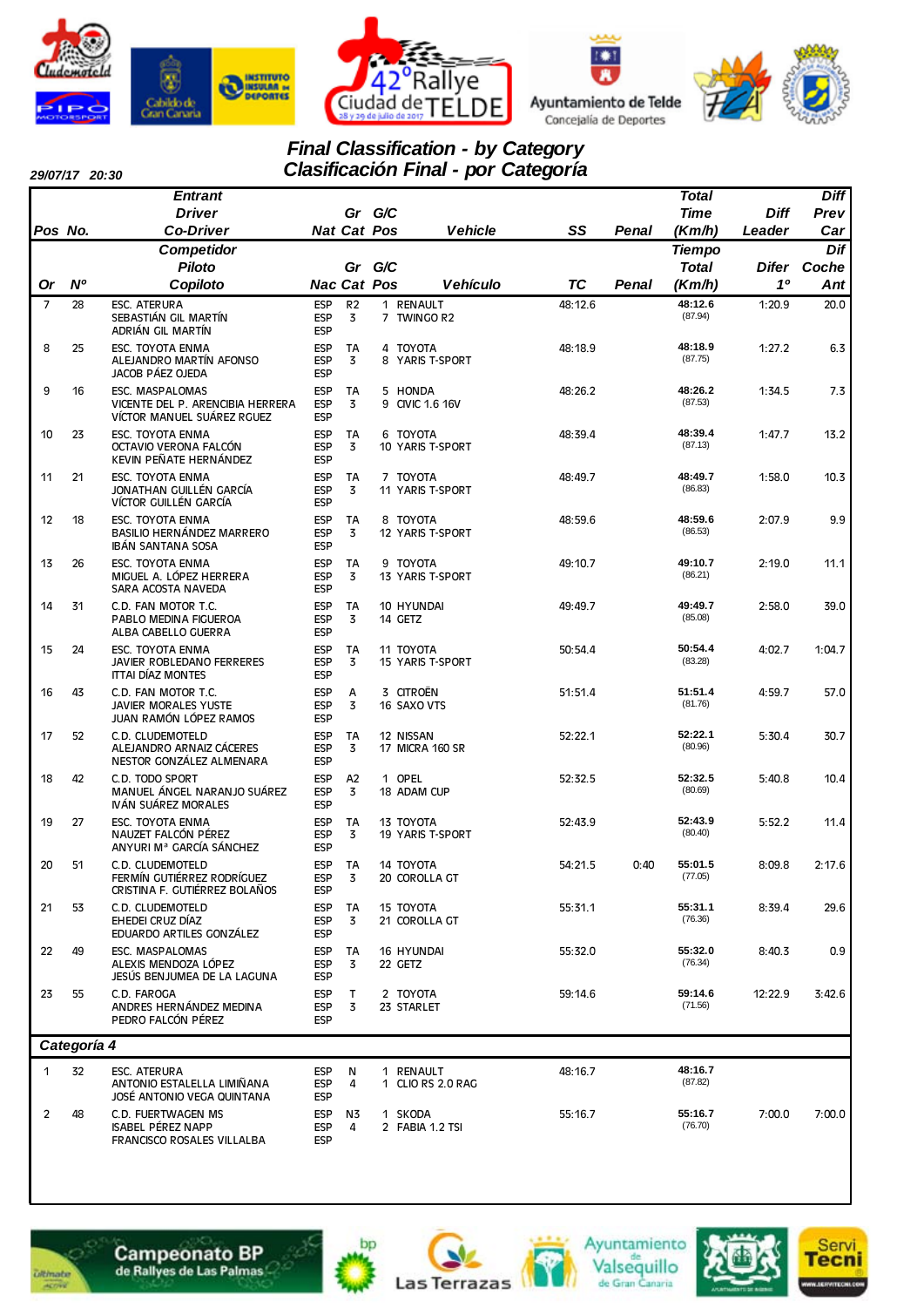

*28/07/16 19:30*









### *Lista de la Ceremonia de Salida Start List for the Ceremonial Start*

| Ord | No. | <b>Entrant</b>           | <b>Nat</b> | Driver<br>Co-Driver                                              |                          | <b>Vehicle</b><br>Nat                            | Gr                   | <b>RFEDA Start</b><br>Cat Seed | Time          |
|-----|-----|--------------------------|------------|------------------------------------------------------------------|--------------------------|--------------------------------------------------|----------------------|--------------------------------|---------------|
| Or  | N°  | <b>Competidor</b>        | Nac        | <b>Piloto</b><br>Copiloto                                        | Nac                      | <b>Vehículo</b>                                  | Gr<br>Cat            | <b>RFEDA</b><br>Prio           | <b>Salida</b> |
|     |     |                          |            |                                                                  |                          |                                                  |                      |                                |               |
| 1   | 55  | C.D. FAROGA              | <b>ESP</b> | ANDRES HERNÁNDEZ MEDINA<br>PEDRO FALCÓN PÉREZ                    | <b>ESP</b><br><b>ESP</b> | <b>TOYOTA</b><br><b>STARLET</b>                  | т<br>3               |                                | 20:00:00      |
| 2   | 54  | C.D. FAN MOTOR T.C.      | <b>ESP</b> | JONATHAN GONZÁLEZ LÓPEZ<br>ELIZABETH DE LA IGLESIA RGUEZ         | <b>ESP</b><br><b>ESP</b> | <b>CITRÖËN</b><br>C <sub>2</sub> V <sub>TS</sub> | Α<br>3               |                                | 20:01:00      |
| 3   | 53  | C.D. CLUDEMOTELD         | <b>ESP</b> | EHEDEI CRUZ DÍAZ<br>EDUARDO ARTILES GONZÁLEZ                     | <b>ESP</b><br><b>ESP</b> | <b>TOYOTA</b><br><b>COROLLA GT</b>               | TA<br>3              |                                | 20:02:00      |
| 4   | 52  | C.D. CLUDEMOTELD         | <b>ESP</b> | ALEJANDRO ARNAIZ CÁCERES<br>NESTOR GONZÁLEZ ALMENARA             | <b>ESP</b><br><b>ESP</b> | <b>NISSAN</b><br>MICRA 160 SR                    | TA<br>3              |                                | 20:03:00      |
| 5   | 51  | C.D. CLUDEMOTELD         | <b>ESP</b> | FERMÍN GUTIÉRREZ RODRÍGUEZ<br>CRISTINA F. GUTIÉRREZ BOLAÑOS      | <b>ESP</b><br><b>ESP</b> | <b>TOYOTA</b><br><b>COROLLA GT</b>               | TA<br>3              |                                | 20:04:00      |
| 6   | 50  | C.D. FAN MOTOR T.C.      | <b>ESP</b> | AGUSTÍN RODRÍGUEZ PULIDO<br>SAMUEL TEJERA CABALLERO              | <b>ESP</b><br><b>ESP</b> | <b>HONDA</b><br><b>CIVIC VTI</b>                 | TA<br>3              |                                | 20:05:00      |
| 7   | 49  | <b>ESC. MASPALOMAS</b>   | <b>ESP</b> | ALEXIS MENDOZA LÓPEZ<br>JESÚS BENJUMEA DE LA LAGUNA              | <b>ESP</b><br><b>ESP</b> | <b>HYUNDAI</b><br><b>GETZ</b>                    | TA<br>3              |                                | 20:06:00      |
| 8   | 48  | C.D. FUERTWAGEN MS       | <b>ESP</b> | <b>ISABEL PÉREZ NAPP</b><br>FRANCISCO ROSALES VILLALBA           | <b>ESP</b><br><b>ESP</b> | <b>SKODA</b><br>FABIA 1.2 TSI                    | N3<br>4              |                                | 20:07:00      |
| 9   | 47  | <b>ESC. ATERURA</b>      | <b>ESP</b> | JAIME LANG-LENTON RAMÍREZ<br>VÍCTOR MANUEL GARCÍA AFONSO         | <b>ESP</b><br><b>ESP</b> | <b>SEAT</b><br><b>IBIZA 1.8 20V T</b>            | Α<br>1               |                                | 20:08:00      |
| 10  | 46  | C.D. FAN MOTOR T.C.      | <b>ESP</b> | LUIS ALBERTO DEL TORO MUÑOZ<br>ROBERTO RAÑA CANEIRO              | <b>ESP</b><br><b>ESP</b> | <b>PEUGEOT</b><br>205 RALLYE                     | Н<br>3               |                                | 20:09:00      |
| 11  | 45  | C.D. PROPULSIÓN SPORT C. | <b>ESP</b> | <b>ACAYMO MARTÍN VALLE</b><br>ÁLVARO FERNÁNDEZ CARBALLO          | <b>ESP</b><br><b>ESP</b> | <b>BMW</b><br><b>3251</b>                        | TA<br>1              |                                | 20:10:00      |
| 12  | 44  | C.D. FAN MOTOR T.C.      | <b>ESP</b> | ALEJANDRO HERNÁNDEZ GONZÁLEZ<br>PEDRO JOSÉ PEÑATE JESÚS          | <b>ESP</b><br><b>ESP</b> | VOLKSWAGEN<br><b>GOLF GTI</b>                    | T<br>$\overline{c}$  |                                | 20:11:00      |
| 13  | 43  | C.D. FAN MOTOR T.C.      | <b>ESP</b> | <b>JAVIER MORALES YUSTE</b><br>JUAN RAMÓN LÓPEZ RAMOS            | <b>ESP</b><br><b>ESP</b> | <b>CITRÖEN</b><br><b>SAXO VTS</b>                | Α<br>3               |                                | 20:12:00      |
| 14  | 41  | <b>ESC. MASPALOMAS</b>   | <b>ESP</b> | JUAN CARLOS QUINTANA PÉREZ<br>ESTEBAN SANTANA MORENO             | <b>ESP</b><br><b>ESP</b> | <b>NISSAN</b><br>MICRA 160 SR                    | TA<br>3              |                                | 20:13:00      |
| 15  | 40  | C.D. FAN MOTOR T.C.      | <b>ESP</b> | JONATHAN CURBELO MEDINA<br>JOSUÉ CURBELO MEDINA                  | <b>ESP</b><br><b>ESP</b> | <b>NISSAN</b><br>MICRA 160 SR                    | <b>TA</b><br>3       |                                | 20:14:00      |
| 16  | 39  | C.D. LAVASPORT           | <b>ESP</b> | MARCIAL MANUEL ÁLVAREZ PÉREZ<br>ANIBAL ALVAREZ DIAZ              | <b>ESP</b><br><b>ESP</b> | <b>RENAULT</b><br><b>MEGANE COUPE</b>            | TA<br>$\overline{2}$ |                                | 20:15:00      |
| 17  | 38  | C.D. FAN MOTOR T.C.      | <b>ESP</b> | VÍCTOR J. VALIDO CASTELLANO<br>JONAY GONZALEZ QUINTANA           | <b>ESP</b><br><b>ESP</b> | <b>NISSAN</b><br>MICRA 160 SR                    | <b>TA</b><br>3       |                                | 20:16:00      |
| 18  | 37  | c.d. Azuatil             | <b>ESP</b> | <b>GERMAN ARIDANE RODRÍGUEZ RIVERO</b><br>JOSÉ ROSMEN DÍAZ REYES | <b>ESP</b><br><b>ESP</b> | <b>BMW</b><br>3231                               | Н<br>1               |                                | 20:17:00      |
| 19  | 36  | C.D. FAN MOTOR T.C.      | <b>ESP</b> | IVÁN CABRERA RAVELO<br>SERGIO MEDINA MEDINA                      | <b>ESP</b><br>ESP        | <b>HONDA</b><br><b>CIVIC SIR</b>                 | A<br>3               |                                | 20:18:00      |
| 20  | 35  | C.D. PROPULSIÓN SPORT C. | <b>ESP</b> | MANUEL SANTANA SANTANA<br>PEDRO BENÍTEZ GALVÁN                   | <b>ESP</b><br><b>ESP</b> | <b>BMW</b><br><b>3251</b>                        | T<br>1               |                                | 20:19:00      |
| 21  | 34  | C.D. FAN MOTOR T.C.      | <b>ESP</b> | EDUARDO CARDENES MEDINA<br>ALEJANDRO ADÁN VACA                   | <b>ESP</b><br><b>ESP</b> | <b>VOLKSWAGEN</b><br><b>GOLF GTI</b>             | T<br>$\overline{c}$  |                                | 20:20:00      |
| 22  | 33  | C.D. FAN MOTOR T.C.      | <b>ESP</b> | AYTHAMI PÉREZ ROMERO<br>VIRGINIA LIRIA DÍAZ                      | <b>ESP</b><br><b>ESP</b> | <b>RENAULT</b><br>CLIO RS                        | И<br>4               |                                | 20:21:00      |
| 23  | 32  | <b>ESC. ATERURA</b>      | <b>ESP</b> | ANTONIO ESTALELLA LIMIÑANA<br>JOSÉ ANTONIO VEGA QUINTANA         | <b>ESP</b><br><b>ESP</b> | <b>RENAULT</b><br>CLIO RS 2.0 RAG                | И<br>4               |                                | 20:22:00      |
| 24  | 31  | C.D. FAN MOTOR T.C.      | <b>ESP</b> | PABLO MEDINA FIGUEROA<br>ALBA CABELLO GUERRA                     | <b>ESP</b><br><b>ESP</b> | <b>HYUNDAI</b><br><b>GETZ</b>                    | TA<br>3              |                                | 20:23:00      |
| 25  | 30  | ESC. MASPALOMAS          | <b>ESP</b> | SANTIAGO HERRERA RAMOS<br>BLAS JAVIER ROBAINA PADRÓN             | <b>ESP</b><br><b>ESP</b> | <b>PEUGEOT</b><br>106 S16                        | <b>TA</b><br>3       |                                | 20:24:00      |
| 26  | 29  | ESC. MASPALOMAS          | <b>ESP</b> | ALEXANDER SANTANA MARTÍN<br>LOREA CANO MEDINA                    | <b>ESP</b><br><b>ESP</b> | <b>HONDA</b><br><b>CIVIC 1.6 16V</b>             | T.<br>3              |                                | 20:25:00      |
| 27  | 28  | ESC. ATERURA             | <b>ESP</b> | SEBASTIÁN GIL MARTÍN<br>ADRIÁN GIL MARTÍN                        | <b>ESP</b><br><b>ESP</b> | <b>RENAULT</b><br>TWINGO R2                      | R <sub>2</sub><br>3  |                                | 20:26:00      |
| 28  | 27  | ESC. TOYOTA ENMA         | <b>ESP</b> | NAUZET FALCÓN PÉREZ<br>ANYURI M <sup>a</sup> GARCÍA SÁNCHEZ      | <b>ESP</b><br><b>ESP</b> | <b>TOYOTA</b><br>YARIS T-SPORT                   | TA<br>3              |                                | 20:27:00      |
| 29  | 26  | ESC. TOYOTA ENMA         | <b>ESP</b> | MIGUEL A. LÓPEZ HERRERA<br>SARA ACOSTA NAVEDA                    | <b>ESP</b>               | <b>TOYOTA</b><br>ESP YARIS T-SPORT               | TA<br>3              |                                | 20:28:00      |



*<u>ultimate</u>* 

 $\overline{\phantom{a}}$ 











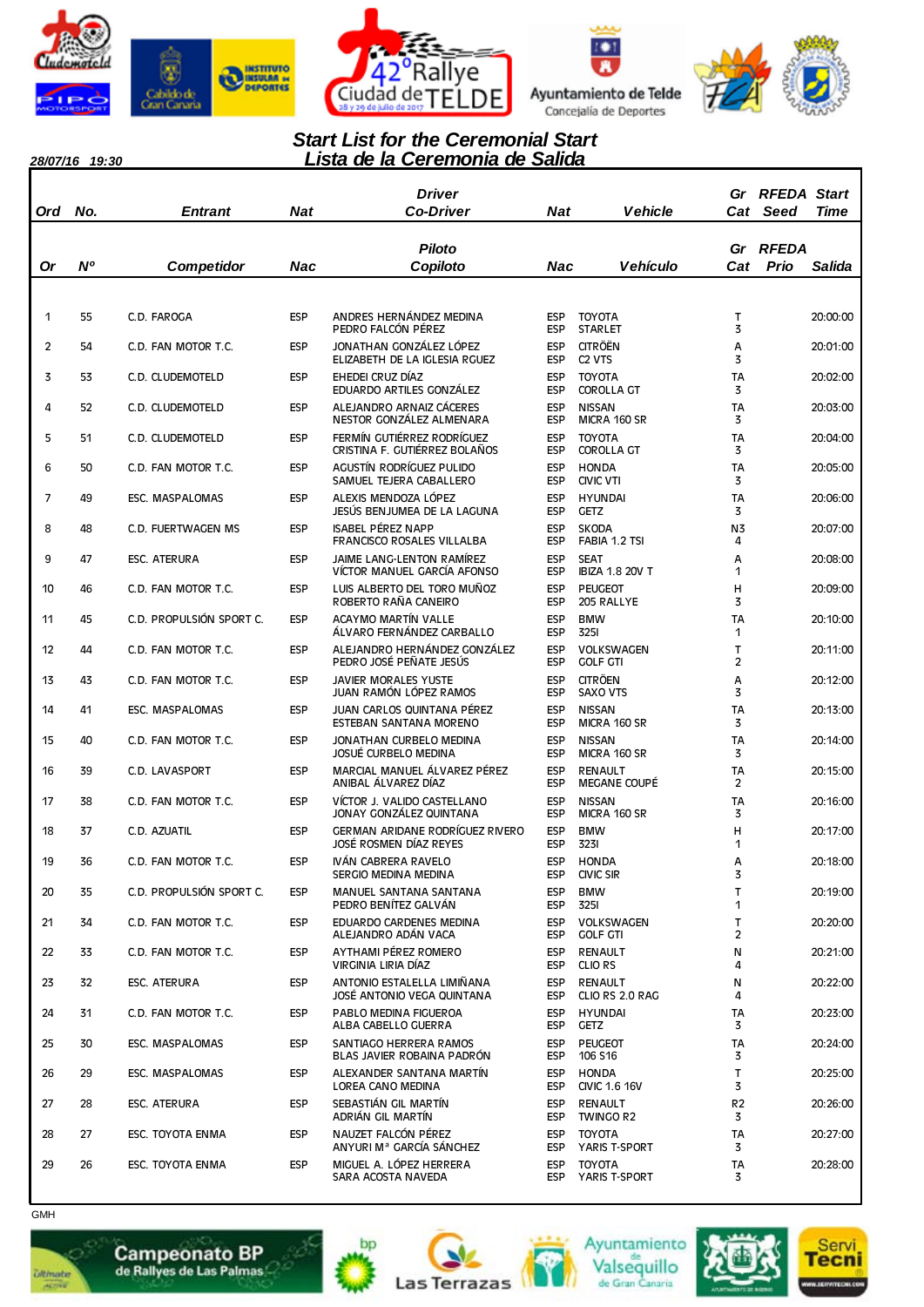









#### *28/07/16 19:30*

### *Lista de la Ceremonia de Salida Start List for the Ceremonial Start*

| Ord | No.            | Entrant                  | Nat        | <b>Driver</b><br><b>Co-Driver</b>                                    |                          | <b>Nat</b><br><b>Vehicle</b>                | Gr<br>Cat             | <b>RFEDA Start</b><br>Seed | <b>Time</b> |
|-----|----------------|--------------------------|------------|----------------------------------------------------------------------|--------------------------|---------------------------------------------|-----------------------|----------------------------|-------------|
|     |                |                          |            | <b>Piloto</b>                                                        |                          |                                             | Gr                    | <b>RFEDA</b>               |             |
| Or  | N <sup>o</sup> | Competidor               | Nac        | Copiloto                                                             | Nac                      | Vehículo                                    | Cat                   | Prio                       | Salida      |
|     |                |                          |            |                                                                      |                          |                                             |                       |                            |             |
| 30  | 25             | ESC. TOYOTA ENMA         | <b>ESP</b> | ALEJANDRO MARTÍN AFONSO<br>JACOB PÁEZ OJEDA                          | <b>ESP</b><br><b>ESP</b> | <b>TOYOTA</b><br>YARIS T-SPORT              | TA<br>3               |                            | 20:29:00    |
| 31  | 24             | ESC. TOYOTA ENMA         | <b>ESP</b> | JAVIER ROBLEDANO FERRERES<br>ITTAI DIAZ MONTES                       | <b>ESP</b><br><b>ESP</b> | <b>TOYOTA</b><br>YARIS T-SPORT              | <b>TA</b><br>3        |                            | 20:30:00    |
| 32  | 23             | ESC. TOYOTA ENMA         | <b>ESP</b> | OCTAVIO VERONA FALCÓN<br>KEVIN PEÑATE HERNÁNDEZ                      | <b>ESP</b><br><b>ESP</b> | <b>TOYOTA</b><br>YARIS T-SPORT              | TA<br>3               |                            | 20:31:00    |
| 33  | 22             | ESC. TOYOTA ENMA         | <b>ESP</b> | GUAYASÉN ORTEGA CASTELLANO<br>DANIEL QUINTANA GONZÁLEZ               | <b>ESP</b><br><b>ESP</b> | <b>TOYOTA</b><br>YARIS T-SPORT              | <b>TA</b><br>3        |                            | 20:32:00    |
| 34  | 21             | ESC. TOYOTA ENMA         | <b>ESP</b> | JONATHAN GUILLÉN GARCÍA<br>VÍCTOR GUILLÉN GARCÍA                     | <b>ESP</b><br><b>ESP</b> | <b>TOYOTA</b><br>YARIS T-SPORT              | TA<br>3               |                            | 20:33:00    |
| 35  | 20             | ESC. TOYOTA ENMA         | <b>ESP</b> | ERIK GUERRA REYES<br>OMAR HERNÁNDEZ RIVERO                           | <b>ESP</b><br>ESP        | <b>TOYOTA</b><br>YARIS T-SPORT              | <b>TA</b><br>3        |                            | 20:34:00    |
| 36  | 19             | ESC. TOYOTA ENMA         | <b>ESP</b> | ACORÁN NAVARRO CORDERO<br>FRANCISCO GUTIÉRREZ ORTEGA                 | <b>ESP</b><br><b>ESP</b> | <b>TOYOTA</b><br>YARIS T-SPORT              | TA<br>3               |                            | 20:35:00    |
| 37  | 18             | ESC. TOYOTA ENMA         | <b>ESP</b> | BASILIO HERNÁNDEZ MARRERO<br>IBÁN SANTANA SOSA                       | <b>ESP</b><br><b>ESP</b> | <b>TOYOTA</b><br>YARIS T-SPORT              | <b>TA</b><br>3        |                            | 20:36:00    |
| 38  | 17             | C.D. CLUDEMOTELD         | <b>ESP</b> | ROBERTO SÁNCHEZ COLLADO<br><b>MARCOS ARTILES SUÁREZ</b>              | <b>ESP</b><br><b>ESP</b> | <b>HONDA</b><br><b>CIVIC SIR</b>            | А<br>3                |                            | 20:37:00    |
| 39  | 16             | <b>ESC. MASPALOMAS</b>   | <b>ESP</b> | VICENTE DEL P. ARENCIBIA HERRERA<br>VÍCTOR MANUEL SUÁREZ RGUEZ       | <b>ESP</b><br><b>ESP</b> | <b>HONDA</b><br><b>CIVIC 1.6 16V</b>        | TA<br>3               |                            | 20:38:00    |
| 40  | 15             | C.D. PROPULSIÓN SPORT C. | <b>ESP</b> | <b>JUAN FRANCISCO SANTANA MIRANDA</b><br>JOSÉ MIGUEL SANTANA RAMIREZ | <b>ESP</b><br><b>ESP</b> | <b>BMW</b><br><b>3251</b>                   | $\mathsf{T}$<br>1     |                            | 20:39:00    |
| 41  | 14             | C.D. CLUDEMOTELD         | <b>ESP</b> | MARCOS HERNÁNDEZ GONZÁLEZ<br>VÍCTOR MARRERO SUÁREZ                   | <b>ESP</b><br><b>ESP</b> | <b>HONDA</b><br>CIVIC TYPE-R                | А<br>2                |                            | 20:40:00    |
| 42  | 12             | <b>ESC. MASPALOMAS</b>   | <b>ESP</b> | DAVID SÁNCHEZ GARRIDO<br>JOSÉ ANGEL BATISTA FALCON                   | <b>ESP</b><br><b>ESP</b> | <b>RENAULT</b><br>CLIO RS R3T               | R3T<br>$\overline{c}$ |                            | 20:41:00    |
| 43  | 11             | <b>ESC. MASPALOMAS</b>   | <b>ESP</b> | IVÁN ALEMÁN HERNÁNDEZ<br>ANTONIO T. CABALLERO MENA                   | <b>ESP</b><br>ESP        | <b>RENAULT</b><br>CLIO CUP                  | A2<br>2               |                            | 20:42:00    |
| 44  | 10             | C.D. LAVASPORT           | <b>ESP</b> | JESÚS MARÍA LEMES ESPINOSA<br>AYOSE BARRERA FARRAY                   | <b>ESP</b><br>ESP        | <b>CITRÖËN</b><br><b>SAXO VTS</b>           | A<br>3                |                            | 20:43:00    |
| 45  | 9              | <b>RMC MOTORSPORT</b>    | <b>ESP</b> | <b>GUSTAVO SOSA ESPINEL</b><br>EDUARDO GONZÁLEZ DELGADO              | <b>ESP</b><br>ESP        | <b>MITSUBISHI</b><br><b>SPACE STAR PROT</b> | $\mathsf{T}$<br>1     |                            | 20:44:00    |
| 46  | 8              | ESC. MASPALOMAS          | <b>ESP</b> | NOÉ ARMAS VEGA<br>JONATHAN SANTANA SANTANA                           | <b>ESP</b><br>ESP        | <b>RENAULT</b><br><b>MEGANE COUPÉ</b>       | TA<br>2               |                            | 20:45:00    |
| 47  | 6              | C.D. LAVASPORT           | <b>ESP</b> | ANIBAL MACHÍN GONZÁLEZ<br>JORDI SAMUEL DÍAZ NEGRÍN                   | <b>ESP</b><br>ESP        | <b>MITSUBISHI</b><br>LANCER EVO VIII        | A<br>1                |                            | 20:46:00    |
| 48  | 5              | C.D. FAN MOTOR T.C.      | <b>ESP</b> | RUBÉN CURBELO TALAVERA<br>ARIDAY BONILLA DELGADO                     | <b>ESP</b><br>ESP        | <b>MITSUBISHI</b><br>LANCER EVO IX          | $N +$<br>1            |                            | 20:47:00    |
| 49  | 4              | <b>ESC. MASPALOMAS</b>   | <b>ESP</b> | BENJAMÍN AVELLA AGUIRRE<br>AGUSTÍN ALEMÁN MENCÍAS                    | <b>ESP</b><br><b>ESP</b> | <b>FORD</b><br>FIESTA N5                    | N <sub>5</sub><br>1   |                            | 20:48:00    |
| 50  | 3              | ESC. MASPALOMAS          | <b>ESP</b> | IVÁN ARMAS HERNÁNDEZ<br>BERNARDINO GUERRA SANTANA                    | <b>ESP</b><br>ESP        | <b>PORSCHE</b><br>GT3 CUP RAL               | <b>GTR</b><br>1       |                            | 20:49:00    |
| 51  | 2              | ESC. TOYOTA ENMA         | <b>ESP</b> | DOMINGO JOEL RAMOS HERNÁNDEZ<br>MARCOS ANTONIO GUERRA PÉREZ          | <b>ESP</b><br><b>ESP</b> | <b>MITSUBISHI</b><br>LANCER EVO VIII        | Α<br>1                |                            | 20:50:00    |
| 52  | 1              | ESC. TOYOTA ENMA         | <b>ESP</b> | VICENTE BOLAÑOS HERRERA<br>MAGNOLIA HERRERA SUÁREZ                   | <b>ESP</b><br>ESP        | <b>MITSUBISHI</b><br>LANCER EVO IX          | $N +$<br>1            |                            | 20:51:00    |

A las 19:30 horas del dia 28 de Julio de 2017 El Director de Carrera / The Clerk of the Course José Marín DC-579-C



*<u>ultimate</u>* 











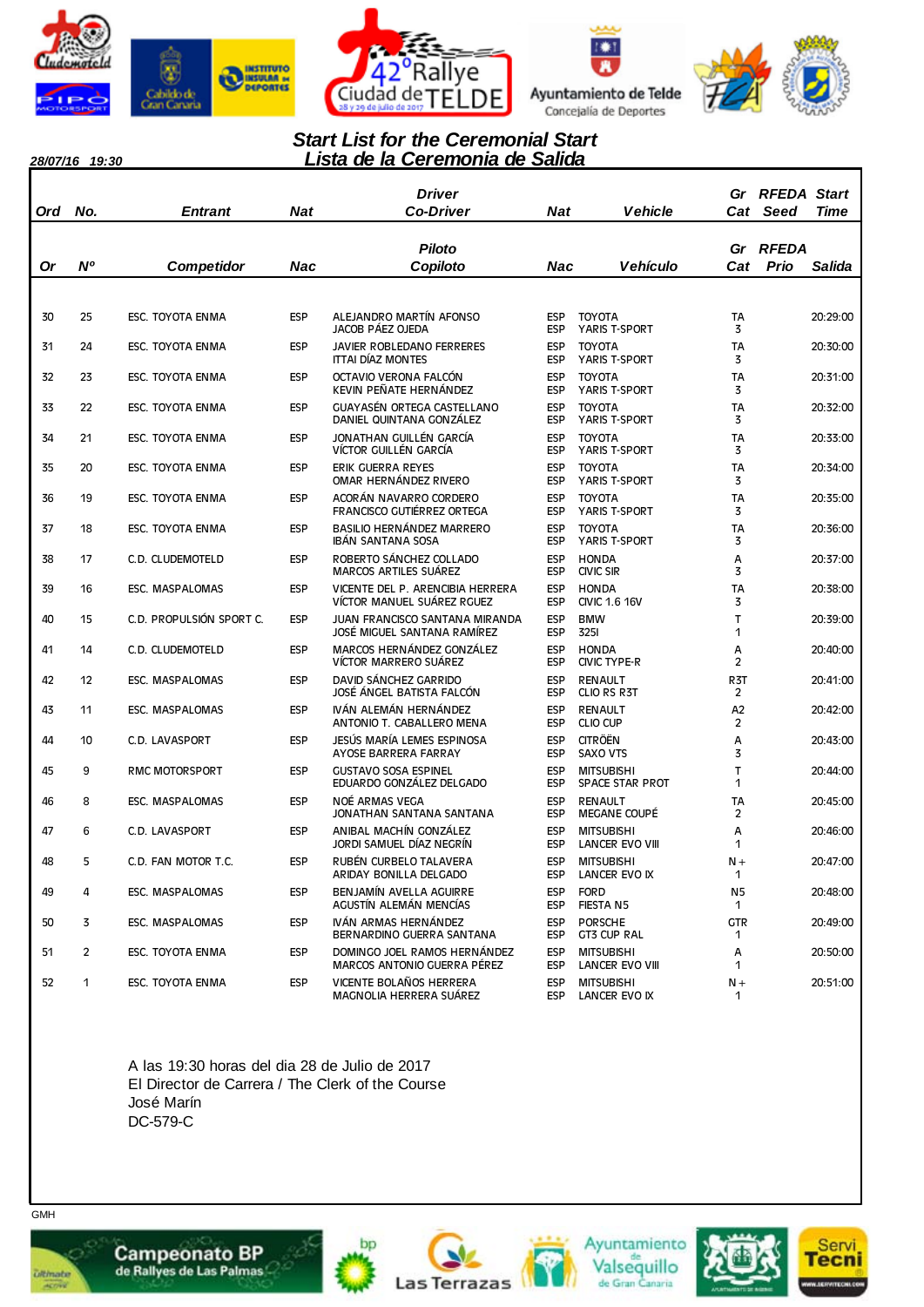









### *Orden de Salida Etapa 1 Start List for the Leg 1*

| 28/07/17 07:30 |  |
|----------------|--|
|                |  |

| Ord            | No.            | <b>Entrant</b>           | Nat        | Driver<br><b>Co-Driver</b>                                     | Nat                      | <b>Vehicle</b>                              |                           | <b>Gr RFEDA Start</b><br>Cat Seed<br><b>Time</b> |
|----------------|----------------|--------------------------|------------|----------------------------------------------------------------|--------------------------|---------------------------------------------|---------------------------|--------------------------------------------------|
| <b>Or</b>      | N <sup>o</sup> | <b>Competidor</b>        | Nac        | <b>Piloto</b><br>Copiloto                                      | Nac                      | <b>Vehículo</b>                             | Gr<br>Cat                 | <b>RFEDA</b><br>Prio<br>Salida                   |
|                |                |                          |            |                                                                |                          |                                             |                           |                                                  |
| 1              | 1              | ESC. TOYOTA ENMA         | <b>ESP</b> | VICENTE BOLAÑOS HERRERA<br>MAGNOLIA HERRERA SUÁREZ             | <b>ESP</b><br><b>ESP</b> | <b>MITSUBISHI</b><br>LANCER EVO IX          | $N +$<br>1                | 08:00:00                                         |
| $\overline{c}$ | $\overline{2}$ | ESC. TOYOTA ENMA         | <b>ESP</b> | DOMINGO JOEL RAMOS HERNÁNDEZ<br>MARCOS ANTONIO GUERRA PÉREZ    | <b>ESP</b><br><b>ESP</b> | <b>MITSUBISHI</b><br><b>LANCER EVO VIII</b> | Α<br>1                    | 08:01:00                                         |
| 3              | 3              | <b>ESC. MASPALOMAS</b>   | <b>ESP</b> | IVÁN ARMAS HERNÁNDEZ<br>BERNARDINO GUERRA SANTANA              | <b>ESP</b><br><b>ESP</b> | <b>PORSCHE</b><br><b>GT3 CUP RAL</b>        | <b>GTR</b><br>$\mathbf 1$ | 08:02:00                                         |
| 4              | 4              | ESC. MASPALOMAS          | ESP        | BENJAMÍN AVELLA AGUIRRE<br>AGUSTÍN ALEMÁN MENCÍAS              | <b>ESP</b><br><b>ESP</b> | <b>FORD</b><br><b>FIESTA N5</b>             | N <sub>5</sub><br>1       | 08:03:00                                         |
| 5              | 5              | C.D. FAN MOTOR T.C.      | ESP        | RUBÉN CURBELO TALAVERA<br>ARIDAY BONILLA DELGADO               | <b>ESP</b><br><b>ESP</b> | <b>MITSUBISHI</b><br>LANCER EVO IX          | $N +$<br>1                | 08:04:00                                         |
| 6              | 6              | C.D. LAVASPORT           | <b>ESP</b> | ANIBAL MACHÍN GONZÁLEZ<br>JORDI SAMUEL DÍAZ NEGRÍN             | <b>ESP</b><br><b>ESP</b> | <b>MITSUBISHI</b><br><b>LANCER EVO VIII</b> | A<br>1                    | 08:05:00                                         |
| 7              | 8              | <b>ESC. MASPALOMAS</b>   | ESP        | NOÉ ARMAS VEGA<br>JONATHAN SANTANA SANTANA                     | <b>ESP</b><br><b>ESP</b> | <b>RENAULT</b><br><b>MEGANE COUPÉ</b>       | TA<br>2                   | 08:06:00                                         |
| 8              | SR<br>9        | <b>RMC MOTORSPORT</b>    | ESP        | <b>GUSTAVO SOSA ESPINEL</b><br>EDUARDO GONZÁLEZ DELGADO        | <b>ESP</b><br><b>ESP</b> | <b>MITSUBISHI</b><br><b>SPACE STAR PROT</b> | T<br>1                    | 08:07:00                                         |
| 9              | 10             | C.D. LAVASPORT           | <b>ESP</b> | JESÚS MARÍA LEMES ESPINOSA<br>AYOSE BARRERA FARRAY             | <b>ESP</b><br><b>ESP</b> | <b>CITROËN</b><br><b>SAXO VTS</b>           | Α<br>3                    | 08:08:00                                         |
| 10             | 11             | <b>ESC. MASPALOMAS</b>   | <b>ESP</b> | IVÁN ALEMÁN HERNÁNDEZ<br>ANTONIO T. CABALLERO MENA             | <b>ESP</b><br><b>ESP</b> | <b>RENAULT</b><br><b>CLIO CUP</b>           | A <sub>2</sub><br>2       | 08:09:00                                         |
| 11             | 12             | <b>ESC. MASPALOMAS</b>   | <b>ESP</b> | DAVID SÁNCHEZ GARRIDO<br>JOSÉ ÁNGEL BATISTA FALCÓN             | <b>ESP</b><br><b>ESP</b> | <b>RENAULT</b><br>CLIO RS R3T               | R <sub>3</sub> T<br>2     | 08:10:00                                         |
| 12             | 14             | C.D. CLUDEMOTELD         | <b>ESP</b> | MARCOS HERNÁNDEZ GONZÁLEZ<br>VÍCTOR MARRERO SUÁREZ             | <b>ESP</b><br><b>ESP</b> | <b>HONDA</b><br><b>CIVIC TYPE-R</b>         | A<br>$\overline{c}$       | 08:11:00                                         |
| 13             | 15             | C.D. PROPULSIÓN SPORT C. | <b>ESP</b> | JUAN FRANCISCO SANTANA MIRANDA<br>JOSÉ MIGUEL SANTANA RAMÍREZ  | <b>ESP</b><br><b>ESP</b> | <b>BMW</b><br><b>3251</b>                   | Т<br>1                    | 08:12:00                                         |
| 14             | 16             | <b>ESC. MASPALOMAS</b>   | ESP        | VICENTE DEL P. ARENCIBIA HERRERA<br>VÍCTOR MANUEL SUÁREZ RGUEZ | <b>ESP</b><br><b>ESP</b> | <b>HONDA</b><br><b>CIVIC 1.6 16V</b>        | <b>TA</b><br>3            | 08:13:00                                         |
| 15             | SR<br>17       | C.D. CLUDEMOTELD         | <b>ESP</b> | ROBERTO SÁNCHEZ COLLADO<br><b>MARCOS ARTILES SUÁREZ</b>        | <b>ESP</b><br><b>ESP</b> | <b>HONDA</b><br><b>CIVIC SIR</b>            | А<br>3                    | 08:14:00                                         |
| 16             | 18             | ESC. TOYOTA ENMA         | ESP        | BASILIO HERNÁNDEZ MARRERO<br>IBÁN SANTANA SOSA                 | <b>ESP</b><br><b>ESP</b> | <b>TOYOTA</b><br>YARIS T-SPORT              | <b>TA</b><br>3            | 08:15:00                                         |
| 17             | 19             | ESC. TOYOTA ENMA         | <b>ESP</b> | ACORÁN NAVARRO CORDERO<br>FRANCISCO GUTIÉRREZ ORTEGA           | <b>ESP</b><br><b>ESP</b> | <b>TOYOTA</b><br>YARIS T-SPORT              | <b>TA</b><br>3            | 08:16:00                                         |
| 18             | 20             | ESC. TOYOTA ENMA         | ESP        | ERIK GUERRA REYES<br>OMAR HERNÁNDEZ RIVERO                     | <b>ESP</b><br><b>ESP</b> | <b>TOYOTA</b><br>YARIS T-SPORT              | TA<br>3                   | 08:17:00                                         |
| 19             | 21             | ESC. TOYOTA ENMA         | <b>ESP</b> | JONATHAN GUILLÉN GARCÍA<br>VÍCTOR GUILLÉN GARCÍA               | <b>ESP</b><br><b>ESP</b> | TOYOTA<br>YARIS T-SPORT                     | <b>TA</b><br>3            | 08:18:00                                         |
| 20             | 22             | ESC. TOYOTA ENMA         | ESP        | GUAYASÉN ORTEGA CASTELLANO<br>DANIEL QUINTANA GONZÁLEZ         | <b>ESP</b><br><b>ESP</b> | <b>TOYOTA</b><br>YARIS T-SPORT              | <b>TA</b><br>3            | 08:19:00                                         |
| 21             | 23             | ESC. TOYOTA ENMA         | <b>ESP</b> | OCTAVIO VERONA FALCÓN<br>KEVIN PEÑATE HERNÁNDEZ                | <b>ESP</b><br><b>ESP</b> | <b>TOYOTA</b><br>YARIS T-SPORT              | TA<br>3                   | 08:20:00                                         |
| 22             | 24             | ESC. TOYOTA ENMA         | ESP        | JAVIER ROBLEDANO FERRERES<br>ITTAI DÍAZ MONTES                 | <b>ESP</b><br><b>ESP</b> | <b>TOYOTA</b><br>YARIS T-SPORT              | TA<br>3                   | 08:21:00                                         |
| 23             | 25             | ESC. TOYOTA ENMA         | <b>ESP</b> | ALEJANDRO MARTÍN AFONSO<br>JACOB PÁEZ OJEDA                    | <b>ESP</b><br><b>ESP</b> | <b>TOYOTA</b><br>YARIS T-SPORT              | TA<br>3                   | 08:22:00                                         |
| 24             | 26             | ESC. TOYOTA ENMA         | ESP        | MIGUEL A. LÓPEZ HERRERA<br>SARA ACOSTA NAVEDA                  | <b>ESP</b><br><b>ESP</b> | <b>TOYOTA</b><br>YARIS T-SPORT              | <b>TA</b><br>3            | 08:23:00                                         |
| 25             | 27             | ESC. TOYOTA ENMA         | ESP        | NAUZET FALCÓN PÉREZ<br>ANYURI M <sup>a</sup> GARCÍA SÁNCHEZ    | <b>ESP</b><br><b>ESP</b> | <b>TOYOTA</b><br>YARIS T-SPORT              | TA<br>3                   | 08:24:00                                         |
| 26             | 28             | ESC. ATERURA             | ESP        | SEBASTIÁN GIL MARTÍN<br>ADRIÁN GIL MARTÍN                      | <b>ESP</b><br><b>ESP</b> | <b>RENAULT</b><br><b>TWINGO R2</b>          | R <sub>2</sub><br>3       | 08:25:00                                         |
| 27             | 29             | ESC. MASPALOMAS          | <b>ESP</b> | ALEXANDER SANTANA MARTÍN<br>LOREA CANO MEDINA                  | <b>ESP</b><br><b>ESP</b> | <b>HONDA</b><br><b>CIVIC 1.6 16V</b>        | T<br>3                    | 08:26:00                                         |
| 28             | 30 SR          | ESC. MASPALOMAS          | ESP        | SANTIAGO HERRERA RAMOS<br>BLAS JAVIER ROBAINA PADRÓN           | <b>ESP</b><br><b>ESP</b> | <b>PEUGEOT</b><br>106 S16                   | <b>TA</b><br>2            | 08:27:00                                         |
| 29             | 31             | C.D. FAN MOTOR T.C.      | <b>ESP</b> | PABLO MEDINA FIGUEROA<br>ALBA CABELLO GUERRA                   | <b>ESP</b><br><b>ESP</b> | <b>HYUNDAI</b><br><b>GETZ</b>               | <b>TA</b><br>3            | 08:28:00                                         |
| <b>GMH</b>     |                |                          |            |                                                                |                          |                                             |                           |                                                  |



**Ditmate** 











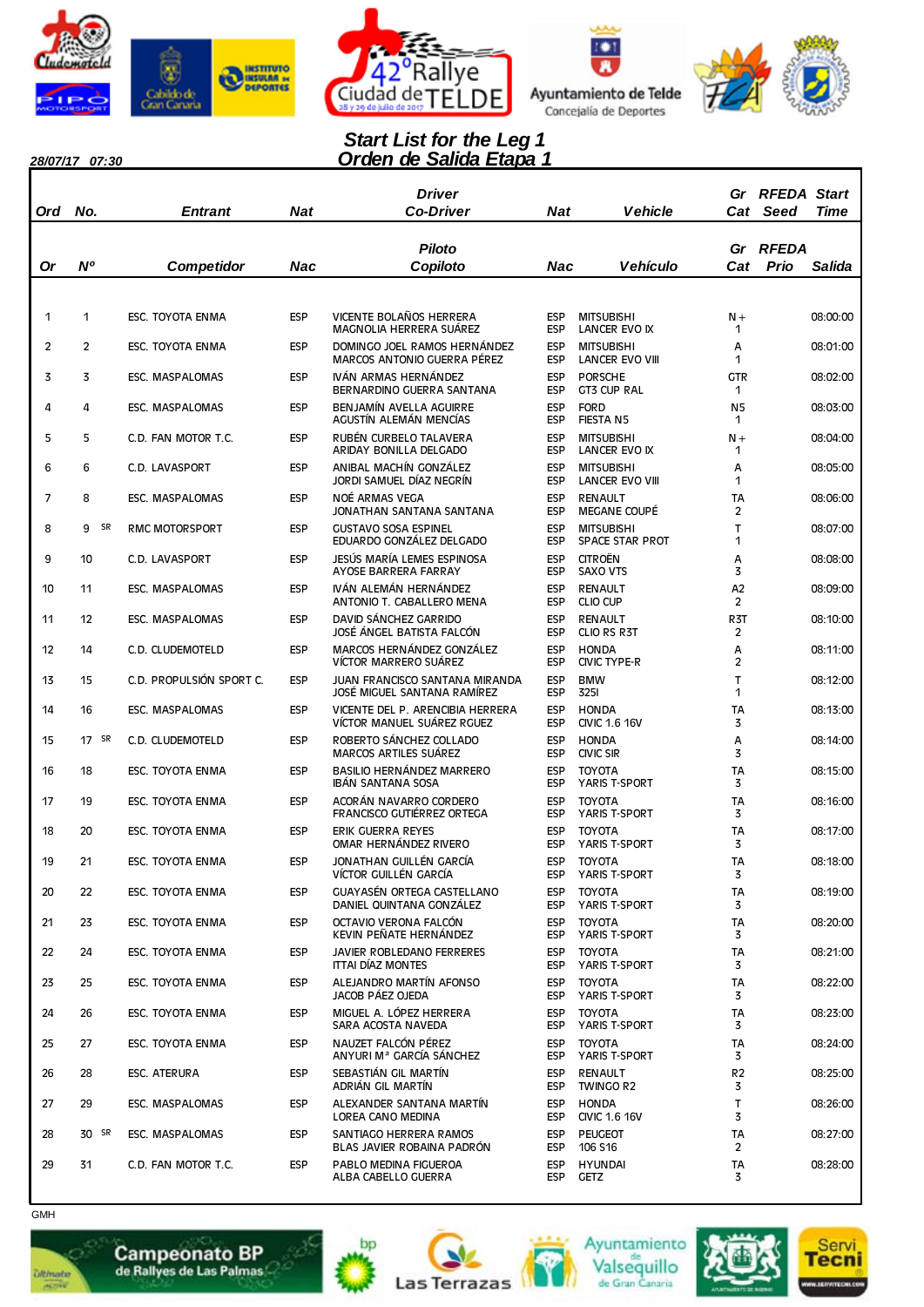









### *Orden de Salida Etapa 1 Start List for the Leg 1*

*28/07/17 07:30*

| 20/07/17 | <i>u. o</i> u |                          |            | vunuu                                                            |                          |                                       |                     |                                   |             |
|----------|---------------|--------------------------|------------|------------------------------------------------------------------|--------------------------|---------------------------------------|---------------------|-----------------------------------|-------------|
| Ord      | No.           | Entrant                  | <b>Nat</b> | Driver<br><b>Co-Driver</b>                                       | Nat                      | <b>Vehicle</b>                        |                     | <b>Gr RFEDA Start</b><br>Cat Seed | <b>Time</b> |
|          |               |                          |            |                                                                  |                          |                                       |                     |                                   |             |
| 0r       | N°            |                          | Nac        | <b>Piloto</b><br>Copiloto                                        | Nac                      | <b>Vehículo</b>                       | Gr<br>Cat           | RFEDA<br>Prio                     | Salida      |
|          |               | <b>Competidor</b>        |            |                                                                  |                          |                                       |                     |                                   |             |
|          |               |                          |            |                                                                  |                          |                                       |                     |                                   |             |
| 30       | 32            | <b>ESC. ATERURA</b>      | <b>ESP</b> | ANTONIO ESTALELLA LIMIÑANA<br>JOSÉ ANTONIO VEGA QUINTANA         | ESP<br><b>ESP</b>        | <b>RENAULT</b><br>CLIO RS 2.0 RAG     | N<br>4              |                                   | 08:29:00    |
| 31       | 33 SR         | C.D. FAN MOTOR T.C.      | <b>ESP</b> | AYTHAMI PÉREZ ROMERO<br>VIRGINIA LIRIA DÍAZ                      | <b>ESP</b><br><b>ESP</b> | <b>RENAULT</b><br><b>CLIO RS</b>      | N<br>4              |                                   | 08:30:00    |
| 32       | SR<br>34      | C.D. FAN MOTOR T.C.      | <b>ESP</b> | EDUARDO CARDENES MEDINA<br>ALEJANDRO ADÁN VACA                   | <b>ESP</b><br><b>ESP</b> | VOLKSWAGEN<br><b>GOLF GTI</b>         | T<br>$\overline{c}$ |                                   | 08:31:00    |
| 33       | 35            | C.D. PROPULSIÓN SPORT C. | ESP        | MANUEL SANTANA SANTANA<br>PEDRO BENÍTEZ GALVÁN                   | <b>ESP</b><br><b>ESP</b> | <b>BMW</b><br><b>3251</b>             | T<br>1              |                                   | 08:32:00    |
| 34       | 36            | C.D. FAN MOTOR T.C.      | <b>ESP</b> | IVÁN CABRERA RAVELO<br>SERGIO MEDINA MEDINA                      | <b>ESP</b><br><b>ESP</b> | <b>HONDA</b><br><b>CIVIC SIR</b>      | Α<br>3              |                                   | 08:33:00    |
| 35       | 37            | C.D. AZUATIL             | <b>ESP</b> | <b>GERMAN ARIDANE RODRÍGUEZ RIVERO</b><br>JOSÉ ROSMEN DÍAZ REYES | <b>ESP</b><br><b>ESP</b> | <b>BMW</b><br>3231                    | Н<br>1              |                                   | 08:34:00    |
| 36       | 38            | C.D. FAN MOTOR T.C.      | ESP        | VÍCTOR J. VALIDO CASTELLANO<br>JONAY GONZÁLEZ OUINTANA           | <b>ESP</b><br><b>ESP</b> | <b>NISSAN</b><br>MICRA 160 SR         | TA<br>3             |                                   | 08:35:00    |
| 37       | 39            | C.D. LAVASPORT           | <b>ESP</b> | MARCIAL MANUEL ÁLVAREZ PÉREZ<br>ANIBAL ÁLVAREZ DÍAZ              | <b>ESP</b><br><b>ESP</b> | <b>RENAULT</b><br>MEGANE COUPÉ        | <b>TA</b><br>2      |                                   | 08:36:00    |
| 38       | 40            | C.D. FAN MOTOR T.C.      | <b>ESP</b> | JONATHAN CURBELO MEDINA<br>JOSUÉ CURBELO MEDINA                  | <b>ESP</b><br><b>ESP</b> | <b>NISSAN</b><br>MICRA 160 SR         | <b>TA</b><br>3      |                                   | 08:37:00    |
| 39       | 41            | ESC. MASPALOMAS          | <b>ESP</b> | JUAN CARLOS QUINTANA PÉREZ<br>ESTEBAN SANTANA MORENO             | <b>ESP</b><br><b>ESP</b> | <b>NISSAN</b><br>MICRA 160 SR         | TA<br>3             |                                   | 08:38:00    |
| 40       | 42            | C.D. TODO SPORT          | <b>ESP</b> | MANUEL ÁNGEL NARANJO SUÁREZ<br>IVÁN SUÁREZ MORALES               | <b>ESP</b><br><b>ESP</b> | OPEL<br><b>ADAM CUP</b>               | A <sub>2</sub><br>3 |                                   | 08:39:00    |
| 41       | 43            | C.D. FAN MOTOR T.C.      | <b>ESP</b> | <b>JAVIER MORALES YUSTE</b><br>JUAN RAMÓN LÓPEZ RAMOS            | <b>ESP</b><br><b>ESP</b> | <b>CITROËN</b><br><b>SAXO VTS</b>     | A<br>3              |                                   | 08:40:00    |
| 42       | SR<br>44      | C.D. FAN MOTOR T.C.      | <b>ESP</b> | ALEJANDRO HERNÁNDEZ GONZÁLEZ<br>PEDRO JOSÉ PEÑATE JESÚS          | <b>ESP</b><br><b>ESP</b> | <b>VOLKSWAGEN</b><br><b>GOLF GTI</b>  | т<br>$\overline{c}$ |                                   | 08:41:00    |
| 43       | 45            | C.D. PROPULSIÓN SPORT C. | <b>ESP</b> | ACAYMO MARTÍN VALLE<br>ÁLVARO FERNÁNDEZ CARBALLO                 | <b>ESP</b><br><b>ESP</b> | <b>BMW</b><br><b>3251</b>             | TA<br>1             |                                   | 08:42:00    |
| 44       | 46            | C.D. FAN MOTOR T.C.      | <b>ESP</b> | LUIS ALBERTO DEL TORO MUÑOZ<br>ROBERTO RAÑA CANEIRO              | <b>ESP</b><br><b>ESP</b> | <b>PEUGEOT</b><br>205 RALLYE          | н<br>3              |                                   | 08:43:00    |
| 45       | 47            | <b>ESC. ATERURA</b>      | <b>ESP</b> | JAIME LANG-LENTON RAMÍREZ<br>VÍCTOR MANUEL GARCÍA AFONSO         | <b>ESP</b><br>ESP        | <b>SEAT</b><br><b>IBIZA 1.8 20V T</b> | Α<br>1              |                                   | 08:44:00    |
| 46       | 48            | C.D. FUERTWAGEN MS       | <b>ESP</b> | <b>ISABEL PÉREZ NAPP</b><br>FRANCISCO ROSALES VILLALBA           | <b>ESP</b><br><b>ESP</b> | <b>SKODA</b><br>FABIA 1.2 TSI         | N3<br>4             |                                   | 08:45:00    |
| 47       | 49            | ESC. MASPALOMAS          | <b>ESP</b> | ALEXIS MENDOZA LÓPEZ<br>JESÚS BENJUMEA DE LA LAGUNA              | <b>ESP</b><br><b>ESP</b> | <b>HYUNDAI</b><br><b>GETZ</b>         | TA<br>3             |                                   | 08:46:00    |
| 48       | 50 SR         | C.D. FAN MOTOR T.C.      | <b>ESP</b> | AGUSTÍN RODRÍGUEZ PULIDO<br>SAMUEL TEJERA CABALLERO              | ESP<br><b>ESP</b>        | HONDA<br>CIVIC VTI                    | TА<br>3             |                                   | 08:47:00    |
| 49       | 51            | C.D. CLUDEMOTELD         | ESP        | FERMÍN GUTIÉRREZ RODRÍGUEZ<br>CRISTINA F. GUTIÉRREZ BOLAÑOS      | <b>ESP</b><br><b>ESP</b> | <b>TOYOTA</b><br>COROLLA GT           | <b>TA</b><br>3      |                                   | 08:48:00    |
| 50       | 52            | C.D. CLUDEMOTELD         | <b>ESP</b> | ALEJANDRO ARNAIZ CÁCERES<br>NESTOR GONZÁLEZ ALMENARA             | <b>ESP</b><br><b>ESP</b> | <b>NISSAN</b><br>MICRA 160 SR         | <b>TA</b><br>3      |                                   | 08:49:00    |
| 51       | 53            | C.D. CLUDEMOTELD         | <b>ESP</b> | EHEDEI CRUZ DÍAZ<br>EDUARDO ARTILES GONZÁLEZ                     | <b>ESP</b><br><b>ESP</b> | <b>TOYOTA</b><br><b>COROLLA GT</b>    | <b>TA</b><br>3      |                                   | 08:50:00    |
| 52       | 54 SR         | C.D. FAN MOTOR T.C.      | ESP        | JONATHAN GONZÁLEZ LÓPEZ<br>ELIZABETH DE LA IGLESIA RGUEZ         | <b>ESP</b><br><b>ESP</b> | <b>CITROËN</b><br>C <sub>2</sub> VTS  | Α<br>3              |                                   | 08:51:00    |
| 53       | 55            | C.D. FAROGA              | <b>ESP</b> | ANDRES HERNÁNDEZ MEDINA<br>PEDRO FALCÓN PÉREZ                    | <b>ESP</b><br><b>ESP</b> | <b>TOYOTA</b><br><b>STARLET</b>       | $\mathsf T$<br>3    |                                   | 08:52:00    |

A las 07:30 horas del dia 28 de Julio de 2017 El Director de Carrera / The Clerk of the Course José Marín DC-579-C











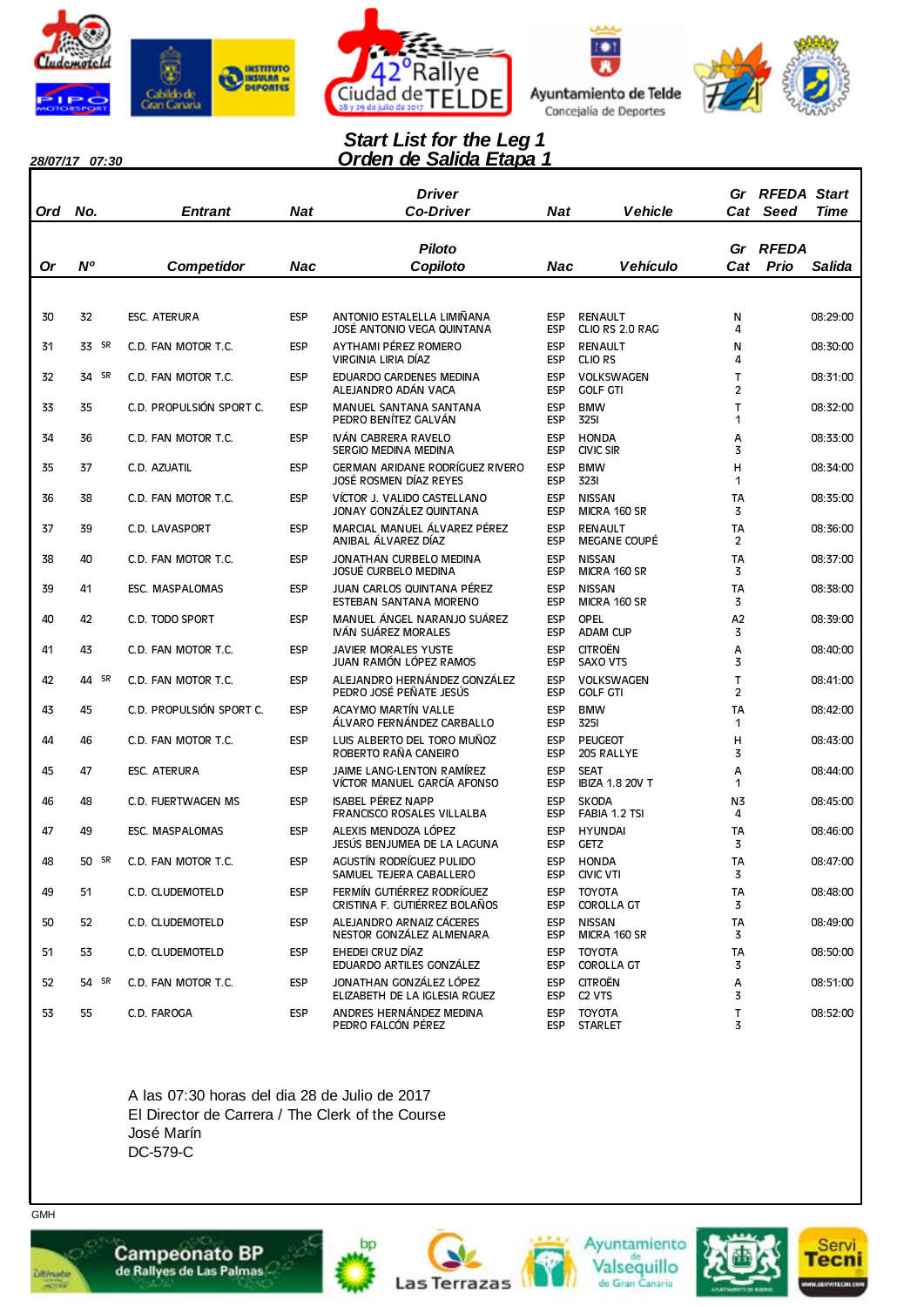







#### *SS/TC 1 Cuatro Puertas 6.01 Km*

|                | 29/07/17 09:29 |                                                                      |                          |                      | SS Times / Tiempos TC                                  |           |        |                       |             |
|----------------|----------------|----------------------------------------------------------------------|--------------------------|----------------------|--------------------------------------------------------|-----------|--------|-----------------------|-------------|
| Pos No.        |                | Driver / Co-Driver                                                   | Nat                      | Gr<br>Cat            | Vehicle<br><b>Vehicle</b>                              | SS        | Km/h   | <b>Diff</b><br>Leader | Prev<br>Car |
|                |                |                                                                      |                          | Gr                   | Entant                                                 |           |        | <b>Difer</b>          | Coche       |
| 0r             | N <sup>o</sup> | Piloto / Copiloto                                                    | Nac                      | Cat                  | Competidor                                             | <b>TC</b> | Km/h   | 10                    | Ant         |
| 1              | 3              | IVÁN ARMAS HERNÁNDEZ<br>BERNARDINO GUERRA SANTANA                    | <b>ESP</b><br><b>ESP</b> | <b>GTR</b><br>1      | PORSCHE GT3 CUP RAL<br>ESC. MASPALOMAS                 | 3:35.6    | 100,35 |                       |             |
| $\overline{2}$ | $\overline{2}$ | DOMINGO JOEL RAMOS HERNÁNDEZ<br>MARCOS ANTONIO GUERRA PÉREZ          | <b>ESP</b><br><b>ESP</b> | A<br>$\mathbf{1}$    | MITSUBISHI LANCER EVO VIII<br>ESC. TOYOTA ENMA         | 3:38.8    | 98,88  | 3.2                   | 3.2         |
| 3              | 1              | VICENTE BOLAÑOS HERRERA<br>MAGNOLIA HERRERA SUÁREZ                   | <b>ESP</b><br><b>ESP</b> | $N +$<br>1           | MITSUBISHI LANCER EVO IX<br><b>ESC. TOYOTA ENMA</b>    | 3:40.5    | 98,12  | 4.9                   | 1.7         |
| 4              | 6              | ANIBAL MACHÍN GONZÁLEZ<br>JORDI SAMUEL DÍAZ NEGRÍN                   | <b>ESP</b><br><b>ESP</b> | А<br>1               | MITSUBISHI LANCER EVO VIII<br>C.D. LAVASPORT           | 3:44.2    | 96,50  | 8.6                   | 3.7         |
| 5              | 5              | RUBÉN CURBELO TALAVERA<br>ARIDAY BONILLA DELGADO                     | <b>ESP</b><br><b>ESP</b> | $N +$<br>1           | MITSUBISHI LANCER EVO IX<br>C.D. FAN MOTOR T.C.        | 3:47.5    | 95,10  | 11.9                  | 3.3         |
| 6              | 11             | IVÁN ALEMÁN HERNÁNDEZ<br>ANTONIO T. CABALLERO MENA                   | <b>ESP</b><br><b>ESP</b> | Α2<br>$\overline{2}$ | <b>RENAULT CLIO CUP</b><br>ESC. MASPALOMAS             | 3:59.2    | 90,45  | 23.6                  | 11.7        |
| 7              | 19             | ACORÁN NAVARRO CORDERO<br>FRANCISCO GUTIÉRREZ ORTEGA                 | <b>ESP</b><br><b>ESP</b> | <b>TA</b><br>3       | <b>TOYOTA YARIS T-SPORT</b><br>ESC. TOYOTA ENMA        | 4:00.2    | 90,07  | 24.6                  | 1.0         |
| 8              | 10             | JESÚS MARÍA LEMES ESPINOSA<br>AYOSE BARRERA FARRAY                   | <b>ESP</b><br><b>ESP</b> | A<br>3               | CITROËN SAXO VTS<br>C.D. LAVASPORT                     | 4:00.5    | 89,96  | 24.9                  | 0.3         |
| 9              | 22             | <b>GUAYASÉN ORTEGA CASTELLANO</b><br>DANIEL QUINTANA GONZÁLEZ        | <b>ESP</b><br><b>ESP</b> | <b>TA</b><br>3       | <b>TOYOTA YARIS T-SPORT</b><br>ESC. TOYOTA ENMA        | 4:02.4    | 89,26  | 26.8                  | 1.9         |
| 10             | 20             | ERIK GUERRA REYES<br>OMAR HERNÁNDEZ RIVERO                           | <b>ESP</b><br><b>ESP</b> | <b>TA</b><br>3       | <b>TOYOTA YARIS T-SPORT</b><br>ESC. TOYOTA ENMA        | 4:04.3    | 88,56  | 28.7                  | 1.9         |
| 11             | 18             | BASILIO HERNÁNDEZ MARRERO<br><b>IBÁN SANTANA SOSA</b>                | <b>ESP</b><br><b>ESP</b> | <b>TA</b><br>3       | <b>TOYOTA YARIS T-SPORT</b><br><b>ESC. TOYOTA ENMA</b> | 4:04.7    | 88,42  | 29.1                  | 0.4         |
| 12             | 29             | ALEXANDER SANTANA MARTÍN<br><b>LOREA CANO MEDINA</b>                 | <b>ESP</b><br><b>ESP</b> | T<br>3               | HONDA CIVIC 1.6 16V<br>ESC. MASPALOMAS                 | 4:05.7    | 88,06  | 30.1                  | 1.0         |
| 13             | 8              | NOÉ ARMAS VEGA<br>JONATHAN SANTANA SANTANA                           | <b>ESP</b><br><b>ESP</b> | <b>TA</b><br>2       | RENAULT MEGANE COUPÉ<br>ESC. MASPALOMAS                | 4:06.4    | 87,81  | 30.8                  | 0.7         |
| 14             | 4              | BENJAMÍN AVELLA AGUIRRE<br>AGUSTÍN ALEMÁN MENCÍAS                    | <b>ESP</b><br><b>ESP</b> | N5<br>1              | FORD FIESTA N5<br><b>ESC. MASPALOMAS</b>               | 4:06.5    | 87,77  | 30.9                  | 0.1         |
| 15             | 15             | <b>JUAN FRANCISCO SANTANA MIRANDA</b><br>JOSÉ MIGUEL SANTANA RAMÍREZ | <b>ESP</b><br><b>ESP</b> | $\mathsf{T}$<br>1    | <b>BMW 325I</b><br>C.D. PROPULSIÓN SPORT C.            | 4:06.6    | 87,74  | 31.0                  | 0.1         |
| 16             | 26             | MIGUEL A. LÓPEZ HERRERA<br>SARA ACOSTA NAVEDA                        | <b>ESP</b><br><b>ESP</b> | <b>TA</b><br>3       | <b>TOYOTA YARIS T-SPORT</b><br><b>ESC. TOYOTA ENMA</b> | 4:08.4    | 87,10  | 32.8                  | 1.8         |
| 17             | 12             | DAVID SÁNCHEZ GARRIDO<br>JOSÉ ÁNGEL BATISTA FALCÓN                   | <b>ESP</b><br><b>ESP</b> | R3T<br>2             | RENAULT CLIO RS R3T<br>ESC. MASPALOMAS                 | 4:08.8    | 86,96  | 33.2                  | 0.4         |
| 18             | 25             | ALEJANDRO MARTÍN AFONSO<br>JACOB PÁEZ OJEDA                          | <b>ESP</b><br><b>ESP</b> | <b>TA</b><br>3       | <b>TOYOTA YARIS T-SPORT</b><br>ESC. TOYOTA ENMA        | 4:09.0    | 86,89  | 33.4                  | 0.2         |
| 19             | 17             | ROBERTO SÁNCHEZ COLLADO<br><b>MARCOS ARTILES SUÁREZ</b>              | <b>ESP</b><br><b>ESP</b> | A<br>3               | <b>HONDA CIVIC SIR</b><br>C.D. CLUDEMOTELD             | 4:10.1    | 86,51  | 34.5                  | 1.1         |
| 20             | 33             | AYTHAMI PÉREZ ROMERO<br>VIRGINIA LIRIA DÍAZ                          | <b>ESP</b><br><b>ESP</b> | N<br>4               | <b>RENAULT CLIO RS</b><br>C.D. FAN MOTOR T.C.          | 4:10.8    | 86,27  | 35.2                  | 0.7         |
| 21             | 28             | SEBASTIÁN GIL MARTÍN<br>ADRIÁN GIL MARTÍN                            | <b>ESP</b><br><b>ESP</b> | R2<br>3              | <b>RENAULT TWINGO R2</b><br><b>ESC. ATERURA</b>        | 4:10.9    | 86,23  | 35.3                  | 0.1         |
| 22             | 16             | VICENTE DEL P. ARENCIBIA HERRERA<br>VÍCTOR MANUEL SUÁREZ RGUEZ       | <b>ESP</b><br><b>ESP</b> | TA<br>3              | HONDA CIVIC 1.6 16V<br>ESC. MASPALOMAS                 | 4:11.0    | 86,20  | 35.4                  | 0.1         |
| 23             | 14             | MARCOS HERNÁNDEZ GONZÁLEZ<br>VÍCTOR MARRERO SUÁREZ                   | <b>ESP</b><br><b>ESP</b> | Α<br>2               | <b>HONDA CIVIC TYPE-R</b><br>C.D. CLUDEMOTELD          | 4:11.6    | 85,99  | 36.0                  | 0.6         |
| 24             | 32             | ANTONIO ESTALELLA LIMIÑANA<br>JOSÉ ANTONIO VEGA QUINTANA             | ESP<br><b>ESP</b>        | N<br>4               | RENAULT CLIO RS 2.0 RAG<br><b>ESC. ATERURA</b>         | 4:11.7    | 85,96  | 36.1                  | 0.1         |
| 25             | 23             | OCTAVIO VERONA FALCÓN<br>KEVIN PEÑATE HERNÁNDEZ                      | <b>ESP</b><br><b>ESP</b> | TA<br>3              | TOYOTA YARIS T-SPORT<br>ESC. TOYOTA ENMA               | 4:11.9    | 85,89  | 36.3                  | 0.2         |
| 26             | 50             | AGUSTÍN RODRÍGUEZ PULIDO<br>SAMUEL TEJERA CABALLERO                  | <b>ESP</b><br>ESP        | TA<br>3              | <b>HONDA CIVIC VTI</b><br>C.D. FAN MOTOR T.C.          | 4:12.8    | 85,59  | 37.2                  | 0.9         |
| 27             | 9              | <b>GUSTAVO SOSA ESPINEL</b><br>EDUARDO GONZÁLEZ DELGADO              | ESP<br><b>ESP</b>        | T<br>1               | MITSUBISHI SPACE STAR PROT<br><b>RMC MOTORSPORT</b>    | 4:13.4    | 85,38  | 37.8                  | 0.6         |
| 28             | 21             | JONATHAN GUILLÉN GARCÍA<br>VÍCTOR GUILLÉN GARCÍA                     | <b>ESP</b><br><b>ESP</b> | TA<br>3              | TOYOTA YARIS T-SPORT<br>ESC. TOYOTA ENMA               | 4:14.0    | 85,18  | 38.4                  | 0.6         |
| 29             | 31             | PABLO MEDINA FIGUEROA<br>ALBA CABELLO GUERRA                         | ESP<br><b>ESP</b>        | TA<br>3              | <b>HYUNDAI GETZ</b><br>C.D. FAN MOTOR T.C.             | 4:16.5    | 84,35  | 40.9                  | 2.5         |

bp

**Las Terrazas** 

GMH **(Subject to confirmation / Sujeto a confirmar)**

Ayuntamiento

Valsequillo<br>de Gran Canaria





 $\overline{\phantom{a}}$ 

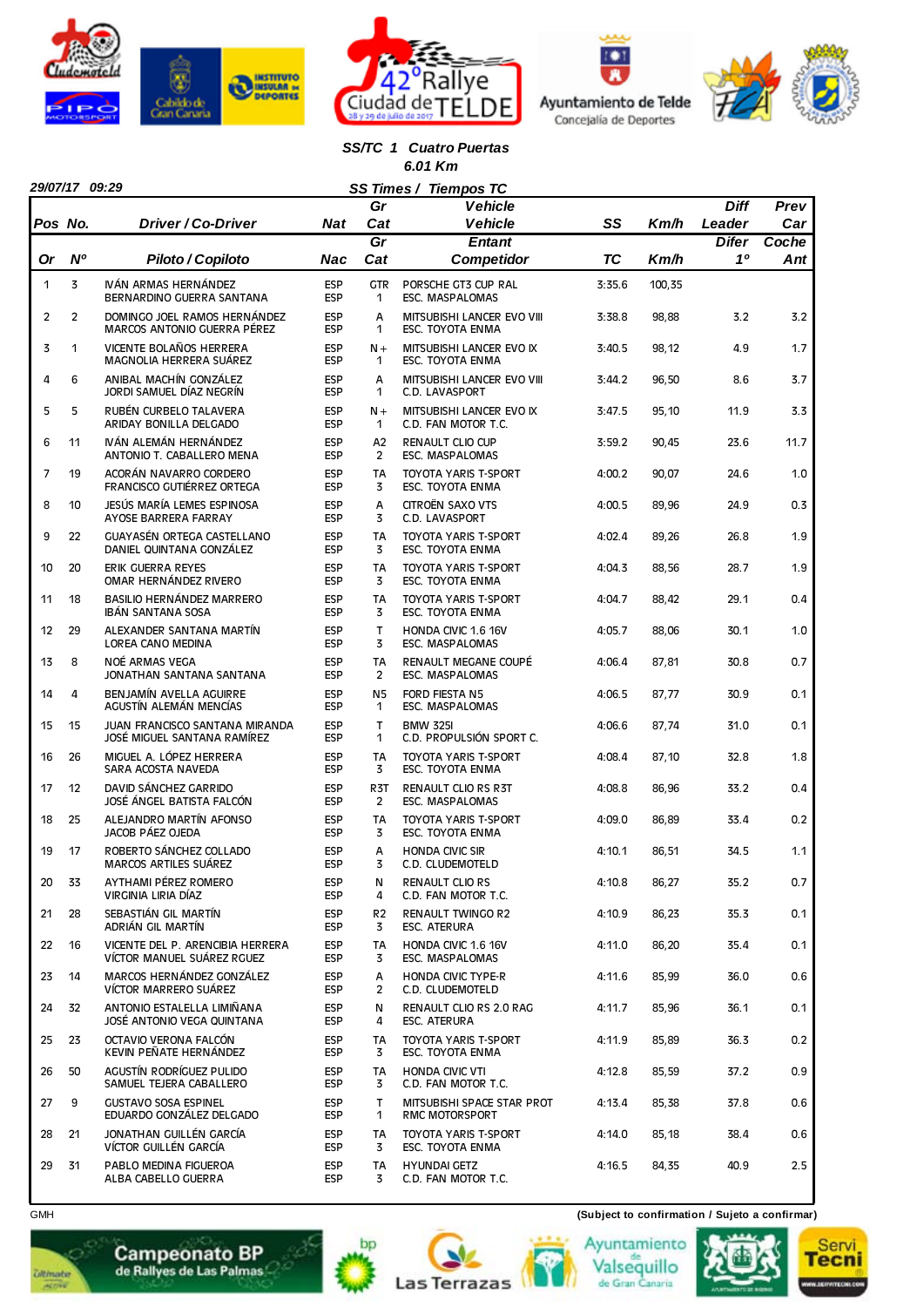







*SS/TC 1 Cuatro Puertas 6.01 Km*

|           | 29/07/17 09:29 |                                                             |                          |                             | SS Times / Tiempos TC                             |               |       |                    |              |
|-----------|----------------|-------------------------------------------------------------|--------------------------|-----------------------------|---------------------------------------------------|---------------|-------|--------------------|--------------|
|           |                |                                                             |                          | Gr                          | <b>Vehicle</b>                                    |               |       | <b>Diff</b>        | Prev         |
| Pos No.   |                | Driver / Co-Driver                                          | Nat                      | Cat                         | <b>Vehicle</b>                                    | SS            | Km/h  | Leader             | Car          |
| <b>Or</b> | N <sup>o</sup> | Piloto / Copiloto                                           | Nac                      | $\overline{Gr}$<br>Cat      | <b>Entant</b><br><b>Competidor</b>                | ТC            | Km/h  | <b>Difer</b><br>10 | Coche<br>Ant |
|           |                |                                                             |                          |                             |                                                   |               |       |                    |              |
| 30        | 36             | IVÁN CABRERA RAVELO<br>SERGIO MEDINA MEDINA                 | <b>ESP</b><br><b>ESP</b> | А<br>3                      | <b>HONDA CIVIC SIR</b><br>C.D. FAN MOTOR T.C.     | 4:17.7        | 83,96 | 42.1               | 1.2          |
| 31        | 45             | <b>ACAYMO MARTÍN VALLE</b><br>ÁLVARO FERNÁNDEZ CARBALLO     | <b>ESP</b><br><b>ESP</b> | <b>TA</b><br>1              | <b>BMW 325I</b><br>C.D. PROPULSIÓN SPORT C.       | 4:19.0        | 83,54 | 43.4               | 1.3          |
| 32        | 39             | MARCIAL MANUEL ÁLVAREZ PÉREZ<br>ANIBAL ÁLVAREZ DÍAZ         | <b>ESP</b><br><b>ESP</b> | <b>TA</b><br>$\overline{2}$ | RENAULT MEGANE COUPÉ<br>C.D. LAVASPORT            | 4:20.1        | 83,18 | 44.5               | 1.1          |
| 33        | 47             | JAIME LANG-LENTON RAMÍREZ<br>VÍCTOR MANUEL GARCÍA AFONSO    | <b>ESP</b><br><b>ESP</b> | A<br>1                      | SEAT IBIZA 1.8 20V T<br><b>ESC. ATERURA</b>       | 4:20.3        | 83,12 | 44.7               | 0.2          |
| 34        | 37             | GERMAN ARIDANE RODRÍGUEZ RIVERO<br>JOSÉ ROSMEN DÍAZ REYES   | <b>ESP</b><br><b>ESP</b> | Н<br>1                      | <b>BMW 323I</b><br>C.D. AZUATIL                   | 4:20.6        | 83,02 | 45.0               | 0.3          |
| 35        | 38             | VÍCTOR J. VALIDO CASTELLANO                                 | <b>ESP</b>               | <b>TA</b>                   | NISSAN MICRA 160 SR                               | 4:21.1        | 82,86 | 45.5               | 0.5          |
|           |                | JONAY GONZÁLEZ QUINTANA                                     | <b>ESP</b>               | 3                           | C.D. FAN MOTOR T.C.                               |               |       |                    |              |
| 36        | 41             | JUAN CARLOS QUINTANA PÉREZ<br>ESTEBAN SANTANA MORENO        | <b>ESP</b><br><b>ESP</b> | <b>TA</b><br>3              | NISSAN MICRA 160 SR<br>ESC. MASPALOMAS            | 4:23.4        | 82,14 | 47.8               | 2.3          |
| 37        | 24             | JAVIER ROBLEDANO FERRERES<br><b>ITTAI DÍAZ MONTES</b>       | <b>ESP</b><br><b>ESP</b> | <b>TA</b><br>3              | <b>TOYOTA YARIS T-SPORT</b><br>ESC. TOYOTA ENMA   | 4:23.9        | 81,99 | 48.3               | 0.5          |
| 38        | 40             | JONATHAN CURBELO MEDINA<br><b>JOSUÉ CURBELO MEDINA</b>      | <b>ESP</b><br><b>ESP</b> | <b>TA</b><br>3              | NISSAN MICRA 160 SR<br>C.D. FAN MOTOR T.C.        | 4:24.1        | 81,92 | 48.5               | 0.2          |
| 39        | 35             | <b>MANUEL SANTANA SANTANA</b><br>PEDRO BENÍTEZ GALVÁN       | <b>ESP</b><br><b>ESP</b> | T.<br>1                     | <b>BMW 325I</b><br>C.D. PROPULSIÓN SPORT C.       | 4:25.1        | 81,61 | 49.5               | 1.0          |
| 40        | 44             | ALEJANDRO HERNÁNDEZ GONZÁLEZ<br>PEDRO JOSÉ PEÑATE JESÚS     | <b>ESP</b><br><b>ESP</b> | T.<br>$\overline{2}$        | <b>VOLKSWAGEN GOLF GTI</b><br>C.D. FAN MOTOR T.C. | 4:27.7        | 80,82 | 52.1               | 2.6          |
| 41        | 43             | <b>JAVIER MORALES YUSTE</b><br>JUAN RAMÓN LÓPEZ RAMOS       | <b>ESP</b><br><b>ESP</b> | A<br>3                      | CITROËN SAXO VTS<br>C.D. FAN MOTOR T.C.           | 4:28.7        | 80,52 | 53.1               | 1.0          |
| 42        | 30             | SANTIAGO HERRERA RAMOS<br>BLAS JAVIER ROBAINA PADRÓN        | <b>ESP</b><br><b>ESP</b> | <b>TA</b><br>$\overline{2}$ | PEUGEOT 106 S16<br>ESC. MASPALOMAS                | 4:29.2        | 80,37 | 53.6               | 0.5          |
| 43        | 53             | EHEDEI CRUZ DÍAZ<br>EDUARDO ARTILES GONZÁLEZ                | <b>ESP</b><br><b>ESP</b> | <b>TA</b><br>3              | TOYOTA COROLLA GT<br>C.D. CLUDEMOTELD             | 4:30.9        | 79,87 | 55.3               | 1.7          |
| 44        | 52             | ALEJANDRO ARNAIZ CÁCERES<br>NESTOR GONZÁLEZ ALMENARA        | <b>ESP</b><br><b>ESP</b> | <b>TA</b><br>3              | NISSAN MICRA 160 SR<br>C.D. CLUDEMOTELD           | 4:33.2        | 79,19 | 57.6               | 2.3          |
| 45        | 27             | NAUZET FALCÓN PÉREZ<br>ANYURI Mª GARCÍA SÁNCHEZ             | <b>ESP</b><br><b>ESP</b> | <b>TA</b><br>3              | <b>TOYOTA YARIS T-SPORT</b><br>ESC. TOYOTA ENMA   | 4:33.5        | 79,11 | 57.9               | 0.3          |
| 46        | 51             | FERMÍN GUTIÉRREZ RODRÍGUEZ<br>CRISTINA F. GUTIÉRREZ BOLAÑOS | <b>ESP</b><br><b>ESP</b> | <b>TA</b><br>3              | TOYOTA COROLLA GT<br>C.D. CLUDEMOTELD             | 4:36.5        | 78,25 | 1:00.9             | 3.0          |
| 47        | 42             | MANUEL ÁNGEL NARANJO SUÁREZ<br>IVÁN SUÁREZ MORALES          | <b>ESP</b>               | A2                          | OPEL ADAM CUP                                     | 4:38.8        | 77,60 | 1:03.2             | 2.3          |
| 48        | 49             | ALEXIS MENDOZA LÓPEZ                                        | <b>ESP</b><br><b>ESP</b> | 3<br><b>TA</b>              | C.D. TODO SPORT<br><b>HYUNDAI GETZ</b>            | 4:43.3        | 76,37 | 1:07.7             | 4.5          |
| 49        | 48             | JESÚS BENJUMEA DE LA LAGUNA<br><b>ISABEL PÉREZ NAPP</b>     | <b>ESP</b><br>ESP        | 3<br>N3                     | <b>ESC. MASPALOMAS</b><br>SKODA FABIA 1.2 TSI     | 4:49.3        | 74,79 | 1:13.7             | 6.0          |
|           |                | FRANCISCO ROSALES VILLALBA<br>ANDRES HERNÁNDEZ MEDINA       | <b>ESP</b><br><b>ESP</b> | 4<br>T                      | C.D. FUERTWAGEN MS<br><b>TOYOTA STARLET</b>       | 5:01.2        |       | 1:25.6             | 11.9         |
| 50        | 55             | PEDRO FALCÓN PÉREZ                                          | <b>ESP</b>               | 3                           | C.D. FAROGA                                       |               | 71,83 |                    |              |
| 51        | 46             | LUIS ALBERTO DEL TORO MUÑOZ<br>ROBERTO RAÑA CANEIRO         | <b>ESP</b><br><b>ESP</b> | н<br>3                      | PEUGEOT 205 RALLYE<br>C.D. FAN MOTOR T.C.         | 5:11.3        | 69,50 | 1:35.7             | 10.1         |
| 52        | 54             | JONATHAN GONZÁLEZ LÓPEZ<br>ELIZABETH DE LA IGLESIA RGUEZ    | <b>ESP</b><br><b>ESP</b> | A<br>3                      | CITROËN C2 VTS<br>C.D. FAN MOTOR T.C.             | 8:16.1        | 43,61 | 4:40.5             | 3:04.8       |
|           |                | <b>RETIREMENTS/RETIRADOS</b>                                |                          |                             |                                                   |               |       |                    |              |
|           | 34             | EDUARDO CARDENES MEDINA                                     | ESP                      | T.                          | <b>VOLKSWAGEN GOLF GTI</b>                        | <b>AVERIA</b> |       |                    |              |
|           |                | ALEJANDROADAN VACA                                          | <b>ESP</b>               | $\mathbf{2}$                | C.D. FAN MOTOR T.C.                               |               |       |                    |              |



*<u>utmate</u>*<br>Alimate













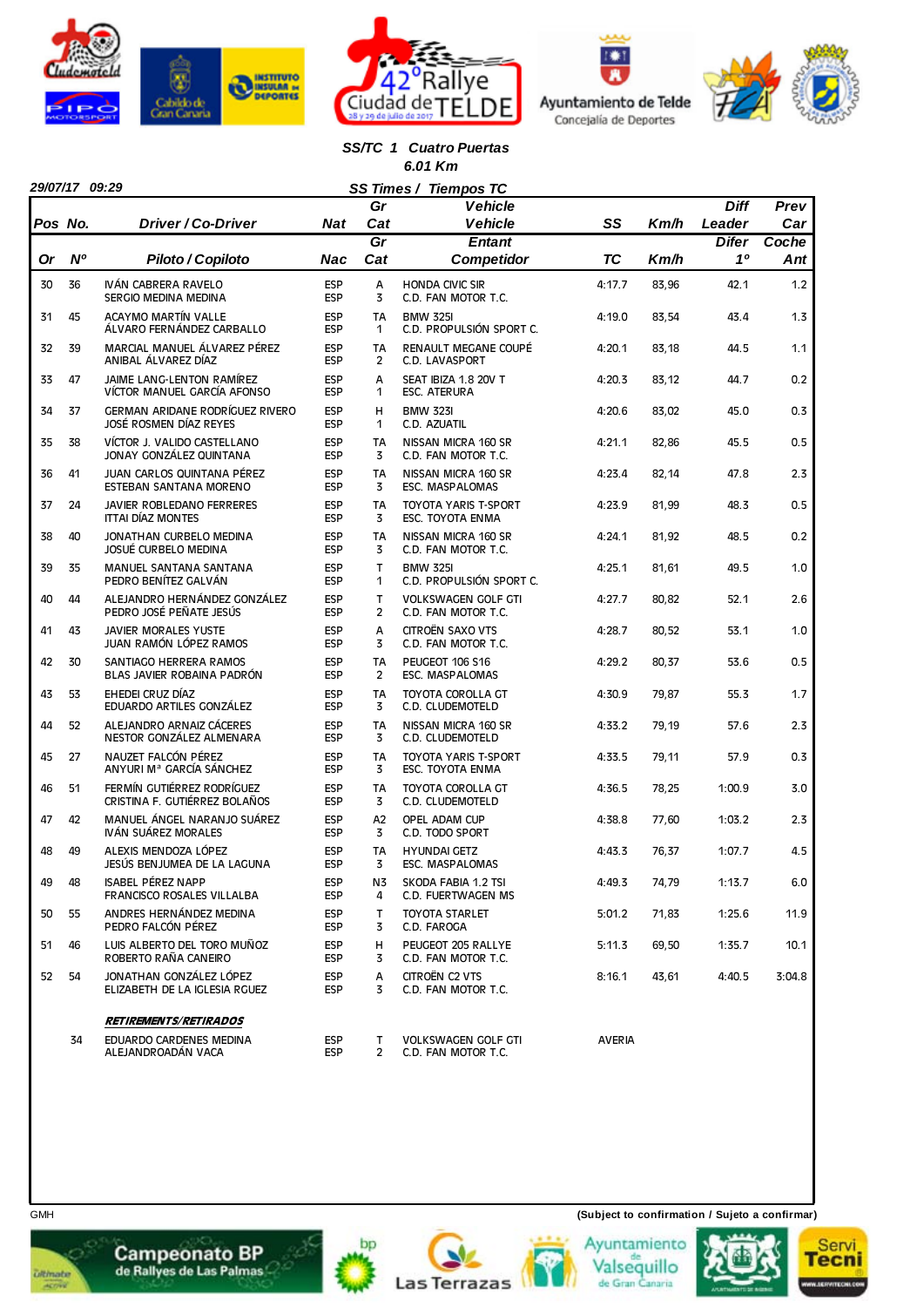







#### *SS/TC 2 La Pasadilla 9.61 Km*

|                | 29/07/17 10:06 |                                                                |                          |                             | SS Times / Tiempos TC                                  |           |        |              |       |
|----------------|----------------|----------------------------------------------------------------|--------------------------|-----------------------------|--------------------------------------------------------|-----------|--------|--------------|-------|
|                |                |                                                                |                          | Gr                          | <b>Vehicle</b>                                         |           |        | <b>Diff</b>  | Prev  |
| Pos No.        |                | Driver / Co-Driver                                             | Nat                      | Cat                         | <b>Vehicle</b>                                         | SS        | Km/h   | Leader       | Car   |
|                |                |                                                                |                          | $\overline{Gr}$             | <b>Entant</b>                                          |           |        | <b>Difer</b> | Coche |
| Or             | <b>N°</b>      | Piloto / Copiloto                                              | Nac                      | Cat                         | <b>Competidor</b>                                      | <b>TC</b> | Km/h   | 10           | Ant   |
| 1              | 3              | IVÁN ARMAS HERNÁNDEZ<br>BERNARDINO GUERRA SANTANA              | <b>ESP</b><br><b>ESP</b> | <b>GTR</b><br>1             | PORSCHE GT3 CUP RAL<br><b>ESC. MASPALOMAS</b>          | 5:20.1    | 108,08 |              |       |
| $\overline{c}$ | $\overline{2}$ | DOMINGO JOEL RAMOS HERNÁNDEZ<br>MARCOS ANTONIO GUERRA PÉREZ    | <b>ESP</b><br><b>ESP</b> | A<br>1                      | MITSUBISHI LANCER EVO VIII<br>ESC. TOYOTA ENMA         | 5:25.5    | 106,29 | 5.4          | 5.4   |
| 3              | 1              | VICENTE BOLAÑOS HERRERA<br>MAGNOLIA HERRERA SUÁREZ             | <b>ESP</b><br><b>ESP</b> | $N +$<br>$\mathbf{1}$       | MITSUBISHI LANCER EVO IX<br><b>ESC. TOYOTA ENMA</b>    | 5:27.6    | 105,60 | 7.5          | 2.1   |
| 4              | 6              | ANIBAL MACHÍN GONZÁLEZ<br>JORDI SAMUEL DÍAZ NEGRÍN             | <b>ESP</b><br><b>ESP</b> | A<br>1                      | MITSUBISHI LANCER EVO VIII<br>C.D. LAVASPORT           | 5:30.1    | 104,80 | 10.0         | 2.5   |
| 5              | 5              | RUBÉN CURBELO TALAVERA<br>ARIDAY BONILLA DELGADO               | <b>ESP</b><br><b>ESP</b> | $N +$<br>1                  | MITSUBISHI LANCER EVO IX<br>C.D. FAN MOTOR T.C.        | 5:33.9    | 103,61 | 13.8         | 3.8   |
| 6              | 11             | IVÁN ALEMÁN HERNÁNDEZ<br>ANTONIO T. CABALLERO MENA             | <b>ESP</b><br><b>ESP</b> | A2<br>2                     | <b>RENAULT CLIO CUP</b><br>ESC. MASPALOMAS             | 5:51.0    | 98,56  | 30.9         | 17.1  |
| 7              | 4              | BENJAMÍN AVELLA AGUIRRE<br>AGUSTÍN ALEMÁN MENCÍAS              | <b>ESP</b><br><b>ESP</b> | N5<br>1                     | FORD FIESTA N5<br>ESC. MASPALOMAS                      | 5:59.9    | 96,13  | 39.8         | 8.9   |
| 8              | 12             | DAVID SÁNCHEZ GARRIDO<br>JOSÉ ÁNGEL BATISTA FALCÓN             | <b>ESP</b><br><b>ESP</b> | R <sub>3</sub> T<br>2       | <b>RENAULT CLIO RS R3T</b><br>ESC. MASPALOMAS          | 6:01.1    | 95,81  | 41.0         | 1.2   |
| 9              | 10             | JESÚS MARÍA LEMES ESPINOSA<br>AYOSE BARRERA FARRAY             | <b>ESP</b><br><b>ESP</b> | А<br>3                      | CITROËN SAXO VTS<br>C.D. LAVASPORT                     | 6:05.2    | 94,73  | 45.1         | 4.1   |
| 10             | 14             | MARCOS HERNÁNDEZ GONZÁLEZ<br>VÍCTOR MARRERO SUÁREZ             | <b>ESP</b><br><b>ESP</b> | A<br>$\overline{c}$         | <b>HONDA CIVIC TYPE-R</b><br>C.D. CLUDEMOTELD          | 6:08.6    | 93,86  | 48.5         | 3.4   |
| 11             | 8              | NOÉ ARMAS VEGA<br>JONATHAN SANTANA SANTANA                     | <b>ESP</b><br><b>ESP</b> | <b>TA</b><br>$\overline{2}$ | RENAULT MEGANE COUPÉ<br><b>ESC. MASPALOMAS</b>         | 6:09.2    | 93,71  | 49.1         | 0.6   |
| 12             | 9              | <b>GUSTAVO SOSA ESPINEL</b><br>EDUARDO GONZÁLEZ DELGADO        | <b>ESP</b><br><b>ESP</b> | $\mathsf{T}$<br>1           | MITSUBISHI SPACE STAR PROT<br><b>RMC MOTORSPORT</b>    | 6:09.4    | 93,65  | 49.3         | 0.2   |
| 13             | 19             | ACORÁN NAVARRO CORDERO<br><b>FRANCISCO GUTIÉRREZ ORTEGA</b>    | <b>ESP</b><br><b>ESP</b> | <b>TA</b><br>3              | <b>TOYOTA YARIS T-SPORT</b><br>ESC. TOYOTA ENMA        | 6:09.6    | 93,60  | 49.5         | 0.2   |
| 14             | 17             | ROBERTO SÁNCHEZ COLLADO<br><b>MARCOS ARTILES SUÁREZ</b>        | <b>ESP</b><br><b>ESP</b> | A<br>3                      | <b>HONDA CIVIC SIR</b><br>C.D. CLUDEMOTELD             | 6:10.3    | 93,43  | 50.2         | 0.7   |
| 15             | 22             | GUAYASÉN ORTEGA CASTELLANO<br>DANIEL QUINTANA GONZÁLEZ         | <b>ESP</b><br><b>ESP</b> | <b>TA</b><br>3              | <b>TOYOTA YARIS T-SPORT</b><br>ESC. TOYOTA ENMA        | 6:10.7    | 93,33  | 50.6         | 0.4   |
| 16             | 36             | IVÁN CABRERA RAVELO<br>SERGIO MEDINA MEDINA                    | ESP<br><b>ESP</b>        | A<br>3                      | <b>HONDA CIVIC SIR</b><br>C.D. FAN MOTOR T.C.          | 6:10.8    | 93,30  | 50.7         | 0.1   |
| 17             | 20             | ERIK GUERRA REYES<br>OMAR HERNÁNDEZ RIVERO                     | <b>ESP</b><br><b>ESP</b> | <b>TA</b><br>3              | <b>TOYOTA YARIS T-SPORT</b><br><b>ESC. TOYOTA ENMA</b> | 6:14.4    | 92,40  | 54.3         | 3.6   |
| 18             | 23             | OCTAVIO VERONA FALCÓN<br>KEVIN PEÑATE HERNÁNDEZ                | <b>ESP</b><br><b>ESP</b> | <b>TA</b><br>3              | <b>TOYOTA YARIS T-SPORT</b><br><b>ESC. TOYOTA ENMA</b> | 6:15.8    | 92,06  | 55.7         | 1.4   |
| 19             | 32             | ANTONIO ESTALELLA LIMIÑANA<br>JOSÉ ANTONIO VEGA QUINTANA       | <b>ESP</b><br><b>ESP</b> | N<br>4                      | RENAULT CLIO RS 2.0 RAG<br><b>ESC. ATERURA</b>         | 6:16.2    | 91,96  | 56.1         | 0.4   |
| 20             | 29             | ALEXANDER SANTANA MARTÍN<br>LOREA CANO MEDINA                  | <b>ESP</b><br><b>ESP</b> | т<br>3                      | HONDA CIVIC 1.6 16V<br>ESC. MASPALOMAS                 | 6:19.3    | 91,21  | 59.2         | 3.1   |
| 21             | 25             | ALEJANDRO MARTÍN AFONSO<br>JACOB PÁEZ OJEDA                    | <b>ESP</b><br><b>ESP</b> | TA<br>3                     | TOYOTA YARIS T-SPORT<br>ESC. TOYOTA ENMA               | 6:22.5    | 90,45  | 1:02.4       | 3.2   |
| 22             | 16             | VICENTE DEL P. ARENCIBIA HERRERA<br>VÍCTOR MANUEL SUÁREZ RGUEZ | <b>ESP</b><br><b>ESP</b> | TA<br>3                     | HONDA CIVIC 1.6 16V<br>ESC. MASPALOMAS                 | 6:23.7    | 90,16  | 1:03.6       | 1.2   |
| 23             | 31             | PABLO MEDINA FIGUEROA<br>ALBA CABELLO GUERRA                   | <b>ESP</b><br>ESP        | TA<br>3                     | <b>HYUNDAI GETZ</b><br>C.D. FAN MOTOR T.C.             | 6:25.2    | 89,81  | 1:05.1       | 1.5   |
| 24             | 26             | MIGUEL A. LÓPEZ HERRERA<br>SARA ACOSTA NAVEDA                  | <b>ESP</b><br><b>ESP</b> | TA<br>3                     | TOYOTA YARIS T-SPORT<br>ESC. TOYOTA ENMA               | 6:25.5    | 89,74  | 1:05.4       | 0.3   |
| 25             | 50             | AGUSTÍN RODRÍGUEZ PULIDO<br>SAMUEL TEJERA CABALLERO            | <b>ESP</b><br><b>ESP</b> | TA<br>3                     | <b>HONDA CIVIC VTI</b><br>C.D. FAN MOTOR T.C.          | 6:25.9    | 89,65  | 1:05.8       | 0.4   |
| 26             | 21             | JONATHAN GUILLÉN GARCÍA<br>VÍCTOR GUILLÉN GARCÍA               | <b>ESP</b><br><b>ESP</b> | TA<br>3                     | TOYOTA YARIS T-SPORT<br>ESC. TOYOTA ENMA               | 6:26.3    | 89,56  | 1:06.2       | 0.4   |
| 27             | 18             | BASILIO HERNÁNDEZ MARRERO<br>IBÁN SANTANA SOSA                 | <b>ESP</b><br><b>ESP</b> | TA<br>3                     | TOYOTA YARIS T-SPORT<br>ESC. TOYOTA ENMA               | 6:27.5    | 89,28  | 1:07.4       | 1.2   |
| 28             | 45             | ACAYMO MARTÍN VALLE<br>ÁLVARO FERNÁNDEZ CARBALLO               | <b>ESP</b><br><b>ESP</b> | TA<br>$\mathbf{1}$          | <b>BMW 325I</b><br>C.D. PROPULSIÓN SPORT C.            | 6:31.0    | 88,48  | 1:10.9       | 3.5   |
| 29             | 28             | SEBASTIÁN GIL MARTÍN<br>Adrián gil Martín                      | <b>ESP</b><br><b>ESP</b> | R2<br>3                     | <b>RENAULT TWINGO R2</b><br>ESC. ATERURA               | 6:32.6    | 88,12  | 1:12.5       | 1.6   |

GMH **(Subject to confirmation / Sujeto a confirmar)**







**Ditmate** 







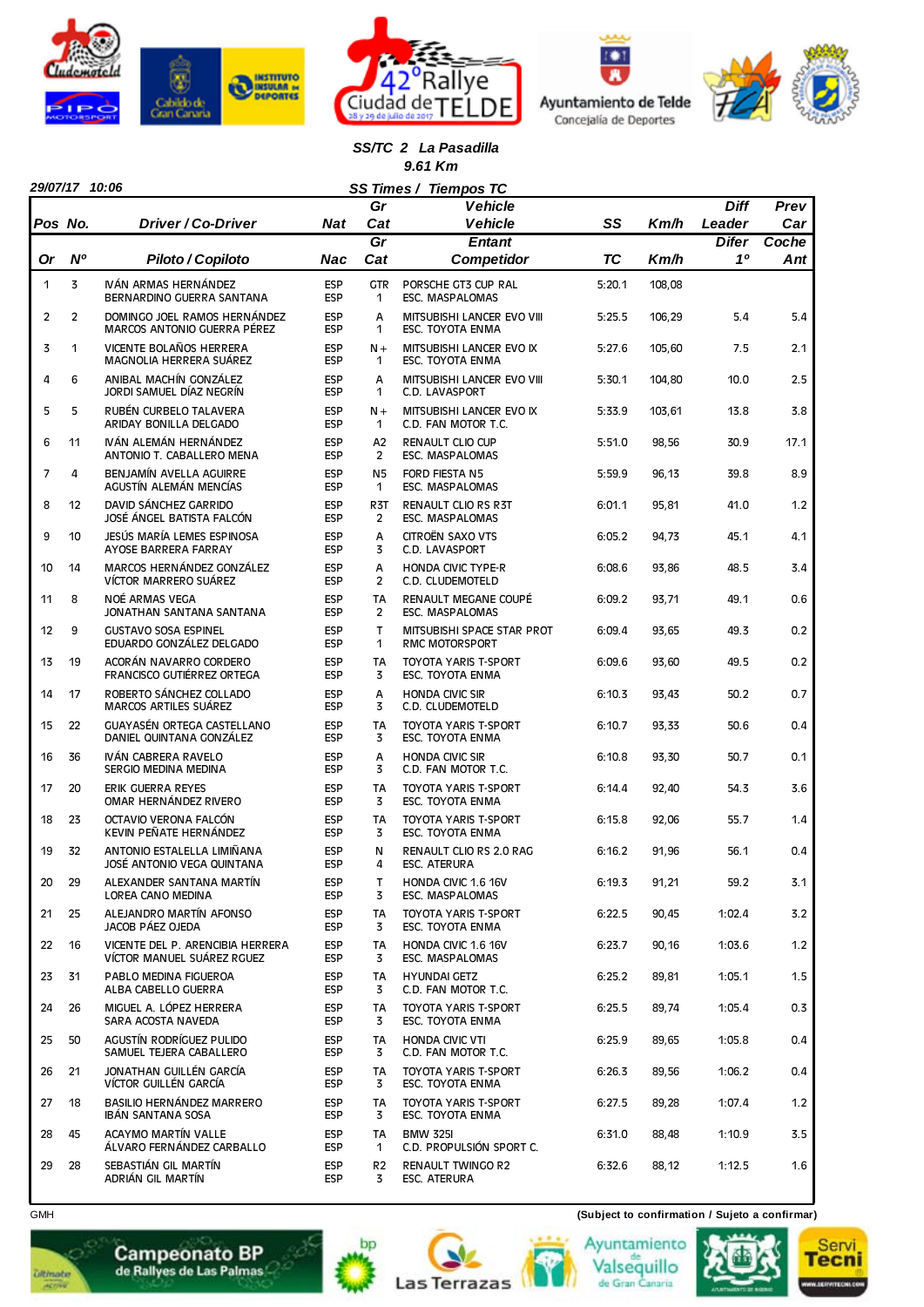







#### *SS/TC 2 La Pasadilla 9.61 Km*

|         | 29/07/17 10:06 |                                                                  |                          |                     | SS Times / Tiempos TC                                  |               |       |                        |             |
|---------|----------------|------------------------------------------------------------------|--------------------------|---------------------|--------------------------------------------------------|---------------|-------|------------------------|-------------|
| Pos No. |                | Driver / Co-Driver                                               |                          | Gr<br>Cat           | <b>Vehicle</b><br><b>Vehicle</b>                       | SS            |       | <b>Diff</b>            | Prev<br>Car |
|         |                |                                                                  | Nat                      | Gr                  | <b>Entant</b>                                          |               | Km/h  | Leader<br><b>Difer</b> | Coche       |
| Or      | N <sup>o</sup> | Piloto / Copiloto                                                | Nac                      | Cat                 | <b>Competidor</b>                                      | <b>TC</b>     | Km/h  | 10                     | Ant         |
| 30      | 24             | JAVIER ROBLEDANO FERRERES<br><b>ITTAI DÍAZ MONTES</b>            | <b>ESP</b><br><b>ESP</b> | <b>TA</b><br>3      | TOYOTA YARIS T-SPORT<br>ESC. TOYOTA ENMA               | 6:36.7        | 87,21 | 1:16.6                 | 4.1         |
| 31      | 35             | MANUEL SANTANA SANTANA<br>PEDRO BENÍTEZ GALVÁN                   | <b>ESP</b><br><b>ESP</b> | $\mathsf{T}$<br>1   | <b>BMW 325I</b><br>C.D. PROPULSIÓN SPORT C.            | 6:37.2        | 87,10 | 1:17.1                 | 0.5         |
| 32      | 39             | MARCIAL MANUEL ÁLVAREZ PÉREZ<br>ANIBAL ÁLVAREZ DÍAZ              | <b>ESP</b><br>ESP        | <b>TA</b><br>2      | RENAULT MEGANE COUPÉ<br>C.D. LAVASPORT                 | 6:38.7        | 86,77 | 1:18.6                 | 1.5         |
| 33      | 38             | VÍCTOR J. VALIDO CASTELLANO<br>JONAY GONZÁLEZ QUINTANA           | ESP<br><b>ESP</b>        | <b>TA</b><br>3      | NISSAN MICRA 160 SR<br>C.D. FAN MOTOR T.C.             | 6:39.5        | 86,60 | 1:19.4                 | 0.8         |
| 34      | 41             | JUAN CARLOS QUINTANA PÉREZ<br>ESTEBAN SANTANA MORENO             | <b>ESP</b><br>ESP        | TA<br>3             | NISSAN MICRA 160 SR<br>ESC. MASPALOMAS                 | 6:41.6        | 86,15 | 1:21.5                 | 2.1         |
| 35      | 44             | ALEJANDRO HERNÁNDEZ GONZÁLEZ<br>PEDRO JOSÉ PEÑATE JESÚS          | <b>ESP</b><br><b>ESP</b> | T<br>$\overline{2}$ | <b>VOLKSWAGEN GOLF GTI</b><br>C.D. FAN MOTOR T.C.      | 6:42.3        | 86,00 | 1:22.2                 | 0.7         |
| 36      | 47             | JAIME LANG-LENTON RAMÍREZ<br>VÍCTOR MANUEL GARCÍA AFONSO         | <b>ESP</b><br>ESP        | A<br>1              | SEAT IBIZA 1.8 20V T<br><b>ESC. ATERURA</b>            | 6:45.6        | 85,30 | 1:25.5                 | 3.3         |
| 37      | 43             | <b>JAVIER MORALES YUSTE</b><br>JUAN RAMÓN LÓPEZ RAMOS            | <b>ESP</b><br><b>ESP</b> | A<br>3              | CITROËN SAXO VTS<br>C.D. FAN MOTOR T.C.                | 6:50.0        | 84,38 | 1:29.9                 | 4.4         |
| 38      | 40             | JONATHAN CURBELO MEDINA<br><b>JOSUÉ CURBELO MEDINA</b>           | <b>ESP</b><br><b>ESP</b> | <b>TA</b><br>3      | NISSAN MICRA 160 SR<br>C.D. FAN MOTOR T.C.             | 6:52.2        | 83,93 | 1:32.1                 | 2.2         |
| 39      | 15             | JUAN FRANCISCO SANTANA MIRANDA<br>JOSÉ MIGUEL SANTANA RAMÍREZ    | ESP<br><b>ESP</b>        | $\mathsf{T}$<br>1   | <b>BMW 325I</b><br>C.D. PROPULSIÓN SPORT C.            | 6:54.6        | 83,44 | 1:34.5                 | 2.4         |
| 40      | 52             | ALEJANDRO ARNAIZ CÁCERES<br>NESTOR GONZÁLEZ ALMENARA             | <b>ESP</b><br>ESP        | <b>TA</b><br>3      | NISSAN MICRA 160 SR<br>C.D. CLUDEMOTELD                | 6:56.5        | 83,06 | 1:36.4                 | 1.9         |
| 41      | 42             | MANUEL ÁNGEL NARANJO SUÁREZ<br>IVÁN SUÁREZ MORALES               | ESP<br><b>ESP</b>        | Α2<br>3             | OPEL ADAM CUP<br>C.D. TODO SPORT                       | 6:57.6        | 82,84 | 1:37.5                 | 1.1         |
| 42      | 30             | SANTIAGO HERRERA RAMOS<br>BLAS JAVIER ROBAINA PADRÓN             | <b>ESP</b><br><b>ESP</b> | TA<br>2             | PEUGEOT 106 S16<br>ESC. MASPALOMAS                     | 6:59.0        | 82,57 | 1:38.9                 | 1.4         |
| 43      | 27             | NAUZET FALCÓN PÉREZ<br>ANYURI Mª GARCÍA SÁNCHEZ                  | ESP<br><b>ESP</b>        | <b>TA</b><br>3      | <b>TOYOTA YARIS T-SPORT</b><br><b>ESC. TOYOTA ENMA</b> | 7:09.8        | 80,49 | 1:49.7                 | 10.8        |
| 44      | 37             | <b>GERMAN ARIDANE RODRÍGUEZ RIVERO</b><br>JOSÉ ROSMEN DÍAZ REYES | <b>ESP</b><br><b>ESP</b> | н<br>$\mathbf{1}$   | <b>BMW 323I</b><br>C.D. AZUATIL                        | 7:18.2        | 78,95 | 1:58.1                 | 8.4         |
| 45      | 51             | FERMÍN GUTIÉRREZ RODRÍGUEZ<br>CRISTINA F. GUTIÉRREZ BOLAÑOS      | <b>ESP</b><br><b>ESP</b> | <b>TA</b><br>3      | TOYOTA COROLLA GT<br>C.D. CLUDEMOTELD                  | 7:22.6        | 78,17 | 2:02.5                 | 4.4         |
| 46      | 49             | ALEXIS MENDOZA LÓPEZ<br>JESÚS BENJUMEA DE LA LAGUNA              | <b>ESP</b><br><b>ESP</b> | TA<br>3             | <b>HYUNDAI GETZ</b><br>ESC. MASPALOMAS                 | 7:23.9        | 77,94 | 2:03.8                 | 1.3         |
| 47      | 48             | <b>ISABEL PÉREZ NAPP</b><br>FRANCISCO ROSALES VILLALBA           | <b>ESP</b><br><b>ESP</b> | N3<br>4             | SKODA FABIA 1.2 TSI<br>C.D. FUERTWAGEN MS              | 7:24.1        | 77,90 | 2:04.0                 | 0.2         |
| 48      | 53             | EHEDEI CRUZ DÍAZ<br>EDUARDO ARTILES GONZÁLEZ                     | <b>ESP</b><br><b>ESP</b> | <b>TA</b><br>3      | TOYOTA COROLLA GT<br>C.D. CLUDEMOTELD                  | 7:42.6        | 74,79 | 2:22.5                 | 18.5        |
| 49      | 55             | ANDRES HERNÁNDEZ MEDINA<br>PEDRO FALCÓN PÉREZ                    | ESP<br>ESP               | т<br>3              | <b>TOYOTA STARLET</b><br>C.D. FAROGA                   | 7:45.8        | 74,27 | 2:25.7                 | 3.2         |
| 50      | 54             | JONATHAN GONZÁLEZ LÓPEZ<br>ELIZABETH DE LA IGLESIA RGUEZ         | ESP<br><b>ESP</b>        | Α<br>3              | CITROËN C2 VTS<br>C.D. FAN MOTOR T.C.                  | 9:34.3        | 60,24 | 4:14.2                 | 1:48.5      |
| 51      | 46             | LUIS ALBERTO DEL TORO MUÑOZ<br>ROBERTO RAÑA CANEIRO              | <b>ESP</b><br><b>ESP</b> | н<br>3              | PEUGEOT 205 RALLYE<br>C.D. FAN MOTOR T.C.              | 11:33.3       | 49,90 | 6:13.2                 | 1:59.0      |
|         |                | <b>RETIREMENTS/RETIRADOS</b>                                     |                          |                     |                                                        |               |       |                        |             |
|         | 33             | AYTHAMI PÉREZ ROMERO<br>VIRGINIALIRIA DÍAZ                       | ESP<br><b>ESP</b>        | N<br>4              | RENAULT CLIO RS<br>C.D. FAN MOTOR T.C.                 | <b>AVERIA</b> |       |                        |             |



**Campeonato BP**<br>de Rallyes de Las Palmas

GMH **(Subject to confirmation / Sujeto a confirmar)**





bp



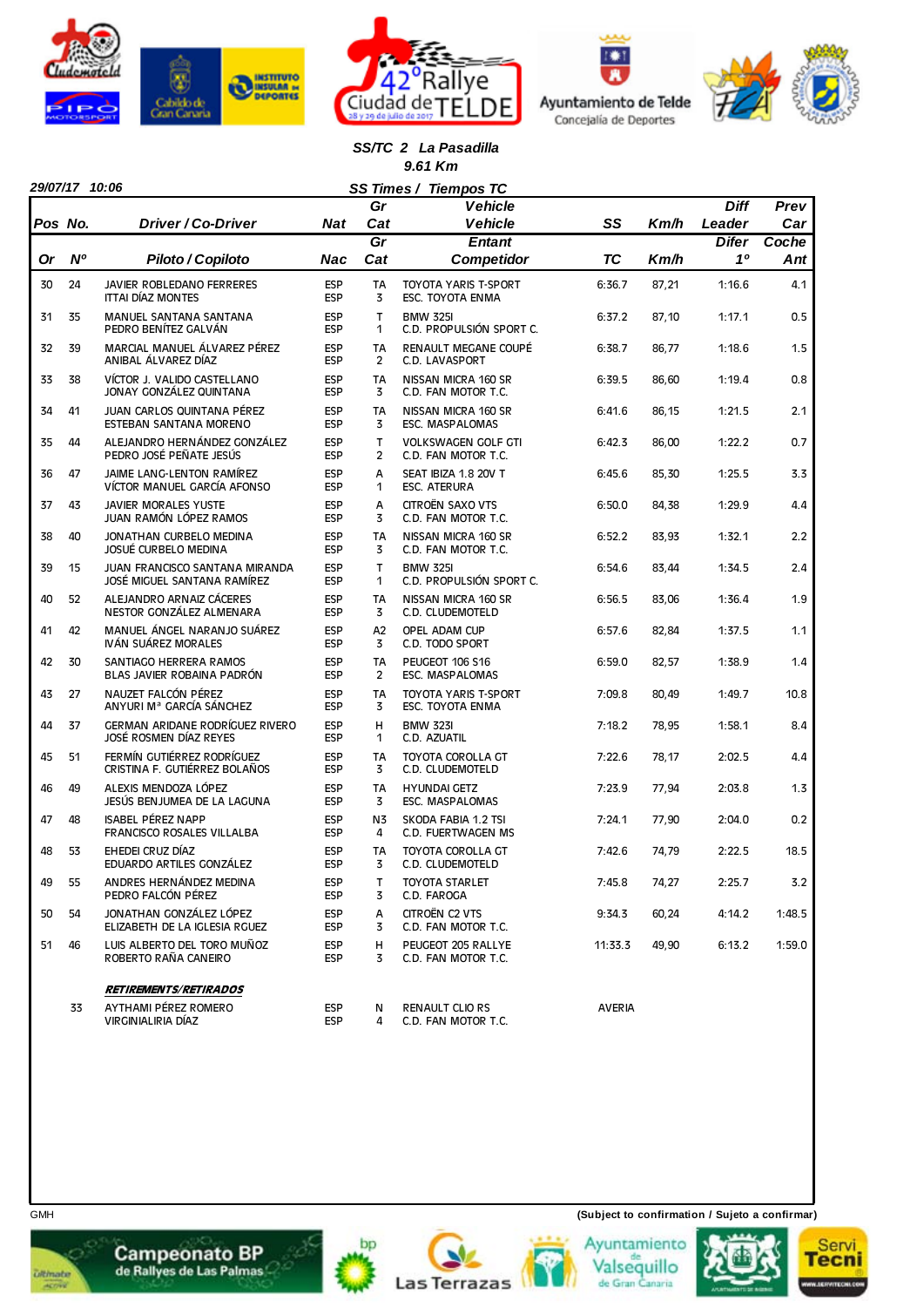

*29/07/17* 







# *After Stage / Después SS / TC 2 La Pasadilla*

| Pos No.        |                | <b>Driver</b><br><b>Co-Driver</b>                              | <b>Nat Cat Pos</b>       |                       | Gr G/C              | <b>Vehicle</b><br><b>Entrant</b>                       | SS      | Penal | Total<br><b>Time</b><br>(Km/h) | Diff<br>Leader | <b>Diff</b><br>Prev<br>Car |
|----------------|----------------|----------------------------------------------------------------|--------------------------|-----------------------|---------------------|--------------------------------------------------------|---------|-------|--------------------------------|----------------|----------------------------|
|                |                |                                                                |                          |                       |                     |                                                        |         |       | <b>Tiempo</b>                  |                | Dif                        |
| Or             | N°             | <b>Piloto</b><br>Copiloto                                      | Nac Cat Or               |                       | Gr G/C              | <b>Vehículo</b><br><b>Competidor</b>                   | TC      | Penal | <b>Total</b><br>(Km/h)         | 10             | <b>Difer Coche</b><br>Ant  |
| $\mathbf{1}$   | 3              | IVÁN ARMAS HERNÁNDEZ<br>BERNARDINO GUERRA SANTANA              | <b>ESP</b><br><b>ESP</b> | <b>GTR</b><br>1       | 1<br>1              | PORSCHE GT3 CUP RAL<br>ESC. MASPALOMAS                 | 8:55.7  |       | 8:55.7<br>(104.97)             |                |                            |
| $\overline{2}$ | $\overline{2}$ | DOMINGO JOEL RAMOS HERNÁNDEZ<br>MARCOS ANTONIO GUERRA PÉREZ    | <b>ESP</b><br><b>ESP</b> | A<br>1                | 1<br>2              | MITSUBISHI LANCER EVO VIII<br>ESC. TOYOTA ENMA         | 9:04.3  |       | 9:04.3<br>(103.31)             | 8.6            | 8.6                        |
| 3              | 1              | VICENTE BOLAÑOS HERRERA<br>MAGNOLIA HERRERA SUÁREZ             | <b>ESP</b><br><b>ESP</b> | $N +$<br>1            | 1<br>3              | MITSUBISHI LANCER EVO IX<br>ESC. TOYOTA ENMA           | 9:08.1  |       | 9:08.1<br>(102.59)             | 12.4           | 3.8                        |
| 4              | 6              | ANIBAL MACHÍN GONZÁLEZ<br>JORDI SAMUEL DÍAZ NEGRÍN             | <b>ESP</b><br><b>ESP</b> | Α<br>1                | $\overline{2}$<br>4 | MITSUBISHI LANCER EVO VIII<br>C.D. LAVASPORT           | 9:14.3  |       | 9:14.3<br>(101.45)             | 18.6           | 6.2                        |
| 5              | 5              | RUBÉN CURBELO TALAVERA<br>ARIDAY BONILLA DELGADO               | <b>ESP</b><br><b>ESP</b> | $N +$<br>1            | $\overline{2}$<br>5 | MITSUBISHI LANCER EVO IX<br>C.D. FAN MOTOR T.C.        | 9:21.4  |       | 9:21.4<br>(100.16)             | 25.7           | 7.1                        |
| 6              | 11             | IVÁN ALEMÁN HERNÁNDEZ<br>ANTONIO T. CABALLERO MENA             | <b>ESP</b><br><b>ESP</b> | A2<br>2               | 1<br>1              | <b>RENAULT CLIO CUP</b><br><b>ESC. MASPALOMAS</b>      | 9:50.2  |       | 9:50.2<br>(95.28)              | 54.5           | 28.8                       |
| $\overline{7}$ | 10             | JESÚS MARÍA LEMES ESPINOSA<br>AYOSE BARRERA FARRAY             | <b>ESP</b><br><b>ESP</b> | A<br>3                | 3<br>1              | CITROËN SAXO VTS<br>C.D. LAVASPORT                     | 10:05.7 |       | 10:05.7<br>(92.84)             | 1:10.0         | 15.5                       |
| 8              | 4              | BENJAMÍN AVELLA AGUIRRE<br>AGUSTÍN ALEMÁN MENCÍAS              | <b>ESP</b><br><b>ESP</b> | N <sub>5</sub><br>1   | $\mathbf{1}$<br>6   | <b>FORD FIESTA N5</b><br>ESC. MASPALOMAS               | 10:06.4 |       | 10:06.4<br>(92.73)             | 1:10.7         | 0.7                        |
| 9              | 19             | ACORÁN NAVARRO CORDERO<br>FRANCISCO GUTIÉRREZ ORTEGA           | <b>ESP</b><br><b>ESP</b> | <b>TA</b><br>3        | 1<br>$\mathbf{2}$   | <b>TOYOTA YARIS T-SPORT</b><br><b>ESC. TOYOTA ENMA</b> | 10:09.8 |       | 10:09.8<br>(92.21)             | 1:14.1         | 3.4                        |
| 10             | 12             | DAVID SÁNCHEZ GARRIDO<br>JOSÉ ÁNGEL BATISTA FALCÓN             | <b>ESP</b><br><b>ESP</b> | R <sub>3</sub> T<br>2 | 1<br>2              | <b>RENAULT CLIO RS R3T</b><br><b>ESC. MASPALOMAS</b>   | 10:09.9 |       | 10:09.9<br>(92.20)             | 1:14.2         | 0.1                        |
| 11             | 22             | GUAYASÉN ORTEGA CASTELLANO<br>DANIEL QUINTANA GONZÁLEZ         | <b>ESP</b><br><b>ESP</b> | <b>TA</b><br>3        | $\overline{2}$<br>3 | <b>TOYOTA YARIS T-SPORT</b><br><b>ESC. TOYOTA ENMA</b> | 10:13.1 |       | 10:13.1<br>(91.72)             | 1:17.4         | 3.2                        |
| 12             | 8              | NOÉ ARMAS VEGA<br>JONATHAN SANTANA SANTANA                     | <b>ESP</b><br><b>ESP</b> | <b>TA</b><br>2        | 3<br>3              | RENAULT MEGANE COUPÉ<br><b>ESC. MASPALOMAS</b>         | 10:15.6 |       | 10:15.6<br>(91.35)             | 1:19.9         | 2.5                        |
| 13             | 20             | ERIK GUERRA REYES<br>OMAR HERNÁNDEZ RIVERO                     | <b>ESP</b><br><b>ESP</b> | TA<br>3               | 4<br>4              | <b>TOYOTA YARIS T-SPORT</b><br><b>ESC. TOYOTA ENMA</b> | 10:18.7 |       | 10:18.7<br>(90.89)             | 1:23.0         | 3.1                        |
| 14             | 14             | MARCOS HERNÁNDEZ GONZÁLEZ<br>VÍCTOR MARRERO SUÁREZ             | <b>ESP</b><br><b>ESP</b> | А<br>$\overline{2}$   | 4<br>4              | <b>HONDA CIVIC TYPE-R</b><br>C.D. CLUDEMOTELD          | 10:20.2 |       | 10:20.2<br>(90.67)             | 1:24.5         | 1.5                        |
| 15             | 9              | SR GUSTAVO SOSA ESPINEL<br>EDUARDO GONZÁLEZ DELGADO            | <b>ESP</b><br><b>ESP</b> | T<br>1                | 1<br>7              | MITSUBISHI SPACE STAR PROT<br><b>RMC MOTORSPORT</b>    | 10:22.8 |       | 10:22.8<br>(90.29)             | 1:27.1         | 2.6                        |
| 16             | 29             | ALEXANDER SANTANA MARTÍN<br>LOREA CANO MEDINA                  | <b>ESP</b><br><b>ESP</b> | T.<br>3               | 2<br>5              | HONDA CIVIC 1.6 16V<br>ESC. MASPALOMAS                 | 10:25.0 |       | 10:25.0<br>(89.97)             | 1:29.3         | 2.2                        |
| 17             | 23             | OCTAVIO VERONA FALCÓN<br>KEVIN PEÑATE HERNÁNDEZ                | <b>ESP</b><br><b>ESP</b> | TA<br>3               | 5<br>6              | <b>TOYOTA YARIS T-SPORT</b><br>ESC. TOYOTA ENMA        | 10:27.7 |       | 10:27.7<br>(89.58)             | 1:32.0         | 2.7                        |
| 18             | 32             | ANTONIO ESTALELLA LIMIÑANA<br>JOSÉ ANTONIO VEGA QUINTANA       | <b>ESP</b><br><b>ESP</b> | Ν<br>4                | 1<br>1              | RENAULT CLIO RS 2.0 RAG<br><b>ESC. ATERURA</b>         | 10:27.9 |       | 10:27.9<br>(89.56)             | 1:32.2         | 0.2                        |
| 19             | 36             | IVÁN CABRERA RAVELO<br>SERGIO MEDINA MEDINA                    | <b>ESP</b><br><b>ESP</b> | А<br>3                | 7                   | 5 HONDA CIVIC SIR<br>C.D. FAN MOTOR T.C.               | 10:28.5 |       | 10:28.5<br>(89.47)             | 1:32.8         | 0.6                        |
| 20             | 25             | ALEJANDRO MARTÍN AFONSO<br>JACOB PÁEZ OJEDA                    | <b>ESP</b><br><b>ESP</b> | TA<br>3               | 6<br>8              | TOYOTA YARIS T-SPORT<br>ESC. TOYOTA ENMA               | 10:31.5 |       | 10:31.5<br>(89.05)             | 1:35.8         | 3.0                        |
| 21             | 18             | BASILIO HERNÁNDEZ MARRERO<br><b>IBÁN SANTANA SOSA</b>          | <b>ESP</b><br><b>ESP</b> | TA<br>3               | 7<br>9              | <b>TOYOTA YARIS T-SPORT</b><br>ESC. TOYOTA ENMA        | 10:32.2 |       | 10:32.2<br>(88.95)             | 1:36.5         | 0.7                        |
| 22             | 26             | MIGUEL A. LÓPEZ HERRERA<br>SARA ACOSTA NAVEDA                  | <b>ESP</b><br><b>ESP</b> | TA<br>3               | 8                   | <b>TOYOTA YARIS T-SPORT</b><br>10 ESC. TOYOTA ENMA     | 10:33.9 |       | 10:33.9<br>(88.71)             | 1:38.2         | 1.7                        |
| 23             | 16             | VICENTE DEL P. ARENCIBIA HERRERA<br>VÍCTOR MANUEL SUÁREZ RGUEZ | <b>ESP</b><br><b>ESP</b> | TA<br>3               | 9                   | HONDA CIVIC 1.6 16V<br>11 ESC. MASPALOMAS              | 10:34.7 |       | 10:34.7<br>(88.60)             | 1:39.0         | 0.8                        |
| 24             | 21             | JONATHAN GUILLÉN GARCÍA<br>VÍCTOR GUILLÉN GARCÍA               | <b>ESP</b><br><b>ESP</b> | TA<br>3               |                     | 10 TOYOTA YARIS T-SPORT<br>12 ESC. TOYOTA ENMA         | 10:40.3 |       | 10:40.3<br>(87.82)             | 1:44.6         | 5.6                        |
| 25             | 31             | PABLO MEDINA FIGUEROA<br>ALBA CABELLO GUERRA                   | <b>ESP</b><br><b>ESP</b> | TA<br>3               |                     | 11 HYUNDAI GETZ<br>13 C.D. FAN MOTOR T.C.              | 10:41.7 |       | 10:41.7<br>(87.63)             | 1:46.0         | 1.4                        |
| 26             | 28             | SEBASTIÁN GIL MARTÍN<br>ADRIÁN GIL MARTÍN                      | <b>ESP</b><br><b>ESP</b> | R <sub>2</sub><br>3   | 1                   | <b>RENAULT TWINGO R2</b><br>14 ESC. ATERURA            | 10:43.5 |       | 10:43.5<br>(87.38)             | 1:47.8         | 1.8                        |
| 27             | 45             | ACAYMO MARTÍN VALLE<br>ÁLVARO FERNÁNDEZ CARBALLO               | <b>ESP</b><br><b>ESP</b> | TA<br>1               |                     | 12 BMW 325I<br>8 C.D. PROPULSIÓN SPORT C.              | 10:50.0 |       | 10:50.0<br>(86.51)             | 1:54.3         | 6.5                        |

bp

**Las Terrazas** 





Ayuntamiento Valsequillo<br>de Gran Canaria

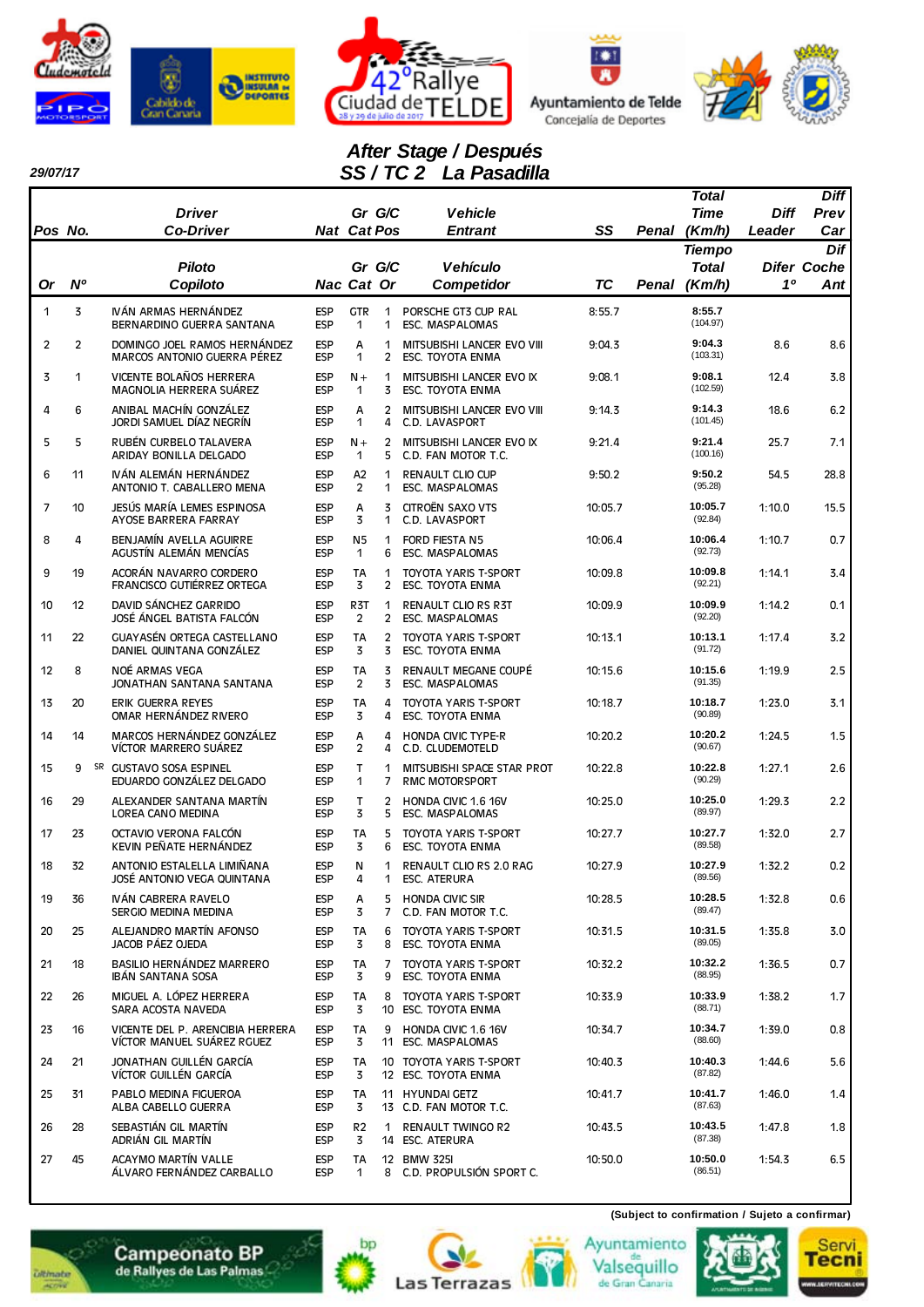







# *After Stage / Después SS / TC 2 La Pasadilla*

|         |                |                                                                      |                          |                             |                |                                                    |         |       | Total              |        | <b>Diff</b>        |
|---------|----------------|----------------------------------------------------------------------|--------------------------|-----------------------------|----------------|----------------------------------------------------|---------|-------|--------------------|--------|--------------------|
|         |                | <b>Driver</b>                                                        |                          | Gr G/C                      |                | <b>Vehicle</b>                                     |         |       | <b>Time</b>        | Diff   | Prev               |
| Pos No. |                | <b>Co-Driver</b>                                                     | <b>Nat Cat Pos</b>       |                             |                | Entrant                                            | SS      | Penal | (Km/h)             | Leader | Car                |
|         |                |                                                                      |                          |                             |                |                                                    |         |       | <b>Tiempo</b>      |        | Dif                |
|         |                | <b>Piloto</b>                                                        |                          | Gr G/C                      |                | <b>Vehículo</b>                                    |         |       | Total              |        | <b>Difer Coche</b> |
| Or      | N <sup>o</sup> | Copiloto                                                             | Nac Cat Or               |                             |                | <b>Competidor</b>                                  | TC      | Penal | (Km/h)             | 10     | Ant                |
| 28      | 50             | AGUSTÍN RODRÍGUEZ PULIDO<br>SAMUEL TEJERA CABALLERO                  | <b>ESP</b><br><b>ESP</b> | TA<br>3                     |                | 13 HONDA CIVIC VTI<br>15 C.D. FAN MOTOR T.C.       | 10:38.7 | 0:20  | 10:58.7<br>(85.37) | 2:03.0 | 8.7                |
| 29      | 39             | MARCIAL MANUEL ÁLVAREZ PÉREZ<br>ANIBAL ÁLVAREZ DÍAZ                  | <b>ESP</b><br><b>ESP</b> | <b>TA</b><br>$\overline{2}$ | 5              | 14 RENAULT MEGANE COUPÉ<br>C.D. LAVASPORT          | 10:58.8 |       | 10:58.8<br>(85.36) | 2:03.1 | 0.1                |
| 30      | 38             | VÍCTOR J. VALIDO CASTELLANO<br>JONAY GONZÁLEZ QUINTANA               | <b>ESP</b><br><b>ESP</b> | <b>TA</b><br>3              |                | 15 NISSAN MICRA 160 SR<br>16 C.D. FAN MOTOR T.C.   | 11:00.6 |       | 11:00.6<br>(85.12) | 2:04.9 | 1.8                |
| 31      | 24             | <b>JAVIER ROBLEDANO FERRERES</b><br><b>ITTAI DÍAZ MONTES</b>         | <b>ESP</b><br><b>ESP</b> | TA<br>3                     | 17             | 16 TOYOTA YARIS T-SPORT<br>ESC. TOYOTA ENMA        | 11:00.6 |       | 11:00.6<br>(85.12) | 2:04.9 | 0.0                |
| 32      | 15             | <b>JUAN FRANCISCO SANTANA MIRANDA</b><br>JOSÉ MIGUEL SANTANA RAMÍREZ | <b>ESP</b><br><b>ESP</b> | T<br>1                      | 3<br>9         | <b>BMW 325I</b><br>C.D. PROPULSIÓN SPORT C.        | 11:01.2 |       | 11:01.2<br>(85.05) | 2:05.5 | 0.6                |
| 33      | 35             | MANUEL SANTANA SANTANA<br>PEDRO BENÍTEZ GALVÁN                       | <b>ESP</b><br><b>ESP</b> | т<br>1                      | 4<br>10        | <b>BMW 325I</b><br>C.D. PROPULSIÓN SPORT C.        | 11:02.3 |       | 11:02.3<br>(84.90) | 2:06.6 | 1.1                |
| 34      | 41             | JUAN CARLOS QUINTANA PÉREZ<br>ESTEBAN SANTANA MORENO                 | <b>ESP</b><br><b>ESP</b> | <b>TA</b><br>3              |                | 17 NISSAN MICRA 160 SR<br>18 ESC. MASPALOMAS       | 11:05.0 |       | 11:05.0<br>(84.56) | 2:09.3 | 2.7                |
| 35      | 47             | JAIME LANG-LENTON RAMÍREZ<br>VÍCTOR MANUEL GARCÍA AFONSO             | <b>ESP</b><br><b>ESP</b> | Α<br>1                      | 6<br>11        | SEAT IBIZA 1.8 20V T<br><b>ESC. ATERURA</b>        | 11:05.9 |       | 11:05.9<br>(84.45) | 2:10.2 | 0.9                |
| 36      |                | 44 SR ALEJANDRO HERNÁNDEZ GONZÁLEZ<br>PEDRO JOSÉ PEÑATE JESÚS        | <b>ESP</b><br><b>ESP</b> | т<br>$\overline{c}$         | 5<br>6         | <b>VOLKSWAGEN GOLF GTI</b><br>C.D. FAN MOTOR T.C.  | 11:10.0 |       | 11:10.0<br>(83.93) | 2:14.3 | 4.1                |
| 37      | 40             | JONATHAN CURBELO MEDINA<br>JOSUÉ CURBELO MEDINA                      | <b>ESP</b><br><b>ESP</b> | <b>TA</b><br>3              | 19             | 18 NISSAN MICRA 160 SR<br>C.D. FAN MOTOR T.C.      | 11:16.3 |       | 11:16.3<br>(83.15) | 2:20.6 | 6.3                |
| 38      | 43             | <b>JAVIER MORALES YUSTE</b><br>JUAN RAMÓN LÓPEZ RAMOS                | <b>ESP</b><br><b>ESP</b> | Α<br>3                      | 7              | CITROËN SAXO VTS<br>20 C.D. FAN MOTOR T.C.         | 11:18.7 |       | 11:18.7<br>(82.85) | 2:23.0 | 2.4                |
| 39      | 30             | SR SANTIAGO HERRERA RAMOS<br>BLAS JAVIER ROBAINA PADRÓN              | <b>ESP</b><br><b>ESP</b> | <b>TA</b><br>$\overline{2}$ | 7              | 19 PEUGEOT 106 S16<br>ESC. MASPALOMAS              | 11:28.2 |       | 11:28.2<br>(81.71) | 2:32.5 | 9.5                |
| 40      | 52             | ALEJANDRO ARNAIZ CÁCERES<br>NESTOR GONZÁLEZ ALMENARA                 | <b>ESP</b><br><b>ESP</b> | TA<br>3                     | 20             | NISSAN MICRA 160 SR<br>21 C.D. CLUDEMOTELD         | 11:29.7 |       | 11:29.7<br>(81.53) | 2:34.0 | 1.5                |
| 41      | 42             | MANUEL ÁNGEL NARANJO SUÁREZ<br>IVÁN SUÁREZ MORALES                   | <b>ESP</b><br><b>ESP</b> | A2<br>3                     | $\overline{2}$ | OPEL ADAM CUP<br>22 C.D. TODO SPORT                | 11:36.4 |       | 11:36.4<br>(80.75) | 2:40.7 | 6.7                |
| 42      | 37             | GERMAN ARIDANE RODRÍGUEZ RIVERO<br>JOSÉ ROSMEN DÍAZ REYES            | <b>ESP</b><br><b>ESP</b> | н<br>1                      | 1              | <b>BMW 323I</b><br>12 C.D. AZUATIL                 | 11:38.8 |       | 11:38.8<br>(80.47) | 2:43.1 | 2.4                |
| 43      | 27             | NAUZET FALCÓN PÉREZ<br>ANYURI Mª GARCÍA SÁNCHEZ                      | <b>ESP</b><br><b>ESP</b> | TA<br>3                     | 21             | <b>TOYOTA YARIS T-SPORT</b><br>23 ESC. TOYOTA ENMA | 11:43.3 |       | 11:43.3<br>(79.95) | 2:47.6 | 4.5                |
| 44      | 49             | ALEXIS MENDOZA LÓPEZ<br>JESÚS BENJUMEA DE LA LAGUNA                  | <b>ESP</b><br><b>ESP</b> | TA<br>3                     |                | 22 HYUNDAI GETZ<br>24 ESC. MASPALOMAS              | 12:07.2 |       | 12:07.2<br>(77.33) | 3:11.5 | 23.9               |
| 45      | 48             | <b>ISABEL PÉREZ NAPP</b><br>FRANCISCO ROSALES VILLALBA               | <b>ESP</b><br><b>ESP</b> | N3<br>4                     | 1<br>$^{2}$    | SKODA FABIA 1.2 TSI<br>C.D. FUERTWAGEN MS          | 12:13.4 |       | 12:13.4<br>(76.67) | 3:17.7 | 6.2                |
| 46      | 53             | EHEDEI CRUZ DÍAZ<br>EDUARDO ARTILES GONZÁLEZ                         | <b>ESP</b><br><b>ESP</b> | TA<br>3                     |                | 23 TOYOTA COROLLA GT<br>25 C.D. CLUDEMOTELD        | 12:13.5 |       | 12:13.5<br>(76.66) | 3:17.8 | 0.1                |
| 47      | 51             | FERMÍN GUTIÉRREZ RODRÍGUEZ<br>CRISTINA F. GUTIÉRREZ BOLAÑOS          | <b>ESP</b><br><b>ESP</b> | TA<br>3                     |                | 24 TOYOTA COROLLA GT<br>26 C.D. CLUDEMOTELD        | 11:59.1 | 0:40  | 12:39.1<br>(74.08) | 3:43.4 | 25.6               |
| 48      | 55             | ANDRES HERNÁNDEZ MEDINA<br>PEDRO FALCÓN PÉREZ                        | <b>ESP</b><br><b>ESP</b> | т<br>3                      | 6              | <b>TOYOTA STARLET</b><br>27 C.D. FAROGA            | 12:47.0 |       | 12:47.0<br>(73.31) | 3:51.3 | 7.9                |
| 49      | 46             | LUIS ALBERTO DEL TORO MUÑOZ<br>ROBERTO RAÑA CANEIRO                  | <b>ESP</b><br><b>ESP</b> | н<br>3                      | $\overline{2}$ | PEUGEOT 205 RALLYE<br>28 C.D. FAN MOTOR T.C.       | 16:44.6 |       | 16:44.6<br>(55.97) | 7:48.9 | 3:57.6             |
| 50      |                | 54 SR JONATHAN GONZÁLEZ LÓPEZ<br>ELIZABETH DE LA IGLESIA RGUEZ       | <b>ESP</b><br><b>ESP</b> | А<br>3                      | 8              | CITROËN C2 VTS<br>29 C.D. FAN MOTOR T.C.           | 17:50.4 | 0:30  | 18:20.4<br>(51.10) | 9:24.7 | 1:35.8             |













**(Subject to confirmation / Sujeto a confirmar)**

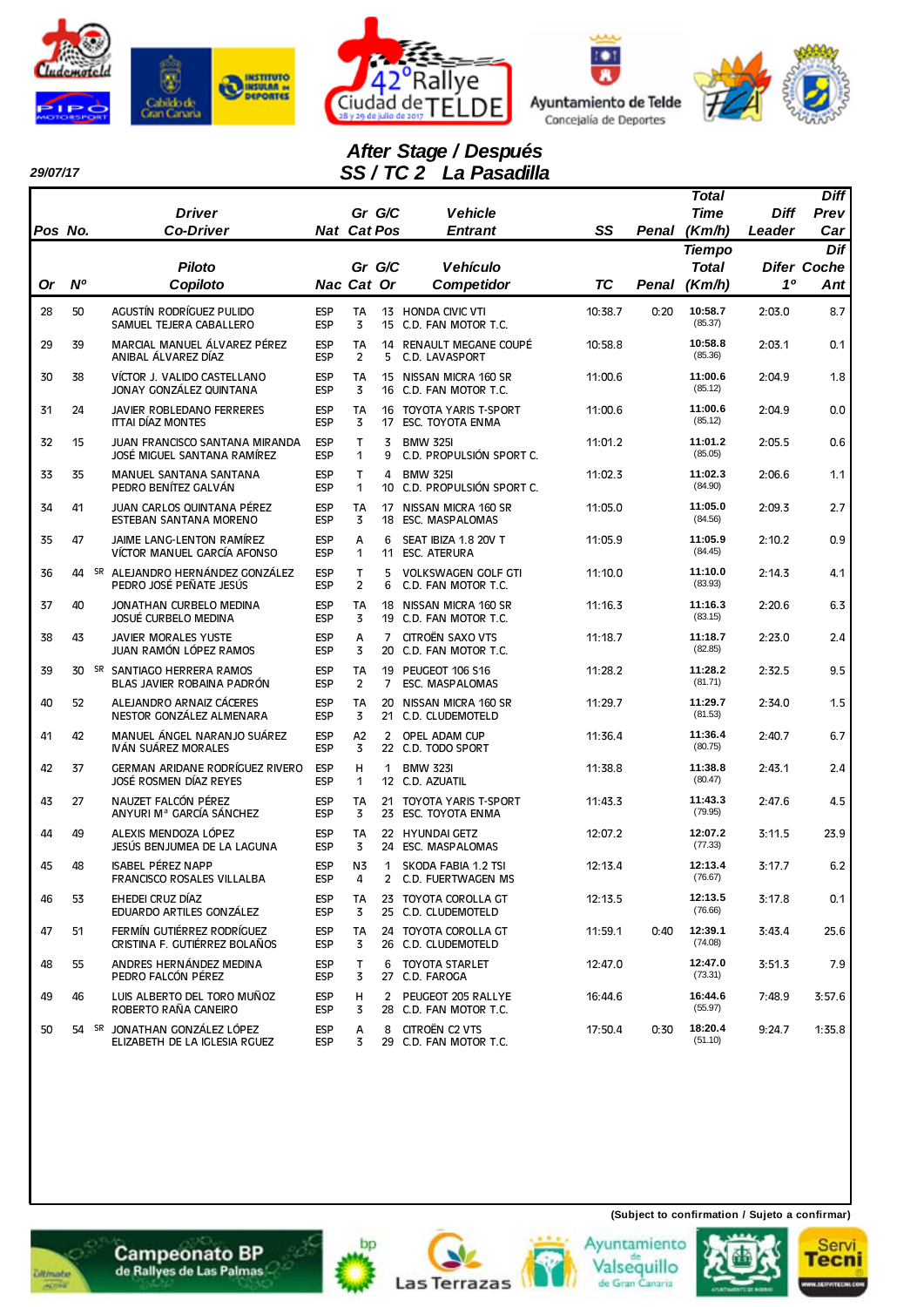







#### *SS/TC 3 Cuatro Puertas 6.01 Km*

|                |                |                                                                |                          | SS Times /<br>Gr            | <b>Tiempos TC</b><br><b>Vehicle</b>                    |           |        | <b>Diff</b>  | Prev  |
|----------------|----------------|----------------------------------------------------------------|--------------------------|-----------------------------|--------------------------------------------------------|-----------|--------|--------------|-------|
|                | Pos No.        | Driver / Co-Driver                                             | Nat                      | Cat                         | <b>Vehicle</b>                                         | SS        | Km/h   | Leader       | Car   |
|                |                |                                                                |                          | $\overline{Gr}$             | <b>Entant</b>                                          |           |        | <b>Difer</b> | Coche |
| Or             | <b>N°</b>      | Piloto / Copiloto                                              | Nac                      | Cat                         | <b>Competidor</b>                                      | <b>TC</b> | Km/h   | 10           | Ant   |
| 1              | 3              | IVÁN ARMAS HERNÁNDEZ<br>BERNARDINO GUERRA SANTANA              | <b>ESP</b><br><b>ESP</b> | <b>GTR</b><br>1             | PORSCHE GT3 CUP RAL<br><b>ESC. MASPALOMAS</b>          | 3:33.4    | 101,39 |              |       |
| $\overline{c}$ | 1              | VICENTE BOLAÑOS HERRERA<br>MAGNOLIA HERRERA SUÁREZ             | <b>ESP</b><br><b>ESP</b> | $N +$<br>1                  | MITSUBISHI LANCER EVO IX<br>ESC. TOYOTA ENMA           | 3:39.4    | 98,61  | 6.0          | 6.0   |
| 3              | 6              | ANIBAL MACHÍN GONZÁLEZ<br>JORDI SAMUEL DÍAZ NEGRÍN             | <b>ESP</b><br><b>ESP</b> | А<br>$\mathbf{1}$           | MITSUBISHI LANCER EVO VIII<br>C.D. LAVASPORT           | 3:42.0    | 97,46  | 8.6          | 2.6   |
| 4              | 4              | BENJAMÍN AVELLA AGUIRRE<br>AGUSTÍN ALEMÁN MENCÍAS              | <b>ESP</b><br>ESP        | N <sub>5</sub><br>1         | <b>FORD FIESTA N5</b><br>ESC. MASPALOMAS               | 3:44.2    | 96,50  | 10.8         | 2.2   |
| 5              | $\overline{2}$ | DOMINGO JOEL RAMOS HERNÁNDEZ<br>MARCOS ANTONIO GUERRA PÉREZ    | <b>ESP</b><br>ESP        | A<br>1                      | MITSUBISHI LANCER EVO VIII<br>ESC. TOYOTA ENMA         | 3:51.7    | 93,38  | 18.3         | 7.5   |
| 6              | 11             | IVÁN ALEMÁN HERNÁNDEZ<br>ANTONIO T. CABALLERO MENA             | <b>ESP</b><br>ESP        | A <sub>2</sub><br>2         | <b>RENAULT CLIO CUP</b><br>ESC. MASPALOMAS             | 3:53.9    | 92,50  | 20.5         | 2.2   |
| 7              | 10             | JESÚS MARÍA LEMES ESPINOSA<br>AYOSE BARRERA FARRAY             | ESP<br><b>ESP</b>        | Α<br>3                      | CITROËN SAXO VTS<br>C.D. LAVASPORT                     | 3:57.7    | 91,02  | 24.3         | 3.8   |
| 8              | 19             | ACORÁN NAVARRO CORDERO<br><b>FRANCISCO GUTIÉRREZ ORTEGA</b>    | <b>ESP</b><br><b>ESP</b> | <b>TA</b><br>3              | <b>TOYOTA YARIS T-SPORT</b><br><b>ESC. TOYOTA ENMA</b> | 3:57.7    | 91,02  | 24.3         | 0.0   |
| 9              | 29             | ALEXANDER SANTANA MARTÍN<br>LOREA CANO MEDINA                  | ESP<br><b>ESP</b>        | T<br>3                      | HONDA CIVIC 1.6 16V<br>ESC. MASPALOMAS                 | 3:58.4    | 90,76  | 25.0         | 0.7   |
| 10             | 8              | NOÉ ARMAS VEGA<br>JONATHAN SANTANA SANTANA                     | <b>ESP</b><br><b>ESP</b> | <b>TA</b><br>$\overline{2}$ | RENAULT MEGANE COUPÉ<br>ESC. MASPALOMAS                | 3:59.7    | 90,26  | 26.3         | 1.3   |
| 11             | 22             | <b>GUAYASÉN ORTEGA CASTELLANO</b><br>DANIEL QUINTANA GONZÁLEZ  | <b>ESP</b><br><b>ESP</b> | <b>TA</b><br>3              | <b>TOYOTA YARIS T-SPORT</b><br><b>ESC. TOYOTA ENMA</b> | 4:00.6    | 89,93  | 27.2         | 0.9   |
| 12             | 20             | <b>ERIK GUERRA REYES</b><br>OMAR HERNÁNDEZ RIVERO              | <b>ESP</b><br><b>ESP</b> | <b>TA</b><br>3              | <b>TOYOTA YARIS T-SPORT</b><br><b>ESC. TOYOTA ENMA</b> | 4:00.9    | 89,81  | 27.5         | 0.3   |
| 13             | 9              | <b>GUSTAVO SOSA ESPINEL</b><br>EDUARDO GONZÁLEZ DELGADO        | <b>ESP</b><br><b>ESP</b> | T<br>1                      | MITSUBISHI SPACE STAR PROT<br><b>RMC MOTORSPORT</b>    | 4:01.4    | 89,63  | 28.0         | 0.5   |
| 14             | 28             | SEBASTIÁN GIL MARTÍN<br>ADRIÁN GIL MARTÍN                      | <b>ESP</b><br>ESP        | R <sub>2</sub><br>3         | <b>RENAULT TWINGO R2</b><br><b>ESC. ATERURA</b>        | 4:03.7    | 88,78  | 30.3         | 2.3   |
| 15             | 25             | ALEJANDRO MARTÍN AFONSO<br>JACOB PÁEZ OJEDA                    | <b>ESP</b><br><b>ESP</b> | <b>TA</b><br>3              | <b>TOYOTA YARIS T-SPORT</b><br>ESC. TOYOTA ENMA        | 4:04.1    | 88,64  | 30.7         | 0.4   |
| 16             | 12             | DAVID SÁNCHEZ GARRIDO<br>JOSÉ ÁNGEL BATISTA FALCÓN             | <b>ESP</b><br><b>ESP</b> | R <sub>3</sub> T<br>2       | <b>RENAULT CLIO RS R3T</b><br>ESC. MASPALOMAS          | 4:04.3    | 88,56  | 30.9         | 0.2   |
| 17             | 36             | IVÁN CABRERA RAVELO<br>SERGIO MEDINA MEDINA                    | <b>ESP</b><br><b>ESP</b> | А<br>3                      | <b>HONDA CIVIC SIR</b><br>C.D. FAN MOTOR T.C.          | 4:05.8    | 88,02  | 32.4         | 1.5   |
| 18             | 26             | MIGUEL A. LÓPEZ HERRERA<br>SARA ACOSTA NAVEDA                  | <b>ESP</b><br><b>ESP</b> | <b>TA</b><br>3              | <b>TOYOTA YARIS T-SPORT</b><br><b>ESC. TOYOTA ENMA</b> | 4:06.6    | 87,74  | 33.2         | 0.8   |
| 19             | 16             | VICENTE DEL P. ARENCIBIA HERRERA<br>VÍCTOR MANUEL SUÁREZ RGUEZ | <b>ESP</b><br><b>ESP</b> | <b>TA</b><br>3              | HONDA CIVIC 1.6 16V<br>ESC. MASPALOMAS                 | 4:06.8    | 87,67  | 33.4         | 0.2   |
| 20             | 14             | MARCOS HERNÁNDEZ GONZÁLEZ<br>VÍCTOR MARRERO SUÁREZ             | ESP<br><b>ESP</b>        | А<br>2                      | <b>HONDA CIVIC TYPE-R</b><br>C.D. CLUDEMOTELD          | 4:07.2    | 87,52  | 33.8         | 0.4   |
| 21             | 21             | JONATHAN GUILLÉN GARCÍA<br>VÍCTOR GUILLÉN GARCÍA               | ESP<br><b>ESP</b>        | TA<br>3                     | TOYOTA YARIS T-SPORT<br>ESC. TOYOTA ENMA               | 4:08.4    | 87,10  | 35.0         | 1.2   |
| 22             | 32             | ANTONIO ESTALELLA LIMIÑANA<br>JOSÉ ANTONIO VEGA QUINTANA       | <b>ESP</b><br>ESP        | N<br>4                      | RENAULT CLIO RS 2.0 RAG<br>ESC. ATERURA                | 4:08.5    | 87,07  | 35.1         | 0.1   |
| 23             |                | 34 SR EDUARDO CARDENES MEDINA<br>ALEJANDRO ADÁN VACA           | ESP<br><b>ESP</b>        | T.<br>2                     | <b>VOLKSWAGEN GOLF GTI</b><br>C.D. FAN MOTOR T.C.      | 4:08.6    | 87,03  | 35.2         | 0.1   |
| 24             | 45             | <b>ACAYMO MARTÍN VALLE</b><br>ÁLVARO FERNÁNDEZ CARBALLO        | <b>ESP</b><br>ESP        | TA<br>1                     | <b>BMW 325I</b><br>C.D. PROPULSIÓN SPORT C.            | 4:09.3    | 86,79  | 35.9         | 0.7   |
| 25             | 23             | OCTAVIO VERONA FALCÓN<br>KEVIN PEÑATE HERNÁNDEZ                | <b>ESP</b><br><b>ESP</b> | TA<br>3                     | TOYOTA YARIS T-SPORT<br>ESC. TOYOTA ENMA               | 4:10.1    | 86,51  | 36.7         | 0.8   |
| 26             |                | 17 SR ROBERTO SÁNCHEZ COLLADO<br>MARCOS ARTILES SUÁREZ         | <b>ESP</b><br>ESP        | А<br>3                      | <b>HONDA CIVIC SIR</b><br>C.D. CLUDEMOTELD             | 4:11.1    | 86,16  | 37.7         | 1.0   |
| 27             | 50             | AGUSTÍN RODRÍGUEZ PULIDO<br>SAMUEL TEJERA CABALLERO            | ESP<br><b>ESP</b>        | TA<br>3                     | <b>HONDA CIVIC VTI</b><br>C.D. FAN MOTOR T.C.          | 4:12.0    | 85,86  | 38.6         | 0.9   |
| 28             | 31             | PABLO MEDINA FIGUEROA<br>ALBA CABELLO GUERRA                   | <b>ESP</b><br>ESP        | TA<br>3                     | <b>HYUNDAI GETZ</b><br>C.D. FAN MOTOR T.C.             | 4:12.3    | 85,76  | 38.9         | 0.3   |
| 29             | 47             | JAIME LANG-LENTON RAMÍREZ<br>VÍCTOR MANUEL GARCÍA AFONSO       | <b>ESP</b><br><b>ESP</b> | А<br>1                      | SEAT IBIZA 1.8 20V T<br>ESC. ATERURA                   | 4:14.1    | 85,15  | 40.7         | 1.8   |

GMH **(Subject to confirmation / Sujeto a confirmar)**













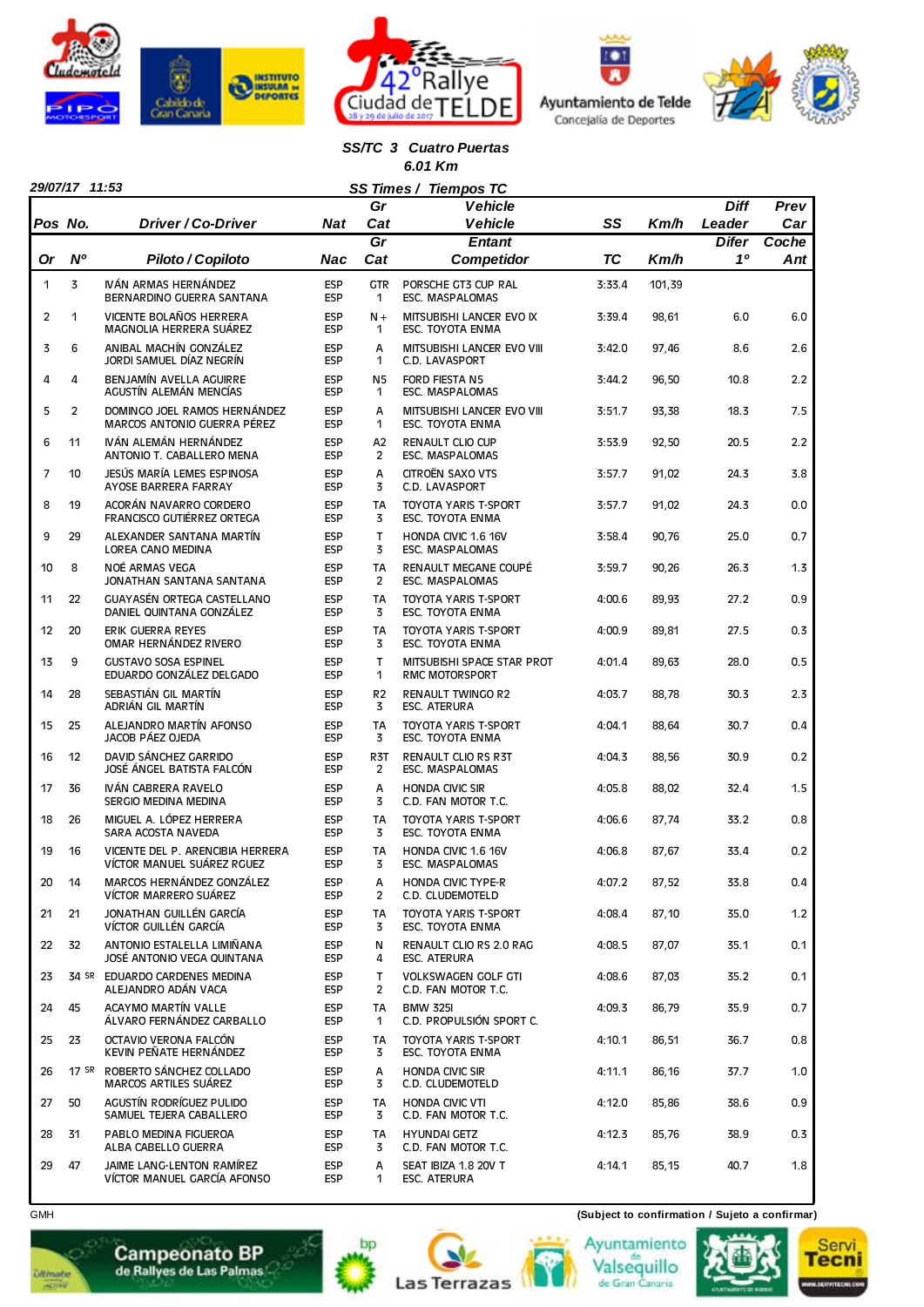







#### *SS/TC 3 Cuatro Puertas 6.01 Km*

|         |    |                                                              |                          | Gr                    | <b>Vehicle</b>                                    |           |               | <b>Diff</b>  | Prev  |
|---------|----|--------------------------------------------------------------|--------------------------|-----------------------|---------------------------------------------------|-----------|---------------|--------------|-------|
| Pos No. |    | Driver / Co-Driver                                           | <b>Nat</b>               | Cat                   | <b>Vehicle</b>                                    | SS        | Km/h          | Leader       | Car   |
|         |    |                                                              |                          | Gr                    | <b>Entant</b>                                     |           |               | <b>Difer</b> | Coche |
| Or      | N° | Piloto / Copiloto                                            | Nac                      | Cat                   | <b>Competidor</b>                                 | <b>TC</b> | Km/h          | 10           | Ant   |
| 30      | 18 | BASILIO HERNÁNDEZ MARRERO<br><b>IBÁN SANTANA SOSA</b>        | <b>ESP</b><br><b>ESP</b> | TA<br>3               | <b>TOYOTA YARIS T-SPORT</b><br>ESC. TOYOTA ENMA   | 4:14.4    | 85,05         | 41.0         | 0.3   |
| 31      | 40 | JONATHAN CURBELO MEDINA<br>JOSUÉ CURBELO MEDINA              | <b>ESP</b><br><b>ESP</b> | <b>TA</b><br>3        | NISSAN MICRA 160 SR<br>C.D. FAN MOTOR T.C.        | 4:14.5    | 85,01         | 41.1         | 0.1   |
| 32      | 38 | VÍCTOR J. VALIDO CASTELLANO<br>JONAY GONZÁLEZ QUINTANA       | <b>ESP</b><br><b>ESP</b> | TA<br>3               | NISSAN MICRA 160 SR<br>C.D. FAN MOTOR T.C.        | 4:15.9    | 84,55         | 42.5         | 1.4   |
| 33      | 39 | MARCIAL MANUEL ÁLVAREZ PÉREZ<br>ANIBAL ÁLVAREZ DÍAZ          | <b>ESP</b><br><b>ESP</b> | <b>TA</b><br>2        | RENAULT MEGANE COUPÉ<br>C.D. LAVASPORT            | 4:16.8    | 84,25         | 43.4         | 0.9   |
| 34      | 41 | JUAN CARLOS QUINTANA PÉREZ<br>ESTEBAN SANTANA MORENO         | <b>ESP</b><br><b>ESP</b> | TA<br>3               | NISSAN MICRA 160 SR<br>ESC. MASPALOMAS            | 4:17.2    | 84,12         | 43.8         | 0.4   |
| 35      | 43 | <b>JAVIER MORALES YUSTE</b><br>JUAN RAMÓN LÓPEZ RAMOS        | <b>ESP</b><br><b>ESP</b> | A<br>3                | CITROËN SAXO VTS<br>C.D. FAN MOTOR T.C.           | 4:17.9    | 83,89         | 44.5         | 0.7   |
| 36      | 24 | JAVIER ROBLEDANO FERRERES<br><b>ITTAI DÍAZ MONTES</b>        | <b>ESP</b><br><b>ESP</b> | TA<br>3               | <b>TOYOTA YARIS T-SPORT</b><br>ESC. TOYOTA ENMA   | 4:18.4    | 83,73         | 45.0         | 0.5   |
| 37      | 37 | GERMAN ARIDANE RODRÍGUEZ RIVERO<br>JOSÉ ROSMEN DÍAZ REYES    | <b>ESP</b><br><b>ESP</b> | H<br>1                | <b>BMW 323I</b><br>C.D. AZUATIL                   | 4:21.3    | 82,80         | 47.9         | 2.9   |
| 38      | 52 | ALEJANDRO ARNAIZ CÁCERES<br>NESTOR GONZÁLEZ ALMENARA         | <b>ESP</b><br><b>ESP</b> | <b>TA</b><br>3        | NISSAN MICRA 160 SR<br>C.D. CLUDEMOTELD           | 4:23.3    | 82,17         | 49.9         | 2.0   |
| 39      | 35 | <b>MANUEL SANTANA SANTANA</b><br>PEDRO BENÍTEZ GALVÁN        | <b>ESP</b><br><b>ESP</b> | т<br>1                | <b>BMW 325I</b><br>C.D. PROPULSIÓN SPORT C.       | 4:24.2    | 81,89         | 50.8         | 0.9   |
| 40      | 53 | EHEDEI CRUZ DÍAZ<br>EDUARDO ARTILES GONZÁLEZ                 | <b>ESP</b><br><b>ESP</b> | <b>TA</b><br>3        | TOYOTA COROLLA GT<br>C.D. CLUDEMOTELD             | 4:24.9    | 81,68         | 51.5         | 0.7   |
| 41      | 27 | NAUZET FALCÓN PÉREZ<br>ANYURI Mª GARCÍA SÁNCHEZ              | <b>ESP</b><br><b>ESP</b> | <b>TA</b><br>3        | <b>TOYOTA YARIS T-SPORT</b><br>ESC. TOYOTA ENMA   | 4:27.3    | 80,94         | 53.9         | 2.4   |
| 42      | 42 | MANUEL ÁNGEL NARANJO SUÁREZ<br>IVÁN SUÁREZ MORALES           | <b>ESP</b><br><b>ESP</b> | A <sub>2</sub><br>3   | OPEL ADAM CUP<br>C.D. TODO SPORT                  | 4:28.2    | 80,67         | 54.8         | 0.9   |
| 43      | 30 | SANTIAGO HERRERA RAMOS<br>BLAS JAVIER ROBAINA PADRÓN         | <b>ESP</b><br><b>ESP</b> | <b>TA</b><br>2        | PEUGEOT 106 S16<br>ESC. MASPALOMAS                | 4:29.2    | 80,37         | 55.8         | 1.0   |
| 44      | 51 | FERMÍN GUTIÉRREZ RODRÍGUEZ<br>CRISTINA F. GUTIÉRREZ BOLAÑOS  | <b>ESP</b><br><b>ESP</b> | TA<br>3               | TOYOTA COROLLA GT<br>C.D. CLUDEMOTELD             | 4:30.1    | 80,10         | 56.7         | 0.9   |
| 45      | 48 | <b>ISABEL PÉREZ NAPP</b><br>FRANCISCO ROSALES VILLALBA       | <b>ESP</b><br><b>ESP</b> | N3<br>4               | SKODA FABIA 1.2 TSI<br>C.D. FUERTWAGEN MS         | 4:36.1    | 78,36         | 1:02.7       | 6.0   |
| 46      | 49 | ALEXIS MENDOZA LÓPEZ<br>JESÚS BENJUMEA DE LA LAGUNA          | <b>ESP</b><br><b>ESP</b> | TA<br>3               | <b>HYUNDAI GETZ</b><br>ESC. MASPALOMAS            | 4:39.6    | 77,38         | 1:06.2       | 3.5   |
| 47      | 55 | ANDRES HERNÁNDEZ MEDINA<br>PEDRO FALCÓN PÉREZ                | <b>ESP</b><br><b>ESP</b> | т<br>3                | <b>TOYOTA STARLET</b><br>C.D. FAROGA              | 4:57.5    | 72,73         | 1:24.1       | 17.9  |
| 48      | 44 | ALEJANDRO HERNÁNDEZ GONZÁLEZ<br>PEDRO JOSÉ PEÑATE JESÚS      | <b>ESP</b><br><b>ESP</b> | T<br>$\overline{c}$   | <b>VOLKSWAGEN GOLF GTI</b><br>C.D. FAN MOTOR T.C. | 5:00.2    | 72,07         | 1:26.8       | 2.7   |
| 49      | 46 | LUIS ALBERTO DEL TORO MUÑOZ<br>ROBERTO RAÑA CANEIRO          | <b>ESP</b><br><b>ESP</b> | H,<br>3               | PEUGEOT 205 RALLYE<br>C.D. FAN MOTOR T.C.         | 5:27.2    | 66,12         | 1:53.8       | 27.0  |
|         |    | <b>RETIREMENTS/RETIRADOS</b>                                 |                          |                       |                                                   |           |               |              |       |
|         | 5  | RUBÉN CURBELO TALAVERA<br>ARIDAYBONILLA DELGADO              | <b>ESP</b><br><b>ESP</b> | $N +$<br>$\mathbf{1}$ | MITSUBISHI LANCER EVO IX<br>C.D. FAN MOTOR T.C.   |           | ABAND. ENLACE |              |       |
|         | 15 | JUAN FRANCISCO SANTANA MIRANDA<br>JOSÉ MIGUELSANTANA RAMÍREZ | <b>ESP</b><br><b>ESP</b> | T.<br>1               | <b>BMW 325I</b><br>C.D. PROPULSIÓN SPORT C.       |           | ABAND. ENLACE |              |       |
|         | 54 | JONATHAN GONZÁLEZ LÓPEZ<br>ELIZABETHDE LA IGLESIA RGUEZ      | <b>ESP</b><br><b>ESP</b> | А<br>3                | CITROËN C2 VTS<br>C.D. FAN MOTOR T.C.             |           | ABAND. ENLACE |              |       |

bp

**Las Terrazas** 

**Ultimate** 



GMH **(Subject to confirmation / Sujeto a confirmar)**

Ayuntamiento

Valsequillo<br>de Gran Canaria

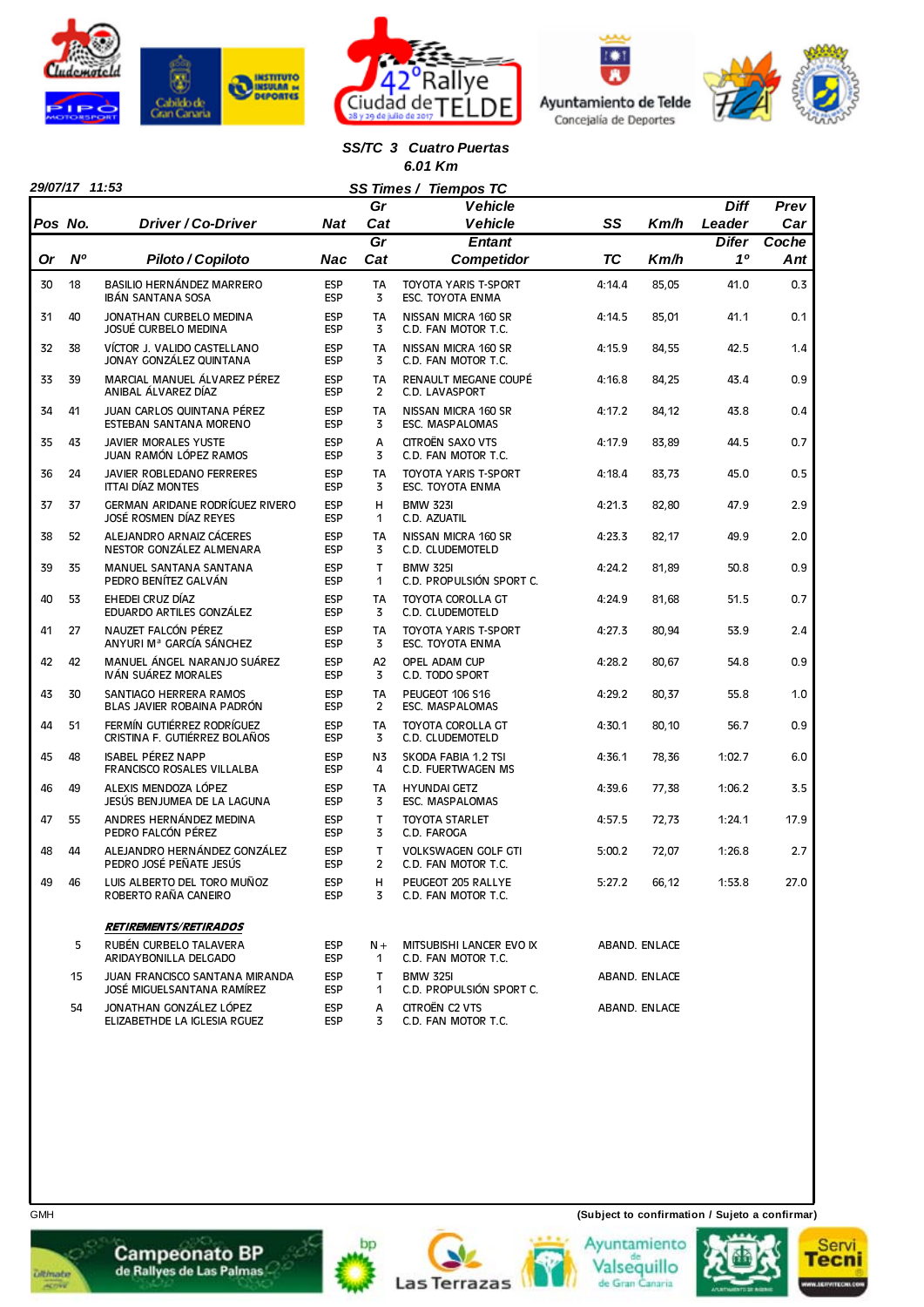







*SS/TC 4 La Pasadilla 9.61 Km*

|                | 29/07/17 12:30 |                                                                |                          |                             | SS Times / Tiempos TC                           |           |        |              |       |
|----------------|----------------|----------------------------------------------------------------|--------------------------|-----------------------------|-------------------------------------------------|-----------|--------|--------------|-------|
|                |                |                                                                |                          | Gr                          | <b>Vehicle</b>                                  |           |        | <b>Diff</b>  | Prev  |
| Pos No.        |                | Driver / Co-Driver                                             | Nat                      | Cat                         | <b>Vehicle</b>                                  | SS        | Km/h   | Leader       | Car   |
|                |                |                                                                |                          | Gr                          | <b>Entant</b>                                   |           |        | <b>Difer</b> | Coche |
| Or             | N <sup>o</sup> | Piloto / Copiloto                                              | Nac                      | Cat                         | <b>Competidor</b>                               | <b>TC</b> | Km/h   | 10           | Ant   |
| 1              | 3              | IVÁN ARMAS HERNÁNDEZ<br>BERNARDINO GUERRA SANTANA              | <b>ESP</b><br><b>ESP</b> | <b>GTR</b><br>1             | PORSCHE GT3 CUP RAL<br>ESC. MASPALOMAS          | 5:17.2    | 109,07 |              |       |
| $\overline{2}$ | 1              | VICENTE BOLAÑOS HERRERA<br>MAGNOLIA HERRERA SUÁREZ             | ESP<br><b>ESP</b>        | $N +$<br>$\mathbf{1}$       | MITSUBISHI LANCER EVO IX<br>ESC. TOYOTA ENMA    | 5:22.9    | 107,14 | 5.7          | 5.7   |
| 3              | 6              | ANIBAL MACHÍN GONZÁLEZ<br>JORDI SAMUEL DÍAZ NEGRÍN             | <b>ESP</b><br>ESP        | A<br>1                      | MITSUBISHI LANCER EVO VIII<br>C.D. LAVASPORT    | 5:31.0    | 104,52 | 13.8         | 8.1   |
| 4              | 11             | IVÁN ALEMÁN HERNÁNDEZ<br>ANTONIO T. CABALLERO MENA             | ESP<br><b>ESP</b>        | A2<br>$\overline{2}$        | <b>RENAULT CLIO CUP</b><br>ESC. MASPALOMAS      | 5:46.2    | 99,93  | 29.0         | 15.2  |
| 5              | $\overline{2}$ | DOMINGO JOEL RAMOS HERNÁNDEZ<br>MARCOS ANTONIO GUERRA PÉREZ    | <b>ESP</b><br>ESP        | A<br>1                      | MITSUBISHI LANCER EVO VIII<br>ESC. TOYOTA ENMA  | 5:47.5    | 99,56  | 30.3         | 1.3   |
| 6              | 4              | BENJAMÍN AVELLA AGUIRRE<br>AGUSTÍN ALEMÁN MENCÍAS              | ESP<br><b>ESP</b>        | N5<br>1                     | FORD FIESTA N5<br>ESC. MASPALOMAS               | 5:53.1    | 97,98  | 35.9         | 5.6   |
| 7              | 12             | DAVID SÁNCHEZ GARRIDO<br>JOSÉ ÁNGEL BATISTA FALCÓN             | <b>ESP</b><br>ESP        | R <sub>3</sub> T<br>2       | RENAULT CLIO RS R3T<br><b>ESC. MASPALOMAS</b>   | 5:56.9    | 96,93  | 39.7         | 3.8   |
| 8              | 14             | MARCOS HERNÁNDEZ GONZÁLEZ<br>VÍCTOR MARRERO SUÁREZ             | <b>ESP</b><br><b>ESP</b> | A<br>2                      | <b>HONDA CIVIC TYPE-R</b><br>C.D. CLUDEMOTELD   | 6:02.6    | 95,41  | 45.4         | 5.7   |
| 9              | 10             | JESÚS MARÍA LEMES ESPINOSA<br>AYOSE BARRERA FARRAY             | <b>ESP</b><br><b>ESP</b> | A<br>3                      | CITROËN SAXO VTS<br>C.D. LAVASPORT              | 6:03.9    | 95,07  | 46.7         | 1.3   |
| 10             | 36             | IVÁN CABRERA RAVELO<br>SERGIO MEDINA MEDINA                    | ESP<br><b>ESP</b>        | A<br>3                      | <b>HONDA CIVIC SIR</b><br>C.D. FAN MOTOR T.C.   | 6:05.5    | 94,65  | 48.3         | 1.6   |
| 11             |                | 17 SR ROBERTO SÁNCHEZ COLLADO<br><b>MARCOS ARTILES SUÁREZ</b>  | <b>ESP</b><br>ESP        | A<br>3                      | <b>HONDA CIVIC SIR</b><br>C.D. CLUDEMOTELD      | 6:06.0    | 94,52  | 48.8         | 0.5   |
| 12             | 19             | ACORÁN NAVARRO CORDERO<br>FRANCISCO GUTIÉRREZ ORTEGA           | ESP<br><b>ESP</b>        | <b>TA</b><br>3              | <b>TOYOTA YARIS T-SPORT</b><br>ESC. TOYOTA ENMA | 6:06.9    | 94,29  | 49.7         | 0.9   |
| 13             | 22             | <b>GUAYASÉN ORTEGA CASTELLANO</b><br>DANIEL QUINTANA GONZÁLEZ  | <b>ESP</b><br><b>ESP</b> | <b>TA</b><br>3              | <b>TOYOTA YARIS T-SPORT</b><br>ESC. TOYOTA ENMA | 6:08.6    | 93,86  | 51.4         | 1.7   |
| 14             | 8              | NOÉ ARMAS VEGA<br>JONATHAN SANTANA SANTANA                     | ESP<br><b>ESP</b>        | <b>TA</b><br>$\overline{2}$ | RENAULT MEGANE COUPÉ<br>ESC. MASPALOMAS         | 6:08.8    | 93,81  | 51.6         | 0.2   |
| 15             | 29             | ALEXANDER SANTANA MARTÍN<br>LOREA CANO MEDINA                  | <b>ESP</b><br>ESP        | $\mathsf{T}$<br>3           | HONDA CIVIC 1.6 16V<br>ESC. MASPALOMAS          | 6:09.7    | 93,58  | 52.5         | 0.9   |
| 16             | 32             | ANTONIO ESTALELLA LIMIÑANA<br>JOSÉ ANTONIO VEGA QUINTANA       | <b>ESP</b><br><b>ESP</b> | N<br>4                      | RENAULT CLIO RS 2.0 RAG<br><b>ESC. ATERURA</b>  | 6:12.1    | 92,98  | 54.9         | 2.4   |
| 17             | 20             | <b>ERIK GUERRA REYES</b><br>OMAR HERNÁNDEZ RIVERO              | <b>ESP</b><br><b>ESP</b> | TA<br>3                     | TOYOTA YARIS T-SPORT<br>ESC. TOYOTA ENMA        | 6:14.8    | 92,31  | 57.6         | 2.7   |
| 18             | 28             | SEBASTIÁN GIL MARTÍN<br>ADRIÁN GIL MARTÍN                      | <b>ESP</b><br><b>ESP</b> | R <sub>2</sub><br>3         | <b>RENAULT TWINGO R2</b><br><b>ESC. ATERURA</b> | 6:15.2    | 92,21  | 58.0         | 0.4   |
| 19             | 16             | VICENTE DEL P. ARENCIBIA HERRERA<br>VÍCTOR MANUEL SUÁREZ RGUEZ | <b>ESP</b><br><b>ESP</b> | <b>TA</b><br>3              | HONDA CIVIC 1.6 16V<br>ESC. MASPALOMAS          | 6:16.9    | 91,79  | 59.7         | 1.7   |
| 20             | 25             | ALEJANDRO MARTÍN AFONSO<br>JACOB PÁEZ OJEDA                    | ESP<br>ESP               | TA<br>3                     | TOYOTA YARIS T-SPORT<br>ESC. TOYOTA ENMA        | 6:17.4    | 91,67  | 1:00.2       | 0.5   |
| 21             | 23             | OCTAVIO VERONA FALCÓN<br>KEVIN PEÑATE HERNÁNDEZ                | <b>ESP</b><br><b>ESP</b> | TA<br>3                     | TOYOTA YARIS T-SPORT<br>ESC. TOYOTA ENMA        | 6:19.3    | 91,21  | 1:02.1       | 1.9   |
| 22             | 21             | JONATHAN GUILLÉN GARCÍA<br>VÍCTOR GUILLÉN GARCÍA               | ESP<br><b>ESP</b>        | TA<br>3                     | TOYOTA YARIS T-SPORT<br>ESC. TOYOTA ENMA        | 6:19.4    | 91,19  | 1:02.2       | 0.1   |
| 23             | 47             | JAIME LANG-LENTON RAMÍREZ<br>VÍCTOR MANUEL GARCÍA AFONSO       | ESP<br>ESP               | А<br>$\mathbf{1}$           | SEAT IBIZA 1.8 20V T<br>ESC. ATERURA            | 6:23.7    | 90,16  | 1:06.5       | 4.3   |
| 24             | 31             | PABLO MEDINA FIGUEROA<br>ALBA CABELLO GUERRA                   | ESP<br><b>ESP</b>        | TA<br>3                     | <b>HYUNDAI GETZ</b><br>C.D. FAN MOTOR T.C.      | 6:23.8    | 90,14  | 1:06.6       | 0.1   |
| 25             | 26             | MIGUEL A. LÓPEZ HERRERA<br>SARA ACOSTA NAVEDA                  | ESP<br><b>ESP</b>        | TA<br>3                     | TOYOTA YARIS T-SPORT<br>ESC. TOYOTA ENMA        | 6:23.9    | 90,12  | 1:06.7       | 0.1   |
| 26             | 37             | GERMAN ARIDANE RODRÍGUEZ RIVERO<br>JOSÉ ROSMEN DÍAZ REYES      | <b>ESP</b><br><b>ESP</b> | н<br>1                      | <b>BMW 323I</b><br>C.D. AZUATIL                 | 6:26.3    | 89,56  | 1:09.1       | 2.4   |
| 27             | 18             | BASILIO HERNÁNDEZ MARRERO<br>IBÁN SANTANA SOSA                 | ESP<br><b>ESP</b>        | TA<br>3                     | TOYOTA YARIS T-SPORT<br>ESC. TOYOTA ENMA        | 6:27.3    | 89,33  | 1:10.1       | 1.0   |
| 28             | 35             | MANUEL SANTANA SANTANA<br>PEDRO BENÍTEZ GALVÁN                 | ESP<br>ESP               | T.<br>1                     | <b>BMW 325I</b><br>C.D. PROPULSIÓN SPORT C.     | 6:28.6    | 89,03  | 1:11.4       | 1.3   |
| 29             | 45             | ACAYMO MARTÍN VALLE<br>ÁLVARO FERNÁNDEZ CARBALLO               | <b>ESP</b><br><b>ESP</b> | TA<br>1                     | <b>BMW 325I</b><br>C.D. PROPULSIÓN SPORT C.     | 6:28.7    | 89,00  | 1:11.5       | 0.1   |

bp

**Las Terrazas** 

GMH **(Subject to confirmation / Sujeto a confirmar)**

Valsequillo<br>de Gran Canaria







**Ditmate** 

**Campeonato BP**<br>de Rallyes de Las Palmas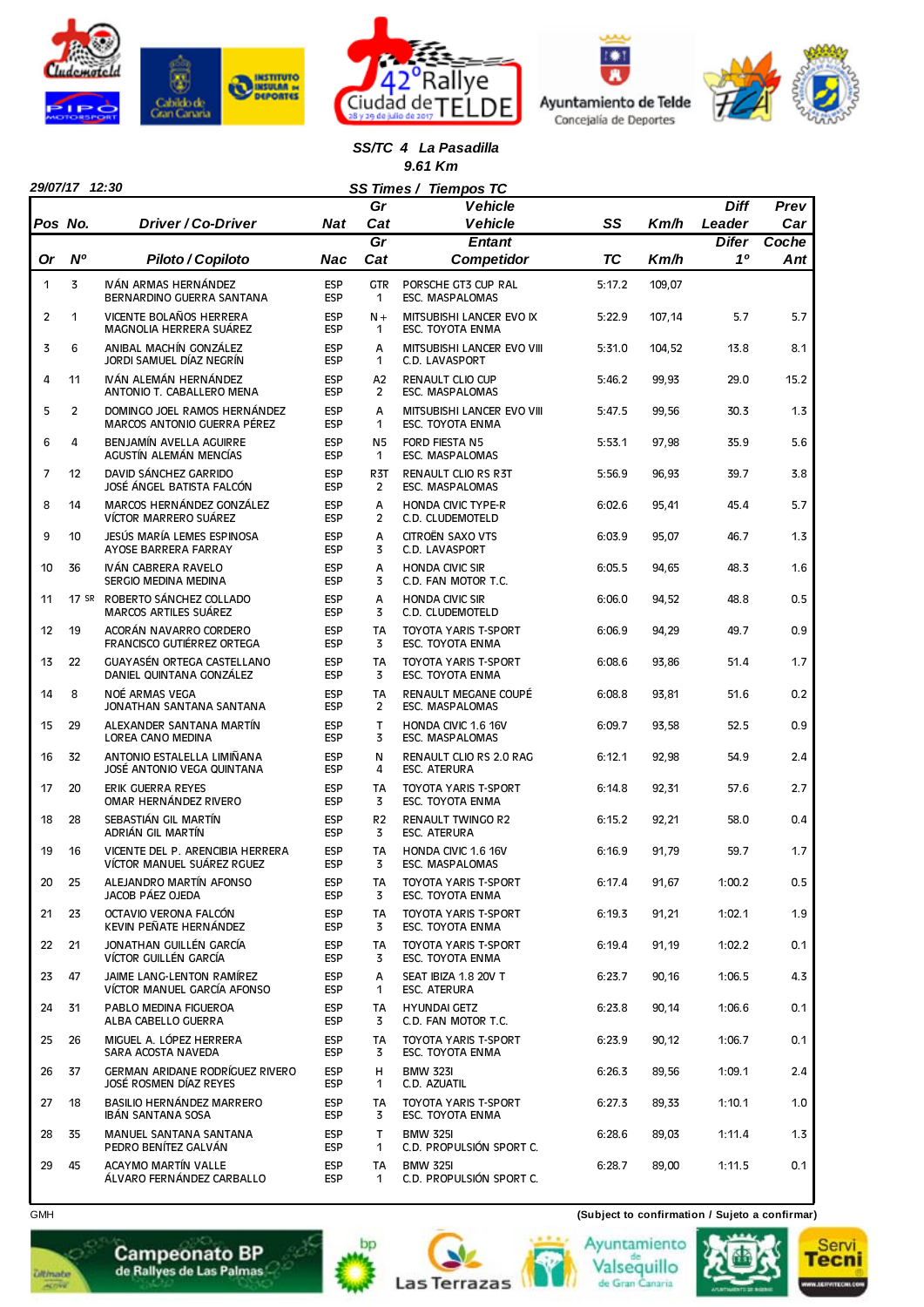







#### *SS/TC 4 La Pasadilla 9.61 Km*

|    | 29/07/17 12:30 |                                                               |                          | Gr                          | SS Times / Tiempos TC<br><b>Vehicle</b>             |               |               | <b>Diff</b>  | Prev  |
|----|----------------|---------------------------------------------------------------|--------------------------|-----------------------------|-----------------------------------------------------|---------------|---------------|--------------|-------|
|    | Pos No.        | Driver / Co-Driver                                            | Nat                      | Cat                         | <b>Vehicle</b>                                      | SS            | Km/h          | Leader       | Car   |
|    |                |                                                               |                          | $\overline{Gr}$             | <b>Entant</b>                                       |               |               | <b>Difer</b> | Coche |
| Or | <b>N°</b>      | Piloto / Copiloto                                             | Nac                      | Cat                         | <b>Competidor</b>                                   | ТC            | Km/h          | 10           | Ant   |
| 30 | 50             | AGUSTÍN RODRÍGUEZ PULIDO<br>SAMUEL TEJERA CABALLERO           | <b>ESP</b><br><b>ESP</b> | <b>TA</b><br>3              | <b>HONDA CIVIC VTI</b><br>C.D. FAN MOTOR T.C.       | 6:29.3        | 88,87         | 1:12.1       | 0.6   |
| 31 | 39             | MARCIAL MANUEL ÁLVAREZ PÉREZ<br>ANIBAL ÁLVAREZ DÍAZ           | <b>ESP</b><br><b>ESP</b> | <b>TA</b><br>$\overline{2}$ | RENAULT MEGANE COUPÉ<br>C.D. LAVASPORT              | 6:31.5        | 88,37         | 1:14.3       | 2.2   |
| 32 | 38             | VÍCTOR J. VALIDO CASTELLANO<br>JONAY GONZÁLEZ QUINTANA        | ESP<br><b>ESP</b>        | <b>TA</b><br>3              | NISSAN MICRA 160 SR<br>C.D. FAN MOTOR T.C.          | 6:32.6        | 88.12         | 1:15.4       | 1.1   |
| 33 |                | 34 SR EDUARDO CARDENES MEDINA<br>ALEJANDRO ADÁN VACA          | <b>ESP</b><br><b>ESP</b> | T.<br>$\overline{2}$        | <b>VOLKSWAGEN GOLF GTI</b><br>C.D. FAN MOTOR T.C.   | 6:34.2        | 87,76         | 1:17.0       | 1.6   |
| 34 | 24             | JAVIER ROBLEDANO FERRERES<br><b>ITTAI DÍAZ MONTES</b>         | ESP<br><b>ESP</b>        | <b>TA</b><br>3              | <b>TOYOTA YARIS T-SPORT</b><br>ESC. TOYOTA ENMA     | 6:35.6        | 87.45         | 1:18.4       | 1.4   |
| 35 | 40             | JONATHAN CURBELO MEDINA<br><b>JOSUÉ CURBELO MEDINA</b>        | <b>ESP</b><br><b>ESP</b> | <b>TA</b><br>3              | NISSAN MICRA 160 SR<br>C.D. FAN MOTOR T.C.          | 6:40.6        | 86,36         | 1:23.4       | 5.0   |
| 36 | 43             | <b>JAVIER MORALES YUSTE</b><br>JUAN RAMÓN LÓPEZ RAMOS         | ESP<br><b>ESP</b>        | A<br>3                      | CITROËN SAXO VTS<br>C.D. FAN MOTOR T.C.             | 6:41.2        | 86,23         | 1:24.0       | 0.6   |
| 37 | 52             | ALEJANDRO ARNAIZ CÁCERES<br>NESTOR GONZÁLEZ ALMENARA          | <b>ESP</b><br><b>ESP</b> | <b>TA</b><br>3              | NISSAN MICRA 160 SR<br>C.D. CLUDEMOTELD             | 6:51.9        | 83,99         | 1:34.7       | 10.7  |
| 38 | 42             | MANUEL ÁNGEL NARANJO SUÁREZ<br>IVÁN SUÁREZ MORALES            | <b>ESP</b><br>ESP        | A2<br>3                     | OPEL ADAM CUP<br>C.D. TODO SPORT                    | 6:52.6        | 83,85         | 1:35.4       | 0.7   |
| 39 | 27             | NAUZET FALCÓN PÉREZ<br>ANYURI Mª GARCÍA SÁNCHEZ               | <b>ESP</b><br><b>ESP</b> | <b>TA</b><br>3              | TOYOTA YARIS T-SPORT<br>ESC. TOYOTA ENMA            | 6:53.4        | 83,69         | 1:36.2       | 0.8   |
| 40 | 41             | JUAN CARLOS QUINTANA PÉREZ<br>ESTEBAN SANTANA MORENO          | <b>ESP</b><br>ESP        | <b>TA</b><br>3              | NISSAN MICRA 160 SR<br><b>ESC. MASPALOMAS</b>       | 7:10.1        | 80,44         | 1:52.9       | 16.7  |
| 41 | 51             | FERMÍN GUTIÉRREZ RODRÍGUEZ<br>CRISTINA F. GUTIÉRREZ BOLAÑOS   | <b>ESP</b><br><b>ESP</b> | <b>TA</b><br>3              | TOYOTA COROLLA GT<br>C.D. CLUDEMOTELD               | 7:12.2        | 80,05         | 1:55.0       | 2.1   |
| 42 | 48             | <b>ISABEL PÉREZ NAPP</b><br><b>FRANCISCO ROSALES VILLALBA</b> | <b>ESP</b><br><b>ESP</b> | N <sub>3</sub><br>4         | SKODA FABIA 1.2 TSI<br>C.D. FUERTWAGEN MS           | 7:13.1        | 79,88         | 1:55.9       | 0.9   |
| 43 | 49             | ALEXIS MENDOZA LÓPEZ<br>JESÚS BENJUMEA DE LA LAGUNA           | <b>ESP</b><br><b>ESP</b> | <b>TA</b><br>3              | <b>HYUNDAI GETZ</b><br><b>ESC. MASPALOMAS</b>       | 7:24.4        | 77,85         | 2:07.2       | 11.3  |
| 44 | 53             | EHEDEI CRUZ DÍAZ<br>EDUARDO ARTILES GONZÁLEZ                  | <b>ESP</b><br><b>ESP</b> | <b>TA</b><br>3              | <b>TOYOTA COROLLA GT</b><br>C.D. CLUDEMOTELD        | 7:33.0        | 76,37         | 2:15.8       | 8.6   |
| 45 | 55             | ANDRES HERNÁNDEZ MEDINA<br>PEDRO FALCÓN PÉREZ                 | <b>ESP</b><br><b>ESP</b> | T<br>3                      | <b>TOYOTA STARLET</b><br>C.D. FAROGA                | 7:39.1        | 75,36         | 2:21.9       | 6.1   |
|    |                | <i><b>RETIREMENTS/RETIRADOS</b></i>                           |                          |                             |                                                     |               |               |              |       |
|    | 9              | <b>GUSTAVO SOSA ESPINEL</b><br>EDUARDOGONZÁLEZ DELGADO        | <b>ESP</b><br><b>ESP</b> | т<br>1                      | MITSUBISHI SPACE STAR PROT<br><b>RMC MOTORSPORT</b> |               | ABAND. ENLACE |              |       |
|    | 30             | SANTIAGO HERRERA RAMOS<br>BLAS JAVIERROBAINA PADRÓN           | <b>ESP</b><br><b>ESP</b> | <b>TA</b><br>$\overline{2}$ | <b>PEUGEOT 106 S16</b><br><b>ESC. MASPALOMAS</b>    |               | ABAND. ENLACE |              |       |
|    | 44             | ALEJANDRO HERNÁNDEZ GONZÁLEZ<br>PEDRO JOSÉPEÑATE JESÚS        | <b>ESP</b><br><b>ESP</b> | T<br>$\overline{2}$         | <b>VOLKSWAGEN GOLF GTI</b><br>C.D. FAN MOTOR T.C.   |               | ABAND. ENLACE |              |       |
|    | 46             | LUIS ALBERTO DEL TORO MUÑOZ<br>ROBERTORAÑA CANEIRO            | ESP<br><b>ESP</b>        | H<br>3                      | PEUGEOT 205 RALLYE<br>C.D. FAN MOTOR T.C.           | <b>AVERIA</b> |               |              |       |



**Campeonato BP**<br>de Rallyes de Las Palmas

bp









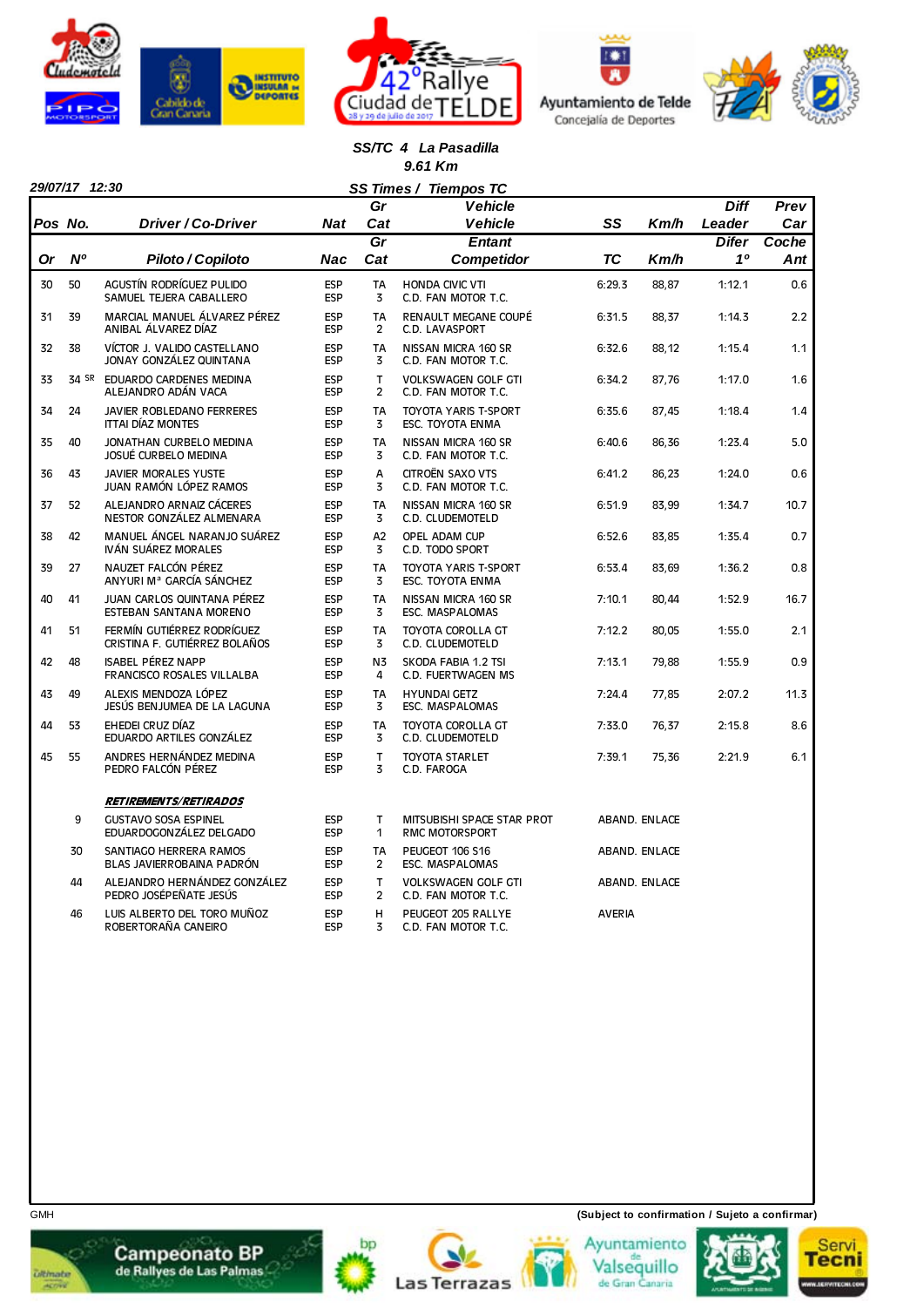

*29/07/17* 







# *After Stage / Después SS / TC 4 La Pasadilla*

| Pos No.        |                | <b>Driver</b><br><b>Co-Driver</b>                              | <b>Nat Cat Pos</b>       | Gr G/C                |                     | <b>Vehicle</b><br><b>Entrant</b>                       | SS      | Penal | Total<br><b>Time</b><br>(Km/h) | Diff<br>Leader | <b>Diff</b><br>Prev<br>Car |
|----------------|----------------|----------------------------------------------------------------|--------------------------|-----------------------|---------------------|--------------------------------------------------------|---------|-------|--------------------------------|----------------|----------------------------|
|                |                |                                                                |                          |                       |                     |                                                        |         |       | <b>Tiempo</b>                  |                | Dif                        |
|                |                | <b>Piloto</b>                                                  |                          | Gr G/C                |                     | <b>Vehículo</b>                                        |         |       | <b>Total</b>                   |                | <b>Difer Coche</b>         |
| Or             | N°             | Copiloto                                                       | Nac Cat Or               |                       |                     | <b>Competidor</b>                                      | TC      | Penal | (Km/h)                         | 10             | Ant                        |
| $\mathbf{1}$   | 3              | IVÁN ARMAS HERNÁNDEZ<br>BERNARDINO GUERRA SANTANA              | <b>ESP</b><br><b>ESP</b> | <b>GTR</b><br>1       | 1<br>1              | PORSCHE GT3 CUP RAL<br>ESC. MASPALOMAS                 | 17:46.3 |       | 17:46.3<br>(105.47)            |                |                            |
| $\overline{2}$ | 1              | VICENTE BOLAÑOS HERRERA<br>MAGNOLIA HERRERA SUÁREZ             | <b>ESP</b><br><b>ESP</b> | $N +$<br>1            | 1<br>2              | MITSUBISHI LANCER EVO IX<br>ESC. TOYOTA ENMA           | 18:10.4 |       | 18:10.4<br>(103.14)            | 24.1           | 24.1                       |
| 3              | 6              | ANIBAL MACHÍN GONZÁLEZ<br>JORDI SAMUEL DÍAZ NEGRÍN             | <b>ESP</b><br><b>ESP</b> | A<br>1                | 1<br>3              | MITSUBISHI LANCER EVO VIII<br>C.D. LAVASPORT           | 18:27.3 |       | 18:27.3<br>(101.57)            | 41.0           | 16.9                       |
| 4              | $\overline{2}$ | DOMINGO JOEL RAMOS HERNÁNDEZ<br>MARCOS ANTONIO GUERRA PÉREZ    | <b>ESP</b><br><b>ESP</b> | А<br>1                | $\overline{2}$<br>4 | MITSUBISHI LANCER EVO VIII<br>ESC. TOYOTA ENMA         | 18:43.5 |       | 18:43.5<br>(100.10)            | 57.2           | 16.2                       |
| 5              | 11             | IVÁN ALEMÁN HERNÁNDEZ<br>ANTONIO T. CABALLERO MENA             | <b>ESP</b><br><b>ESP</b> | A <sub>2</sub><br>2   | 1<br>1              | <b>RENAULT CLIO CUP</b><br>ESC. MASPALOMAS             | 19:30.3 |       | 19:30.3<br>(96.10)             | 1:44.0         | 46.8                       |
| 6              | 4              | BENJAMÍN AVELLA AGUIRRE<br>AGUSTÍN ALEMÁN MENCÍAS              | <b>ESP</b><br><b>ESP</b> | N <sub>5</sub><br>1   | $\mathbf{1}$<br>5   | <b>FORD FIESTA N5</b><br>ESC. MASPALOMAS               | 19:43.7 |       | 19:43.7<br>(95.01)             | 1:57.4         | 13.4                       |
| $\overline{7}$ | 10             | JESÚS MARÍA LEMES ESPINOSA<br>AYOSE BARRERA FARRAY             | <b>ESP</b><br><b>ESP</b> | A<br>3                | 3<br>1              | CITROËN SAXO VTS<br>C.D. LAVASPORT                     | 20:07.3 |       | 20:07.3<br>(93.15)             | 2:21.0         | 23.6                       |
| 8              | 12             | DAVID SÁNCHEZ GARRIDO<br>JOSÉ ÁNGEL BATISTA FALCÓN             | <b>ESP</b><br><b>ESP</b> | R3T<br>$\overline{2}$ | $\mathbf 1$<br>2    | <b>RENAULT CLIO RS R3T</b><br><b>ESC. MASPALOMAS</b>   | 20:11.1 |       | 20:11.1<br>(92.86)             | 2:24.8         | 3.8                        |
| 9              | 19             | ACORÁN NAVARRO CORDERO<br>FRANCISCO GUTIÉRREZ ORTEGA           | <b>ESP</b><br><b>ESP</b> | <b>TA</b><br>3        | 1<br>$\mathbf{2}$   | <b>TOYOTA YARIS T-SPORT</b><br><b>ESC. TOYOTA ENMA</b> | 20:14.4 |       | 20:14.4<br>(92.61)             | 2:28.1         | 3.3                        |
| 10             | 22             | GUAYASÉN ORTEGA CASTELLANO<br>DANIEL QUINTANA GONZÁLEZ         | <b>ESP</b><br><b>ESP</b> | <b>TA</b><br>3        | $\overline{2}$<br>3 | <b>TOYOTA YARIS T-SPORT</b><br><b>ESC. TOYOTA ENMA</b> | 20:22.3 |       | 20:22.3<br>(92.01)             | 2:36.0         | 7.9                        |
| 11             | 8              | NOÉ ARMAS VEGA<br>JONATHAN SANTANA SANTANA                     | <b>ESP</b><br><b>ESP</b> | <b>TA</b><br>2        | 3<br>3              | RENAULT MEGANE COUPÉ<br><b>ESC. MASPALOMAS</b>         | 20:24.1 |       | 20:24.1<br>(91.87)             | 2:37.8         | 1.8                        |
| 12             | 14             | MARCOS HERNÁNDEZ GONZÁLEZ<br>VÍCTOR MARRERO SUÁREZ             | <b>ESP</b><br><b>ESP</b> | A<br>$\overline{2}$   | 4<br>4              | <b>HONDA CIVIC TYPE-R</b><br>C.D. CLUDEMOTELD          | 20:30.0 |       | 20:30.0<br>(91.43)             | 2:43.7         | 5.9                        |
| 13             | 29             | ALEXANDER SANTANA MARTÍN<br>LOREA CANO MEDINA                  | <b>ESP</b><br><b>ESP</b> | т<br>3                | 1<br>4              | HONDA CIVIC 1.6 16V<br>ESC. MASPALOMAS                 | 20:33.1 |       | 20:33.1<br>(91.20)             | 2:46.8         | 3.1                        |
| 14             | 20             | ERIK GUERRA REYES<br>OMAR HERNÁNDEZ RIVERO                     | <b>ESP</b><br><b>ESP</b> | TA<br>3               | 4<br>5              | <b>TOYOTA YARIS T-SPORT</b><br>ESC. TOYOTA ENMA        | 20:34.4 |       | 20:34.4<br>(91.11)             | 2:48.1         | 1.3                        |
| 15             | 36             | IVÁN CABRERA RAVELO<br>SERGIO MEDINA MEDINA                    | <b>ESP</b><br><b>ESP</b> | А<br>3                | 5<br>6              | <b>HONDA CIVIC SIR</b><br>C.D. FAN MOTOR T.C.          | 20:39.8 |       | 20:39.8<br>(90.71)             | 2:53.5         | 5.4                        |
| 16             | 32             | ANTONIO ESTALELLA LIMIÑANA<br>JOSÉ ANTONIO VEGA QUINTANA       | <b>ESP</b><br><b>ESP</b> | N<br>4                | 1<br>1              | RENAULT CLIO RS 2.0 RAG<br><b>ESC. ATERURA</b>         | 20:48.5 |       | 20:48.5<br>(90.08)             | 3:02.2         | 8.7                        |
| 17             | 25             | ALEJANDRO MARTÍN AFONSO<br>JACOB PÁEZ OJEDA                    | <b>ESP</b><br><b>ESP</b> | TA<br>3               | 5<br>7              | <b>TOYOTA YARIS T-SPORT</b><br>ESC. TOYOTA ENMA        | 20:53.0 |       | 20:53.0<br>(89.76)             | 3:06.7         | 4.5                        |
| 18             | 23             | OCTAVIO VERONA FALCÓN<br>KEVIN PEÑATE HERNÁNDEZ                | <b>ESP</b><br><b>ESP</b> | TA<br>3               | 6<br>8              | <b>TOYOTA YARIS T-SPORT</b><br>ESC. TOYOTA ENMA        | 20:57.1 |       | 20:57.1<br>(89.46)             | 3:10.8         | 4.1                        |
| 19             | 16             | VICENTE DEL P. ARENCIBIA HERRERA<br>VÍCTOR MANUEL SUÁREZ RGUEZ | <b>ESP</b><br><b>ESP</b> | TA<br>3               | 7<br>9              | HONDA CIVIC 1.6 16V<br>ESC. MASPALOMAS                 | 20:58.4 |       | 20:58.4<br>(89.37)             | 3:12.1         | 1.3                        |
| 20             | 28             | SEBASTIÁN GIL MARTÍN<br>ADRIÁN GIL MARTÍN                      | <b>ESP</b><br><b>ESP</b> | R <sub>2</sub><br>3   | 1                   | <b>RENAULT TWINGO R2</b><br>10 ESC. ATERURA            | 21:02.4 |       | 21:02.4<br>(89.09)             | 3:16.1         | 4.0                        |
| 21             | 26             | MIGUEL A. LÓPEZ HERRERA<br>SARA ACOSTA NAVEDA                  | <b>ESP</b><br><b>ESP</b> | TA<br>3               | 8                   | TOYOTA YARIS T-SPORT<br>11 ESC. TOYOTA ENMA            | 21:04.4 |       | 21:04.4<br>(88.95)             | 3:18.1         | 2.0                        |
| 22             | 21             | JONATHAN GUILLÉN GARCÍA<br>VÍCTOR GUILLÉN GARCÍA               | <b>ESP</b><br><b>ESP</b> | TA<br>3               | 9                   | TOYOTA YARIS T-SPORT<br>12 ESC. TOYOTA ENMA            | 21:08.1 |       | 21:08.1<br>(88.69)             | 3:21.8         | 3.7                        |
| 23             | 18             | BASILIO HERNÁNDEZ MARRERO<br>IBÁN SANTANA SOSA                 | <b>ESP</b><br><b>ESP</b> | TA<br>3               |                     | 10 TOYOTA YARIS T-SPORT<br>13 ESC. TOYOTA ENMA         | 21:13.9 |       | 21:13.9<br>(88.28)             | 3:27.6         | 5.8                        |
| 24             | 31             | PABLO MEDINA FIGUEROA<br>ALBA CABELLO GUERRA                   | <b>ESP</b><br><b>ESP</b> | TA<br>3               |                     | 11 HYUNDAI GETZ<br>14 C.D. FAN MOTOR T.C.              | 21:17.8 |       | 21:17.8<br>(88.01)             | 3:31.5         | 3.9                        |
| 25             | 45             | ACAYMO MARTÍN VALLE<br>ÁLVARO FERNÁNDEZ CARBALLO               | <b>ESP</b><br><b>ESP</b> | TA<br>1               |                     | 12 BMW 325I<br>6 C.D. PROPULSIÓN SPORT C.              | 21:28.0 |       | 21:28.0<br>(87.32)             | 3:41.7         | 10.2                       |
| 26             | 50             | AGUSTÍN RODRÍGUEZ PULIDO<br>SAMUEL TEJERA CABALLERO            | <b>ESP</b><br><b>ESP</b> | ТA<br>3               |                     | 13 HONDA CIVIC VTI<br>15 C.D. FAN MOTOR T.C.           | 21:20.0 | 0:20  | 21:40.0<br>(86.51)             | 3:53.7         | 12.0                       |
| 27             | 47             | JAIME LANG-LENTON RAMÍREZ<br>VÍCTOR MANUEL GARCÍA AFONSO       | <b>ESP</b><br><b>ESP</b> | А<br>1                | 6                   | SEAT IBIZA 1.8 20V T<br>7 ESC. ATERURA                 | 21:43.7 |       | 21:43.7<br>(86.27)             | 3:57.4         | 3.7                        |

bp

**Las Terrazas** 





Valsequillo<br>de Gran Canaria



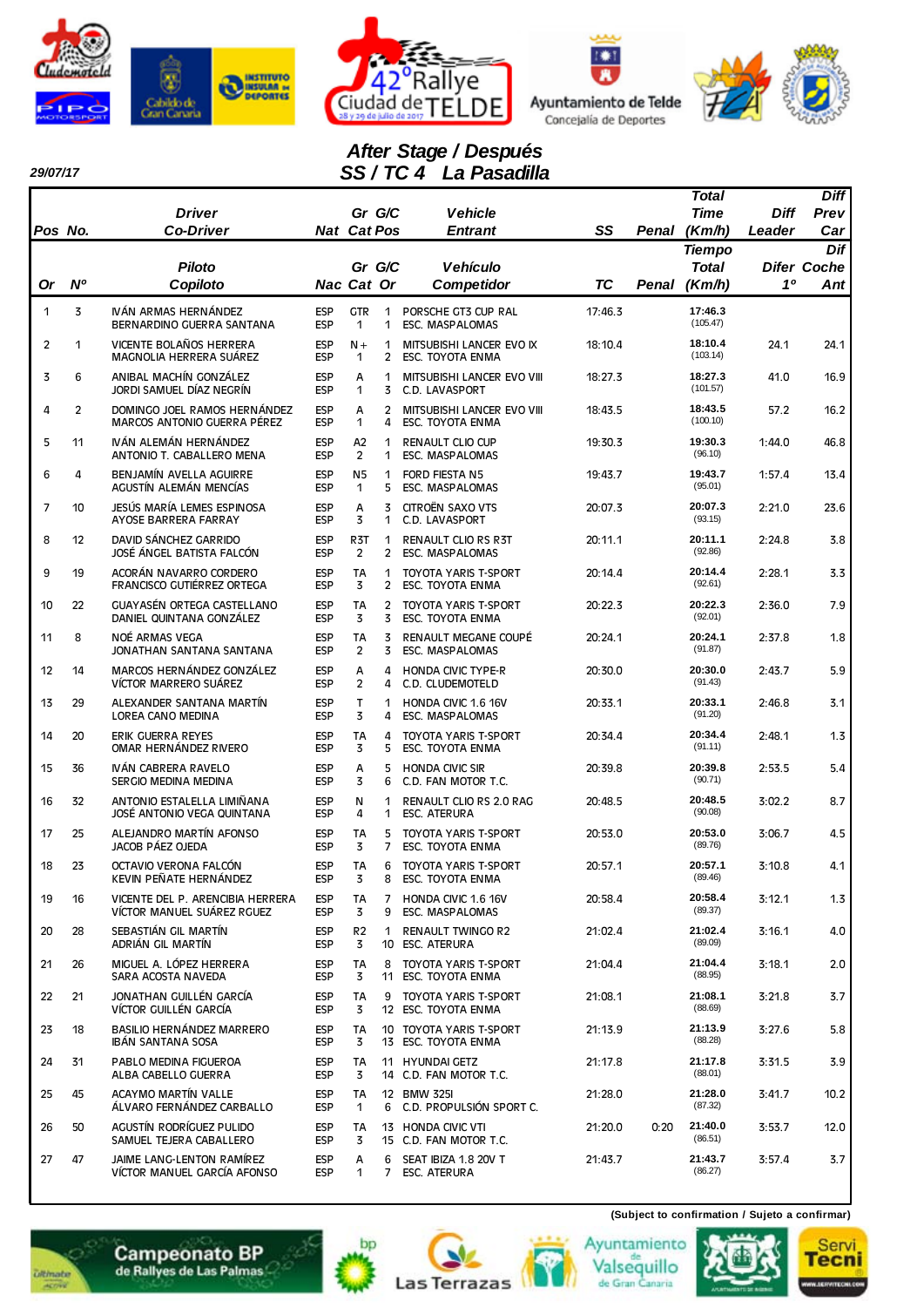







#### *29/07/17*

Ī

# *After Stage / Después SS / TC 4 La Pasadilla*

|         |                |                                                                  |                          |                             |                     |                                                        |           |       | <b>Total</b>                            |                       | <b>Diff</b>                      |
|---------|----------------|------------------------------------------------------------------|--------------------------|-----------------------------|---------------------|--------------------------------------------------------|-----------|-------|-----------------------------------------|-----------------------|----------------------------------|
| Pos No. |                | <b>Driver</b><br><b>Co-Driver</b>                                |                          | <b>Nat Cat Pos</b>          | Gr G/C              | <b>Vehicle</b><br><b>Entrant</b>                       | SS        | Penal | <b>Time</b><br>(Km/h)                   | <b>Diff</b><br>Leader | Prev<br>Car                      |
| Or      | N <sup>o</sup> | <b>Piloto</b><br>Copiloto                                        |                          | Nac Cat Or                  | Gr G/C              | <b>Vehículo</b><br><b>Competidor</b>                   | <b>TC</b> | Penal | <b>Tiempo</b><br><b>Total</b><br>(Km/h) | 10                    | Dif<br><b>Difer Coche</b><br>Ant |
| 28      | 39             | MARCIAL MANUEL ÁLVAREZ PÉREZ<br>ANIBAL ÁLVAREZ DÍAZ              | <b>ESP</b><br><b>ESP</b> | <b>TA</b><br>$\overline{2}$ | 5                   | 14 RENAULT MEGANE COUPÉ<br>C.D. LAVASPORT              | 21:47.1   |       | 21:47.1<br>(86.04)                      | 4:00.8                | 3.4                              |
| 29      | 38             | VÍCTOR J. VALIDO CASTELLANO<br>JONAY GONZÁLEZ QUINTANA           | <b>ESP</b><br><b>ESP</b> | TA<br>3                     | 15                  | NISSAN MICRA 160 SR<br>16 C.D. FAN MOTOR T.C.          | 21:49.1   |       | 21:49.1<br>(85.91)                      | 4:02.8                | 2.0                              |
| 30      | 24             | JAVIER ROBLEDANO FERRERES<br><b>ITTAI DÍAZ MONTES</b>            | ESP<br>ESP               | <b>TA</b><br>3              | 17                  | 16 TOYOTA YARIS T-SPORT<br><b>ESC. TOYOTA ENMA</b>     | 21:54.6   |       | 21:54.6<br>(85.55)                      | 4:08.3                | 5.5                              |
| 31      | 35             | <b>MANUEL SANTANA SANTANA</b><br>PEDRO BENÍTEZ GALVÁN            | <b>ESP</b><br><b>ESP</b> | T<br>1                      | $\overline{2}$<br>8 | <b>BMW 325I</b><br>C.D. PROPULSIÓN SPORT C.            | 21:55.1   |       | 21:55.1<br>(85.52)                      | 4:08.8                | 0.5                              |
| 32      | 40             | JONATHAN CURBELO MEDINA<br><b>JOSUÉ CURBELO MEDINA</b>           | <b>ESP</b><br>ESP        | <b>TA</b><br>3              |                     | 17 NISSAN MICRA 160 SR<br>18 C.D. FAN MOTOR T.C.       | 22:11.4   |       | 22:11.4<br>(84.47)                      | 4:25.1                | 16.3                             |
| 33      | 43             | <b>JAVIER MORALES YUSTE</b><br>JUAN RAMÓN LÓPEZ RAMOS            | <b>ESP</b><br>ESP        | A<br>3                      | 7<br>19             | <b>CITROËN SAXO VTS</b><br>C.D. FAN MOTOR T.C.         | 22:17.8   |       | 22:17.8<br>(84.07)                      | 4:31.5                | 6.4                              |
| 34      | 37             | <b>GERMAN ARIDANE RODRÍGUEZ RIVERO</b><br>JOSÉ ROSMEN DÍAZ REYES | <b>ESP</b><br>ESP        | н<br>1                      | 1<br>9              | <b>BMW 323I</b><br>C.D. AZUATIL                        | 22:26.4   |       | 22:26.4<br>(83.53)                      | 4:40.1                | 8.6                              |
| 35      | 41             | JUAN CARLOS QUINTANA PÉREZ<br>ESTEBAN SANTANA MORENO             | ESP<br><b>ESP</b>        | TA<br>3                     | 18                  | NISSAN MICRA 160 SR<br>20 ESC. MASPALOMAS              | 22:32.3   |       | 22:32.3<br>(83.16)                      | 4:46.0                | 5.9                              |
| 36      | 52             | ALEJANDRO ARNAIZ CÁCERES<br>NESTOR GONZÁLEZ ALMENARA             | <b>ESP</b><br>ESP        | <b>TA</b><br>3              | 19                  | NISSAN MICRA 160 SR<br>21 C.D. CLUDEMOTELD             | 22:44.9   |       | 22:44.9<br>(82.40)                      | 4:58.6                | 12.6                             |
| 37      | 42             | MANUEL ÁNGEL NARANJO SUÁREZ<br>IVÁN SUÁREZ MORALES               | ESP<br>ESP               | A2<br>3                     | $\overline{2}$      | OPEL ADAM CUP<br>22 C.D. TODO SPORT                    | 22:57.2   |       | 22:57.2<br>(81.66)                      | 5:10.9                | 12.3                             |
| 38      | 27             | NAUZET FALCÓN PÉREZ<br>ANYURI M <sup>a</sup> GARCÍA SÁNCHEZ      | <b>ESP</b><br><b>ESP</b> | TA<br>3                     | 20<br>23            | <b>TOYOTA YARIS T-SPORT</b><br><b>ESC. TOYOTA ENMA</b> | 23:04.0   |       | 23:04.0<br>(81.26)                      | 5:17.7                | 6.8                              |
| 39      | 48             | <b>ISABEL PÉREZ NAPP</b><br><b>FRANCISCO ROSALES VILLALBA</b>    | <b>ESP</b><br><b>ESP</b> | N <sub>3</sub><br>4         | 1<br>$\overline{2}$ | SKODA FABIA 1.2 TSI<br>C.D. FUERTWAGEN MS              | 24:02.6   |       | 24:02.6<br>(77.96)                      | 6:16.3                | 58.6                             |
| 40      | 49             | ALEXIS MENDOZA LÓPEZ<br>JESÚS BENJUMEA DE LA LAGUNA              | <b>ESP</b><br><b>ESP</b> | TA<br>$\overline{3}$        | 21<br>24            | <b>HYUNDAI GETZ</b><br>ESC. MASPALOMAS                 | 24:11.2   |       | 24:11.2<br>(77.50)                      | 6:24.9                | 8.6                              |
| 41      | 53             | EHEDEI CRUZ DÍAZ<br>EDUARDO ARTILES GONZÁLEZ                     | ESP<br>ESP               | TA<br>3                     | 25                  | 22 TOYOTA COROLLA GT<br>C.D. CLUDEMOTELD               | 24:11.4   |       | 24:11.4<br>(77.49)                      | 6:25.1                | 0.2                              |
| 42      | 51             | FERMÍN GUTIÉRREZ RODRÍGUEZ<br>CRISTINA F. GUTIÉRREZ BOLAÑOS      | <b>ESP</b><br>ESP        | <b>TA</b><br>3              |                     | 23 TOYOTA COROLLA GT<br>26 C.D. CLUDEMOTELD            | 23:41.4   | 0:40  | 24:21.4<br>(76.96)                      | 6:35.1                | 10.0                             |
| 43      | 55             | ANDRES HERNÁNDEZ MEDINA<br>PEDRO FALCÓN PÉREZ                    | <b>ESP</b><br><b>ESP</b> | T<br>3                      |                     | 3 TOYOTA STARLET<br>27 C.D. FAROGA                     | 25:23.6   |       | 25:23.6<br>(73.81)                      | 7:37.3                | 1:02.2                           |

















**(Subject to confirmation / Sujeto a confirmar)**

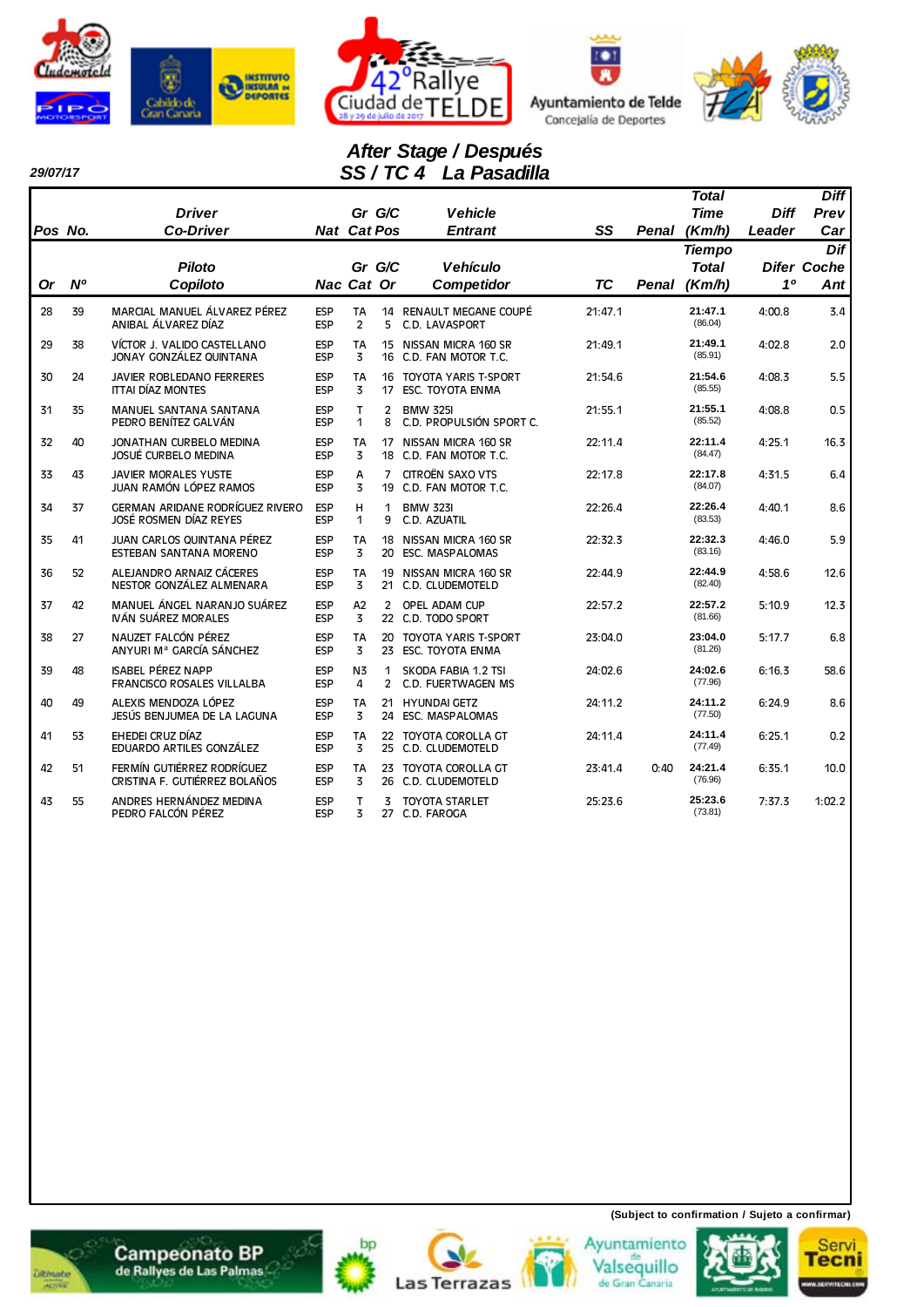







### *SS/TC 5 Los Picos - Cazadores*

 *11.11 Km*

|                | 29/07/17 15:24<br>SS Times /<br><b>Tiempos TC</b> |                                                                |                          |                       |                                                       |        |        |              |       |  |  |
|----------------|---------------------------------------------------|----------------------------------------------------------------|--------------------------|-----------------------|-------------------------------------------------------|--------|--------|--------------|-------|--|--|
|                |                                                   |                                                                |                          | Gr                    | <b>Vehicle</b>                                        |        |        | <b>Diff</b>  | Prev  |  |  |
| Pos No.        |                                                   | Driver / Co-Driver                                             | <b>Nat</b>               | Cat                   | <b>Vehicle</b>                                        | SS     | Km/h   | Leader       | Car   |  |  |
|                |                                                   |                                                                |                          | $\overline{Gr}$       | <b>Entant</b>                                         |        |        | <b>Difer</b> | Coche |  |  |
| Or             | N <sup>o</sup>                                    | Piloto / Copiloto                                              | Nac                      | Cat                   | <b>Competidor</b>                                     | TC     | Km/h   | 10           | Ant   |  |  |
| $\mathbf{1}$   | 3                                                 | IVÁN ARMAS HERNÁNDEZ<br>BERNARDINO GUERRA SANTANA              | <b>ESP</b><br><b>ESP</b> | <b>GTR</b><br>1       | PORSCHE GT3 CUP RAL<br>ESC. MASPALOMAS                | 6:35.7 | 101,08 |              |       |  |  |
| $\overline{2}$ | $\overline{2}$                                    | DOMINGO JOEL RAMOS HERNÁNDEZ<br>MARCOS ANTONIO GUERRA PÉREZ    | <b>ESP</b><br><b>ESP</b> | A<br>1                | <b>MITSUBISHI LANCER EVO VIII</b><br>ESC. TOYOTA ENMA | 6:40.4 | 99,89  | 4.7          | 4.7   |  |  |
| 3              | 1                                                 | VICENTE BOLAÑOS HERRERA<br>MAGNOLIA HERRERA SUÁREZ             | <b>ESP</b><br><b>ESP</b> | $N +$<br>1            | MITSUBISHI LANCER EVO IX<br><b>ESC. TOYOTA ENMA</b>   | 6:44.2 | 98,95  | 8.5          | 3.8   |  |  |
| 4              | 6                                                 | ANIBAL MACHÍN GONZÁLEZ<br>JORDI SAMUEL DÍAZ NEGRÍN             | <b>ESP</b><br><b>ESP</b> | A<br>1                | MITSUBISHI LANCER EVO VIII<br>C.D. LAVASPORT          | 6:52.9 | 96,87  | 17.2         | 8.7   |  |  |
| 5              | 4                                                 | BENJAMÍN AVELLA AGUIRRE<br>AGUSTÍN ALEMÁN MENCÍAS              | <b>ESP</b><br><b>ESP</b> | N <sub>5</sub><br>1   | FORD FIESTA N5<br>ESC. MASPALOMAS                     | 7:07.6 | 93,54  | 31.9         | 14.7  |  |  |
| 6              |                                                   | 9 SR GUSTAVO SOSA ESPINEL<br>EDUARDO GONZÁLEZ DELGADO          | <b>ESP</b><br><b>ESP</b> | т<br>1                | MITSUBISHI SPACE STAR PROT<br><b>RMC MOTORSPORT</b>   | 7:16.8 | 91,57  | 41.1         | 9.2   |  |  |
| 7              | 11                                                | IVÁN ALEMÁN HERNÁNDEZ<br>ANTONIO T. CABALLERO MENA             | <b>ESP</b><br><b>ESP</b> | A2<br>$\overline{2}$  | RENAULT CLIO CUP<br>ESC. MASPALOMAS                   | 7:16.9 | 91,54  | 41.2         | 0.1   |  |  |
| 8              | 14                                                | MARCOS HERNÁNDEZ GONZÁLEZ<br>VÍCTOR MARRERO SUÁREZ             | <b>ESP</b><br><b>ESP</b> | A<br>2                | <b>HONDA CIVIC TYPE-R</b><br>C.D. CLUDEMOTELD         | 7:24.5 | 89,98  | 48.8         | 7.6   |  |  |
| 9              | 12                                                | DAVID SÁNCHEZ GARRIDO<br>JOSÉ ÁNGEL BATISTA FALCÓN             | <b>ESP</b><br><b>ESP</b> | R3T<br>$\overline{2}$ | RENAULT CLIO RS R3T<br>ESC. MASPALOMAS                | 7:25.2 | 89,84  | 49.5         | 0.7   |  |  |
| 10             |                                                   | 17 SR ROBERTO SÁNCHEZ COLLADO<br>MARCOS ARTILES SUÁREZ         | <b>ESP</b><br><b>ESP</b> | Α<br>3                | <b>HONDA CIVIC SIR</b><br>C.D. CLUDEMOTELD            | 7:28.2 | 89,24  | 52.5         | 3.0   |  |  |
| 11             | 10                                                | JESÚS MARÍA LEMES ESPINOSA<br>AYOSE BARRERA FARRAY             | <b>ESP</b><br><b>ESP</b> | A<br>3                | CITROËN SAXO VTS<br>C.D. LAVASPORT                    | 7:29.5 | 88,98  | 53.8         | 1.3   |  |  |
| 12             | 19                                                | ACORÁN NAVARRO CORDERO<br>FRANCISCO GUTIÉRREZ ORTEGA           | <b>ESP</b><br><b>ESP</b> | <b>TA</b><br>3        | <b>TOYOTA YARIS T-SPORT</b><br>ESC. TOYOTA ENMA       | 7:29.9 | 88,90  | 54.2         | 0.4   |  |  |
| 13             | 29                                                | ALEXANDER SANTANA MARTÍN<br>LOREA CANO MEDINA                  | <b>ESP</b><br><b>ESP</b> | T<br>3                | HONDA CIVIC 1.6 16V<br>ESC. MASPALOMAS                | 7:31.3 | 88,62  | 55.6         | 1.4   |  |  |
| 14             | 8                                                 | NOÉ ARMAS VEGA<br>JONATHAN SANTANA SANTANA                     | <b>ESP</b><br><b>ESP</b> | <b>TA</b><br>2        | RENAULT MEGANE COUPÉ<br>ESC. MASPALOMAS               | 7:33.6 | 88,17  | 57.9         | 2.3   |  |  |
| 15             | 22                                                | GUAYASÉN ORTEGA CASTELLANO<br>DANIEL QUINTANA GONZÁLEZ         | <b>ESP</b><br><b>ESP</b> | TA<br>3               | <b>TOYOTA YARIS T-SPORT</b><br>ESC. TOYOTA ENMA       | 7:35.9 | 87,73  | 1:00.2       | 2.3   |  |  |
| 16             | 28                                                | SEBASTIÁN GIL MARTÍN<br>ADRIÁN GIL MARTÍN                      | <b>ESP</b><br><b>ESP</b> | R <sub>2</sub><br>3   | <b>RENAULT TWINGO R2</b><br><b>ESC. ATERURA</b>       | 7:37.2 | 87,48  | 1:01.5       | 1.3   |  |  |
| 17             | 36                                                | IVÁN CABRERA RAVELO<br><b>SERGIO MEDINA MEDINA</b>             | <b>ESP</b><br><b>ESP</b> | Α<br>3                | <b>HONDA CIVIC SIR</b><br>C.D. FAN MOTOR T.C.         | 7:38.7 | 87,19  | 1:03.0       | 1.5   |  |  |
| 18             | 16                                                | VICENTE DEL P. ARENCIBIA HERRERA<br>VÍCTOR MANUEL SUÁREZ RGUEZ | <b>ESP</b><br><b>ESP</b> | <b>TA</b><br>3        | HONDA CIVIC 1.6 16V<br>ESC. MASPALOMAS                | 7:39.9 | 86,97  | 1:04.2       | 1.2   |  |  |
| 19             | 23                                                | OCTAVIO VERONA FALCÓN<br>KEVIN PEÑATE HERNÁNDEZ                | <b>ESP</b><br><b>ESP</b> | <b>TA</b><br>3        | <b>TOYOTA YARIS T-SPORT</b><br>ESC. TOYOTA ENMA       | 7:40.6 | 86,83  | 1:04.9       | 0.7   |  |  |
| 20             | 32                                                | ANTONIO ESTALELLA LIMIÑANA<br>JOSÉ ANTONIO VEGA QUINTANA       | <b>ESP</b><br><b>ESP</b> | N<br>4                | RENAULT CLIO RS 2.0 RAG<br><b>ESC. ATERURA</b>        | 7:40.8 | 86,80  | 1:05.1       | 0.2   |  |  |
| 21             | 20                                                | ERIK GUERRA REYES<br>OMAR HERNÁNDEZ RIVERO                     | <b>ESP</b><br><b>ESP</b> | TA<br>3               | <b>TOYOTA YARIS T-SPORT</b><br>ESC. TOYOTA ENMA       | 7:41.1 | 86,74  | 1:05.4       | 0.3   |  |  |
| 22             | 25                                                | ALEJANDRO MARTÍN AFONSO<br>JACOB PÁEZ OJEDA                    | <b>ESP</b><br><b>ESP</b> | TA<br>3               | <b>TOYOTA YARIS T-SPORT</b><br>ESC. TOYOTA ENMA       | 7:46.5 | 85,74  | 1:10.8       | 5.4   |  |  |
| 23             | 18                                                | BASILIO HERNÁNDEZ MARRERO<br>IBÁN SANTANA SOSA                 | <b>ESP</b><br><b>ESP</b> | TA<br>3               | TOYOTA YARIS T-SPORT<br>ESC. TOYOTA ENMA              | 7:48.3 | 85,41  | 1:12.6       | 1.8   |  |  |
| 24             | 21                                                | JONATHAN GUILLÉN GARCÍA<br>VÍCTOR GUILLÉN GARCÍA               | <b>ESP</b><br><b>ESP</b> | TA<br>3               | <b>TOYOTA YARIS T-SPORT</b><br>ESC. TOYOTA ENMA       | 7:48.9 | 85,30  | 1:13.2       | 0.6   |  |  |
| 25             |                                                   | 33 SR AYTHAMI PÉREZ ROMERO<br>VIRGINIA LIRIA DÍAZ              | <b>ESP</b><br><b>ESP</b> | N<br>4                | <b>RENAULT CLIO RS</b><br>C.D. FAN MOTOR T.C.         | 7:49.8 | 85,13  | 1:14.1       | 0.9   |  |  |
| 26             | 37                                                | GERMAN ARIDANE RODRÍGUEZ RIVERO<br>JOSÉ ROSMEN DÍAZ REYES      | <b>ESP</b><br><b>ESP</b> | н<br>1                | <b>BMW 323I</b><br>C.D. AZUATIL                       | 7:51.1 | 84,90  | 1:15.4       | 1.3   |  |  |
| 27             | 47                                                | JAIME LANG-LENTON RAMÍREZ<br>VÍCTOR MANUEL GARCÍA AFONSO       | <b>ESP</b><br><b>ESP</b> | A<br>1                | SEAT IBIZA 1.8 20V T<br>ESC. ATERURA                  | 7:52.2 | 84,70  | 1:16.5       | 1.1   |  |  |
| 28             | 39                                                | MARCIAL MANUEL ÁLVAREZ PÉREZ<br>ANIBAL ÁLVAREZ DÍAZ            | <b>ESP</b><br><b>ESP</b> | TA<br>2               | RENAULT MEGANE COUPÉ<br>C.D. LAVASPORT                | 7:53.0 | 84,56  | 1:17.3       | 0.8   |  |  |
| 29             |                                                   | 34 SR EDUARDO CARDENES MEDINA<br>ALEJANDRO ADÁN VACA           | <b>ESP</b><br><b>ESP</b> | т<br>$\mathbf{2}$     | <b>VOLKSWAGEN GOLF GTI</b><br>C.D. FAN MOTOR T.C.     | 7:56.5 | 83,94  | 1:20.8       | 3.5   |  |  |

GMH **(Subject to confirmation / Sujeto a confirmar)**









Valsequillo<br>de Gran Canaria

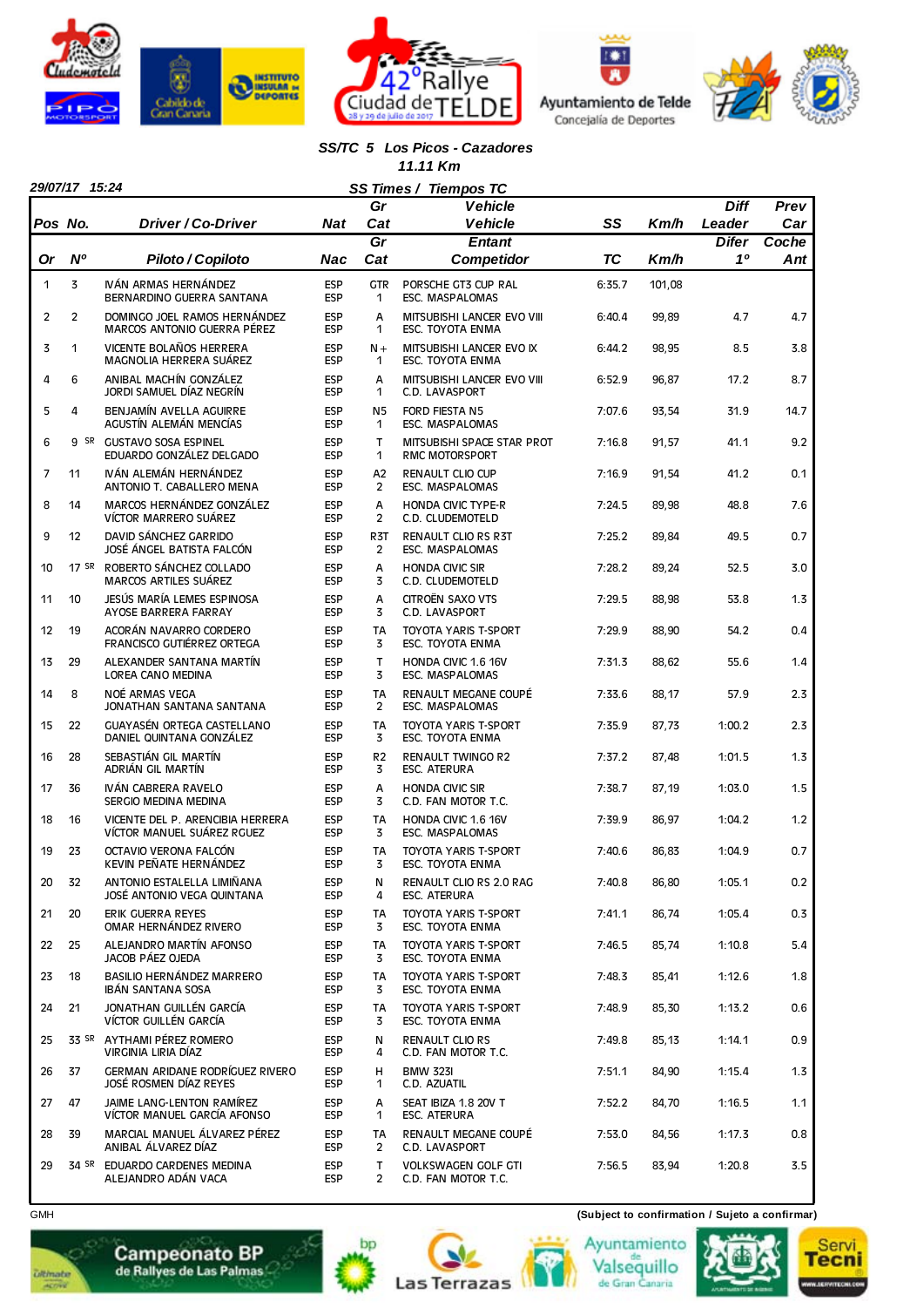







### *SS/TC 5 Los Picos - Cazadores*

|  |  |  |  | '1.11 Km |
|--|--|--|--|----------|
|--|--|--|--|----------|

|         | 29/07/17 15:24 |                                                                |                          |                     | SS Times / Tiempos TC                             |                 |               |              |       |
|---------|----------------|----------------------------------------------------------------|--------------------------|---------------------|---------------------------------------------------|-----------------|---------------|--------------|-------|
|         |                |                                                                |                          | Gr                  | <b>Vehicle</b>                                    |                 |               | <b>Diff</b>  | Prev  |
| Pos No. |                | Driver / Co-Driver                                             | <b>Nat</b>               | Cat                 | <b>Vehicle</b>                                    | SS              | Km/h          | Leader       | Car   |
|         |                |                                                                |                          | Gr                  | <b>Entant</b>                                     |                 |               | <b>Difer</b> | Coche |
| Or      | <b>N°</b>      | Piloto / Copiloto                                              | Nac                      | Cat                 | <b>Competidor</b>                                 | ТC              | Km/h          | 10           | Ant   |
| 30      | 26             | MIGUEL A. LÓPEZ HERRERA<br>SARA ACOSTA NAVEDA                  | <b>ESP</b><br><b>ESP</b> | <b>TA</b><br>3      | <b>TOYOTA YARIS T-SPORT</b><br>ESC. TOYOTA ENMA   | 7:56.8          | 83,88         | 1:21.1       | 0.3   |
| 31      | 31             | PABLO MEDINA FIGUEROA<br>ALBA CABELLO GUERRA                   | ESP<br>ESP               | <b>TA</b><br>3      | <b>HYUNDAI GETZ</b><br>C.D. FAN MOTOR T.C.        | 7:57.2          | 83,81         | 1:21.5       | 0.4   |
| 32      | 35             | MANUEL SANTANA SANTANA<br>PEDRO BENÍTEZ GALVÁN                 | <b>ESP</b><br>ESP        | T.<br>1             | <b>BMW 325I</b><br>C.D. PROPULSIÓN SPORT C.       | 8:00.9          | 83,17         | 1:25.2       | 3.7   |
| 33      | 38             | VÍCTOR J. VALIDO CASTELLANO<br>JONAY GONZÁLEZ QUINTANA         | ESP<br><b>ESP</b>        | <b>TA</b><br>3      | NISSAN MICRA 160 SR<br>C.D. FAN MOTOR T.C.        | 8:02.5          | 82,89         | 1:26.8       | 1.6   |
| 34      | 24             | JAVIER ROBLEDANO FERRERES<br><b>ITTAI DÍAZ MONTES</b>          | ESP<br><b>ESP</b>        | <b>TA</b><br>3      | TOYOTA YARIS T-SPORT<br>ESC. TOYOTA ENMA          | 8:03.6          | 82,70         | 1:27.9       | 1.1   |
| 35      | 45             | ACAYMO MARTÍN VALLE<br>ÁLVARO FERNÁNDEZ CARBALLO               | ESP<br>ESP               | TA<br>$\mathbf{1}$  | <b>BMW 325I</b><br>C.D. PROPULSIÓN SPORT C.       | 8:12.5          | 81,21         | 1:36.8       | 8.9   |
| 36      |                | 30 SR SANTIAGO HERRERA RAMOS<br>BLAS JAVIER ROBAINA PADRÓN     | ESP<br><b>ESP</b>        | <b>TA</b><br>2      | PEUGEOT 106 S16<br>ESC. MASPALOMAS                | 8:12.6          | 81,19         | 1:36.9       | 0.1   |
| 37      | 27             | NAUZET FALCÓN PÉREZ<br>ANYURI Mª GARCÍA SÁNCHEZ                | ESP<br><b>ESP</b>        | <b>TA</b><br>3      | TOYOTA YARIS T-SPORT<br>ESC. TOYOTA ENMA          | 8:20.4          | 79,93         | 1:44.7       | 7.8   |
| 38      | 42             | MANUEL ÁNGEL NARANJO SUÁREZ<br>IVÁN SUÁREZ MORALES             | <b>ESP</b><br><b>ESP</b> | A2<br>3             | OPEL ADAM CUP<br>C.D. TODO SPORT                  | 8:21.2          | 79,80         | 1:45.5       | 0.8   |
| 39      | 52             | ALEJANDRO ARNAIZ CÁCERES<br>NESTOR GONZÁLEZ ALMENARA           | ESP<br><b>ESP</b>        | <b>TA</b><br>3      | NISSAN MICRA 160 SR<br>C.D. CLUDEMOTELD           | 8:21.5          | 79,75         | 1:45.8       | 0.3   |
| 40      | 43             | <b>JAVIER MORALES YUSTE</b><br>JUAN RAMÓN LÓPEZ RAMOS          | ESP<br><b>ESP</b>        | A<br>3              | CITROËN SAXO VTS<br>C.D. FAN MOTOR T.C.           | 8:29.0          | 78.58         | 1:53.3       | 7.5   |
| 41      | 41             | JUAN CARLOS QUINTANA PÉREZ<br><b>ESTEBAN SANTANA MORENO</b>    | ESP<br>ESP               | <b>TA</b><br>3      | NISSAN MICRA 160 SR<br><b>ESC. MASPALOMAS</b>     | 8:31.3          | 78,22         | 1:55.6       | 2.3   |
| 42      | 51             | FERMÍN GUTIÉRREZ RODRÍGUEZ<br>CRISTINA F. GUTIÉRREZ BOLAÑOS    | ESP<br>ESP               | <b>TA</b><br>3      | <b>TOYOTA COROLLA GT</b><br>C.D. CLUDEMOTELD      | 8:39.9          | 76,93         | 2:04.2       | 8.6   |
| 43      | 48             | <b>ISABEL PÉREZ NAPP</b><br>FRANCISCO ROSALES VILLALBA         | <b>ESP</b><br>ESP        | N <sub>3</sub><br>4 | SKODA FABIA 1.2 TSI<br>C.D. FUERTWAGEN MS         | 8:44.5          | 76,26         | 2:08.8       | 4.6   |
| 44      | 49             | ALEXIS MENDOZA LÓPEZ<br>JESÚS BENJUMEA DE LA LAGUNA            | ESP<br><b>ESP</b>        | <b>TA</b><br>3      | <b>HYUNDAI GETZ</b><br><b>ESC. MASPALOMAS</b>     | 9:00.2          | 74,04         | 2:24.5       | 15.7  |
| 45      | 55             | ANDRES HERNÁNDEZ MEDINA<br>PEDRO FALCÓN PÉREZ                  | ESP<br>ESP               | T<br>3              | <b>TOYOTA STARLET</b><br>C.D. FAROGA              | 9:12.6          | 72,38         | 2:36.9       | 12.4  |
| 46      |                | 54 SR JONATHAN GONZÁLEZ LÓPEZ<br>ELIZABETH DE LA IGLESIA RGUEZ | <b>ESP</b><br>ESP        | A<br>3              | CITROËN C2 VTS<br>C.D. FAN MOTOR T.C.             | 9:30.6          | 70,09         | 2:54.9       | 18.0  |
| 47      | 53             | EHEDEI CRUZ DÍAZ<br>EDUARDO ARTILES GONZÁLEZ                   | ESP<br><b>ESP</b>        | <b>TA</b><br>3      | TOYOTA COROLLA GT<br>C.D. CLUDEMOTELD             | 10:01.3         | 66,52         | 3:25.6       | 30.7  |
|         |                | <b>RETIREMENTS/RETIRADOS</b>                                   |                          |                     |                                                   |                 |               |              |       |
|         | 40             | JONATHAN CURBELO MEDINA<br>JOSUÉCURBELO MEDINA                 | <b>ESP</b><br><b>ESP</b> | <b>TA</b><br>3      | NISSAN MICRA 160 SR<br>C.D. FAN MOTOR T.C.        | <b>ABANDONO</b> |               |              |       |
|         |                | 44 SR ALEJANDRO HERNÁNDEZ GONZÁLEZ<br>PEDRO JOSÉPEÑATE JESÚS   | <b>ESP</b><br><b>ESP</b> | T<br>$\overline{2}$ | <b>VOLKSWAGEN GOLF GTI</b><br>C.D. FAN MOTOR T.C. |                 | ABAND. ENLACE |              |       |
|         | 50             | AGUSTÍN RODRÍGUEZ PULIDO<br>SAMUELTEJERA CABALLERO             | <b>ESP</b><br><b>ESP</b> | <b>TA</b><br>3      | <b>HONDA CIVIC VTI</b><br>C.D. FAN MOTOR T.C.     | <b>AVERIA</b>   |               |              |       |















**Ditmate**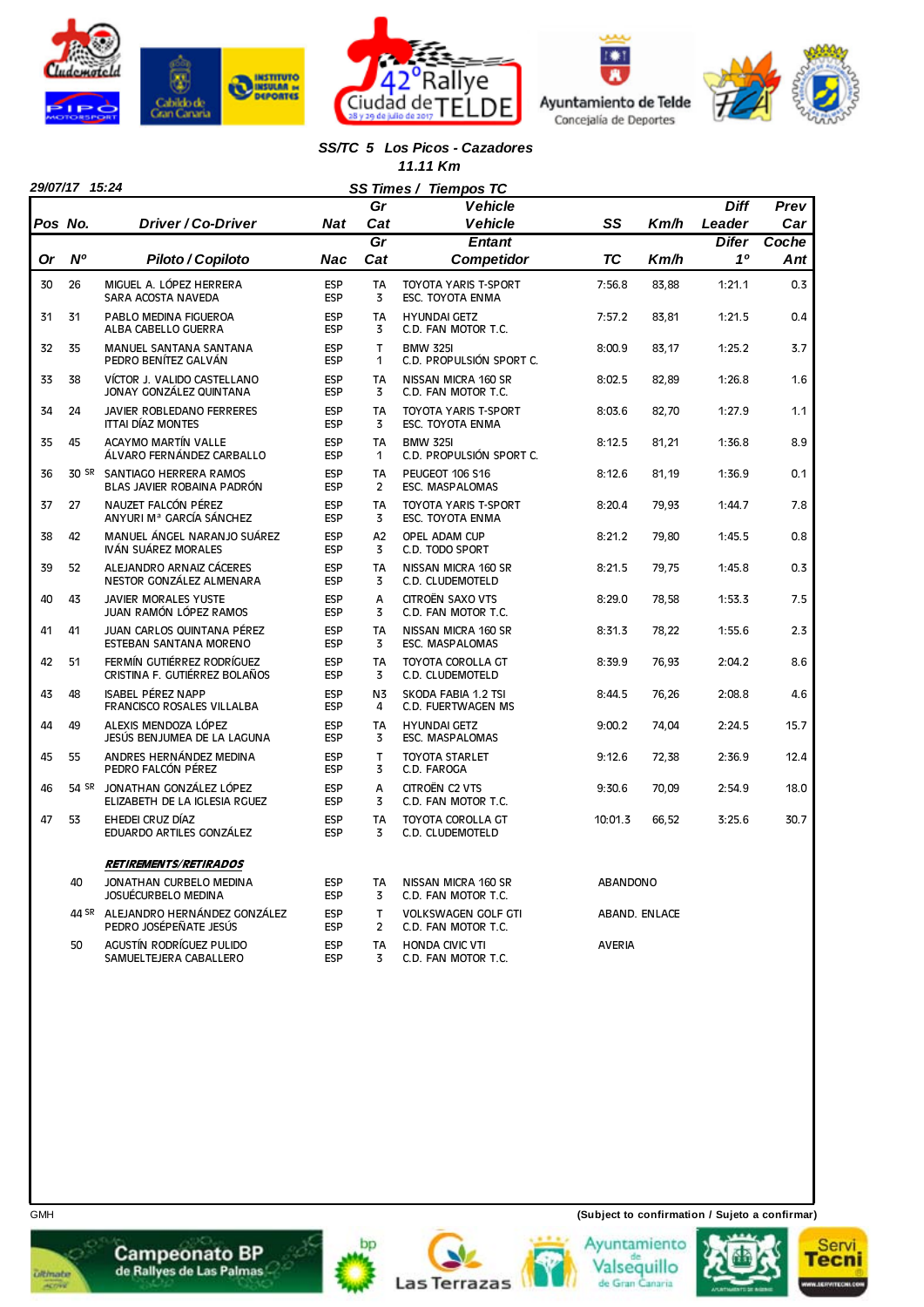







#### *SS/TC 6 Era del Cardón 8.60 Km*

|         | 29/07/17 16:08<br>SS Times / Tiempos TC |                                                                |                          |                             |                                                     |           |       |              |       |  |  |
|---------|-----------------------------------------|----------------------------------------------------------------|--------------------------|-----------------------------|-----------------------------------------------------|-----------|-------|--------------|-------|--|--|
|         |                                         |                                                                |                          | Gr                          | <b>Vehicle</b>                                      |           |       | <b>Diff</b>  | Prev  |  |  |
| Pos No. |                                         | Driver / Co-Driver                                             | Nat                      | Cat                         | <b>Vehicle</b>                                      | SS        | Km/h  | Leader       | Car   |  |  |
|         |                                         |                                                                |                          | Gr                          | <b>Entant</b>                                       |           |       | <b>Difer</b> | Coche |  |  |
| 0r      | N°                                      | Piloto / Copiloto                                              | Nac                      | Cat                         | Competidor                                          | <b>TC</b> | Km/h  | 10           | Ant   |  |  |
| 1       | 3                                       | IVÁN ARMAS HERNÁNDEZ<br>BERNARDINO GUERRA SANTANA              | <b>ESP</b><br><b>ESP</b> | <b>GTR</b><br>1             | PORSCHE GT3 CUP RAL<br>ESC. MASPALOMAS              | 5:26.2    | 94,91 |              |       |  |  |
| 2       | 1                                       | VICENTE BOLAÑOS HERRERA<br>MAGNOLIA HERRERA SUÁREZ             | <b>ESP</b><br><b>ESP</b> | $N +$<br>$\mathbf{1}$       | MITSUBISHI LANCER EVO IX<br>ESC. TOYOTA ENMA        | 5:27.8    | 94,45 | 1.6          | 1.6   |  |  |
| 3       | $\overline{2}$                          | DOMINGO JOEL RAMOS HERNÁNDEZ<br>MARCOS ANTONIO GUERRA PÉREZ    | <b>ESP</b><br><b>ESP</b> | A<br>1                      | MITSUBISHI LANCER EVO VIII<br>ESC. TOYOTA ENMA      | 5:29.0    | 94,10 | 2.8          | 1.2   |  |  |
| 4       | 6                                       | ANIBAL MACHÍN GONZÁLEZ<br>JORDI SAMUEL DÍAZ NEGRÍN             | <b>ESP</b><br><b>ESP</b> | A<br>$\mathbf{1}$           | MITSUBISHI LANCER EVO VIII<br>C.D. LAVASPORT        | 5:38.3    | 91,52 | 12.1         | 9.3   |  |  |
| 5       | 4                                       | BENJAMÍN AVELLA AGUIRRE<br>AGUSTÍN ALEMÁN MENCÍAS              | <b>ESP</b><br><b>ESP</b> | <b>N5</b><br>1              | <b>FORD FIESTA N5</b><br>ESC. MASPALOMAS            | 5:45.8    | 89,53 | 19.6         | 7.5   |  |  |
| 6       | 11                                      | IVÁN ALEMÁN HERNÁNDEZ<br>ANTONIO T. CABALLERO MENA             | <b>ESP</b><br><b>ESP</b> | A2<br>$\overline{2}$        | <b>RENAULT CLIO CUP</b><br>ESC. MASPALOMAS          | 5:48.2    | 88,91 | 22.0         | 2.4   |  |  |
| 7       | 19                                      | ACORÁN NAVARRO CORDERO<br>FRANCISCO GUTIÉRREZ ORTEGA           | <b>ESP</b><br><b>ESP</b> | <b>TA</b><br>3              | <b>TOYOTA YARIS T-SPORT</b><br>ESC. TOYOTA ENMA     | 5:52.5    | 87,83 | 26.3         | 4.3   |  |  |
| 8       | 22                                      | GUAYASÉN ORTEGA CASTELLANO<br>DANIEL QUINTANA GONZÁLEZ         | <b>ESP</b><br><b>ESP</b> | <b>TA</b><br>3              | <b>TOYOTA YARIS T-SPORT</b><br>ESC. TOYOTA ENMA     | 5:52.6    | 87,80 | 26.4         | 0.1   |  |  |
| 9       | 10                                      | JESÚS MARÍA LEMES ESPINOSA<br>AYOSE BARRERA FARRAY             | <b>ESP</b><br><b>ESP</b> | A<br>3                      | CITROËN SAXO VTS<br>C.D. LAVASPORT                  | 5:53.3    | 87,63 | 27.1         | 0.7   |  |  |
| 10      | 29                                      | ALEXANDER SANTANA MARTÍN<br>LOREA CANO MEDINA                  | <b>ESP</b><br><b>ESP</b> | $\mathsf{T}$<br>3           | HONDA CIVIC 1.6 16V<br>ESC. MASPALOMAS              | 5:53.6    | 87,56 | 27.4         | 0.3   |  |  |
| 11      | 8                                       | NOÉ ARMAS VEGA<br>JONATHAN SANTANA SANTANA                     | <b>ESP</b><br><b>ESP</b> | <b>TA</b><br>$\overline{2}$ | RENAULT MEGANE COUPÉ<br>ESC. MASPALOMAS             | 5:55.8    | 87,02 | 29.6         | 2.2   |  |  |
| 12      | 12                                      | DAVID SÁNCHEZ GARRIDO<br>JOSÉ ÁNGEL BATISTA FALCÓN             | <b>ESP</b><br><b>ESP</b> | R3T<br>$\overline{2}$       | RENAULT CLIO RS R3T<br><b>ESC. MASPALOMAS</b>       | 5:58.4    | 86,38 | 32.2         | 2.6   |  |  |
| 13      | 14                                      | MARCOS HERNÁNDEZ GONZÁLEZ<br>VÍCTOR MARRERO SUÁREZ             | <b>ESP</b><br><b>ESP</b> | A<br>2                      | <b>HONDA CIVIC TYPE-R</b><br>C.D. CLUDEMOTELD       | 5:58.4    | 86,38 | 32.2         | 0.0   |  |  |
| 14      |                                         | 9 SR GUSTAVO SOSA ESPINEL<br>EDUARDO GONZÁLEZ DELGADO          | <b>ESP</b><br><b>ESP</b> | $\mathsf{T}$<br>1           | MITSUBISHI SPACE STAR PROT<br><b>RMC MOTORSPORT</b> | 5:58.7    | 86,31 | 32.5         | 0.3   |  |  |
| 15      |                                         | 17 SR ROBERTO SÁNCHEZ COLLADO<br><b>MARCOS ARTILES SUÁREZ</b>  | <b>ESP</b><br><b>ESP</b> | A<br>3                      | <b>HONDA CIVIC SIR</b><br>C.D. CLUDEMOTELD          | 5:59.0    | 86,24 | 32.8         | 0.3   |  |  |
| 16      | 28                                      | SEBASTIÁN GIL MARTÍN<br>ADRIÁN GIL MARTÍN                      | <b>ESP</b><br><b>ESP</b> | R <sub>2</sub><br>3         | <b>RENAULT TWINGO R2</b><br><b>ESC. ATERURA</b>     | 6:00.6    | 85,86 | 34.4         | 1.6   |  |  |
| 17      | 25                                      | ALEJANDRO MARTÍN AFONSO<br>JACOB PÁEZ OJEDA                    | <b>ESP</b><br><b>ESP</b> | <b>TA</b><br>3              | <b>TOYOTA YARIS T-SPORT</b><br>ESC. TOYOTA ENMA     | 6:01.4    | 85,67 | 35.2         | 0.8   |  |  |
| 18      | 16                                      | VICENTE DEL P. ARENCIBIA HERRERA<br>VÍCTOR MANUEL SUÁREZ RGUEZ | <b>ESP</b><br><b>ESP</b> | <b>TA</b><br>3              | HONDA CIVIC 1.6 16V<br>ESC. MASPALOMAS              | 6:01.6    | 85,62 | 35.4         | 0.2   |  |  |
| 19      | 36                                      | IVÁN CABRERA RAVELO<br>SERGIO MEDINA MEDINA                    | <b>ESP</b><br><b>ESP</b> | A<br>3                      | <b>HONDA CIVIC SIR</b><br>C.D. FAN MOTOR T.C.       | 6:02.2    | 85,48 | 36.0         | 0.6   |  |  |
| 20      | 20                                      | ERIK GUERRA REYES<br>OMAR HERNÁNDEZ RIVERO                     | ESP<br><b>ESP</b>        | TA<br>3                     | TOYOTA YARIS T-SPORT<br>ESC. TOYOTA ENMA            | 6:02.8    | 85,34 | 36.6         | 0.6   |  |  |
| 21      | 21                                      | JONATHAN GUILLÉN GARCÍA<br>VÍCTOR GUILLÉN GARCÍA               | <b>ESP</b><br><b>ESP</b> | TA<br>3                     | TOYOTA YARIS T-SPORT<br>ESC. TOYOTA ENMA            | 6:03.1    | 85,27 | 36.9         | 0.3   |  |  |
| 22      |                                         | 30 SR SANTIAGO HERRERA RAMOS<br>BLAS JAVIER ROBAINA PADRÓN     | <b>ESP</b><br><b>ESP</b> | TA<br>2                     | PEUGEOT 106 S16<br><b>ESC. MASPALOMAS</b>           | 6:03.3    | 85,22 | 37.1         | 0.2   |  |  |
| 23      | 26                                      | MIGUEL A. LÓPEZ HERRERA<br>SARA ACOSTA NAVEDA                  | <b>ESP</b><br><b>ESP</b> | TA<br>3                     | <b>TOYOTA YARIS T-SPORT</b><br>ESC. TOYOTA ENMA     | 6:05.0    | 84,82 | 38.8         | 1.7   |  |  |
| 24      | 18                                      | BASILIO HERNÁNDEZ MARRERO<br><b>IBÁN SANTANA SOSA</b>          | <b>ESP</b><br><b>ESP</b> | TA<br>3                     | <b>TOYOTA YARIS T-SPORT</b><br>ESC. TOYOTA ENMA     | 6:05.3    | 84,75 | 39.1         | 0.3   |  |  |
| 25      | 31                                      | PABLO MEDINA FIGUEROA<br>ALBA CABELLO GUERRA                   | <b>ESP</b><br><b>ESP</b> | TA<br>3                     | <b>HYUNDAI GETZ</b><br>C.D. FAN MOTOR T.C.          | 6:08.0    | 84,13 | 41.8         | 2.7   |  |  |
| 26      | 32                                      | ANTONIO ESTALELLA LIMIÑANA<br>JOSÉ ANTONIO VEGA QUINTANA       | <b>ESP</b><br>ESP        | N<br>4                      | RENAULT CLIO RS 2.0 RAG<br>ESC. ATERURA             | 6:08.4    | 84,04 | 42.2         | 0.4   |  |  |
| 27      |                                         | 34 SR EDUARDO CARDENES MEDINA<br>ALEJANDRO ADÁN VACA           | <b>ESP</b><br><b>ESP</b> | T<br>2                      | <b>VOLKSWAGEN GOLF GTI</b><br>C.D. FAN MOTOR T.C.   | 6:09.5    | 83,79 | 43.3         | 1.1   |  |  |
| 28      | 23                                      | OCTAVIO VERONA FALCÓN<br>KEVIN PEÑATE HERNÁNDEZ                | <b>ESP</b><br><b>ESP</b> | TA<br>3                     | <b>TOYOTA YARIS T-SPORT</b><br>ESC. TOYOTA ENMA     | 6:10.4    | 83,59 | 44.2         | 0.9   |  |  |
| 29      | 37                                      | GERMAN ARIDANE RODRÍGUEZ RIVERO<br>JOSÉ ROSMEN DÍAZ REYES      | <b>ESP</b><br><b>ESP</b> | н<br>1                      | <b>BMW 323I</b><br>C.D. AZUATIL                     | 6:16.8    | 82,17 | 50.6         | 6.4   |  |  |

GMH **(Subject to confirmation / Sujeto a confirmar)**





**Ditmate** 

 $\overline{\phantom{a}}$ 









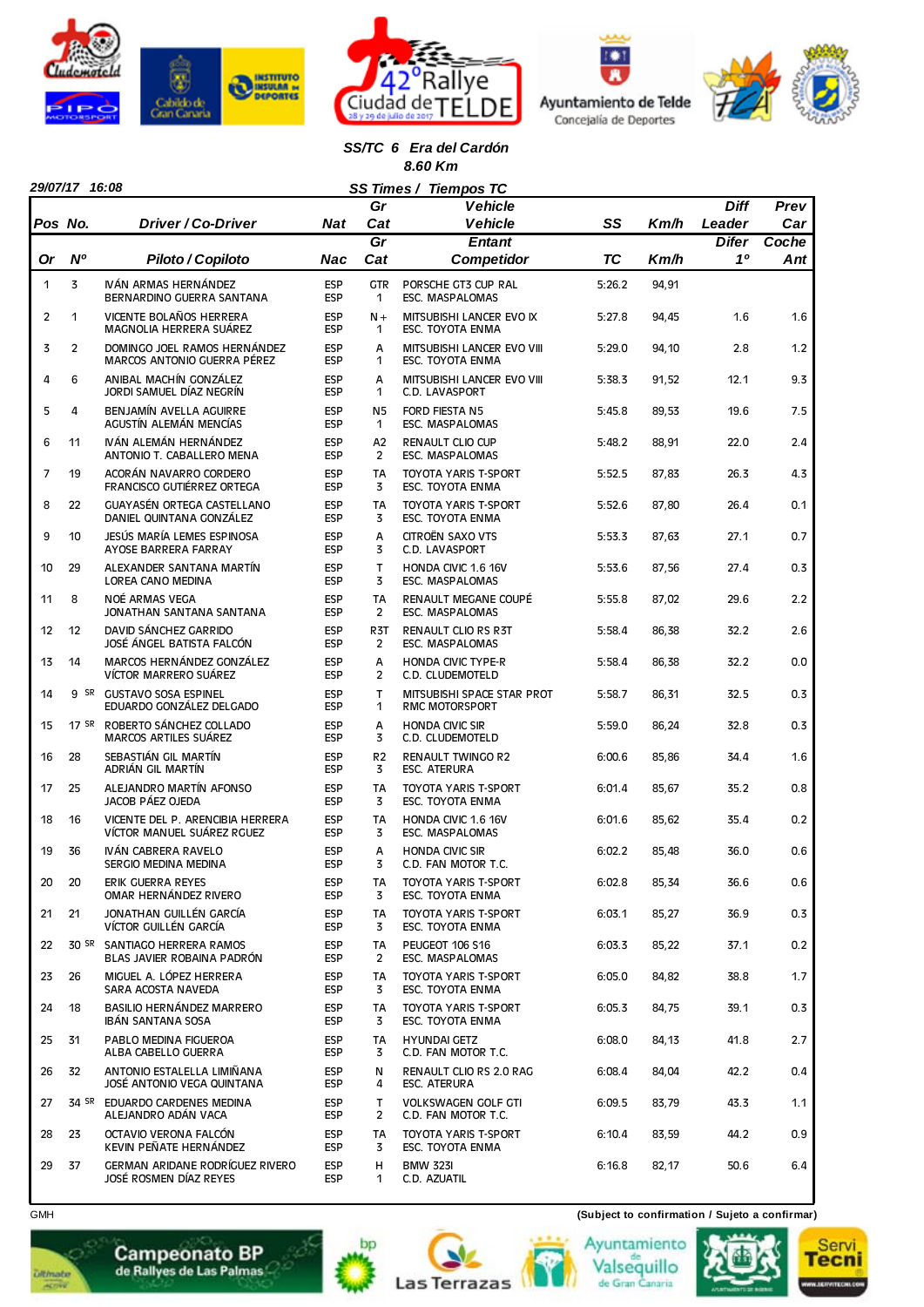







#### *SS/TC 6 Era del Cardón 8.60 Km*

|    |                |                                                                |                          | SS Times /<br>Gr            | <b>Tiempos TC</b><br><b>Vehicle</b>             |               |               | <b>Diff</b>  | Prev  |
|----|----------------|----------------------------------------------------------------|--------------------------|-----------------------------|-------------------------------------------------|---------------|---------------|--------------|-------|
|    | Pos No.        | Driver / Co-Driver                                             | Nat                      | Cat                         | <b>Vehicle</b>                                  | SS            | Km/h          | Leader       | Car   |
|    |                |                                                                |                          | $\overline{Gr}$             | <b>Entant</b>                                   |               |               | <b>Difer</b> | Coche |
| Or | N <sup>o</sup> | Piloto / Copiloto                                              | Nac                      | Cat                         | <b>Competidor</b>                               | <b>TC</b>     | Km/h          | 10           | Ant   |
| 30 | 24             | JAVIER ROBLEDANO FERRERES<br><b>ITTAI DÍAZ MONTES</b>          | <b>ESP</b><br><b>ESP</b> | TA<br>3                     | TOYOTA YARIS T-SPORT<br>ESC. TOYOTA ENMA        | 6:23.5        | 80,73         | 57.3         | 6.7   |
| 31 | 47             | JAIME LANG-LENTON RAMÍREZ<br>VÍCTOR MANUEL GARCÍA AFONSO       | <b>ESP</b><br><b>ESP</b> | A<br>1                      | SEAT IBIZA 1.8 20V T<br><b>ESC. ATERURA</b>     | 6:23.8        | 80,67         | 57.6         | 0.3   |
| 32 | 42             | MANUEL ÁNGEL NARANJO SUÁREZ<br>IVÁN SUÁREZ MORALES             | <b>ESP</b><br><b>ESP</b> | A <sub>2</sub><br>3         | OPEL ADAM CUP<br>C.D. TODO SPORT                | 6:28.4        | 79,71         | 1:02.2       | 4.6   |
| 33 | 35             | <b>MANUEL SANTANA SANTANA</b><br>PEDRO BENÍTEZ GALVÁN          | <b>ESP</b><br><b>ESP</b> | $\mathsf{T}$<br>1           | <b>BMW 325I</b><br>C.D. PROPULSIÓN SPORT C.     | 6:29.3        | 79,53         | 1:03.1       | 0.9   |
| 34 | 27             | NAUZET FALCÓN PÉREZ<br>ANYURI Mª GARCÍA SÁNCHEZ                | <b>ESP</b><br><b>ESP</b> | <b>TA</b><br>3              | <b>TOYOTA YARIS T-SPORT</b><br>ESC. TOYOTA ENMA | 6:31.2        | 79,14         | 1:05.0       | 1.9   |
| 35 | 52             | ALEJANDRO ARNAIZ CÁCERES<br>NESTOR GONZÁLEZ ALMENARA           | ESP<br><b>ESP</b>        | <b>TA</b><br>$\overline{3}$ | NISSAN MICRA 160 SR<br>C.D. CLUDEMOTELD         | 6:33.5        | 78,68         | 1:07.3       | 2.3   |
| 36 | 53             | EHEDEI CRUZ DÍAZ<br>EDUARDO ARTILES GONZÁLEZ                   | <b>ESP</b><br><b>ESP</b> | <b>TA</b><br>3              | <b>TOYOTA COROLLA GT</b><br>C.D. CLUDEMOTELD    | 6:33.6        | 78,66         | 1:07.4       | 0.1   |
| 37 | 39             | MARCIAL MANUEL ÁLVAREZ PÉREZ<br>ANIBAL ÁLVAREZ DÍAZ            | <b>ESP</b><br><b>ESP</b> | <b>TA</b><br>$\overline{2}$ | RENAULT MEGANE COUPÉ<br>C.D. LAVASPORT          | 6:34.0        | 78,58         | 1:07.8       | 0.4   |
| 38 | 43             | <b>JAVIER MORALES YUSTE</b><br>JUAN RAMÓN LÓPEZ RAMOS          | <b>ESP</b><br><b>ESP</b> | A<br>3                      | CITROËN SAXO VTS<br>C.D. FAN MOTOR T.C.         | 6:34.3        | 78,52         | 1:08.1       | 0.3   |
| 39 | 51             | FERMÍN GUTIÉRREZ RODRÍGUEZ<br>CRISTINA F. GUTIÉRREZ BOLAÑOS    | <b>ESP</b><br><b>ESP</b> | <b>TA</b><br>3              | <b>TOYOTA COROLLA GT</b><br>C.D. CLUDEMOTELD    | 6:43.6        | 76,71         | 1:17.4       | 9.3   |
| 40 | 49             | ALEXIS MENDOZA LÓPEZ<br>JESÚS BENJUMEA DE LA LAGUNA            | <b>ESP</b><br><b>ESP</b> | TA<br>3                     | <b>HYUNDAI GETZ</b><br><b>ESC. MASPALOMAS</b>   | 6:45.0        | 76,44         | 1:18.8       | 1.4   |
| 41 | 48             | <b>ISABEL PÉREZ NAPP</b><br><b>FRANCISCO ROSALES VILLALBA</b>  | <b>ESP</b><br><b>ESP</b> | N3<br>4                     | SKODA FABIA 1.2 TSI<br>C.D. FUERTWAGEN MS       | 7:00.7        | 73,59         | 1:34.5       | 15.7  |
| 42 |                | 54 SR JONATHAN GONZÁLEZ LÓPEZ<br>ELIZABETH DE LA IGLESIA RGUEZ | <b>ESP</b><br><b>ESP</b> | A<br>3                      | CITROËN C2 VTS<br>C.D. FAN MOTOR T.C.           | 7:00.8        | 73,57         | 1:34.6       | 0.1   |
| 43 | 55             | ANDRES HERNÁNDEZ MEDINA<br>PEDRO FALCÓN PÉREZ                  | <b>ESP</b><br><b>ESP</b> | T<br>3                      | <b>TOYOTA STARLET</b><br>C.D. FAROGA            | 7:42.2        | 66,98         | 2:16.0       | 41.4  |
|    |                | <b>RETIREMENTS/RETIRADOS</b>                                   |                          |                             |                                                 |               |               |              |       |
|    |                | 33 SR AYTHAMI PÉREZ ROMERO<br>VIRGINIALIRIA DÍAZ               | <b>ESP</b><br><b>ESP</b> | N<br>4                      | <b>RENAULT CLIO RS</b><br>C.D. FAN MOTOR T.C.   | <b>AVERIA</b> |               |              |       |
|    | 38             | VÍCTOR J. VALIDO CASTELLANO<br>JONAY GONZÁLEZ QUINTANA         | ESP<br><b>ESP</b>        | <b>TA</b><br>3              | NISSAN MICRA 160 SR<br>C.D. FAN MOTOR T.C.      | SALIDA CTRA.  |               |              |       |
|    | 41             | JUAN CARLOS QUINTANA PÉREZ<br>ESTEBANSANTANA MORENO            | <b>ESP</b><br><b>ESP</b> | TA<br>3                     | NISSAN MICRA 160 SR<br><b>ESC. MASPALOMAS</b>   | SALIDA CTRA.  |               |              |       |
|    | 45             | <b>ACAYMO MARTÍN VALLE</b><br>ÁLVAROFERNÁNDEZ CARBALLO         | <b>ESP</b><br><b>ESP</b> | TA<br>1                     | <b>BMW 325I</b><br>C.D. PROPULSIÓN SPORT C.     |               | ABAND. ENLACE |              |       |

GMH **(Subject to confirmation / Sujeto a confirmar)**













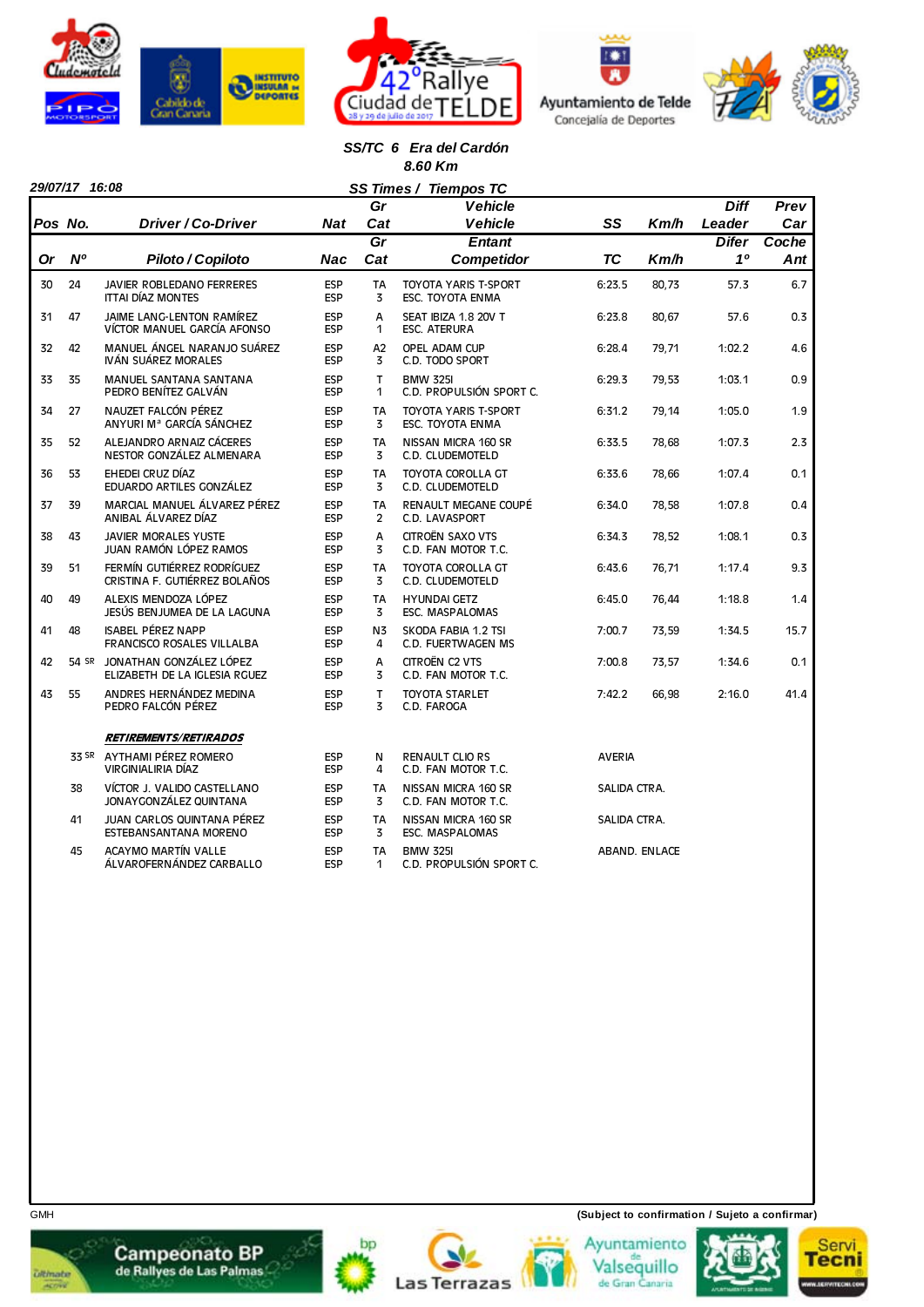

*29/07/17* 







# *After Stage / Después SS / TC 6 Era del Cardón*

|           |                | <b>Driver</b>                                                  |                          | Gr G/C                           |                     | <b>Vehicle</b>                                         |           |       | Total<br>Time                 | Diff   | Diff<br>Prev              |
|-----------|----------------|----------------------------------------------------------------|--------------------------|----------------------------------|---------------------|--------------------------------------------------------|-----------|-------|-------------------------------|--------|---------------------------|
| Pos No.   |                | <b>Co-Driver</b>                                               | <b>Nat Cat Pos</b>       |                                  |                     | <b>Entrant</b>                                         | SS        | Penal | (Km/h)                        | Leader | Car                       |
|           |                | <b>Piloto</b>                                                  |                          | Gr G/C                           |                     | <b>Vehículo</b>                                        |           |       | <b>Tiempo</b><br><b>Total</b> |        | Dif<br><b>Difer Coche</b> |
| <b>Or</b> | N°             | Copiloto                                                       | Nac Cat Or               |                                  |                     | <b>Competidor</b>                                      | <b>TC</b> | Penal | (Km/h)                        | 10     | Ant                       |
| 1         | 3              | IVÁN ARMAS HERNÁNDEZ<br>BERNARDINO GUERRA SANTANA              | <b>ESP</b><br><b>ESP</b> | <b>GTR</b><br>1                  | 1<br>1              | PORSCHE GT3 CUP RAL<br><b>ESC. MASPALOMAS</b>          | 29:48.2   |       | 29:48.2<br>(102.57)           |        |                           |
| 2         | 1              | VICENTE BOLAÑOS HERRERA<br>MAGNOLIA HERRERA SUÁREZ             | <b>ESP</b><br><b>ESP</b> | $N +$<br>1                       | $\mathbf{1}$<br>2   | MITSUBISHI LANCER EVO IX<br><b>ESC. TOYOTA ENMA</b>    | 30:22.4   |       | 30:22.4<br>(100.65)           | 34.2   | 34.2                      |
| 3         | $\overline{2}$ | DOMINGO JOEL RAMOS HERNÁNDEZ<br>MARCOS ANTONIO GUERRA PÉREZ    | <b>ESP</b><br><b>ESP</b> | A<br>1                           | $\mathbf 1$<br>3    | MITSUBISHI LANCER EVO VIII<br><b>ESC. TOYOTA ENMA</b>  | 30:52.9   |       | 30:52.9<br>(98.99)            | 1:04.7 | 30.5                      |
| 4         | 6              | ANIBAL MACHÍN GONZÁLEZ<br>JORDI SAMUEL DÍAZ NEGRÍN             | <b>ESP</b><br><b>ESP</b> | A<br>1                           | $\overline{2}$<br>4 | MITSUBISHI LANCER EVO VIII<br>C.D. LAVASPORT           | 30:58.5   |       | 30:58.5<br>(98.69)            | 1:10.3 | 5.6                       |
| 5         | 11             | IVÁN ALEMÁN HERNÁNDEZ<br>ANTONIO T. CABALLERO MENA             | <b>ESP</b><br><b>ESP</b> | A <sub>2</sub><br>$\overline{2}$ | $\mathbf 1$<br>1    | <b>RENAULT CLIO CUP</b><br>ESC. MASPALOMAS             | 32:35.4   |       | 32:35.4<br>(93.80)            | 2:47.2 | 1:36.9                    |
| 6         | 4              | BENJAMÍN AVELLA AGUIRRE<br>AGUSTÍN ALEMÁN MENCÍAS              | <b>ESP</b><br><b>ESP</b> | N <sub>5</sub><br>1              | $\mathbf{1}$<br>5   | <b>FORD FIESTA N5</b><br><b>ESC. MASPALOMAS</b>        | 32:37.1   |       | 32:37.1<br>(93.72)            | 2:48.9 | 1.7                       |
| 7         | 10             | JESÚS MARÍA LEMES ESPINOSA<br>AYOSE BARRERA FARRAY             | <b>ESP</b><br><b>ESP</b> | A<br>3                           | 3<br>1              | CITROËN SAXO VTS<br>C.D. LAVASPORT                     | 33:30.1   |       | 33:30.1<br>(91.25)            | 3:41.9 | 53.0                      |
| 8         | 12             | DAVID SÁNCHEZ GARRIDO<br>JOSÉ ÁNGEL BATISTA FALCÓN             | <b>ESP</b><br><b>ESP</b> | R <sub>3</sub> T<br>2            | 1<br>2              | <b>RENAULT CLIO RS R3T</b><br><b>ESC. MASPALOMAS</b>   | 33:34.7   |       | 33:34.7<br>(91.04)            | 3:46.5 | 4.6                       |
| 9         | 19             | ACORÁN NAVARRO CORDERO<br>FRANCISCO GUTIÉRREZ ORTEGA           | <b>ESP</b><br><b>ESP</b> | <b>TA</b><br>3                   | 1                   | <b>TOYOTA YARIS T-SPORT</b><br>2 ESC. TOYOTA ENMA      | 33:36.8   |       | 33:36.8<br>(90.95)            | 3:48.6 | 2.1                       |
| 10        | 22             | GUAYASÉN ORTEGA CASTELLANO<br>DANIEL QUINTANA GONZÁLEZ         | <b>ESP</b><br><b>ESP</b> | <b>TA</b><br>3                   | $\overline{2}$<br>3 | <b>TOYOTA YARIS T-SPORT</b><br><b>ESC. TOYOTA ENMA</b> | 33:50.8   |       | 33:50.8<br>(90.32)            | 4:02.6 | 14.0                      |
| 11        | 14             | MARCOS HERNÁNDEZ GONZÁLEZ<br>VÍCTOR MARRERO SUÁREZ             | <b>ESP</b><br><b>ESP</b> | A<br>2                           | 4<br>3              | <b>HONDA CIVIC TYPE-R</b><br>C.D. CLUDEMOTELD          | 33:52.9   |       | 33:52.9<br>(90.23)            | 4:04.7 | 2.1                       |
| 12        | 29             | ALEXANDER SANTANA MARTÍN<br>LOREA CANO MEDINA                  | <b>ESP</b><br><b>ESP</b> | T.<br>3                          | 1<br>4              | HONDA CIVIC 1.6 16V<br><b>ESC. MASPALOMAS</b>          | 33:58.0   |       | 33:58.0<br>(90.00)            | 4:09.8 | 5.1                       |
| 13        | 8              | NOÉ ARMAS VEGA<br>JONATHAN SANTANA SANTANA                     | <b>ESP</b><br><b>ESP</b> | TA<br>$\overline{2}$             | 3<br>4              | RENAULT MEGANE COUPÉ<br><b>ESC. MASPALOMAS</b>         | 33:53.5   | 0:10  | 34:03.5<br>(89.76)            | 4:15.3 | 5.5                       |
| 14        | 20             | ERIK GUERRA REYES<br>OMAR HERNÁNDEZ RIVERO                     | <b>ESP</b><br><b>ESP</b> | <b>TA</b><br>3                   | 4<br>5              | <b>TOYOTA YARIS T-SPORT</b><br><b>ESC. TOYOTA ENMA</b> | 34:18.3   |       | 34:18.3<br>(89.11)            | 4:30.1 | 14.8                      |
| 15        | 36             | IVÁN CABRERA RAVELO<br>SERGIO MEDINA MEDINA                    | <b>ESP</b><br><b>ESP</b> | А<br>3                           | 5<br>6              | <b>HONDA CIVIC SIR</b><br>C.D. FAN MOTOR T.C.          | 34:20.7   |       | 34:20.7<br>(89.01)            | 4:32.5 | 2.4                       |
| 16        | 32             | ANTONIO ESTALELLA LIMIÑANA<br>JOSÉ ANTONIO VEGA QUINTANA       | <b>ESP</b><br><b>ESP</b> | N<br>4                           | 1<br>1              | RENAULT CLIO RS 2.0 RAG<br><b>ESC. ATERURA</b>         | 34:37.7   |       | 34:37.7<br>(88.28)            | 4:49.5 | 17.0                      |
| 17        | 16             | VICENTE DEL P. ARENCIBIA HERRERA<br>VÍCTOR MANUEL SUÁREZ RGUEZ | <b>ESP</b><br><b>ESP</b> | <b>TA</b><br>3                   | 5<br>7              | HONDA CIVIC 1.6 16V<br>ESC. MASPALOMAS                 | 34:39.9   |       | 34:39.9<br>(88.19)            | 4:51.7 | 2.2                       |
| 18        | 28             | SEBASTIÁN GIL MARTÍN<br>ADRIÁN GIL MARTÍN                      | <b>ESP</b><br><b>ESP</b> | R <sub>2</sub><br>3              | 1<br>8              | <b>RENAULT TWINGO R2</b><br><b>ESC. ATERURA</b>        | 34:40.2   |       | 34:40.2<br>(88.17)            | 4:52.0 | 0.3                       |
| 19        | 25             | ALEJANDRO MARTÍN AFONSO<br>JACOB PÁEZ OJEDA                    | ESP<br><b>ESP</b>        | TA<br>3                          | 6<br>9              | TOYOTA YARIS T-SPORT<br>ESC. TOYOTA ENMA               | 34:40.9   |       | 34:40.9<br>(88.14)            | 4:52.7 | 0.7                       |
| 20        | 23             | OCTAVIO VERONA FALCÓN<br>KEVIN PEÑATE HERNÁNDEZ                | <b>ESP</b><br><b>ESP</b> | TA<br>3                          | 7<br>10             | TOYOTA YARIS T-SPORT<br>ESC. TOYOTA ENMA               | 34:48.1   |       | 34:48.1<br>(87.84)            | 5:00.0 | 7.2                       |
| 21        | 21             | JONATHAN GUILLÉN GARCÍA<br>VÍCTOR GUILLÉN GARCÍA               | <b>ESP</b><br><b>ESP</b> | TA<br>3                          | 8                   | TOYOTA YARIS T-SPORT<br>11 ESC. TOYOTA ENMA            | 35:00.1   |       | 35:00.1<br>(87.34)            | 5:11.9 | 12.0                      |
| 22        | 26             | MIGUEL A. LÓPEZ HERRERA<br>SARA ACOSTA NAVEDA                  | <b>ESP</b><br><b>ESP</b> | TA<br>3                          | 9                   | TOYOTA YARIS T-SPORT<br>12 ESC. TOYOTA ENMA            | 35:06.2   |       | 35:06.2<br>(87.09)            | 5:18.0 | 6.1                       |
| 23        | 18             | BASILIO HERNÁNDEZ MARRERO<br>IBÁN SANTANA SOSA                 | <b>ESP</b><br><b>ESP</b> | TA<br>3                          |                     | 10 TOYOTA YARIS T-SPORT<br>13 ESC. TOYOTA ENMA         | 35:07.5   |       | 35:07.5<br>(87.03)            | 5:19.3 | 1.3                       |
| 24        | 31             | PABLO MEDINA FIGUEROA<br>ALBA CABELLO GUERRA                   | <b>ESP</b><br><b>ESP</b> | TA<br>3                          |                     | 11 HYUNDAI GETZ<br>14 C.D. FAN MOTOR T.C.              | 35:23.0   |       | 35:23.0<br>(86.40)            | 5:34.8 | 15.5                      |
| 25        | 47             | JAIME LANG-LENTON RAMÍREZ<br>VÍCTOR MANUEL GARCÍA AFONSO       | <b>ESP</b><br><b>ESP</b> | А<br>1                           | 6<br>6              | SEAT IBIZA 1.8 20V T<br>ESC. ATERURA                   | 35:59.7   |       | 35:59.7<br>(84.93)            | 6:11.5 | 36.7                      |
| 26        | 39             | MARCIAL MANUEL ÁLVAREZ PÉREZ<br>ANIBAL ÁLVAREZ DÍAZ            | <b>ESP</b><br><b>ESP</b> | TA<br>2                          |                     | 12 RENAULT MEGANE COUPÉ<br>5 C.D. LAVASPORT            | 36:14.1   |       | 36:14.1<br>(84.37)            | 6:25.9 | 14.4                      |
| 27        | 24             | JAVIER ROBLEDANO FERRERES<br>ITTAI DÍAZ MONTES                 | ESP<br><b>ESP</b>        | TA<br>3                          |                     | 13 TOYOTA YARIS T-SPORT<br>15 ESC. TOYOTA ENMA         | 36:21.7   |       | 36:21.7<br>(84.07)            | 6:33.5 | 7.6                       |

bp

**Las Terrazas** 





Servi

**Tecni** 

Ayuntamiento

Valsequillo<br>de Gran Canaria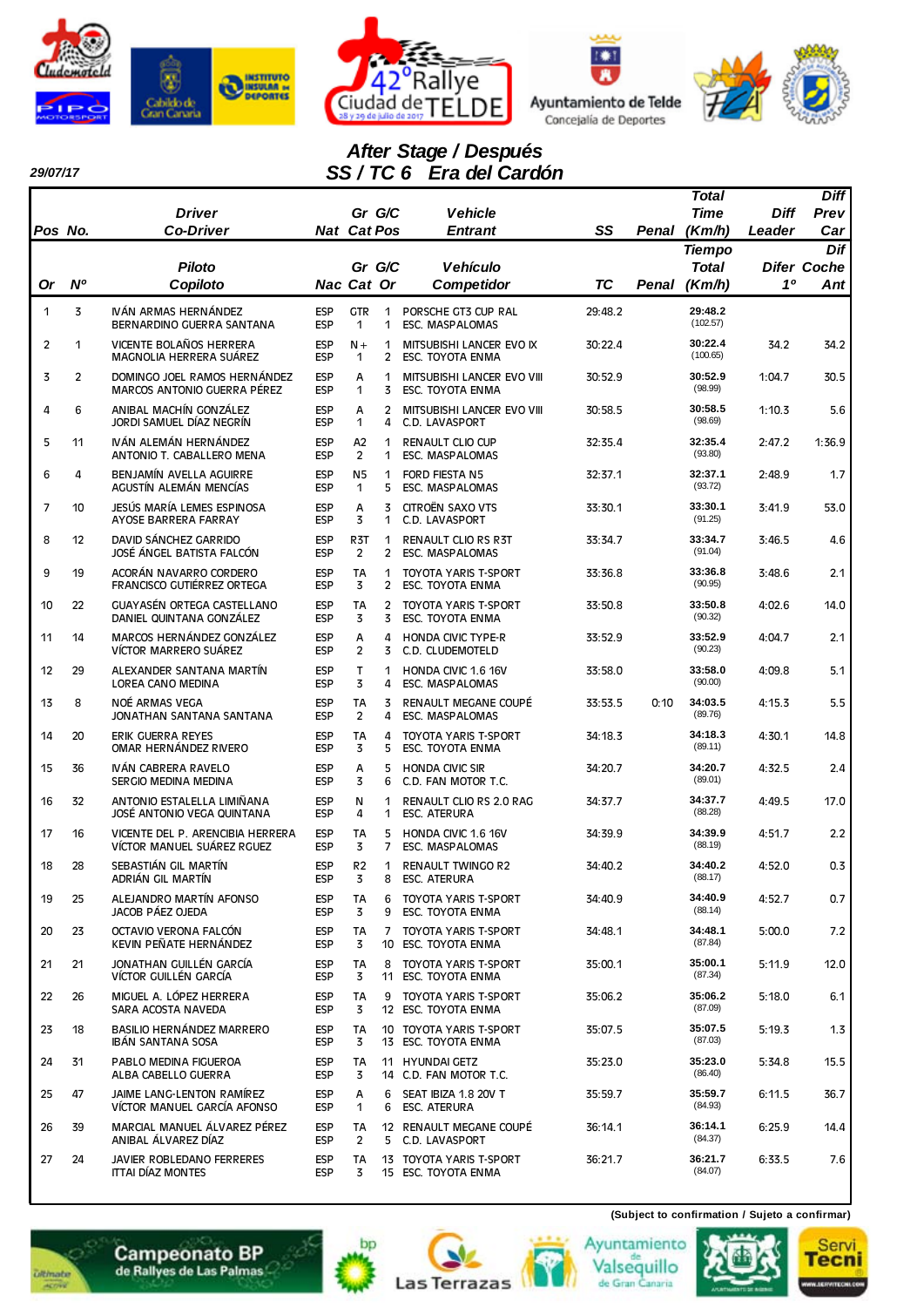







#### *29/07/17*

 $\overline{\phantom{a}}$ 

# *After Stage / Después SS / TC 6 Era del Cardón*

|           |           |                                                               |                          |                             |                     |                                                 |           |       | <b>Total</b>       |                | <b>Diff</b>        |
|-----------|-----------|---------------------------------------------------------------|--------------------------|-----------------------------|---------------------|-------------------------------------------------|-----------|-------|--------------------|----------------|--------------------|
|           |           | <b>Driver</b>                                                 |                          | Gr G/C                      |                     | <b>Vehicle</b>                                  |           |       | <b>Time</b>        | <b>Diff</b>    | Prev               |
| Pos No.   |           | <b>Co-Driver</b>                                              | <b>Nat Cat Pos</b>       |                             |                     | <b>Entrant</b>                                  | SS        | Penal | (Km/h)             | Leader         | Car                |
|           |           | <b>Piloto</b>                                                 |                          |                             |                     | <b>Vehículo</b>                                 |           |       | <b>Tiempo</b>      |                | Dif                |
|           | <b>N°</b> |                                                               |                          | Gr G/C                      |                     |                                                 | <b>TC</b> |       | <b>Total</b>       | 1 <sup>0</sup> | <b>Difer Coche</b> |
| <b>Or</b> |           | Copiloto                                                      | Nac Cat Or               |                             |                     | <b>Competidor</b>                               |           | Penal | (Km/h)             |                | Ant                |
| 28        | 35        | MANUEL SANTANA SANTANA<br>PEDRO BENÍTEZ GALVÁN                | <b>ESP</b><br><b>ESP</b> | т<br>$\mathbf{1}$           | 2<br>7              | <b>BMW 325I</b><br>C.D. PROPULSIÓN SPORT C.     | 36:25.3   |       | 36:25.3<br>(83.93) | 6:37.1         | 3.6                |
| 29        | 37        | GERMAN ARIDANE RODRÍGUEZ RIVERO<br>JOSÉ ROSMEN DÍAZ REYES     | ESP<br>ESP               | н<br>$\mathbf{1}$           | 1<br>8              | <b>BMW 323I</b><br>C.D. AZUATIL                 | 36:34.3   |       | 36:34.3<br>(83.59) | 6:46.1         | 9.0                |
| 30        | 43        | <b>JAVIER MORALES YUSTE</b><br>JUAN RAMÓN LÓPEZ RAMOS         | <b>ESP</b><br>ESP        | A<br>3                      | 7<br>16             | <b>CITROËN SAXO VTS</b><br>C.D. FAN MOTOR T.C.  | 37:21.1   |       | 37:21.1<br>(81.84) | 7:32.9         | 46.8               |
| 31        | 52        | ALEJANDRO ARNAIZ CÁCERES<br>NESTOR GONZÁLEZ ALMENARA          | <b>ESP</b><br><b>ESP</b> | <b>TA</b><br>3              | 14<br>17            | NISSAN MICRA 160 SR<br>C.D. CLUDEMOTELD         | 37:39.9   |       | 37:39.9<br>(81.16) | 7:51.7         | 18.8               |
| 32        | 42        | MANUEL ÁNGEL NARANJO SUÁREZ<br>IVÁN SUÁREZ MORALES            | <b>ESP</b><br><b>ESP</b> | A2<br>$\overline{3}$        | 2<br>18             | OPEL ADAM CUP<br>C.D. TODO SPORT                | 37:46.8   |       | 37:46.8<br>(80.92) | 7:58.6         | 6.9                |
| 33        | 27        | NAUZET FALCÓN PÉREZ<br>ANYURI Mª GARCÍA SÁNCHEZ               | ESP<br><b>ESP</b>        | <b>TA</b><br>3              | 15<br>19            | TOYOTA YARIS T-SPORT<br><b>ESC. TOYOTA ENMA</b> | 37:55.6   |       | 37:55.6<br>(80.60) | 8:07.4         | 8.8                |
| 34        | 51        | FERMÍN GUTIÉRREZ RODRÍGUEZ<br>CRISTINA F. GUTIÉRREZ BOLAÑOS   | <b>ESP</b><br><b>ESP</b> | <b>TA</b><br>3              | 16<br>20            | TOYOTA COROLLA GT<br>C.D. CLUDEMOTELD           | 39:04.9   | 0:40  | 39:44.9<br>(76.91) | 9:56.7         | 1:49.3             |
| 35        | 48        | <b>ISABEL PÉREZ NAPP</b><br><b>FRANCISCO ROSALES VILLALBA</b> | <b>ESP</b><br><b>ESP</b> | N <sub>3</sub><br>4         | 1<br>$\overline{2}$ | SKODA FABIA 1.2 TSI<br>C.D. FUERTWAGEN MS       | 39:47.8   |       | 39:47.8<br>(76.82) | 9:59.6         | 2.9                |
| 36        | 49        | ALEXIS MENDOZA LÓPEZ<br>JESÚS BENJUMEA DE LA LAGUNA           | ESP<br><b>ESP</b>        | <b>TA</b><br>3              | 17<br>21            | <b>HYUNDAI GETZ</b><br>ESC. MASPALOMAS          | 39:56.4   |       | 39:56.4<br>(76.54) | 10:08.2        | 8.6                |
| 37        | 53        | EHEDEI CRUZ DÍAZ<br>EDUARDO ARTILES GONZÁLEZ                  | <b>ESP</b><br>ESP        | <b>TA</b><br>$\overline{3}$ | 18<br>22            | <b>TOYOTA COROLLA GT</b><br>C.D. CLUDEMOTELD    | 40:46.3   |       | 40:46.3<br>(74.98) | 10:58.1        | 49.9               |
| 38        | 55        | ANDRES HERNÁNDEZ MEDINA<br>PEDRO FALCÓN PÉREZ                 | <b>ESP</b><br><b>ESP</b> | т<br>3                      | 3<br>23             | <b>TOYOTA STARLET</b><br>C.D. FAROGA            | 42:18.4   |       | 42:18.4<br>(72.26) | 12:30.2        | 1:32.1             |

















**(Subject to confirmation / Sujeto a confirmar)**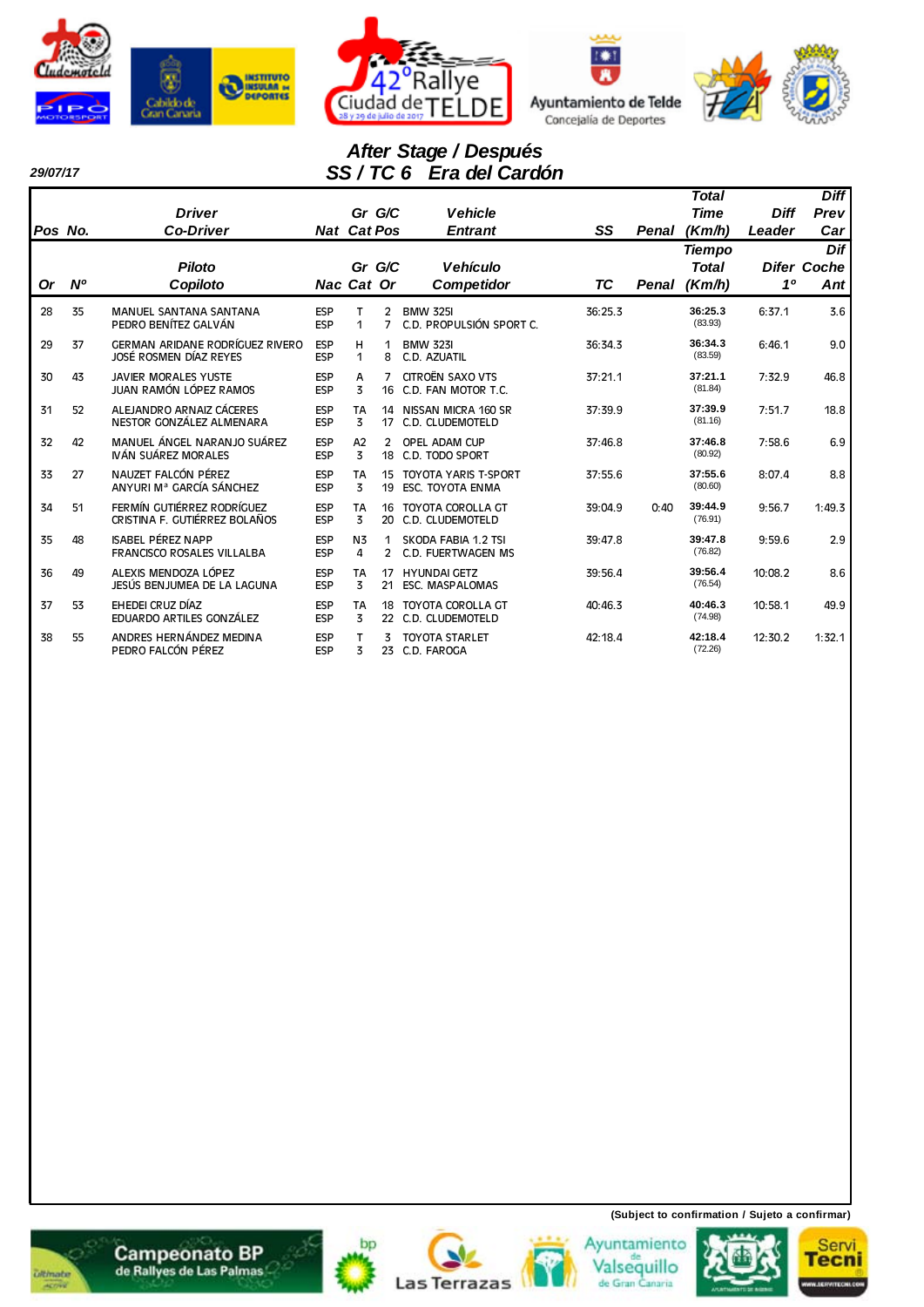







## *SS/TC 7 Los Picos - Cazadores*

 *11.11 Km*

E

|                | 29/07/17 17:59<br>SS Times /<br><b>Tiempos TC</b> |                                                                |                          |                              |                                                       |           |        |              |       |  |  |
|----------------|---------------------------------------------------|----------------------------------------------------------------|--------------------------|------------------------------|-------------------------------------------------------|-----------|--------|--------------|-------|--|--|
|                |                                                   |                                                                |                          | Gr                           | <b>Vehicle</b>                                        |           |        | <b>Diff</b>  | Prev  |  |  |
| Pos No.        |                                                   | Driver / Co-Driver                                             | <b>Nat</b>               | Cat                          | <b>Vehicle</b>                                        | SS        | Km/h   | Leader       | Car   |  |  |
|                |                                                   |                                                                |                          | $\overline{Gr}$              | <b>Entant</b>                                         |           |        | <b>Difer</b> | Coche |  |  |
| <b>Or</b>      | N <sup>o</sup>                                    | Piloto / Copiloto                                              | Nac                      | Cat                          | Competidor                                            | <b>TC</b> | Km/h   | 10           | Ant   |  |  |
| 1              | $\overline{2}$                                    | DOMINGO JOEL RAMOS HERNÁNDEZ<br>MARCOS ANTONIO GUERRA PÉREZ    | <b>ESP</b><br><b>ESP</b> | A<br>$\mathbf{1}$            | MITSUBISHI LANCER EVO VIII<br><b>ESC. TOYOTA ENMA</b> | 6:38.4    | 100,39 |              |       |  |  |
| $\overline{2}$ | 3                                                 | IVÁN ARMAS HERNÁNDEZ<br>BERNARDINO GUERRA SANTANA              | <b>ESP</b><br><b>ESP</b> | <b>GTR</b><br>1              | PORSCHE GT3 CUP RAL<br>ESC. MASPALOMAS                | 6:40.4    | 99,89  | 2.0          | 2.0   |  |  |
| 3              | 1                                                 | VICENTE BOLAÑOS HERRERA<br>MAGNOLIA HERRERA SUÁREZ             | <b>ESP</b><br><b>ESP</b> | $N +$<br>1                   | MITSUBISHI LANCER EVO IX<br>ESC. TOYOTA ENMA          | 6:44.9    | 98,78  | 6.5          | 4.5   |  |  |
| 4              | 6                                                 | ANIBAL MACHÍN GONZÁLEZ<br>JORDI SAMUEL DÍAZ NEGRÍN             | <b>ESP</b><br><b>ESP</b> | A<br>1                       | MITSUBISHI LANCER EVO VIII<br>C.D. LAVASPORT          | 6:50.5    | 97,43  | 12.1         | 5.6   |  |  |
| 5              |                                                   | 9 SR GUSTAVO SOSA ESPINEL<br>EDUARDO GONZÁLEZ DELGADO          | <b>ESP</b><br><b>ESP</b> | $\mathsf{T}$<br>$\mathbf{1}$ | MITSUBISHI SPACE STAR PROT<br><b>RMC MOTORSPORT</b>   | 7:17.9    | 91,34  | 39.5         | 27.4  |  |  |
| 6              | 11                                                | IVÁN ALEMÁN HERNÁNDEZ<br>ANTONIO T. CABALLERO MENA             | <b>ESP</b><br><b>ESP</b> | A <sub>2</sub><br>2          | RENAULT CLIO CUP<br>ESC. MASPALOMAS                   | 7:18.7    | 91,17  | 40.3         | 0.8   |  |  |
| 7              | 12                                                | DAVID SÁNCHEZ GARRIDO<br>JOSÉ ÁNGEL BATISTA FALCÓN             | <b>ESP</b><br><b>ESP</b> | R <sub>3</sub> T<br>2        | RENAULT CLIO RS R3T<br><b>ESC. MASPALOMAS</b>         | 7:19.1    | 91,09  | 40.7         | 0.4   |  |  |
| 8              | 14                                                | MARCOS HERNÁNDEZ GONZÁLEZ<br>VÍCTOR MARRERO SUÁREZ             | <b>ESP</b><br><b>ESP</b> | A<br>2                       | <b>HONDA CIVIC TYPE-R</b><br>C.D. CLUDEMOTELD         | 7:20.3    | 90,84  | 41.9         | 1.2   |  |  |
| 9              | 29                                                | ALEXANDER SANTANA MARTÍN<br><b>LOREA CANO MEDINA</b>           | <b>ESP</b><br><b>ESP</b> | $\mathsf{T}$<br>3            | HONDA CIVIC 1.6 16V<br>ESC. MASPALOMAS                | 7:27.2    | 89,44  | 48.8         | 6.9   |  |  |
| 10             | 10                                                | JESÚS MARÍA LEMES ESPINOSA<br>AYOSE BARRERA FARRAY             | <b>ESP</b><br><b>ESP</b> | A<br>3                       | CITROËN SAXO VTS<br>C.D. LAVASPORT                    | 7:29.1    | 89,06  | 50.7         | 1.9   |  |  |
| 11             | 8                                                 | NOÉ ARMAS VEGA<br>JONATHAN SANTANA SANTANA                     | <b>ESP</b><br><b>ESP</b> | <b>TA</b><br>$\overline{2}$  | RENAULT MEGANE COUPÉ<br>ESC. MASPALOMAS               | 7:30.2    | 88,84  | 51.8         | 1.1   |  |  |
| 12             | 36                                                | IVÁN CABRERA RAVELO<br>SERGIO MEDINA MEDINA                    | <b>ESP</b><br><b>ESP</b> | A<br>3                       | <b>HONDA CIVIC SIR</b><br>C.D. FAN MOTOR T.C.         | 7:32.2    | 88,45  | 53.8         | 2.0   |  |  |
| 13             | 22                                                | GUAYASÉN ORTEGA CASTELLANO<br>DANIEL QUINTANA GONZÁLEZ         | <b>ESP</b><br><b>ESP</b> | <b>TA</b><br>3               | <b>TOYOTA YARIS T-SPORT</b><br>ESC. TOYOTA ENMA       | 7:33.8    | 88,14  | 55.4         | 1.6   |  |  |
| 14             |                                                   | 30 SR SANTIAGO HERRERA RAMOS<br>BLAS JAVIER ROBAINA PADRÓN     | <b>ESP</b><br><b>ESP</b> | <b>TA</b><br>2               | <b>PEUGEOT 106 S16</b><br>ESC. MASPALOMAS             | 7:34.0    | 88,10  | 55.6         | 0.2   |  |  |
| 15             | 32                                                | ANTONIO ESTALELLA LIMIÑANA<br>JOSÉ ANTONIO VEGA QUINTANA       | <b>ESP</b><br><b>ESP</b> | N<br>4                       | RENAULT CLIO RS 2.0 RAG<br><b>ESC. ATERURA</b>        | 7:34.2    | 88,06  | 55.8         | 0.2   |  |  |
| 16             | 19                                                | ACORÁN NAVARRO CORDERO<br>FRANCISCO GUTIÉRREZ ORTEGA           | <b>ESP</b><br><b>ESP</b> | TA<br>3                      | <b>TOYOTA YARIS T-SPORT</b><br>ESC. TOYOTA ENMA       | 7:34.5    | 88,00  | 56.1         | 0.3   |  |  |
| 17             | 20                                                | ERIK GUERRA REYES<br>OMAR HERNÁNDEZ RIVERO                     | <b>ESP</b><br><b>ESP</b> | <b>TA</b><br>3               | <b>TOYOTA YARIS T-SPORT</b><br>ESC. TOYOTA ENMA       | 7:35.1    | 87,88  | 56.7         | 0.6   |  |  |
| 18             | 28                                                | SEBASTIÁN GIL MARTÍN<br>ADRIÁN GIL MARTÍN                      | <b>ESP</b><br><b>ESP</b> | R <sub>2</sub><br>3          | RENAULT TWINGO R2<br><b>ESC. ATERURA</b>              | 7:35.9    | 87,73  | 57.5         | 0.8   |  |  |
| 19             | 23                                                | OCTAVIO VERONA FALCÓN<br>KEVIN PEÑATE HERNÁNDEZ                | <b>ESP</b><br><b>ESP</b> | <b>TA</b><br>3               | <b>TOYOTA YARIS T-SPORT</b><br>ESC. TOYOTA ENMA       | 7:38.5    | 87,23  | 1:00.1       | 2.6   |  |  |
| 20             | 25                                                | ALEJANDRO MARTÍN AFONSO<br>JACOB PÁEZ OJEDA                    | <b>ESP</b><br><b>ESP</b> | ТA<br>3                      | TOYOTA YARIS T-SPORT<br>ESC. TOYOTA ENMA              | 7:39.7    | 87,00  | 1:01.3       | 1.2   |  |  |
| 21             | 16                                                | VICENTE DEL P. ARENCIBIA HERRERA<br>VÍCTOR MANUEL SUÁREZ RGUEZ | <b>ESP</b><br><b>ESP</b> | TA<br>3                      | HONDA CIVIC 1.6 16V<br>ESC. MASPALOMAS                | 7:41.7    | 86,63  | 1:03.3       | 2.0   |  |  |
| 22             | 37                                                | GERMAN ARIDANE RODRÍGUEZ RIVERO<br>JOSÉ ROSMEN DÍAZ REYES      | <b>ESP</b><br><b>ESP</b> | н<br>1                       | <b>BMW 323I</b><br>C.D. AZUATIL                       | 7:46.1    | 85,81  | 1:07.7       | 4.4   |  |  |
| 23             | 18                                                | BASILIO HERNÁNDEZ MARRERO<br><b>IBÁN SANTANA SOSA</b>          | <b>ESP</b><br><b>ESP</b> | TA<br>3                      | <b>TOYOTA YARIS T-SPORT</b><br>ESC. TOYOTA ENMA       | 7:47.2    | 85,61  | 1:08.8       | 1.1   |  |  |
| 24             | 21                                                | JONATHAN GUILLÉN GARCÍA<br>VÍCTOR GUILLÉN GARCÍA               | <b>ESP</b><br><b>ESP</b> | TA<br>3                      | <b>TOYOTA YARIS T-SPORT</b><br>ESC. TOYOTA ENMA       | 7:48.4    | 85,39  | 1:10.0       | 1.2   |  |  |
| 25             |                                                   | 17 SR ROBERTO SÁNCHEZ COLLADO<br>MARCOS ARTILES SUÁREZ         | <b>ESP</b><br><b>ESP</b> | А<br>3                       | <b>HONDA CIVIC SIR</b><br>C.D. CLUDEMOTELD            | 7:51.5    | 84,83  | 1:13.1       | 3.1   |  |  |
| 26             |                                                   | 34 SR EDUARDO CARDENES MEDINA<br>ALEJANDRO ADÁN VACA           | <b>ESP</b><br><b>ESP</b> | T<br>2                       | <b>VOLKSWAGEN GOLF GTI</b><br>C.D. FAN MOTOR T.C.     | 7:52.7    | 84,61  | 1:14.3       | 1.2   |  |  |
| 27             | 47                                                | JAIME LANG-LENTON RAMÍREZ<br>VÍCTOR MANUEL GARCÍA AFONSO       | <b>ESP</b><br><b>ESP</b> | A<br>1                       | SEAT IBIZA 1.8 20V T<br>ESC. ATERURA                  | 7:54.6    | 84,27  | 1:16.2       | 1.9   |  |  |
| 28             | 39                                                | MARCIAL MANUEL ÁLVAREZ PÉREZ<br>ANIBAL ÁLVAREZ DÍAZ            | <b>ESP</b><br><b>ESP</b> | TA<br>2                      | RENAULT MEGANE COUPÉ<br>C.D. LAVASPORT                | 7:58.0    | 83,67  | 1:19.6       | 3.4   |  |  |
| 29             | 26                                                | MIGUEL A. LÓPEZ HERRERA<br>SARA ACOSTA NAVEDA                  | <b>ESP</b><br><b>ESP</b> | TA<br>3                      | TOYOTA YARIS T-SPORT<br>ESC. TOYOTA ENMA              | 7:59.8    | 83,36  | 1:21.4       | 1.8   |  |  |



**Ditmate** 

 $\overline{\phantom{a}}$ 









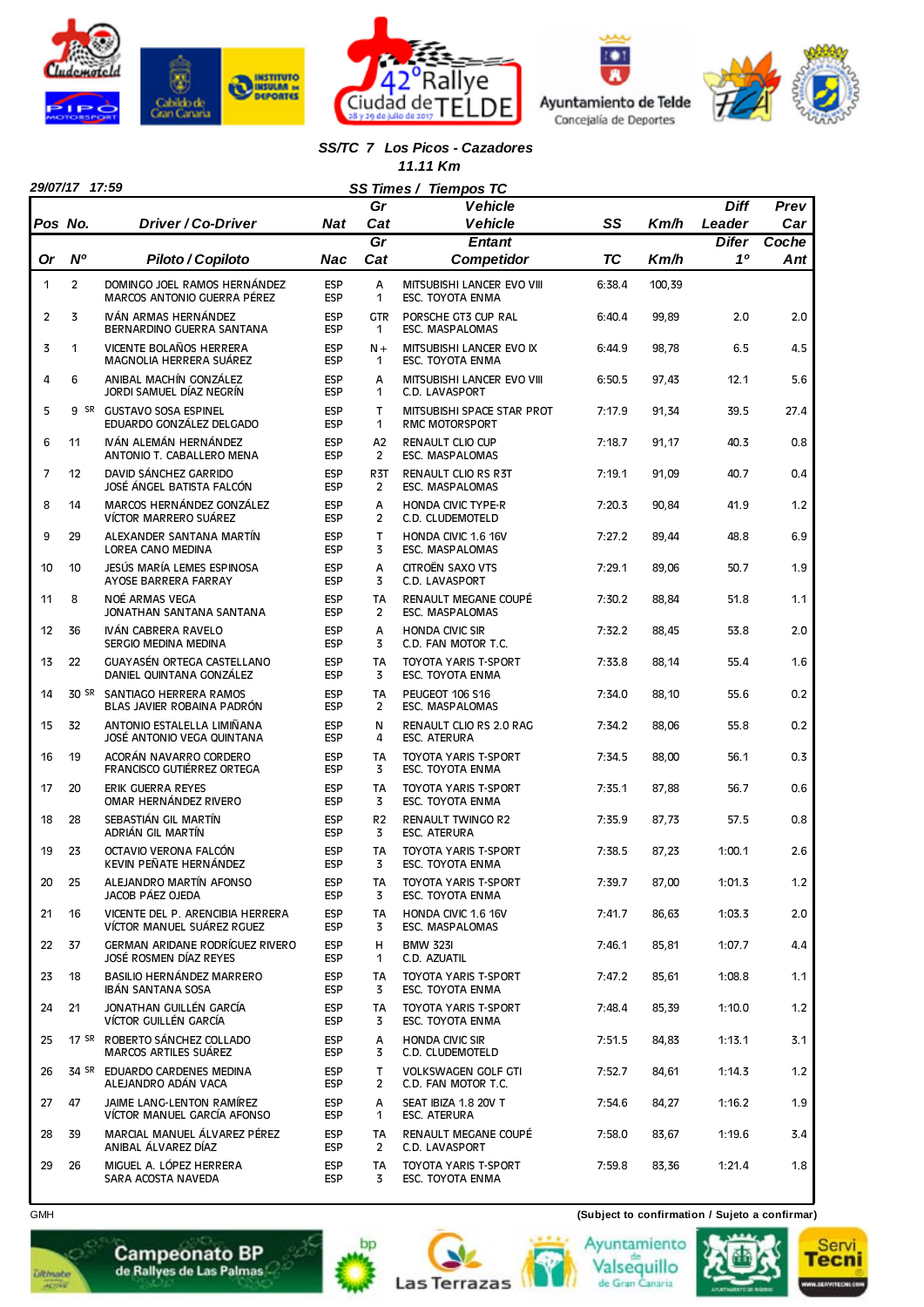







#### *SS/TC 7 Los Picos - Cazadores 11.11 Km*

ve

F

|           | 29/07/17 17:59 |                                                               |                   |                     | SS Times / Tiempos TC                                  |                  |       |              |       |
|-----------|----------------|---------------------------------------------------------------|-------------------|---------------------|--------------------------------------------------------|------------------|-------|--------------|-------|
|           |                |                                                               |                   | Gr                  | <b>Vehicle</b>                                         |                  |       | <b>Diff</b>  | Prev  |
| Pos No.   |                | Driver / Co-Driver                                            | <b>Nat</b>        | Cat                 | <b>Vehicle</b>                                         | SS               | Km/h  | Leader       | Car   |
|           |                |                                                               |                   | Gr                  | <b>Entant</b>                                          |                  |       | <b>Difer</b> | Coche |
| <b>Or</b> | N <sup>o</sup> | Piloto / Copiloto                                             | Nac               | Cat                 | <b>Competidor</b>                                      | <b>TC</b>        | Km/h  | 10           | Ant   |
| 30        | 35             | <b>MANUEL SANTANA SANTANA</b><br>PEDRO BENÍTEZ GALVÁN         | ESP<br>ESP        | T<br>1              | <b>BMW 325I</b><br>C.D. PROPULSIÓN SPORT C.            | 8:00.1           | 83,31 | 1:21.7       | 0.3   |
| 31        |                | 50 SR AGUSTÍN RODRÍGUEZ PULIDO<br>SAMUEL TEJERA CABALLERO     | ESP<br><b>ESP</b> | <b>TA</b><br>3      | <b>HONDA CIVIC VTI</b><br>C.D. FAN MOTOR T.C.          | 8:06.0           | 82,30 | 1:27.6       | 5.9   |
| 32        | 43             | <b>JAVIER MORALES YUSTE</b><br>JUAN RAMÓN LÓPEZ RAMOS         | ESP<br>ESP        | A<br>3              | CITROËN SAXO VTS<br>C.D. FAN MOTOR T.C.                | 8:07.6           | 82.03 | 1:29.2       | 1.6   |
| 33        | 24             | JAVIER ROBLEDANO FERRERES<br><b>ITTAI DÍAZ MONTES</b>         | ESP<br>ESP        | <b>TA</b><br>3      | <b>TOYOTA YARIS T-SPORT</b><br><b>ESC. TOYOTA ENMA</b> | 8:07.9           | 81,98 | 1:29.5       | 0.3   |
| 34        | 31             | PABLO MEDINA FIGUEROA<br>ALBA CABELLO GUERRA                  | ESP<br>ESP        | <b>TA</b><br>3      | <b>HYUNDAI GETZ</b><br>C.D. FAN MOTOR T.C.             | 8:14.9           | 80.82 | 1:36.5       | 7.0   |
| 35        | 52             | ALEJANDRO ARNAIZ CÁCERES<br>NESTOR GONZÁLEZ ALMENARA          | <b>ESP</b><br>ESP | <b>TA</b><br>3      | NISSAN MICRA 160 SR<br>C.D. CLUDEMOTELD                | 8:15.8           | 80,67 | 1:37.4       | 0.9   |
| 36        | 42             | MANUEL ÁNGEL NARANJO SUÁREZ<br>IVÁN SUÁREZ MORALES            | <b>ESP</b><br>ESP | A2<br>3             | OPEL ADAM CUP<br>C.D. TODO SPORT                       | 8:16.5           | 80.56 | 1:38.1       | 0.7   |
| 37        | 53             | EHEDEI CRUZ DÍAZ<br>EDUARDO ARTILES GONZÁLEZ                  | ESP<br>ESP        | <b>TA</b><br>3      | <b>TOYOTA COROLLA GT</b><br>C.D. CLUDEMOTELD           | 8:18.7           | 80,20 | 1:40.3       | 2.2   |
| 38        | 27             | NAUZET FALCÓN PÉREZ<br>ANYURI Mª GARCÍA SÁNCHEZ               | ESP<br>ESP        | <b>TA</b><br>3      | <b>TOYOTA YARIS T-SPORT</b><br>ESC. TOYOTA ENMA        | 8:21.8           | 79.71 | 1:43.4       | 3.1   |
| 39        | 48             | <b>ISABEL PÉREZ NAPP</b><br><b>FRANCISCO ROSALES VILLALBA</b> | ESP<br>ESP        | N <sub>3</sub><br>4 | SKODA FABIA 1.2 TSI<br>C.D. FUERTWAGEN MS              | 8:35.7           | 77,56 | 1:57.3       | 13.9  |
| 40        | 51             | FERMÍN GUTIÉRREZ RODRÍGUEZ<br>CRISTINA F. GUTIÉRREZ BOLAÑOS   | ESP<br><b>ESP</b> | <b>TA</b><br>3      | <b>TOYOTA COROLLA GT</b><br>C.D. CLUDEMOTELD           | 8:38.5           | 77,14 | 2:00.1       | 2.8   |
| 41        | 49             | ALEXIS MENDOZA LÓPEZ<br>JESÚS BENJUMEA DE LA LAGUNA           | ESP<br>ESP        | TA<br>3             | <b>HYUNDAI GETZ</b><br><b>ESC. MASPALOMAS</b>          | 8:39.9           | 76,93 | 2:01.5       | 1.4   |
| 42        | 54 SR          | JONATHAN GONZÁLEZ LÓPEZ<br>ELIZABETH DE LA IGLESIA RGUEZ      | ESP<br>ESP        | A<br>3              | CITROËN C2 VTS<br>C.D. FAN MOTOR T.C.                  | 9:09.5           | 72,79 | 2:31.1       | 29.6  |
| 43        | 55             | ANDRES HERNÁNDEZ MEDINA<br>PEDRO FALCÓN PÉREZ                 | ESP<br>ESP        | T<br>3              | <b>TOYOTA STARLET</b><br>C.D. FAROGA                   | 9:11.9           | 72,47 | 2:33.5       | 2.4   |
|           |                | <b>RETIREMENTS/RETIRADOS</b>                                  |                   |                     |                                                        |                  |       |              |       |
|           |                | <b>DENUAMÁLAVELLA ACURDE</b>                                  | <b>CCD</b>        |                     | NE FORD FIFETA NE                                      | <b>ADANDONIO</b> |       |              |       |















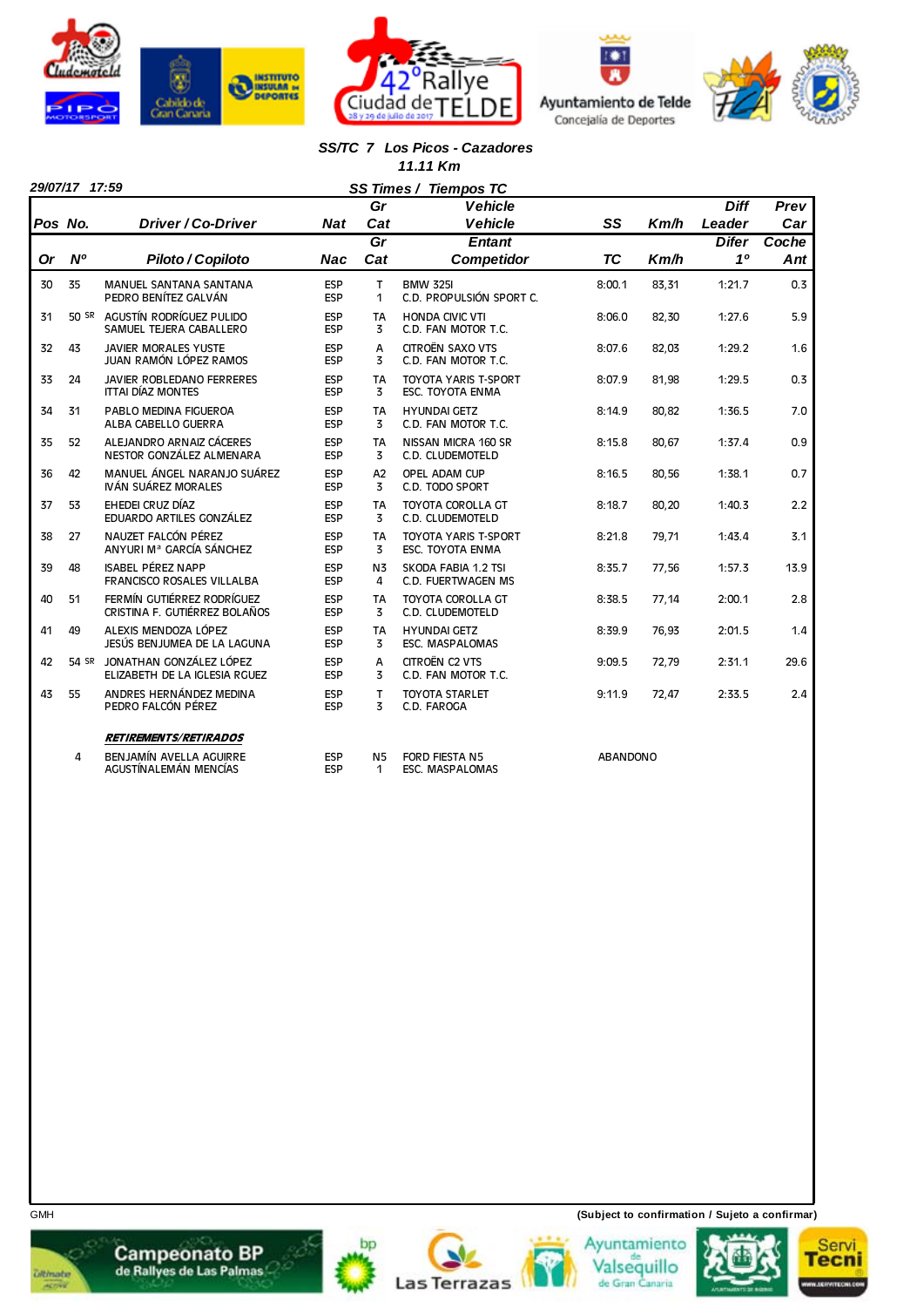







#### *SS/TC 8 Era del Cardón 8.60 Km*

|         | 29/07/17 18:47<br>SS Times / Tiempos TC |                                                                |                          |                                  |                                                      |           |       |              |       |  |  |
|---------|-----------------------------------------|----------------------------------------------------------------|--------------------------|----------------------------------|------------------------------------------------------|-----------|-------|--------------|-------|--|--|
|         |                                         |                                                                |                          | Gr                               | <b>Vehicle</b>                                       |           |       | <b>Diff</b>  | Prev  |  |  |
| Pos No. |                                         | Driver / Co-Driver                                             | Nat                      | Cat                              | <b>Vehicle</b>                                       | SS        | Km/h  | Leader       | Car   |  |  |
|         |                                         |                                                                |                          | Gr                               | <b>Entant</b>                                        |           |       | <b>Difer</b> | Coche |  |  |
| 0r      | N°                                      | Piloto / Copiloto                                              | Nac                      | Cat                              | <b>Competidor</b>                                    | <b>TC</b> | Km/h  | 10           | Ant   |  |  |
| 1       | 3                                       | IVÁN ARMAS HERNÁNDEZ<br>BERNARDINO GUERRA SANTANA              | <b>ESP</b><br><b>ESP</b> | <b>GTR</b><br>1                  | PORSCHE GT3 CUP RAL<br>ESC. MASPALOMAS               | 5:26.0    | 94,97 |              |       |  |  |
| 2       | $\overline{2}$                          | DOMINGO JOEL RAMOS HERNÁNDEZ<br>MARCOS ANTONIO GUERRA PÉREZ    | <b>ESP</b><br><b>ESP</b> | A<br>1                           | MITSUBISHI LANCER EVO VIII<br>ESC. TOYOTA ENMA       | 5:27.3    | 94,59 | 1.3          | 1.3   |  |  |
| 3       | 1                                       | <b>VICENTE BOLAÑOS HERRERA</b><br>MAGNOLIA HERRERA SUÁREZ      | <b>ESP</b><br><b>ESP</b> | $N +$<br>1                       | MITSUBISHI LANCER EVO IX<br>ESC. TOYOTA ENMA         | 5:28.5    | 94,25 | 2.5          | 1.2   |  |  |
| 4       | 6                                       | ANIBAL MACHÍN GONZÁLEZ<br>JORDI SAMUEL DÍAZ NEGRÍN             | <b>ESP</b><br><b>ESP</b> | А<br>1                           | MITSUBISHI LANCER EVO VIII<br>C.D. LAVASPORT         | 5:38.5    | 91,46 | 12.5         | 10.0  |  |  |
| 5       | 11                                      | IVÁN ALEMÁN HERNÁNDEZ<br>ANTONIO T. CABALLERO MENA             | <b>ESP</b><br><b>ESP</b> | A <sub>2</sub><br>$\overline{2}$ | <b>RENAULT CLIO CUP</b><br><b>ESC. MASPALOMAS</b>    | 5:47.3    | 89,14 | 21.3         | 8.8   |  |  |
| 6       | 29                                      | ALEXANDER SANTANA MARTÍN<br>LOREA CANO MEDINA                  | <b>ESP</b><br><b>ESP</b> | $\mathsf{T}$<br>3                | HONDA CIVIC 1.6 16V<br>ESC. MASPALOMAS               | 5:49.0    | 88,71 | 23.0         | 1.7   |  |  |
| 7       | 10                                      | JESÚS MARÍA LEMES ESPINOSA<br>AYOSE BARRERA FARRAY             | <b>ESP</b><br><b>ESP</b> | A<br>3                           | CITROËN SAXO VTS<br>C.D. LAVASPORT                   | 5:52.5    | 87,83 | 26.5         | 3.5   |  |  |
| 8       | 22                                      | GUAYASÉN ORTEGA CASTELLANO<br>DANIEL QUINTANA GONZÁLEZ         | <b>ESP</b><br><b>ESP</b> | <b>TA</b><br>3                   | <b>TOYOTA YARIS T-SPORT</b><br>ESC. TOYOTA ENMA      | 5:53.0    | 87,71 | 27.0         | 0.5   |  |  |
| 9       | 12                                      | DAVID SÁNCHEZ GARRIDO<br>JOSÉ ÁNGEL BATISTA FALCÓN             | <b>ESP</b><br><b>ESP</b> | R <sub>3</sub> T<br>2            | <b>RENAULT CLIO RS R3T</b><br><b>ESC. MASPALOMAS</b> | 5:53.1    | 87,68 | 27.1         | 0.1   |  |  |
| 10      | 14                                      | MARCOS HERNÁNDEZ GONZÁLEZ<br>VÍCTOR MARRERO SUÁREZ             | <b>ESP</b><br><b>ESP</b> | А<br>2                           | <b>HONDA CIVIC TYPE-R</b><br>C.D. CLUDEMOTELD        | 5:53.8    | 87,51 | 27.8         | 0.7   |  |  |
| 11      | 8                                       | NOÉ ARMAS VEGA<br>JONATHAN SANTANA SANTANA                     | <b>ESP</b><br><b>ESP</b> | <b>TA</b><br>$\overline{2}$      | RENAULT MEGANE COUPÉ<br>ESC. MASPALOMAS              | 5:55.6    | 87,06 | 29.6         | 1.8   |  |  |
| 12      | 28                                      | SEBASTIÁN GIL MARTÍN<br>ADRIÁN GIL MARTÍN                      | <b>ESP</b><br><b>ESP</b> | R <sub>2</sub><br>3              | <b>RENAULT TWINGO R2</b><br><b>ESC. ATERURA</b>      | 5:56.5    | 86,84 | 30.5         | 0.9   |  |  |
| 13      | 36                                      | IVÁN CABRERA RAVELO<br>SERGIO MEDINA MEDINA                    | <b>ESP</b><br><b>ESP</b> | A<br>3                           | <b>HONDA CIVIC SIR</b><br>C.D. FAN MOTOR T.C.        | 5:58.1    | 86,46 | 32.1         | 1.6   |  |  |
| 14      | 25                                      | ALEJANDRO MARTÍN AFONSO<br>JACOB PÁEZ OJEDA                    | <b>ESP</b><br><b>ESP</b> | <b>TA</b><br>3                   | TOYOTA YARIS T-SPORT<br>ESC. TOYOTA ENMA             | 5:58.3    | 86,41 | 32.3         | 0.2   |  |  |
| 15      | 20                                      | <b>ERIK GUERRA REYES</b><br>OMAR HERNÁNDEZ RIVERO              | <b>ESP</b><br><b>ESP</b> | <b>TA</b><br>3                   | <b>TOYOTA YARIS T-SPORT</b><br>ESC. TOYOTA ENMA      | 5:59.2    | 86,19 | 33.2         | 0.9   |  |  |
| 16      |                                         | 30 SR SANTIAGO HERRERA RAMOS<br>BLAS JAVIER ROBAINA PADRÓN     | <b>ESP</b><br><b>ESP</b> | <b>TA</b><br>$\overline{2}$      | PEUGEOT 106 S16<br>ESC. MASPALOMAS                   | 6:00.3    | 85,93 | 34.3         | 1.1   |  |  |
| 17      | 21                                      | JONATHAN GUILLÉN GARCÍA<br>VÍCTOR GUILLÉN GARCÍA               | <b>ESP</b><br><b>ESP</b> | <b>TA</b><br>3                   | <b>TOYOTA YARIS T-SPORT</b><br>ESC. TOYOTA ENMA      | 6:01.2    | 85,71 | 35.2         | 0.9   |  |  |
| 18      |                                         | 9 SR GUSTAVO SOSA ESPINEL<br>EDUARDO GONZÁLEZ DELGADO          | <b>ESP</b><br><b>ESP</b> | $\mathsf{T}$<br>1                | MITSUBISHI SPACE STAR PROT<br><b>RMC MOTORSPORT</b>  | 6:03.1    | 85,27 | 37.1         | 1.9   |  |  |
| 19      | 16                                      | VICENTE DEL P. ARENCIBIA HERRERA<br>VÍCTOR MANUEL SUÁREZ RGUEZ | <b>ESP</b><br><b>ESP</b> | <b>TA</b><br>3                   | HONDA CIVIC 1.6 16V<br>ESC. MASPALOMAS               | 6:04.6    | 84,91 | 38.6         | 1.5   |  |  |
| 20      | 26                                      | MIGUEL A. LÓPEZ HERRERA<br>SARA ACOSTA NAVEDA                  | ESP<br><b>ESP</b>        | TA<br>3                          | TOYOTA YARIS T-SPORT<br>ESC. TOYOTA ENMA             | 6:04.7    | 84,89 | 38.7         | 0.1   |  |  |
| 21      | 19                                      | ACORÁN NAVARRO CORDERO<br>FRANCISCO GUTIÉRREZ ORTEGA           | <b>ESP</b><br><b>ESP</b> | TA<br>3                          | TOYOTA YARIS T-SPORT<br>ESC. TOYOTA ENMA             | 6:04.8    | 84,87 | 38.8         | 0.1   |  |  |
| 22      | 32                                      | ANTONIO ESTALELLA LIMIÑANA<br>JOSÉ ANTONIO VEGA QUINTANA       | <b>ESP</b><br><b>ESP</b> | N<br>4                           | RENAULT CLIO RS 2.0 RAG<br>ESC. ATERURA              | 6:04.8    | 84,87 | 38.8         | 0.0   |  |  |
| 23      | 18                                      | BASILIO HERNÁNDEZ MARRERO<br>IBÁN SANTANA SOSA                 | <b>ESP</b><br><b>ESP</b> | TA<br>3                          | TOYOTA YARIS T-SPORT<br>ESC. TOYOTA ENMA             | 6:04.9    | 84,85 | 38.9         | 0.1   |  |  |
| 24      |                                         | 34 SR EDUARDO CARDENES MEDINA<br>ALEJANDRO ADÁN VACA           | <b>ESP</b><br><b>ESP</b> | T.<br>$\overline{2}$             | <b>VOLKSWAGEN GOLF GTI</b><br>C.D. FAN MOTOR T.C.    | 6:05.6    | 84,68 | 39.6         | 0.7   |  |  |
| 25      | 31                                      | PABLO MEDINA FIGUEROA<br>ALBA CABELLO GUERRA                   | <b>ESP</b><br><b>ESP</b> | TA<br>3                          | <b>HYUNDAI GETZ</b><br>C.D. FAN MOTOR T.C.           | 6:11.8    | 83,27 | 45.8         | 6.2   |  |  |
| 26      | 23                                      | OCTAVIO VERONA FALCÓN<br>KEVIN PEÑATE HERNÁNDEZ                | <b>ESP</b><br>ESP        | TA<br>3                          | TOYOTA YARIS T-SPORT<br>ESC. TOYOTA ENMA             | 6:12.8    | 83,05 | 46.8         | 1.0   |  |  |
| 27      | 37                                      | GERMAN ARIDANE RODRÍGUEZ RIVERO<br>JOSÉ ROSMEN DÍAZ REYES      | <b>ESP</b><br>ESP        | н<br>1                           | <b>BMW 323I</b><br>C.D. AZUATIL                      | 6:15.1    | 82,54 | 49.1         | 2.3   |  |  |
| 28      | 47                                      | JAIME LANG-LENTON RAMÍREZ<br>VÍCTOR MANUEL GARCÍA AFONSO       | <b>ESP</b><br><b>ESP</b> | Α<br>1                           | SEAT IBIZA 1.8 20V T<br>ESC. ATERURA                 | 6:20.9    | 81,28 | 54.9         | 5.8   |  |  |
| 29      | 43                                      | JAVIER MORALES YUSTE<br>JUAN RAMÓN LÓPEZ RAMOS                 | <b>ESP</b><br><b>ESP</b> | А<br>3                           | CITROËN SAXO VTS<br>C.D. FAN MOTOR T.C.              | 6:22.7    | 80,90 | 56.7         | 1.8   |  |  |

GMH **(Subject to confirmation / Sujeto a confirmar)**









**Ditmate** 

 $\overline{\phantom{a}}$ 



bp



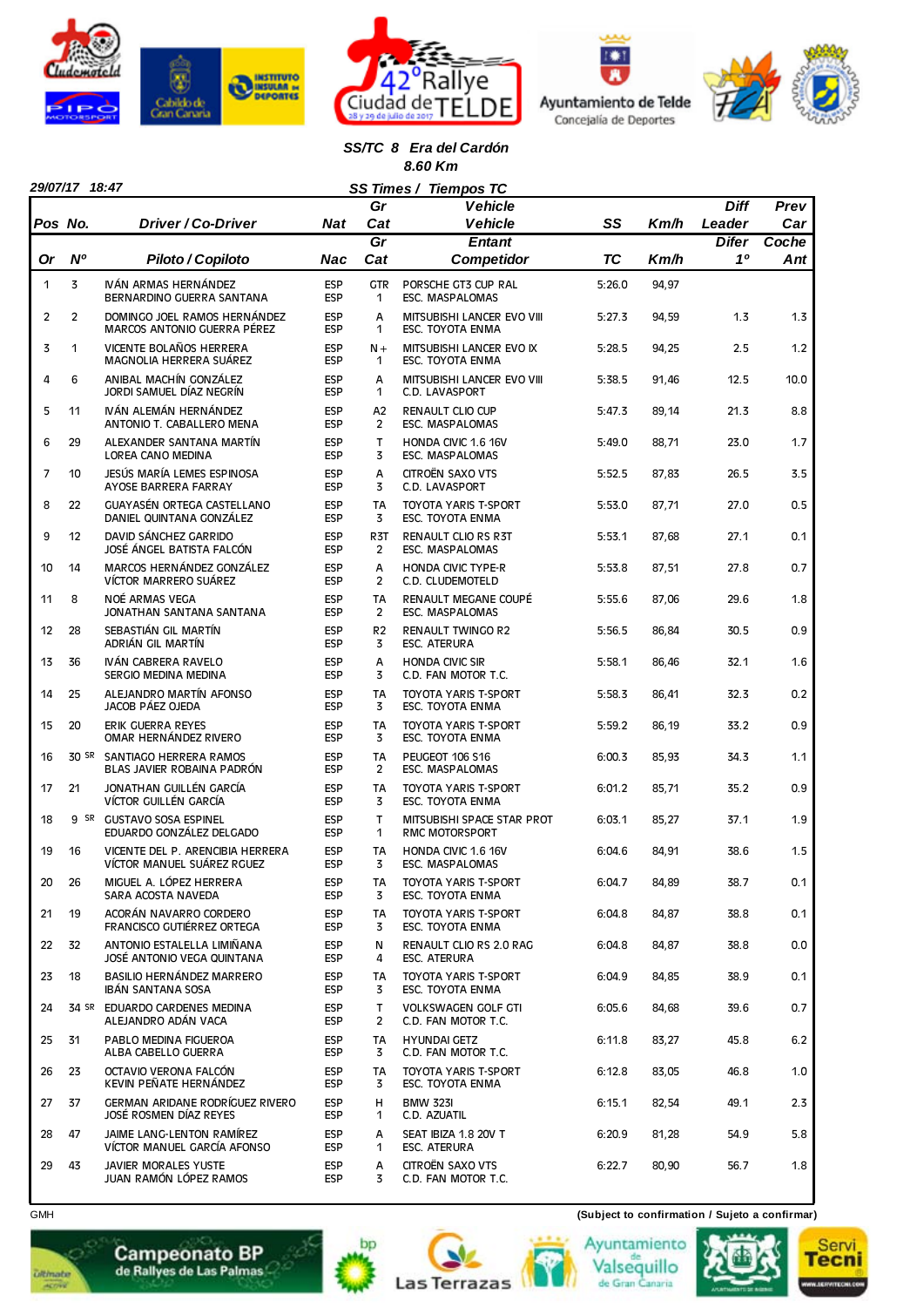







#### *SS/TC 8 Era del Cardón 8.60 Km*

|           | 29/07/17 18:47 |                                                                |                          | SS Times /                  | <b>Tiempos TC</b>                                      |               |       |              |       |
|-----------|----------------|----------------------------------------------------------------|--------------------------|-----------------------------|--------------------------------------------------------|---------------|-------|--------------|-------|
|           |                |                                                                |                          | Gr                          | <b>Vehicle</b>                                         |               |       | <b>Diff</b>  | Prev  |
| Pos No.   |                | Driver / Co-Driver                                             | <b>Nat</b>               | Cat                         | <b>Vehicle</b>                                         | SS            | Km/h  | Leader       | Car   |
|           |                |                                                                |                          | Gr                          | <b>Entant</b>                                          |               |       | <b>Difer</b> | Coche |
| <b>Or</b> | N <sup>o</sup> | Piloto / Copiloto                                              | <b>Nac</b>               | Cat                         | <b>Competidor</b>                                      | TC            | Km/h  | 10           | Ant   |
| 30        | 35             | <b>MANUEL SANTANA SANTANA</b><br>PEDRO BENÍTEZ GALVÁN          | ESP<br><b>ESP</b>        | T.<br>1                     | <b>BMW 325I</b><br>C.D. PROPULSIÓN SPORT C.            | 6:22.9        | 80,86 | 56.9         | 0.2   |
| 31        | 24             | <b>JAVIER ROBLEDANO FERRERES</b><br><b>ITTAI DÍAZ MONTES</b>   | <b>ESP</b><br>ESP        | TA<br>3                     | <b>TOYOTA YARIS T-SPORT</b><br><b>ESC. TOYOTA ENMA</b> | 6:24.8        | 80.46 | 58.8         | 1.9   |
| 32        | 53             | EHEDEI CRUZ DÍAZ<br>EDUARDO ARTILES GONZÁLEZ                   | <b>ESP</b><br>ESP        | <b>TA</b><br>3              | TOYOTA COROLLA GT<br>C.D. CLUDEMOTELD                  | 6:26.1        | 80,19 | 1:00.1       | 1.3   |
| 33        | 52             | ALEJANDRO ARNAIZ CÁCERES<br>NESTOR GONZÁLEZ ALMENARA           | <b>ESP</b><br><b>ESP</b> | <b>TA</b><br>3              | NISSAN MICRA 160 SR<br>C.D. CLUDEMOTELD                | 6:26.4        | 80,12 | 1:00.4       | 0.3   |
| 34        | 27             | NAUZET FALCÓN PÉREZ<br>ANYURI Mª GARCÍA SÁNCHEZ                | <b>ESP</b><br><b>ESP</b> | <b>TA</b><br>3              | <b>TOYOTA YARIS T-SPORT</b><br>ESC. TOYOTA ENMA        | 6:26.5        | 80,10 | 1:00.5       | 0.1   |
| 35        | 42             | MANUEL ÁNGEL NARANJO SUÁREZ<br>IVÁN SUÁREZ MORALES             | ESP<br><b>ESP</b>        | A2<br>3                     | OPEL ADAM CUP<br>C.D. TODO SPORT                       | 6:29.2        | 79,55 | 1:03.2       | 2.7   |
| 36        |                | 50 SR AGUSTÍN RODRÍGUEZ PULIDO<br>SAMUEL TEJERA CABALLERO      | ESP<br><b>ESP</b>        | TA<br>3                     | <b>HONDA CIVIC VTI</b><br>C.D. FAN MOTOR T.C.          | 6:31.7        | 79,04 | 1:05.7       | 2.5   |
| 37        | 39             | MARCIAL MANUEL ÁLVAREZ PÉREZ<br>ANIBAL ÁLVAREZ DÍAZ            | <b>ESP</b><br>ESP        | <b>TA</b><br>$\overline{2}$ | RENAULT MEGANE COUPÉ<br>C.D. LAVASPORT                 | 6:33.4        | 78,70 | 1:07.4       | 1.7   |
| 38        | 51             | FERMÍN GUTIÉRREZ RODRÍGUEZ<br>CRISTINA F. GUTIÉRREZ BOLAÑOS    | <b>ESP</b><br><b>ESP</b> | <b>TA</b><br>3              | <b>TOYOTA COROLLA GT</b><br>C.D. CLUDEMOTELD           | 6:38.1        | 77,77 | 1:12.1       | 4.7   |
| 39        | 48             | <b>ISABEL PÉREZ NAPP</b><br><b>FRANCISCO ROSALES VILLALBA</b>  | <b>ESP</b><br><b>ESP</b> | N <sub>3</sub><br>4         | SKODA FABIA 1.2 TSI<br>C.D. FUERTWAGEN MS              | 6:53.2        | 74,93 | 1:27.2       | 15.1  |
| 40        | 49             | ALEXIS MENDOZA LÓPEZ<br>JESÚS BENJUMEA DE LA LAGUNA            | <b>ESP</b><br><b>ESP</b> | TA<br>3                     | <b>HYUNDAI GETZ</b><br><b>ESC. MASPALOMAS</b>          | 6:55.7        | 74,48 | 1:29.7       | 2.5   |
| 41        |                | 54 SR JONATHAN GONZÁLEZ LÓPEZ<br>ELIZABETH DE LA IGLESIA RGUEZ | <b>ESP</b><br><b>ESP</b> | A<br>3                      | CITROËN C2 VTS<br>C.D. FAN MOTOR T.C.                  | 6:58.8        | 73,93 | 1:32.8       | 3.1   |
| 42        | 55             | ANDRES HERNÁNDEZ MEDINA<br>PEDRO FALCÓN PÉREZ                  | <b>ESP</b><br>ESP        | T<br>3                      | <b>TOYOTA STARLET</b><br>C.D. FAROGA                   | 7:44.3        | 66,68 | 2:18.3       | 45.5  |
|           |                | <b>RETIREMENTS/RETIRADOS</b>                                   |                          |                             |                                                        |               |       |              |       |
|           |                | 17 SR ROBERTO SÁNCHEZ COLLADO<br><b>MARCOSARTILES SUÁREZ</b>   | <b>ESP</b><br>ESP        | A<br>3                      | <b>HONDA CIVIC SIR</b><br>C.D. CLUDEMOTELD             | <b>AVERIA</b> |       |              |       |



**Campeonato BP**<br>de Rallyes de Las Palmas **Ditmate** 















GMH **(Subject to confirmation / Sujeto a confirmar)**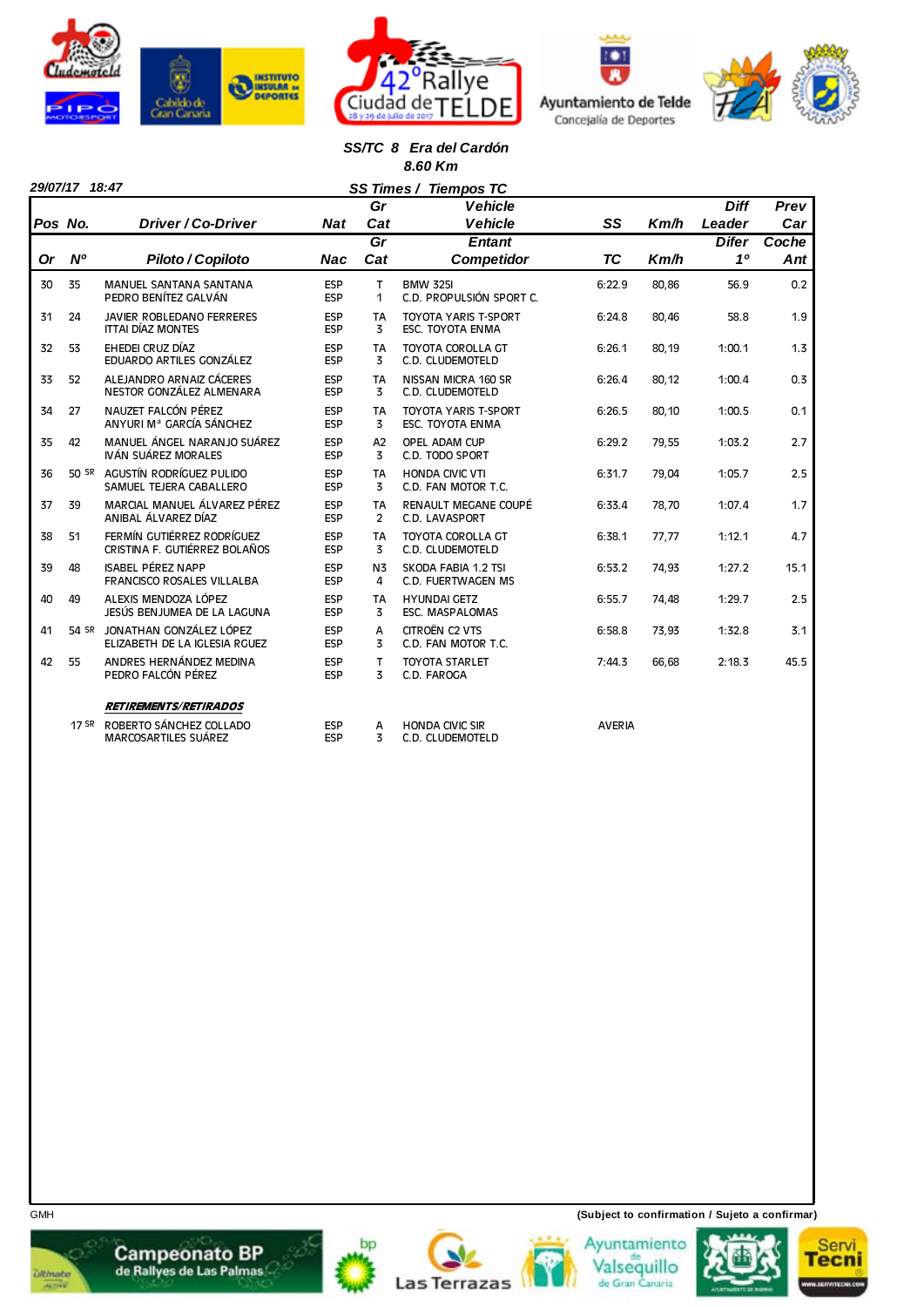







# *Provisional Final Classification Clasificación Final Provisional*

| 29/07/17 20:00 |  |
|----------------|--|
|                |  |

|                |                | <b>Entrant</b>                                                                       |                                        |                            |                              |                                             |           |       | <b>Total</b>        |              | <b>Diff</b> |
|----------------|----------------|--------------------------------------------------------------------------------------|----------------------------------------|----------------------------|------------------------------|---------------------------------------------|-----------|-------|---------------------|--------------|-------------|
|                |                | <b>Driver</b>                                                                        |                                        | Gr G/C                     |                              |                                             |           |       | Time                | <b>Diff</b>  | Prev        |
| Pos No.        |                | <b>Co-Driver</b>                                                                     |                                        | Nat Cat Pos                |                              | <b>Vehicle</b>                              | SS        | Penal | (Km/h)              | Leader       | Car         |
|                |                | Competidor                                                                           |                                        |                            |                              |                                             |           |       | <b>Tiempo</b>       |              | Dif         |
|                |                | <b>Piloto</b>                                                                        |                                        | Gr G/C                     |                              |                                             |           |       | Total               | <b>Difer</b> | Coche       |
| <b>Or</b>      | N <sup>o</sup> | Copiloto                                                                             |                                        | Nac Cat Or                 |                              | <b>Vehículo</b>                             | <b>TC</b> | Penal | (Km/h)              | 10           | Ant         |
| $\mathbf{1}$   | 3              | ESC. MASPALOMAS<br>IVÁN ARMAS HERNÁNDEZ<br>BERNARDINO GUERRA SANTANA                 | <b>ESP</b><br><b>ESP</b><br><b>ESP</b> | <b>GTR</b><br>$\mathbf{1}$ | $\mathbf{1}$<br>$\mathbf{1}$ | <b>PORSCHE</b><br><b>GT3 CUP RAL</b>        | 41:54.6   |       | 41:54.6<br>(101.16) |              |             |
| $\overline{2}$ | $\mathbf{1}$   | ESC. TOYOTA ENMA<br>VICENTE BOLAÑOS HERRERA<br>MAGNOLIA HERRERA SUAREZ               | <b>ESP</b><br><b>ESP</b><br><b>ESP</b> | $N+$<br>$\mathbf{1}$       | $\mathbf{1}$                 | <b>MITSUBISHI</b><br>2 LANCER EVO IX        | 42:35.8   |       | 42:35.8<br>(99.53)  | 41.2         | 41.2        |
| 3              | $\overline{2}$ | ESC. TOYOTA ENMA<br>DOMINGO JOEL RAMOS HERNÁNDEZ ESP<br>MARCOS ANTONIO GUERRA PÉREZ  | ESP<br><b>ESP</b>                      | Α<br>$\mathbf{1}$          | 1<br>3                       | <b>MITSUBISHI</b><br><b>LANCER EVO VIII</b> | 42:58.6   |       | 42:58.6<br>(98.65)  | 1:04.0       | 22.8        |
| 4              | 6              | C.D. LAVASPORT<br>ANIBAL MACHÍN GONZÁLEZ<br>JORDI SAMUEL DÍAZ NEGRÍN                 | <b>ESP</b><br><b>ESP</b><br><b>ESP</b> | Α<br>$\mathbf{1}$          | 4                            | 2 MITSUBISHI<br>LANCER EVO VIII             | 43:27.5   |       | 43:27.5<br>(97.56)  | 1:32.9       | 28.9        |
| 5              | 11             | ESC. MASPALOMAS<br>IVÁN ALEMÁN HERNÁNDEZ<br>ANTONIO T. CABALLERO MENA                | <b>ESP</b><br><b>ESP</b><br><b>ESP</b> | A2<br>2                    | $\mathbf{1}$                 | RENAULT<br>1 CLIO CUP                       | 45:41.4   |       | 45:41.4<br>(92.79)  | 3:46.8       | 2:13.9      |
| 6              | 12             | ESC. MASPALOMAS<br>DAVID SÁNCHEZ GARRIDO<br>JOSÉ ÁNGEL BATISTA FALCÓN                | <b>ESP</b><br><b>ESP</b><br><b>ESP</b> | R <sub>3</sub> T<br>2      | $\mathbf{1}$                 | RENAULT<br>2 CLIO RS R3T                    | 46:46.9   |       | 46:46.9<br>(90.63)  | 4:52.3       | 1:05.5      |
| $\overline{7}$ | 10             | C.D. LAVASPORT<br>JESÚS MARÍA LEMES ESPINOSA<br>AYOSE BARRERA FARRAY                 | <b>ESP</b><br><b>ESP</b><br><b>ESP</b> | Α<br>3                     | 3<br>$\mathbf{1}$            | CITROËN<br>SAXO VTS                         | 46:51.7   |       | 46:51.7<br>(90.47)  | 4:57.1       | 4.8         |
| 8              | 14             | C.D. CLUDEMOTELD<br>MARCOS HERNÁNDEZ GONZÁLEZ<br>VÍCTOR MARRERO SUÁREZ               | <b>ESP</b><br><b>ESP</b><br><b>ESP</b> | Α<br>$\overline{2}$        | 4<br>3                       | <b>HONDA</b><br><b>CIVIC TYPE-R</b>         | 47:07.0   |       | 47:07.0<br>(89.98)  | 5:12.4       | 15.3        |
| 9              | 29             | ESC. MASPALOMAS<br>ALEXANDER SANTANA MARTIN<br>LOREA CANO MEDINA                     | <b>ESP</b><br><b>ESP</b><br><b>ESP</b> | T<br>3                     |                              | 1 HONDA<br>2 CIVIC 1.6 16V                  | 47:14.2   |       | 47:14.2<br>(89.75)  | 5:19.6       | 7.2         |
| 10             | 19             | ESC. TOYOTA ENMA<br>ACORÁN NAVARRO CORDERO<br>FRANCISCO GUTIÉRREZ ORTEGA             | <b>ESP</b><br><b>ESP</b><br><b>ESP</b> | <b>TA</b><br>3             | $\mathbf{1}$                 | <b>TOY OTA</b><br>3 YARIS T-SPORT           | 47:16.1   |       | 47:16.1<br>(89.69)  | 5:21.5       | 1.9         |
| 11             | 22             | ESC. TOYOTA ENMA<br>GUAYASÉN ORTEGA CASTELLANO<br>DANIEL QUINTANA GONZALEZ           | <b>ESP</b><br><b>ESP</b><br><b>ESP</b> | TA<br>3                    | 4                            | 2 TOYOTA<br>YARIS T-SPORT                   | 47:17.6   |       | 47:17.6<br>(89.64)  | 5:23.0       | 1.5         |
| 12             | 8              | ESC. MASPALOMAS<br>NOË ARMAS VEGA<br>JONATHAN SANTANA SANTANA                        | <b>ESP</b><br><b>ESP</b><br><b>ESP</b> | TA<br>2                    | 4                            | 3 RENAULT<br>MEGANE COUPÉ                   | 47:19.3   | 0:10  | 47:29.3<br>(89.28)  | 5:34.7       | 11.7        |
| 13             | 36             | C.D. FAN MOTOR T.C.<br>IVÁN CABRERA RAVELO<br>SERGIO MEDINA MEDINA                   | <b>ESP</b><br><b>ESP</b><br><b>ESP</b> | Α<br>3                     | 5<br>5                       | <b>HONDA</b><br>CIVIC SIR                   | 47:51.0   |       | 47:51.0<br>(88.60)  | 5:56.4       | 21.7        |
| 14             | 20             | ESC. TOYOTA ENMA<br>ERIK GUERRA REYES<br>OMAR HERNÁNDEZ RIVERO                       | <b>ESP</b><br><b>ESP</b><br><b>ESP</b> | TA<br>3                    |                              | 4 TOYOTA<br>6 YARIS T-SPORT                 | 47:52.6   |       | 47:52.6<br>(88.55)  | 5:58.0       | 1.6         |
| 15             | 28             | ESC. ATERURA<br>SEBASTIÁN GIL MARTÍN<br>ADRIÁN GIL MARTÍN                            | ESP<br><b>ESP</b><br><b>ESP</b>        | R <sub>2</sub><br>3        |                              | 1 RENAULT<br>7 TWINGO R2                    | 48:12.6   |       | 48:12.6<br>(87.94)  | 6:18.0       | 20.0        |
| 16             | 32             | ESC. ATERURA<br>ANTONIO ESTALELLA LIMIÑANA<br>JOSÉ ANTONIO VEGA QUINTANA             | <b>ESP</b><br>ESP<br><b>ESP</b>        | N<br>4                     |                              | 1 RENAULT<br>1 CLIO RS 2.0 RAG              | 48:16.7   |       | 48:16.7<br>(87.82)  | 6:22.1       | 4.1         |
| 17             | 25             | ESC. TOYOTA ENMA<br>ALEJANDRO MARTIN AFONSO<br>JACOB PAEZ OJEDA                      | ESP<br><b>ESP</b><br>ESP               | TA<br>3                    |                              | 5 TOYOTA<br>8 YARIS T-SPORT                 | 48:18.9   |       | 48:18.9<br>(87.75)  | 6:24.3       | 2.2         |
| 18             | 16             | ESC. MASPALOMAS<br>VICENTE DEL P. ARENCIBIA HERRER ESP<br>VÍCTOR MANUEL SUÁREZ RGUEZ | <b>ESP</b><br><b>ESP</b>               | TA<br>3                    |                              | 6 HONDA<br>9 CIVIC 1.6 16V                  | 48:26.2   |       | 48:26.2<br>(87.53)  | 6:31.6       | 7.3         |
| 19             | 23             | ESC. TOYOTA ENMA<br>OCTAVIO VERONA FALCÓN<br>KEVIN PEÑATE HERNÁNDEZ                  | ESP<br><b>ESP</b><br><b>ESP</b>        | TA<br>3                    |                              | 7 TOYOTA<br>10 YARIS T-SPORT                | 48:39.4   |       | 48:39.4<br>(87.13)  | 6:44.8       | 13.2        |
| 20             | 21             | ESC. TOYOTA ENMA<br>JONATHAN GUILLÉN GARCÍA<br>VÍCTOR GUILLÉN GARCÍA                 | ESP<br><b>ESP</b><br><b>ESP</b>        | TA<br>3                    |                              | 8 TOYOTA<br>11 YARIS T-SPORT                | 48:49.7   |       | 48:49.7<br>(86.83)  | 6:55.1       | 10.3        |



**GMH** 





bp